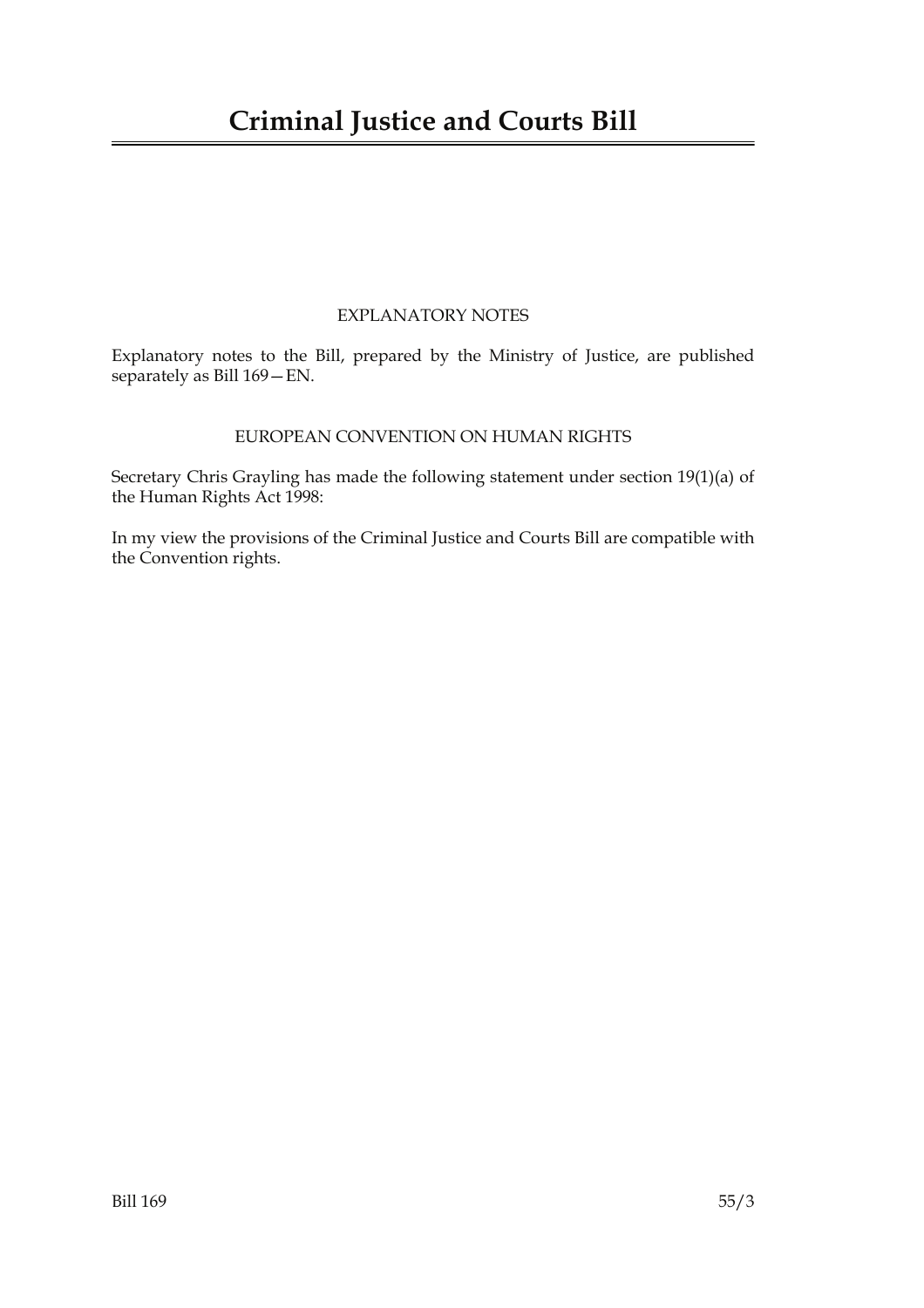# **CONTENTS**

# **PART 1**

# CRIMINAL JUSTICE

# *Dangerous offenders*

- 1 Maximum sentence for certain offences to be life imprisonment
- 2 Specified offences
- 3 Schedule 15B offences
- 4 Parole Board release when serving extended sentences

# *Other offenders of particular concern*

5 Sentence and Parole Board release for offenders of particular concern

# *Release and recall of prisoners*

- 6 Electronic monitoring following release on licence etc<br>7 Test for release after recall: determinate sentences
- 7 Test for release after recall: determinate sentences
- 8 Power to change test for release after recall: determinate sentences
- 9 Initial release and release after recall: life sentences
- 10 Offence of remaining unlawfully at large after recall
- 11 Offence of remaining unlawfully at large after temporary release
- 12 Definition of "requisite custodial period"
- 13 Minor amendments and transitional cases

#### *Cautions*

- 14 Restrictions on use of cautions<br>15 Orders under section 14
- 15 Orders under section 14

# *Offence of possession of extreme pornographic images*

16 Possession of pornographic images of rape and assault by penetration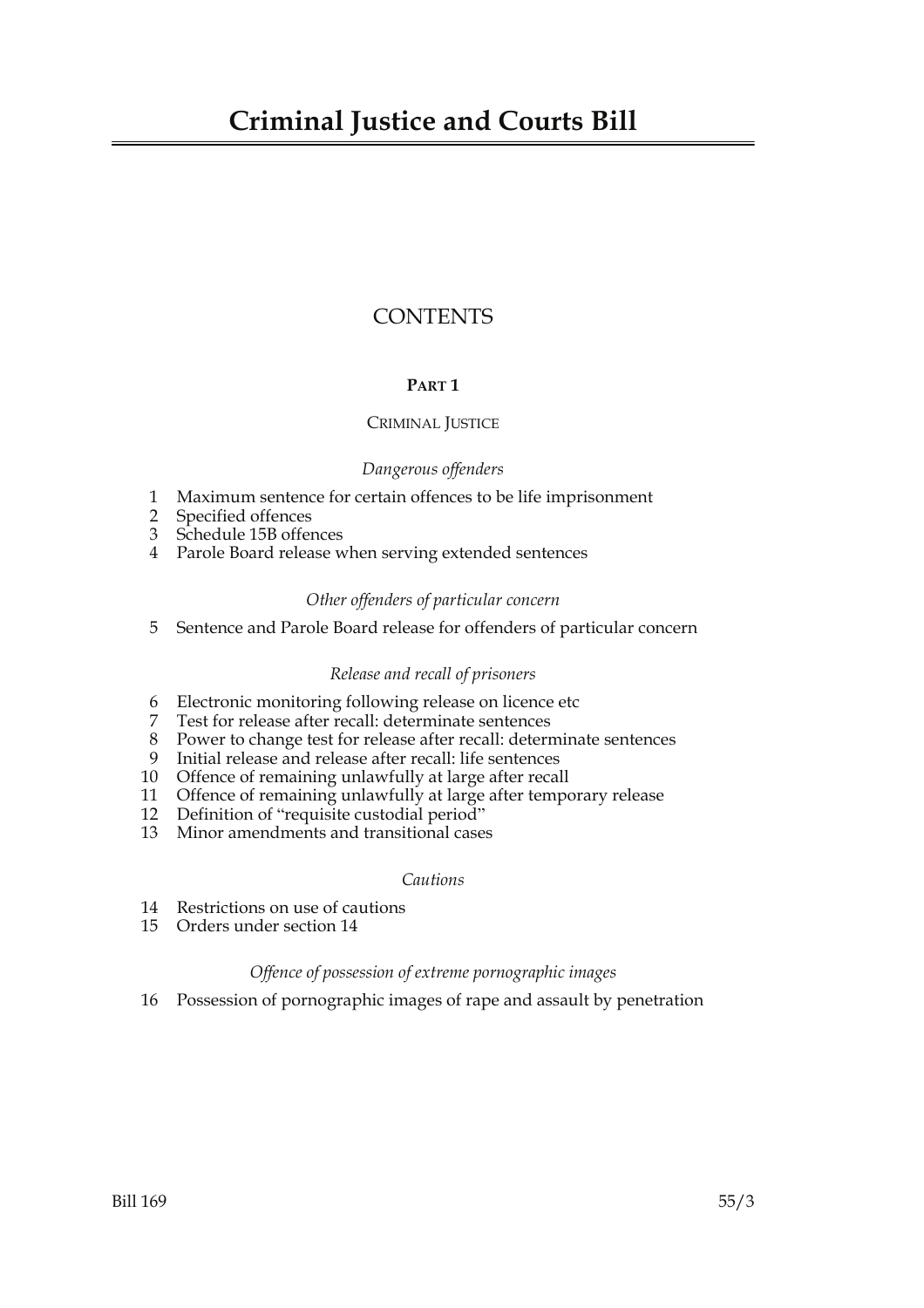# **PART 2**

#### YOUNG OFFENDERS

#### *Detention of young offenders*

- 17 Secure colleges and other places for detention of young offenders etc
- 18 Contracting out secure colleges
- 19 Powers of Youth Justice Board in relation to provision of accommodation

#### *Other matters*

- 20 Youth cautions and conditional cautions: involvement of appropriate adults
- 21 Referral orders: alternatives to revocation for breach
- 22 Referral orders: extension on further conviction
- 23 Referral orders: revocation on further conviction

#### **PART 3**

#### COURTS AND TRIBUNALS

#### *Trial by single justice on the papers*

- 24 Instituting proceedings by written charge<br>25 Instituting proceedings: further provision
- 25 Instituting proceedings: further provision
- 26 Trial by single justice on the papers
- 27 Trial by single justice on the papers: sentencing etc
- 28 Further amendments

#### *Costs of criminal courts*

- 29 Criminal courts charge
- 30 Duty to review criminal courts charge

#### *Collection of fines etc*

31 Variation of collection orders etc

#### *Appeals in civil proceedings*

- 32 Appeals from the High Court to the Supreme Court
- 33 Appeals from the Upper Tribunal to the Supreme Court
- 34 Appeals from the Employment Appeal Tribunal to the Supreme Court
- 35 Appeals from the Special Immigration Appeals Commission to the Supreme Court

#### *Costs in civil proceedings*

36 Wasted costs in certain civil proceedings

#### *Contempt of court*

- 37 Strict liability: limitations and defences in England and Wales
- 38 Strict liability: appeal against injunction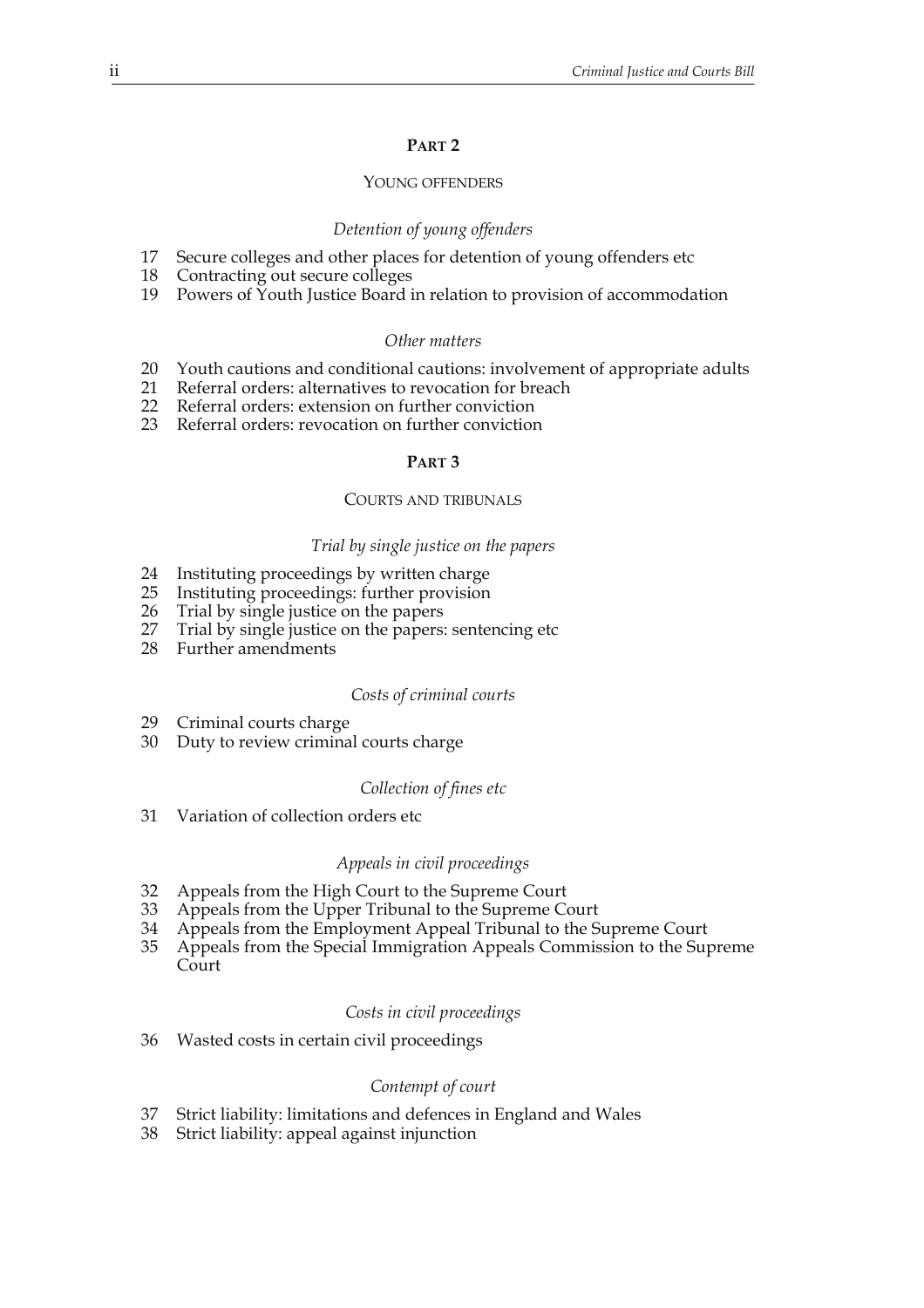# *Juries and members of the Court Martial*

- 39 Upper age limit for jury service to be 75
- 40 Jurors and electronic communications devices
- 41 Jurors and electronic communications devices: powers of search etc
- 42 Research by jurors
- 43 Sharing research with other jurors
- 44 Jurors engaging in other prohibited conduct
- 45 Disclosing jury's deliberations
- 46 Juries at inquests
- 47 Members of the Court Martial
- 48 Supplementary provision

#### *Other matters*

49 Minor amendments

#### **PART 4**

#### JUDICIAL REVIEW

#### *Judicial review in the High Court and Upper Tribunal*

- 50 Likelihood of substantially different outcome for applicant
- 51 Provision of information about financial resources<br>52 Use of information about financial resources
- 52 Use of information about financial resources<br>53 Interveners and costs
- Interveners and costs
- 54 Capping of costs
- 55 Capping of costs: orders and their terms
- 56 Capping of costs: environmental cases

# *Planning proceedings*

57 Leave of court required for certain planning proceedings

# **PART 5**

#### FINAL PROVISIONS

- 58 Power to make consequential and supplementary provision etc
- 59 Financial provision
- 60 Commencement
- 61 Extent
- 62 Channel Islands, Isle of Man and British overseas territories
- 63 Short title

Schedule 1 — Sentence and Parole Board release for offenders of particular concern

- Part 1 Sentence and release
- Part 2 Offenders convicted of service offences
- Part 3 Transitional and transitory provision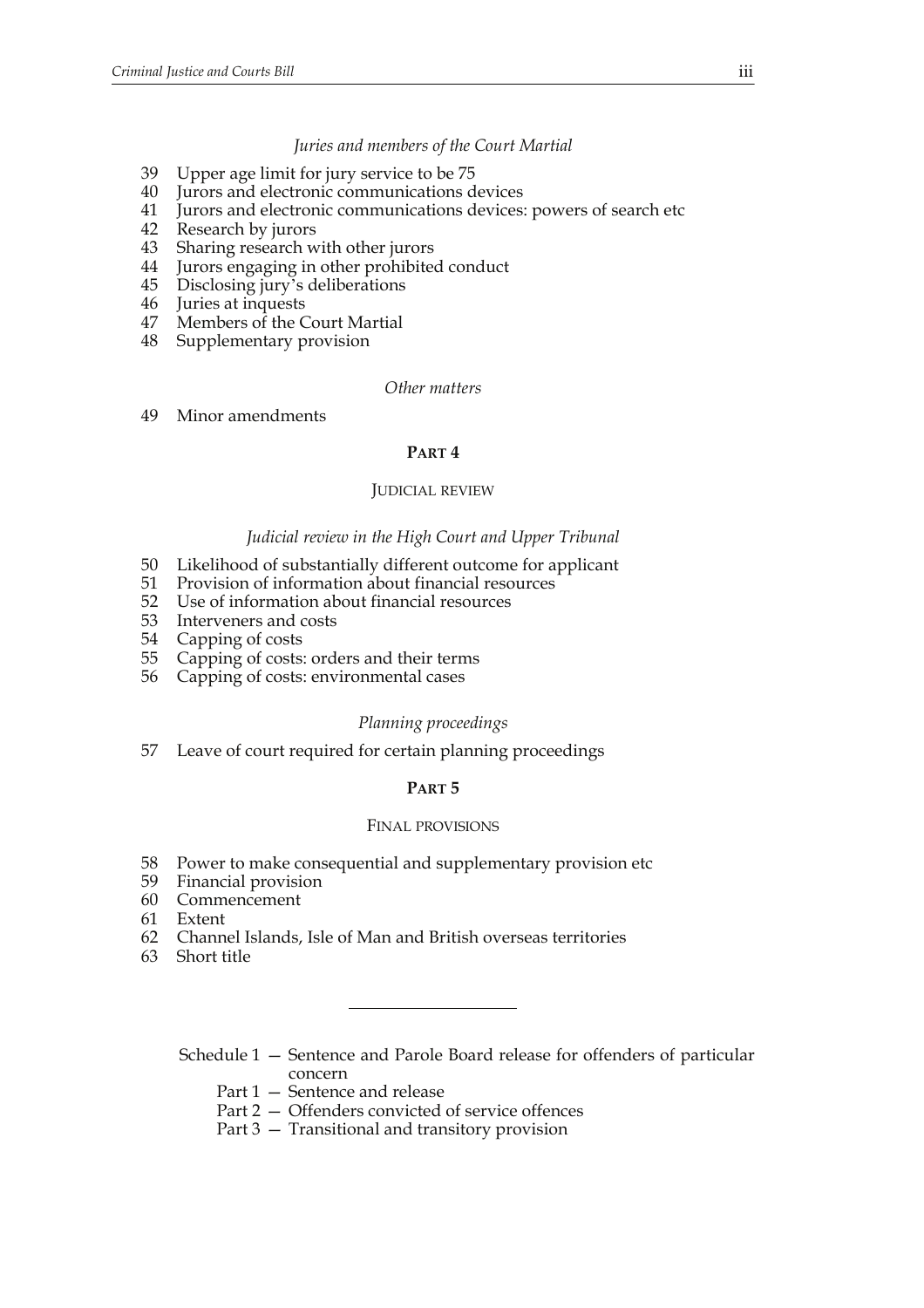- Part 4 Consequential provision
- Schedule 2 Electronic monitoring and licences etc: consequential provision
- Schedule  $3 \overline{S}$ ecure colleges etc: further amendments
- Schedule 4 Contracting out secure colleges
	- Part 1 Contracting out provision and running of secure colleges
	- Part 2 Certification of secure college custody officers
	- Part 3 Contracting out functions at directly managed secure colleges
	- Part 4 Definitions
	- Part 5 Further amendments
- Schedule 5 Trial by single justice on the papers: further amendments
- Schedule 6 Further provision about criminal courts charge
- Schedule  $7 -$  Juries at inquests
- Schedule 8 Members of the Court Martial
	- Part 1 Offences
	- Part 2 Further amendments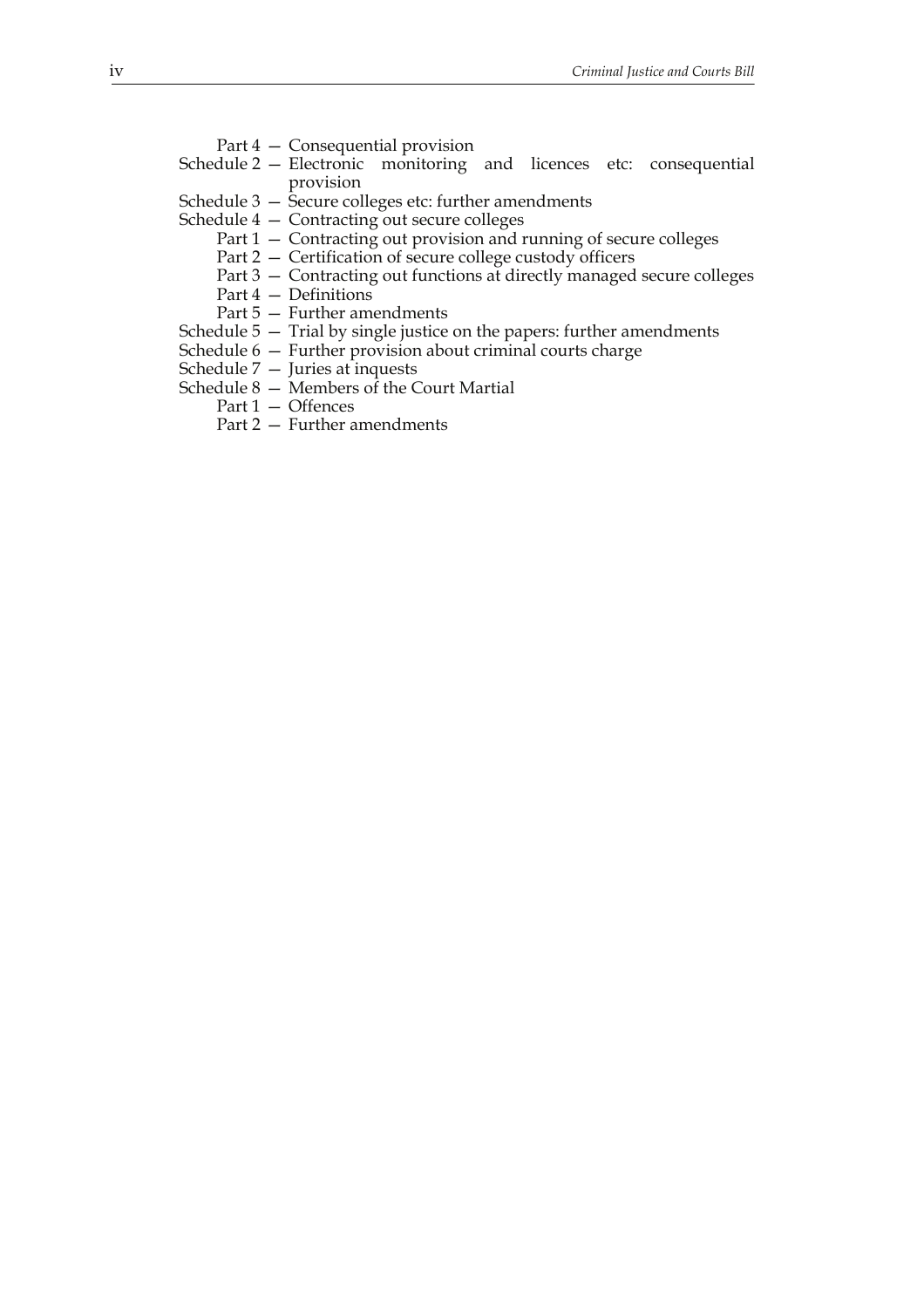# A **BILL**

#### TO

Make provision about how offenders are dealt with before and after conviction; to amend the offence of possession of extreme pornographic images; to make provision about the proceedings and powers of courts and tribunals; to make provision about judicial review; and for connected purposes.

E IT ENACTED by the Queen's most Excellent Majesty, by and with the advice and consent of the Lords Spiritual and Temporal, and Commons, in this present **B** E IT ENACTED by the Queen's most Excellent Majesty, by and with consent of the Lords Spiritual and Temporal, and Commons, Parliament assembled, and by the authority of the same, as follows:  $-$ 

#### **PART 1**

#### CRIMINAL JUSTICE

#### *Dangerous offenders*

#### **1 Maximum sentence for certain offences to be life imprisonment**

- (1) In section 4 of the Explosive Substances Act 1883 (making or possession of explosive under suspicious circumstances)— *5*
	- (a) in subsection (1), for the words from "guilty" to the end substitute "guilty of an offence", and
	- (b) after that subsection insert—
		- "(1A) A person who is guilty of an offence under subsection (1) is liable, on conviction on indictment— *10*
			- (a) in England and Wales or Northern Ireland, to imprisonment for life, and
			- (b) in Scotland, to imprisonment for a term not exceeding 14 years.
			- (1B) Where a person is convicted of an offence under subsection (1) the explosive substance is to be forfeited."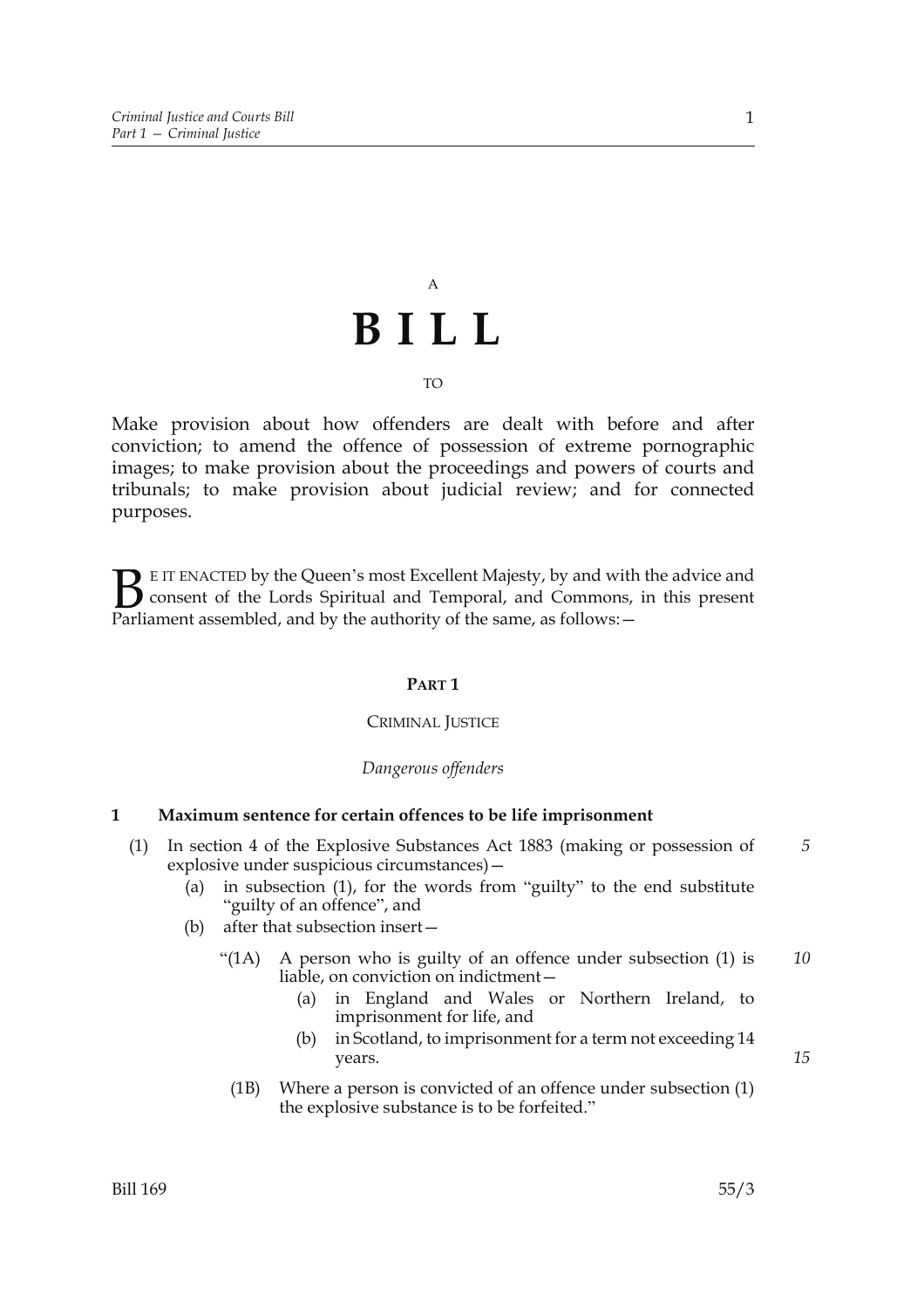- (2) In section 54(6)(a) of the Terrorism Act 2000 (penalty on conviction on indictment of offence involving weapons training for terrorism), for "imprisonment for a term not exceeding ten years" substitute "imprisonment for life".
- (3) In section  $6(5)(a)$  of the Terrorism Act 2006 (penalty on conviction on indictment of offence involving training for terrorism), for "imprisonment for a term not exceeding 10 years" substitute "imprisonment for life". *5*
- (4) The amendments made by this section apply only in relation to an offence committed on or after the day on which they come into force.
- (5) Where an offence is found to have been committed over a period of 2 or more days, or at some time during a period of 2 or more days, it must be taken for the purposes of subsection (4) to have been committed on the last of those days. *10*

# **2 Specified offences**

- (1) Schedule 15 to the Criminal Justice Act 2003 (specified offences for purposes of Chapter 5 of Part 12 of that Act) is amended as follows.
- (2) After paragraph 22 (offence under section 3 of the Explosive Substances Act 1883) insert—
	- "22A An offence under section 4 of that Act (making or possession of explosive under suspicious circumstances)."
- (3) For paragraph 64 (accessories and inchoate offences: violent offences) substitute— *20*
	- "64 (1) Aiding, abetting, counselling or procuring the commission of an offence specified in the preceding paragraphs of this Part of this Schedule.
		- (2) An attempt to commit such an offence.
		- (3) Conspiracy to commit such an offence.
		- (4) Incitement to commit such an offence.
		- (5) An offence under Part 2 of the Serious Crime Act 2007 in relation to which an offence specified in the preceding paragraphs of this Part of this Schedule is the offence (or one of the offences) which the person intended or believed would be committed."
- (4) For paragraph 65 (attempt or conspiracy to commit murder) substitute  $-$ 
	- "65 (1) An attempt to commit murder.
		- (2) Conspiracy to commit murder.
		- (3) Incitement to commit murder.
		- (4) An offence under Part 2 of the Serious Crime Act 2007 in relation to which murder is the offence (or one of the offences) which the person intended or believed would be committed."
- (5) Omit paragraph 92 (offence of keeping a brothel under section 33 of the Sexual Offences Act 1956).

*15*

*25*

*30*

*35*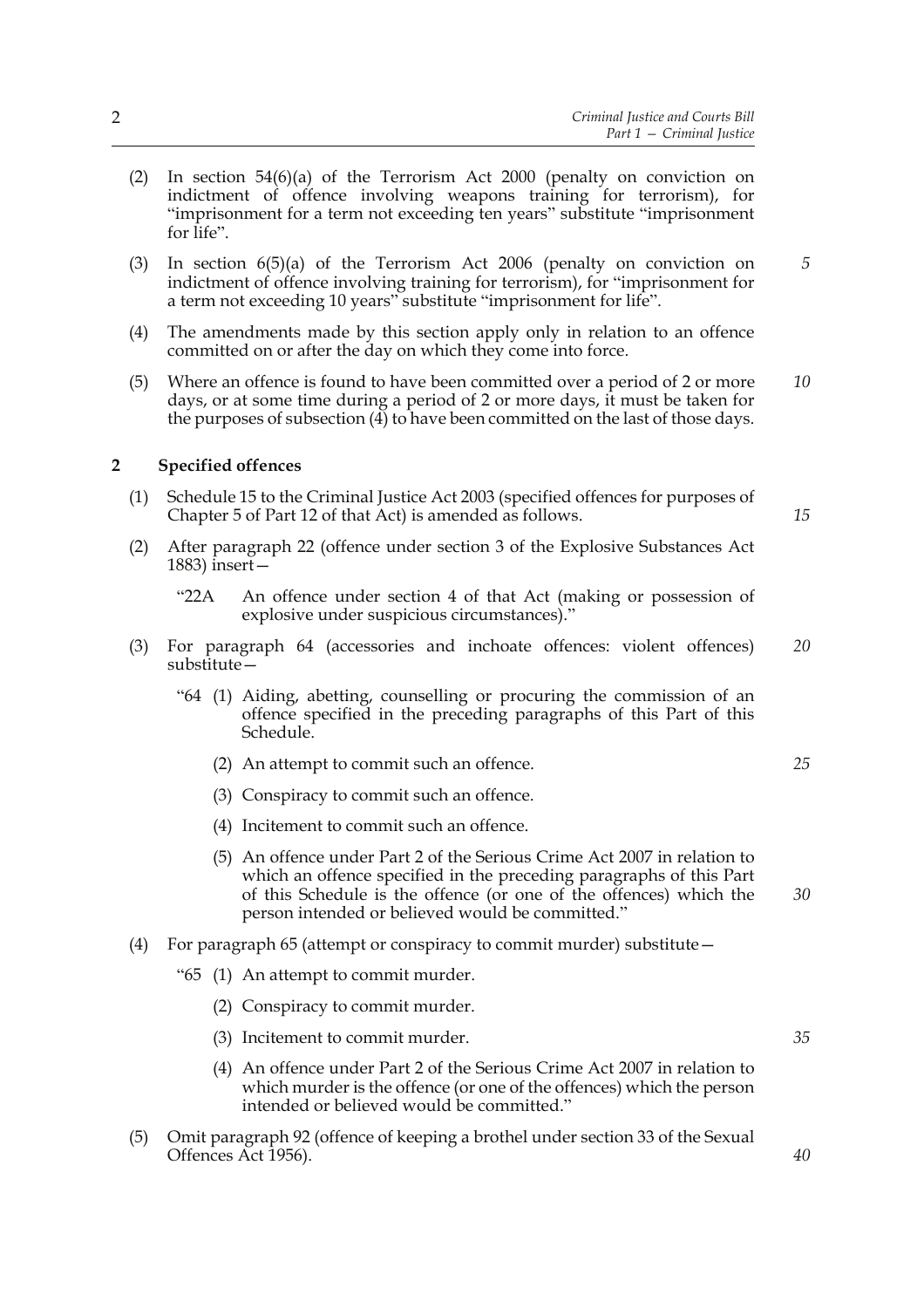- (6) After that paragraph insert—
	- "92A An offence under section 33A of that Act (keeping a brothel used for prostitution)."
- (7) For paragraph 153 (accessories and inchoate offences: sexual offences) substitute—
	- "153 (1) Aiding, abetting, counselling or procuring the commission of an offence specified in this Part of this Schedule.
		- (2) An attempt to commit such an offence.
		- (3) Conspiracy to commit such an offence.
		- (4) Incitement to commit such an offence.
		- (5) An offence under Part 2 of the Serious Crime Act 2007 in relation to which an offence specified in this Part of this Schedule is the offence (or one of the offences) which the person intended or believed would be committed."
- (8) The amendments made by this section apply in relation to a person sentenced for an offence on or after the day on which they come into force, whenever the offence was committed. *15*
- (9) But subsection (8) does not apply for the purposes of the provisions referred to in subsection (10).
- (10) For the purposes of sections 225(1)(a) and 226(1)(a) of the Criminal Justice Act 2003 and sections 219(1)(b) and 221(1)(b) of the Armed Forces Act 2006, the amendments made by subsections  $(2)$ ,  $(4)$ ,  $(5)$  and  $(6)$  apply only in relation to a person sentenced for an offence that was committed on or after the day on which they come into force. *20*
- (11) Where an offence is found to have been committed over a period of 2 or more days, or at some time during a period of 2 or more days, it must be taken for the purposes of subsection  $(10)$  to have been committed on the last of those days. *25*

#### **3 Schedule 15B offences**

- (1) Part 1 of Schedule 15B to the Criminal Justice Act 2003 (offences under the law of England and Wales listed for the purposes of sections 224A(1) and (4), 226A and 246A of that Act) is amended as follows. *30*
- (2) After paragraph 3 (offence under section 18 of the Offences Against the Person Act  $1861$  insert  $-$ 
	- "3A An offence under section 28 of that Act (causing bodily injury by explosives). *35*
	- 3B An offence under section 29 of that Act (using explosives etc with intent to do grievous bodily harm).
	- 3C An offence under section 2 of the Explosive Substances Act 1883 (causing explosion likely to endanger life or property).

*10*

*5*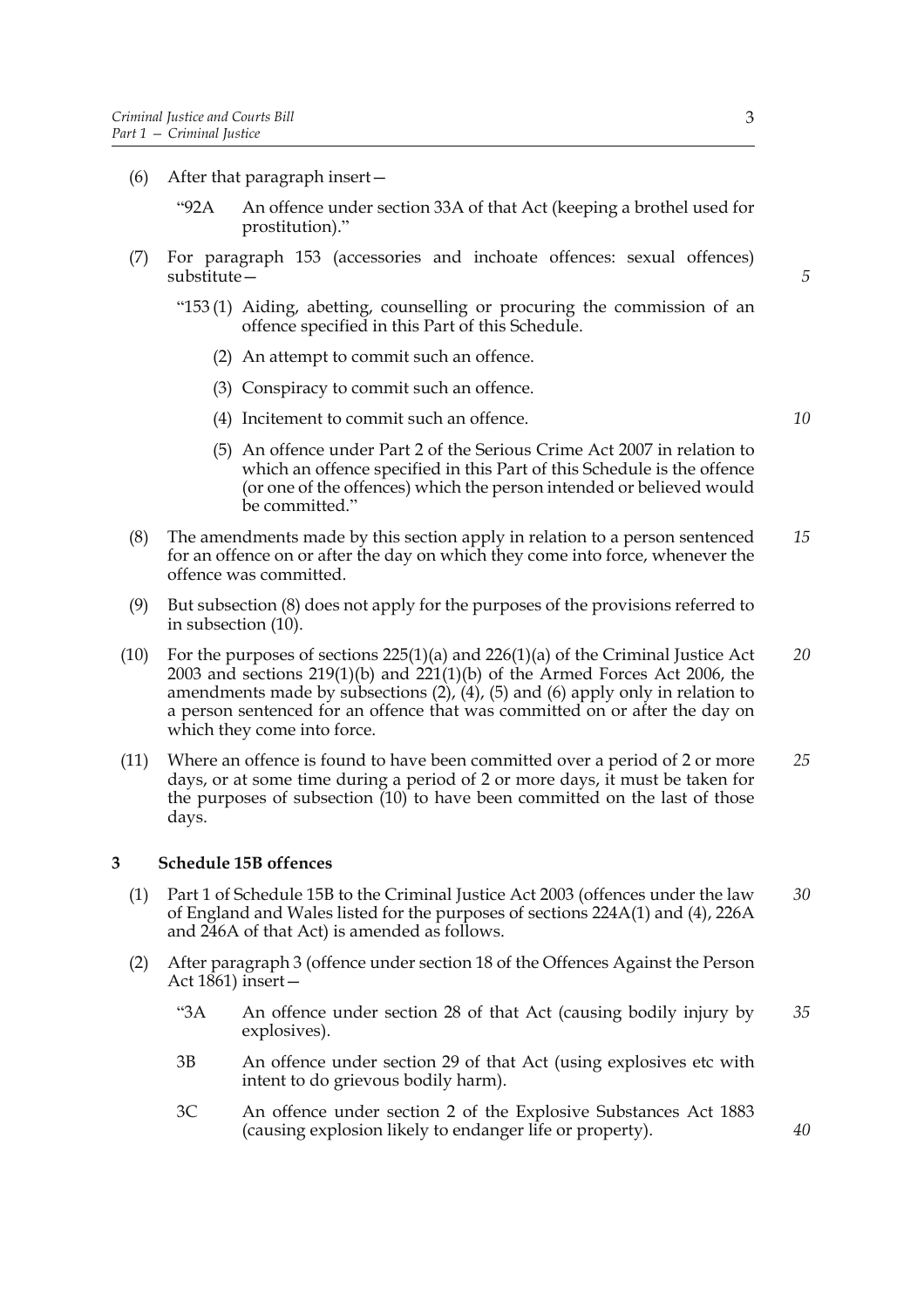- 3D An offence under section 3 of that Act (attempt to cause explosion, or making or keeping explosive with intent to endanger life or property).
- 3E An offence under section 4 of that Act (making or possession of explosive under suspicious circumstances)."
- (3) After paragraph 8 insert—
	- "8A An offence under section 54 of the Terrorism Act 2000 (weapons training)."
- (4) In paragraph 9, for "the Terrorism Act 2000" substitute "that Act".
- (5) After paragraph 40 (offence under section 5 of the Terrorism Act 2006) insert— *10*

"40A An offence under section 6 of that Act (training for terrorism)."

- (6) For the purposes of section 224A of the Criminal Justice Act 2003 and section 218A of the Armed Forces Act 2006, the amendments made by this section apply only in relation to a person sentenced for an offence that was committed on or after the day on which they come into force.
- (7) For the purposes of section 226A of the Criminal Justice Act 2003 and section 219A of the Armed Forces Act 2006, the amendments made by this section apply in relation to a person sentenced for an offence on or after the day on which they come into force, whenever the offence was committed.
- (8) For the purposes of section 246A of the Criminal Justice Act 2003, the amendments made by this section apply in relation to a person serving an extended sentence imposed on or after the day on which they come into force, whenever the offence in question was committed. *20*
- (9) Where an offence is found to have been committed over a period of 2 or more days, or at some time during a period of 2 or more days, it must be taken for the purposes of subsection  $(6)$  to have been committed on the last of those days. *25*

#### **4 Parole Board release when serving extended sentences**

- (1) Section 246A of the Criminal Justice Act 2003 (release on licence of prisoners serving extended sentences under section 226A or 226B) is amended as follows.
- (2) In subsection (2) (automatic release at the end of requisite custodial period), for the words from "unless" to the end substitute "if— *30*
	- (a) the sentence was imposed before the coming into force of section 4 of the Criminal Justice and Courts Act 2014,
	- (b) the appropriate custodial term is less than 10 years, and
	- (c) the sentence was not imposed in respect of an offence listed in Parts 1 to 3 of Schedule 15B or in respect of offences that include one or more offences listed in those Parts of that Schedule." *35*
- (3) In subsection (3) (release following Parole Board direction), for "If either or both of those conditions are met" substitute "In any other case".

*15*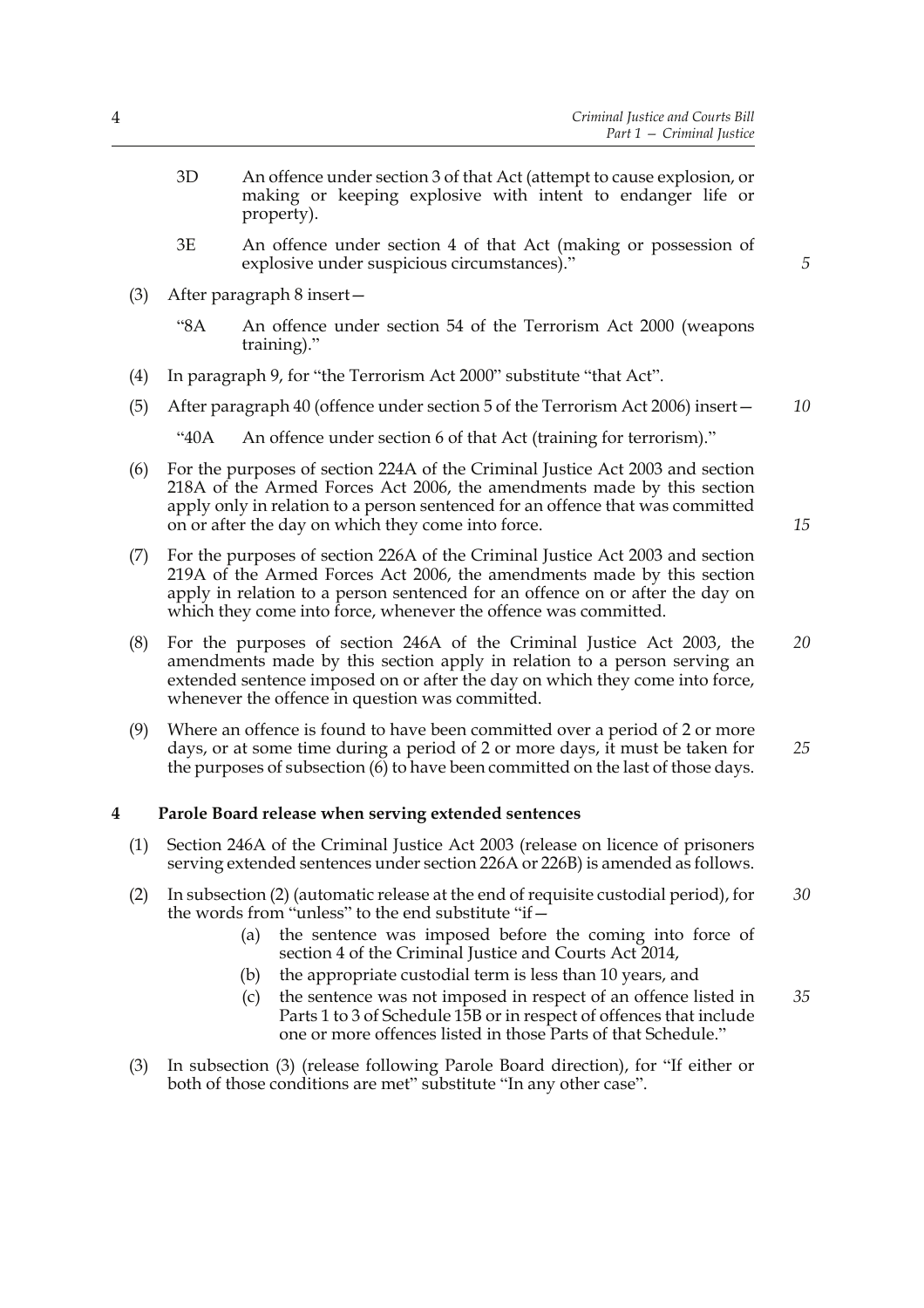*Other offenders of particular concern*

# **5 Sentence and Parole Board release for offenders of particular concern**

- (1) Part 1 of Schedule 1 contains—
	- (a) provision about the sentence to be imposed on certain offenders of particular concern, and
	- (b) provision for such offenders to be released on licence following a Parole Board direction.
- (2) That Schedule also contains—
	- (a) equivalent provision in respect of offenders convicted of service offences (see Part 2),
	- (b) transitional and transitory provision (see Part 3), and
	- (c) consequential provision (see Part 4).

# *Release and recall of prisoners*

# **6 Electronic monitoring following release on licence etc**

- (1) Part 3 of the Criminal Justice and Court Services Act 2000 (dealing with offenders) is amended as follows. *15*
- (2) In section 62 (release on licence etc: conditions as to monitoring)— (a) for subsection  $(2)$  substitute –
	- "(2) The conditions may include electronic monitoring conditions.
	- (2A) An electronic monitoring condition imposed under this section must include provision for making a person responsible for the monitoring. *20*
	- (2B) A person may not be made responsible for the monitoring unless the person is of a description specified in an order made by the Secretary of State.", and
	- (b) after subsection (5) insert—
		- "(5A) In this section "electronic monitoring condition" means a condition requiring the person to submit to either or both of the following—
			- (a) electronic monitoring of the person's compliance with another condition of release, and *30*
			- (b) electronic monitoring of the person's whereabouts (other than for the purpose of monitoring compliance with another condition of release)."
- (3) After section 62 insert—

# **"62A Release on licence etc: compulsory electronic monitoring conditions**

- (1) The Secretary of State may by order provide that the power under section 62 to impose an electronic monitoring condition must be exercised.
- (2) An order under this section may—

*5*

*10*

*35*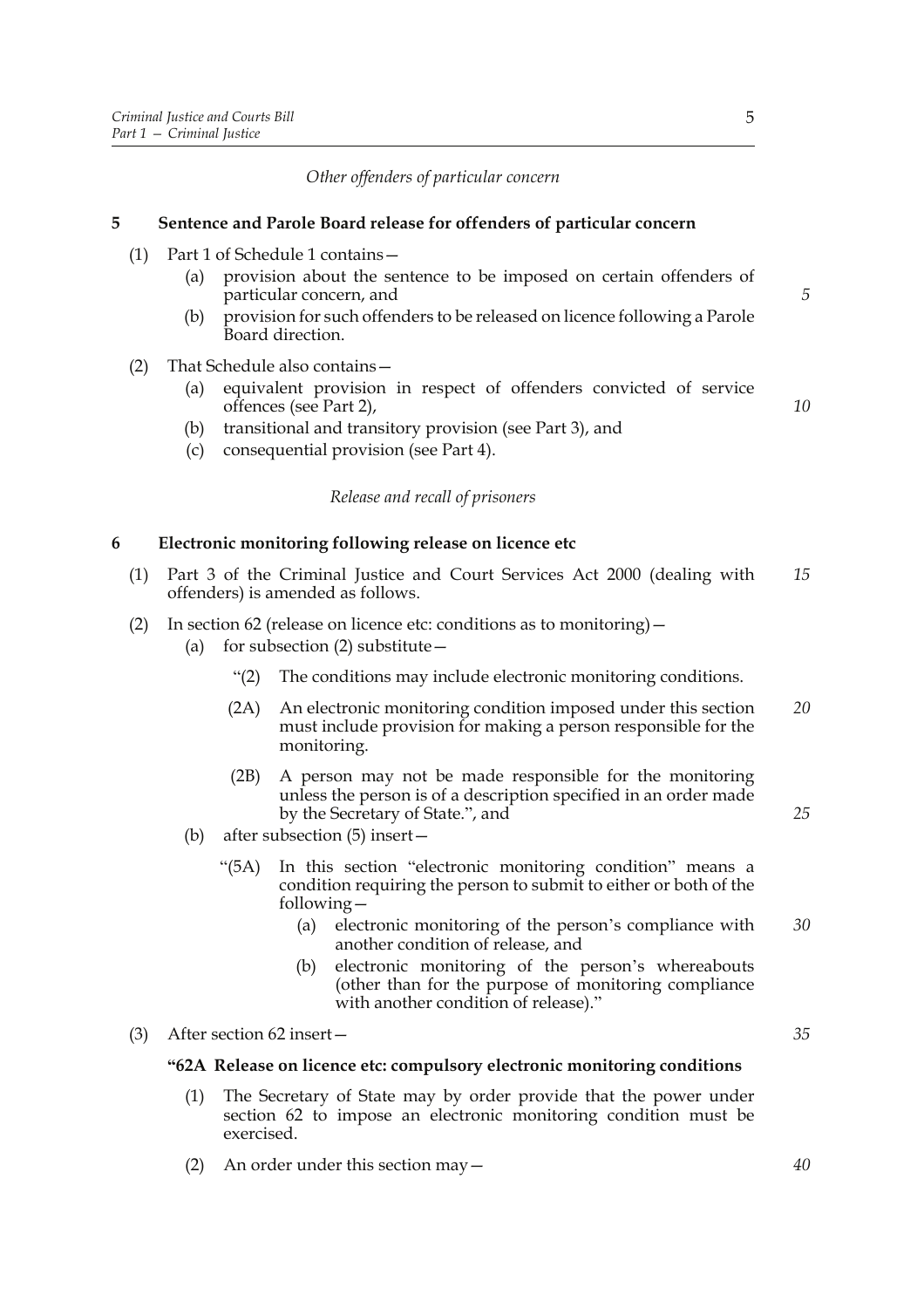6

|   |     |                                                                                                                       | (a)               | require an electronic monitoring condition to be included for so<br>long as the person's release is required to be, or may be, subject<br>to conditions or for a shorter period;                                                                                                                                                |    |
|---|-----|-----------------------------------------------------------------------------------------------------------------------|-------------------|---------------------------------------------------------------------------------------------------------------------------------------------------------------------------------------------------------------------------------------------------------------------------------------------------------------------------------|----|
|   |     |                                                                                                                       | (b)               | make provision generally or in relation to a case described in the<br>order.                                                                                                                                                                                                                                                    | 5  |
|   |     | (3)                                                                                                                   | (a)               | An order under this section may, in particular –<br>make provision in relation to cases in which compliance with a<br>condition imposed on a person's release is monitored by a<br>person specified or described in the order;                                                                                                  |    |
|   |     |                                                                                                                       | (b)<br>(c)        | make provision in relation to persons selected on the basis of<br>criteria specified in the order or on a sampling basis;<br>make provision by reference to whether a person specified in<br>the order is satisfied of a matter.                                                                                                | 10 |
|   |     | (4)                                                                                                                   | (a)               | An order under this section may not make provision about a case in<br>which the sentence imposed on the person is -<br>a detention and training order,                                                                                                                                                                          | 15 |
|   |     |                                                                                                                       | (b)               | a sentence of detention under section 91 of the Powers of<br>Criminal Courts (Sentencing) Act 2000 (detention of offenders<br>under 18 convicted of certain offences),                                                                                                                                                          |    |
|   |     |                                                                                                                       | (c)               | a sentence of detention under section 209 of the Armed Forces<br>Act 2006 (detention of offenders under 18 convicted of certain<br>offences), or                                                                                                                                                                                | 20 |
|   |     |                                                                                                                       | (d)               | an order under section 211 of that Act.                                                                                                                                                                                                                                                                                         |    |
|   |     | (5)                                                                                                                   |                   | In this section, "electronic monitoring condition" has the same meaning<br>as in section 62.                                                                                                                                                                                                                                    | 25 |
|   |     | 62B                                                                                                                   |                   | Data from electronic monitoring: code of practice                                                                                                                                                                                                                                                                               |    |
|   |     | (1)                                                                                                                   |                   | The Secretary of State must issue a code of practice relating to the<br>processing of data gathered in the course of monitoring persons under<br>electronic monitoring conditions imposed under section 62.                                                                                                                     |    |
|   |     | (2)                                                                                                                   |                   | A failure to observe a code issued under this section does not of itself<br>make a person liable to any criminal or civil proceedings."                                                                                                                                                                                         | 30 |
|   | (4) | Schedule 2 to this Act contains consequential provision.                                                              |                   |                                                                                                                                                                                                                                                                                                                                 |    |
|   | (5) |                                                                                                                       |                   | The amendments in this section and Schedule 2 apply in relation to a person<br>who is released from prison on or after the day on which they come into force.                                                                                                                                                                   |    |
| 7 |     |                                                                                                                       |                   | Test for release after recall: determinate sentences                                                                                                                                                                                                                                                                            | 35 |
|   | (1) | Chapter 6 of Part 12 of the Criminal Justice Act 2003 (release etc of fixed-term<br>prisoners) is amended as follows. |                   |                                                                                                                                                                                                                                                                                                                                 |    |
|   | (2) | In section 255A (suitability for automatic release after recall), after<br>subsection $(4)$ insert –                  |                   |                                                                                                                                                                                                                                                                                                                                 |    |
|   |     | "(4A)                                                                                                                 | (a)<br>$\sqrt{2}$ | But a person is not suitable for automatic release if –<br>it appears to the Secretary of State that the person is highly<br>likely to breach a condition included in the person's licence if<br>released at the end of the automatic release period, and<br>for that reason the Cognitive of Ctate considers that it would not | 40 |
|   |     |                                                                                                                       |                   |                                                                                                                                                                                                                                                                                                                                 |    |

(b) for that reason, the Secretary of State considers that it would not be appropriate to release the person at the end of that period."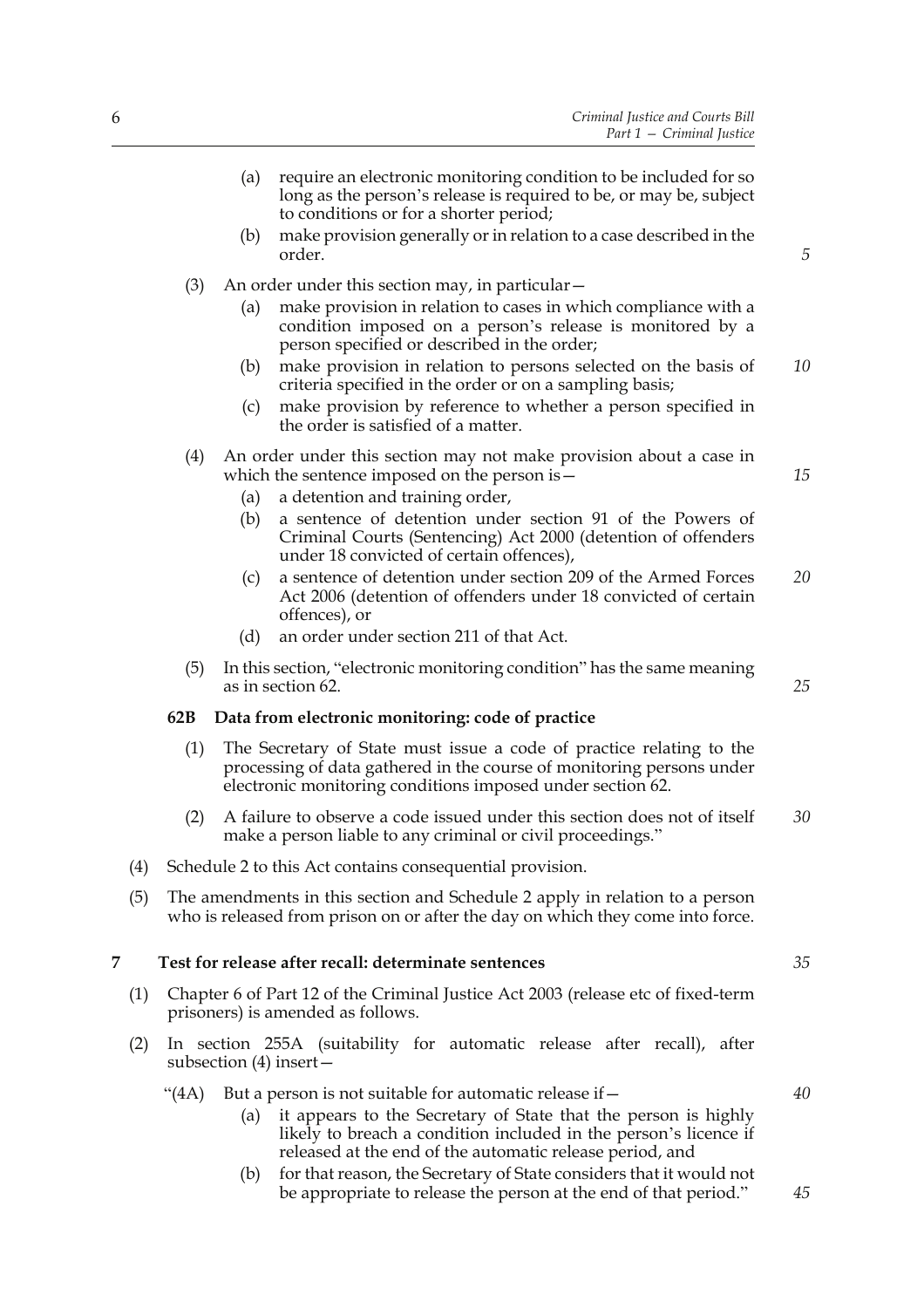(3) In section 255B (automatic release)—

- (a) in subsection (2), at the end insert "(but see subsections (3) and (3A))", (b) after subsection (3), insert— "(3A) The Secretary of State must not release P under subsection (2)  $if -$ (a) it appears to the Secretary of State that, if released, P is highly likely to breach a condition included in P's licence, and (b) for that reason, the Secretary of State considers that it is not appropriate to release P under that subsection.", (c) in subsection (4), for "that period" substitute "the period mentioned in subsection  $(1)(b)$ ", (d) after subsection (4) insert— "(4A) On a reference under subsection (4), the Board must determine the reference by— (a) directing P's immediate release on licence under this Chapter, (b) directing P's release on licence under this Chapter as soon as conditions specified in the direction are met, or (c) giving no direction as to P's release, (but see subsections  $(4B)$  and  $(4C)$ ). (4B) The Board must not give a direction under subsection (4A)(a) or (b) unless the Board is satisfied that it is not necessary for the protection of the public that P should remain in prison until the end of the period mentioned in subsection (1)(b). (4C) The Board must not give a direction under subsection (4A)(a) or  $(b)$  if  $-$ (a) it appears to the Board that, if released, P is highly likely to breach a condition included in P's licence, and (b) for that reason, the Board considers that it is not appropriate to give the direction.", and (e) for subsection (5) substitute— "(5) The Secretary of State must give effect to any direction under subsection  $(4A)(a)$  or  $(b)$ ." *5 10 15*
- (4) In section 255C (extended sentence prisoners and those not suitable for automatic release)— *35*
	- (a) in subsection (2), at the end insert "(but see subsections (3) and  $(3A)$ ",
	- (b) after subsection (3), insert—
		- "(3A) The Secretary of State must not release P under subsection (2) if—
			- (a) it appears to the Secretary of State that, if released, P is highly likely to breach a condition included in P's licence, and
			- (b) for that reason, the Secretary of State considers that it is not appropriate to release P under that subsection.",

*20*

*25*

*30*

*45*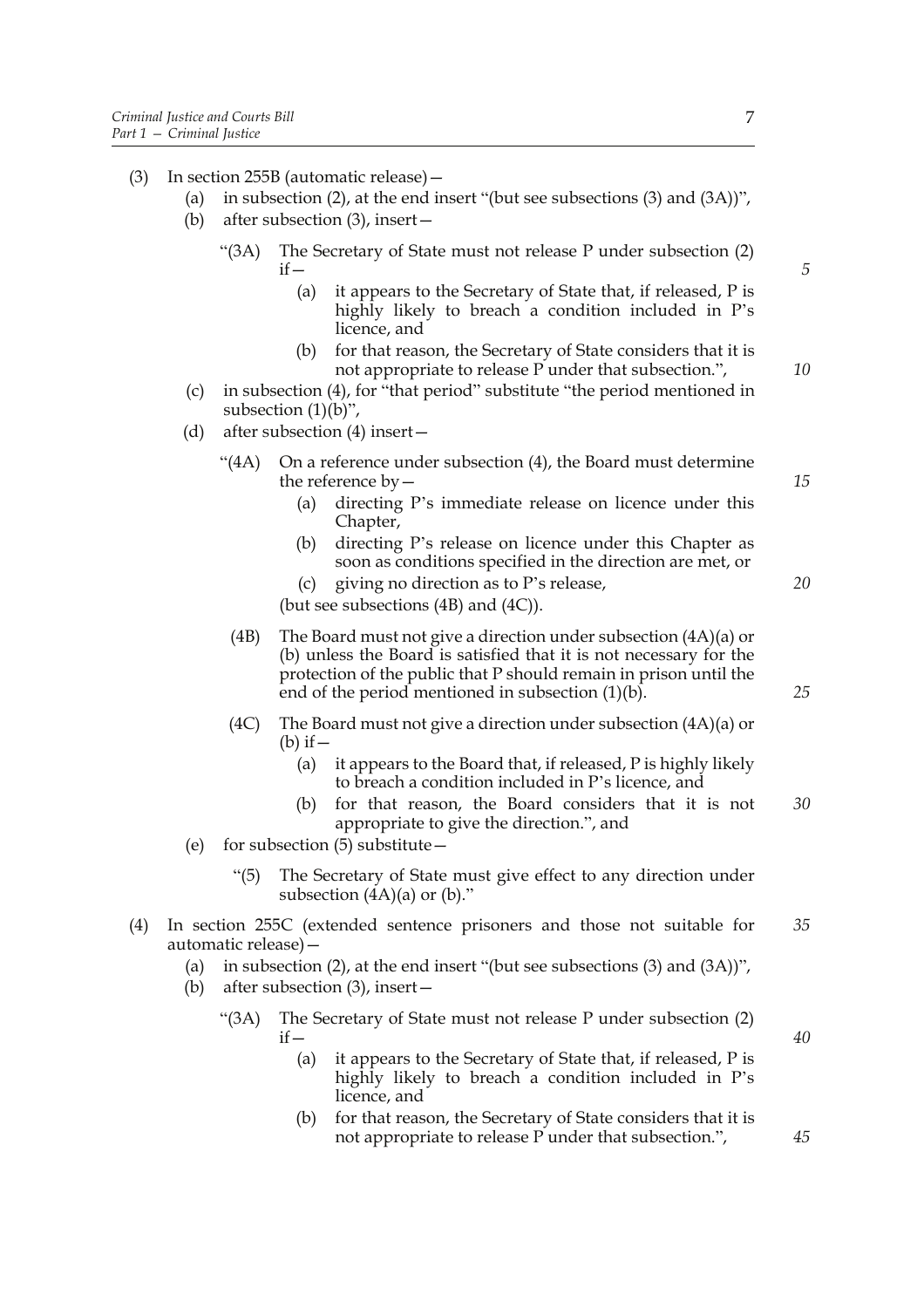*5*

- (c) after subsection (4) insert—
	- "(4A) On a reference under subsection (4), the Board must determine the reference by—
		- (a) directing P's immediate release on licence under this Chapter,
		- (b) directing P's release on licence under this Chapter as soon as conditions specified in the direction are met, or
		- (c) giving no direction as to P's release,

(but see subsections (4B) and (4C)).

- (4B) The Board must not give a direction under subsection (4A)(a) or (b) unless the Board is satisfied that it is not necessary for the protection of the public that P should remain in prison. *10*
- (4C) The Board must not give a direction under subsection (4A)(a) or  $(b)$  if  $-$ 
	- (a) it appears to the Board that, if released, P is highly likely to breach a condition included in P's licence, and *15*
	- (b) for that reason, the Board considers that it is not appropriate to give the direction.", and
- (d) for subsection (5) substitute—
	- "(5) The Secretary of State must give effect to any direction under subsection  $(4A)(a)$  or  $(b)$ ." *20*
- (5) Omit section 256 (powers of Board where it does not direct immediate release).
- (6) In section 256A (further review)—
	- (a) for subsection  $(1)$  substitute  $-$ 
		- "(1) Where a case has been referred to the Board under section 255C(4) or this section and the person has not been released, the Secretary of State must refer the person's case back to the Board no later than the review date. *25*
		- (1A) In the case of a person serving one sentence of imprisonment, "the review date" is the first anniversary of the determination by the Board on the reference mentioned in subsection (1). *30*
		- (1B) In the case of a person serving more than one sentence of imprisonment, "the review date" is -
			- (a) the first anniversary of the determination by the Board on the reference mentioned in subsection (1), or
			- (b) if later, the day on which the person has served—
				- (i) the requisite custodial period, and
				- (ii) if the sentences include a life sentence, the minimum term.",
	- (b) in subsection (2), for "that anniversary" substitute "the review date",
	- (c) in subsection (4), for paragraph (b) substitute  $-$ 
		- "(b) directing the person's release on licence under this Chapter as soon as conditions specified in the direction are met,",
	- (d) at the end of subsection (4) insert—

"(but see subsections (4A) and (4B)).",

*45*

*35*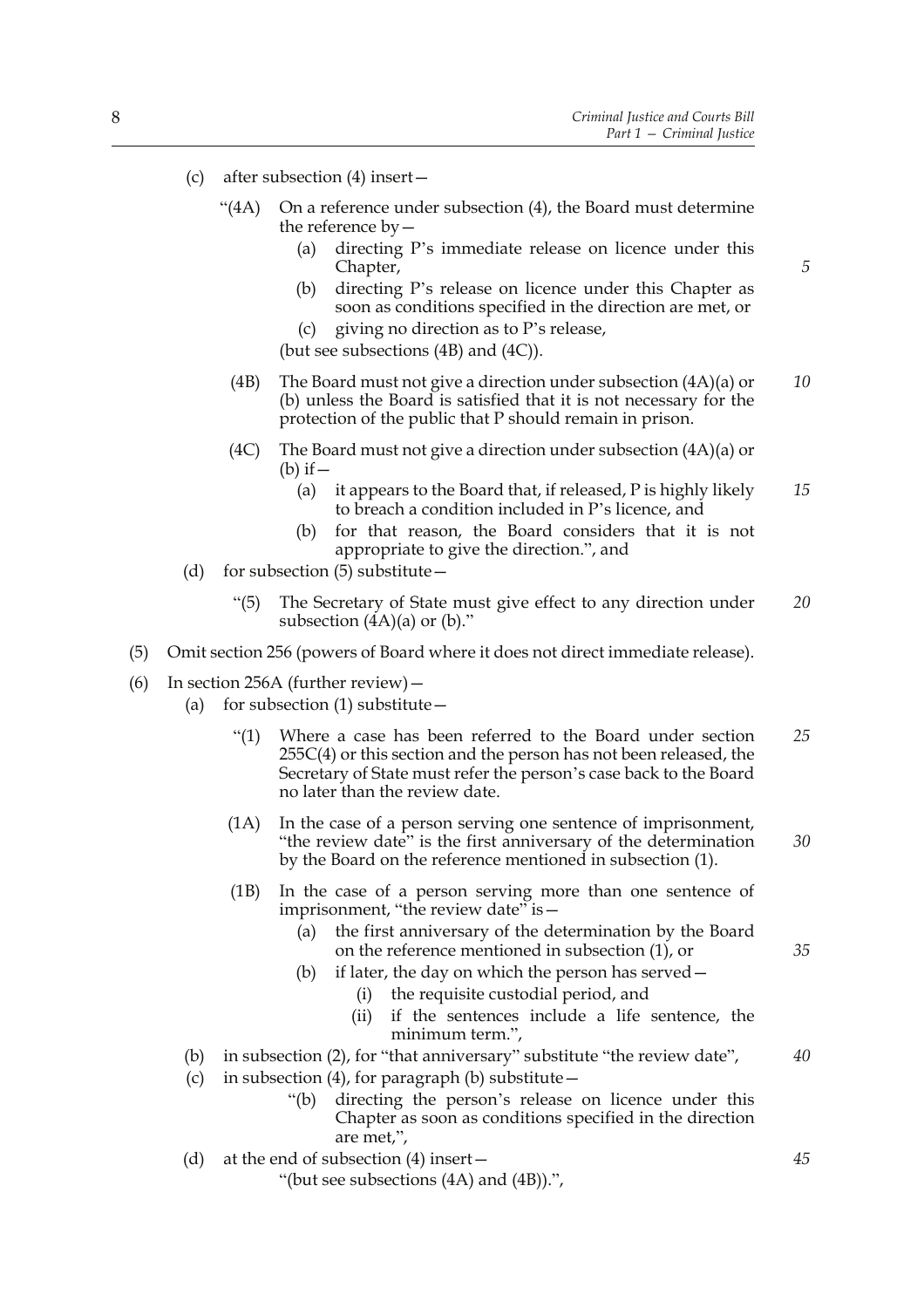- (e) after subsection (4) insert—
	- "(4A) The Board must not give a direction under subsection  $(4)(a)$  or (b) unless the Board is satisfied that it is not necessary for the protection of the public that the person should remain in prison.
		- (4B) The Board must not give a direction under subsection (4)(a) or (b) if  $-$ 
			- (a) it appears to the Board that, if released, the person is highly likely to breach a condition included in the person's licence, and
			- (b) for that reason, the Board considers that it is not appropriate to give the direction.", and *10*
- (f) for subsection  $(5)$  substitute  $-$ 
	- "(5) The Secretary of State must give effect to any direction under subsection  $(4)(a)$  or  $(b)$ .
	- (6) In subsection  $(1B)(b)$  -"life sentence" means a sentence mentioned in section 34(2) of the Crime (Sentences) Act 1997, and
		- "the minimum term" means the part of the sentence specified in the minimum term order (as defined by section 28 of that Act)."
- (7) In Schedule 20A (application of Chapter 6 of Part 12 to pre 4 April 2005 cases), omit paragraph 6(5) (certain determinations to be treated as determinations under section 256(1) of the Criminal Justice Act 2003).
- (8) The amendments made by this section apply to a person recalled before the day on which they come into force as well as to a person recalled on or after that day. *25*

# **8 Power to change test for release after recall: determinate sentences**

(1) In Chapter 6 of Part 12 of the Criminal Justice Act 2003 (release etc of fixed-term prisoners), after section 256A insert—

#### **"256AZA Power to change test for release following recall**

- (1) The Secretary of State may by order change—
	- (a) the test to be applied by the Secretary of State in deciding under section 255A whether a person is suitable for automatic release;
	- (b) the tests to be applied by the Secretary of State in deciding whether to release a person under section 255B(2) or 255C(2);
	- (c) the tests to be applied by the Board in deciding how to determine a reference under section 255B(4), 255C(4) or 256A(1) or (2).
- (2) An order under subsection  $(1)$  may, in particular  $-$ 
	- (a) apply to people recalled before the day on which it comes into force as well as to people recalled on or after that day; *40*
	- (b) amend this Chapter."
- (2) In section 330(5)(a) of that Act (orders subject to affirmative procedure) at the appropriate place insert—

*5*

*15*

*20*

*30*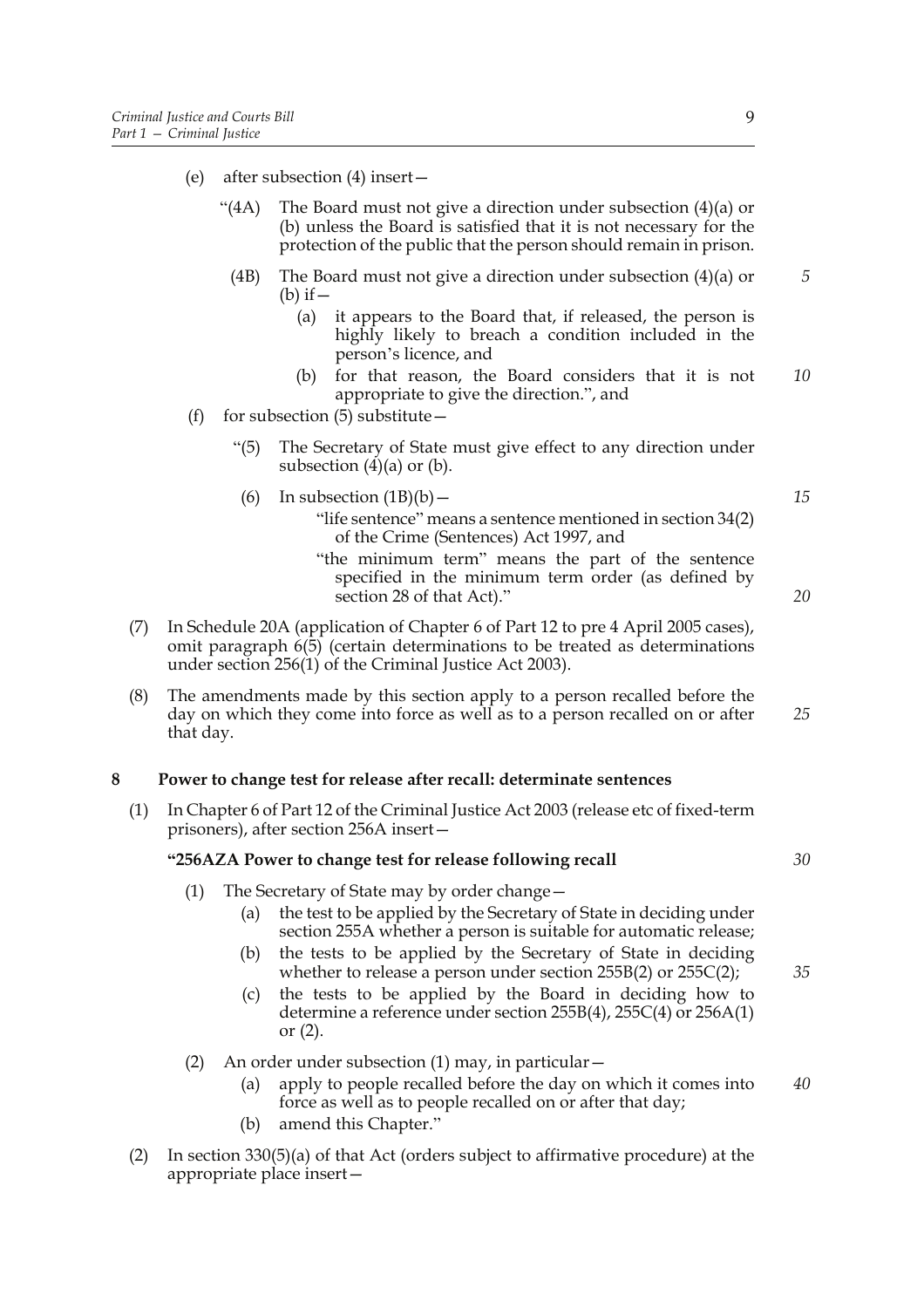"section 256AZA,".

#### **9 Initial release and release after recall: life sentences**

- (1) In section 28(7)(c) of the Crime (Sentences) Act 1997 (duty to release certain life prisoners), for "one-half of that sentence" substitute "the requisite custodial period (as defined in section 268 of the Criminal Justice Act 2003)".
- (2) In section 32 of the Crime (Sentences) Act 1997 (recall of life prisoners while on licence), after subsection (5) insert—
	- "(5A) The Board must not give a direction unless satisfied that it is no longer necessary for the protection of the public that the life prisoner should remain in prison."
- (3) In section 128 of the Legal Aid, Sentencing and Punishment of Offenders Act 2012 (power to change test for release on licence of certain prisoners), in subsection (3), after paragraph (a) insert—
	- "(aa) amend section 32 of the Crime (Sentences) Act 1997 (recall of IPP prisoners and others while on licence and further release),". *15*
- (4) The amendment made by subsection (1) applies to a person sentenced before the day on which it comes into force as well as to a person sentenced on or after that day.
- (5) The amendment made by subsection (2) applies in relation to a person recalled before the day on which it comes into force as well as in relation to a person recalled on or after that day. *20*

#### **10 Offence of remaining unlawfully at large after recall**

(1) After section 32 of the Crime (Sentences) Act 1997 (recall of life prisoners) insert—

#### **"32ZA Offence of remaining unlawfully at large after recall**

- (1) A person recalled to prison under section 32 commits an offence if the person—
	- (a) has been notified of the recall orally or in writing, and
	- (b) while unlawfully at large fails, without reasonable excuse, to take all necessary steps to return to prison as soon as possible.
- (2) A person is to be treated for the purposes of subsection  $(1)(a)$  as having been notified of the recall if—
	- (a) written notice of the recall has been delivered to an appropriate address, and
	- (b) a period specified in the notice has elapsed.
- (3) In subsection (2) "an appropriate address" means—
	- (a) an address at which, under the person's licence, the person is permitted to reside or stay, or
	- (b) an address nominated, in accordance with the person's licence, for the purposes of this section.
- (4) A person is also to be treated for the purposes of subsection  $(1)(a)$  as having been notified of the recall if—

*10*

*25*

*30*

*35*

*40*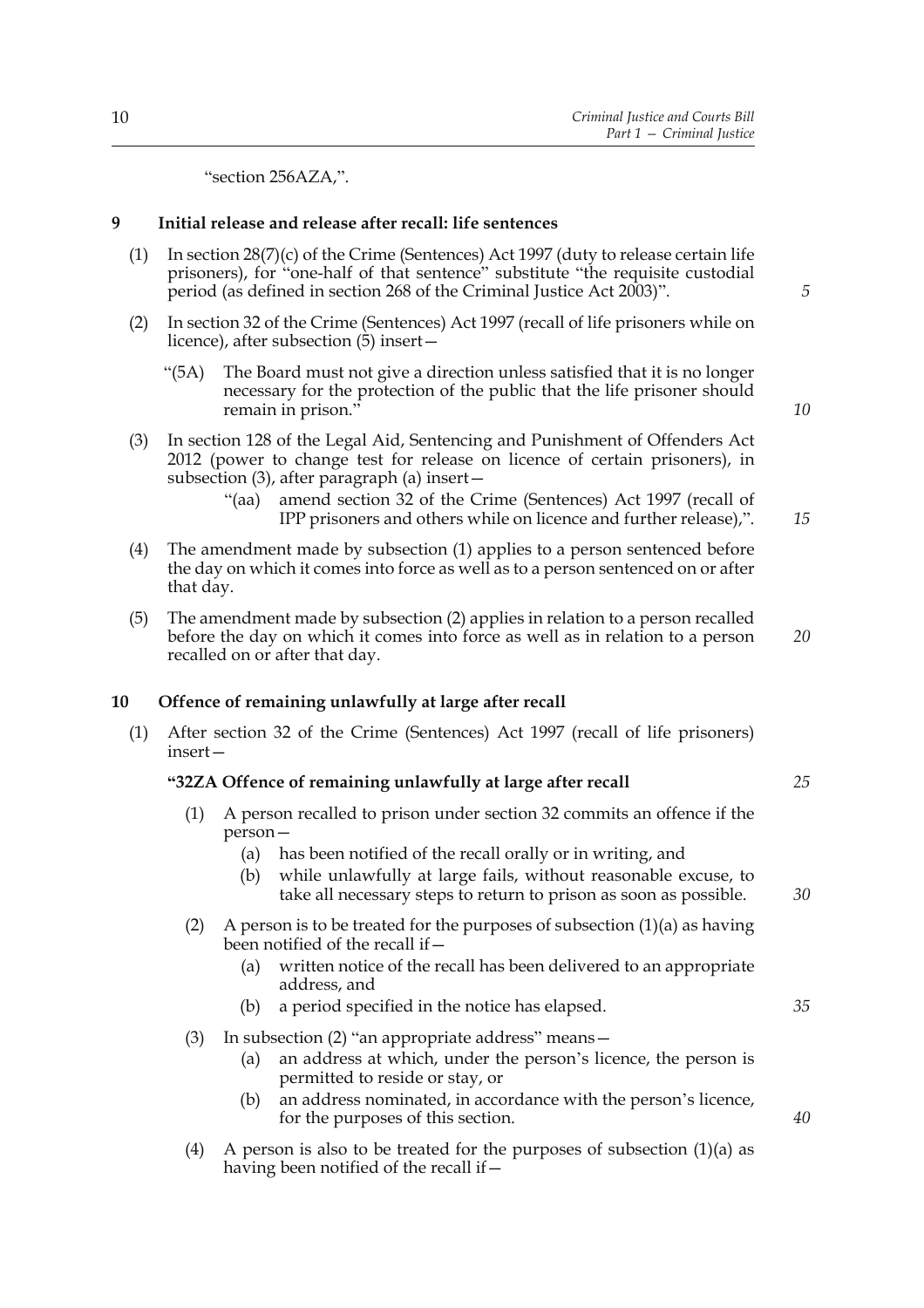|     |     | the person's licence requires the person to keep in touch in<br>(a)<br>accordance with any instructions given by an officer of a<br>provider of probation services,<br>the person has failed to comply with such an instruction, and<br>(b)<br>the person has not complied with such an instruction for at least<br>(c)<br>6 months.                                                                                                                         | 5  |
|-----|-----|--------------------------------------------------------------------------------------------------------------------------------------------------------------------------------------------------------------------------------------------------------------------------------------------------------------------------------------------------------------------------------------------------------------------------------------------------------------|----|
|     | (5) | A person who is guilty of an offence under this section is liable –<br>on conviction on indictment to imprisonment for a term not<br>(a)<br>exceeding 2 years or a fine (or both);<br>on summary conviction to imprisonment for a term not<br>(b)<br>exceeding 12 months or a fine (or both).                                                                                                                                                                | 10 |
|     | (6) | In relation to an offence committed before section 154(1) of the Criminal<br>Justice Act 2003 comes into force, the reference in subsection (5)(b) to 12<br>months is to be read as a reference to 6 months.                                                                                                                                                                                                                                                 |    |
|     | (7) | In relation to an offence committed before section 85 of the Legal Aid,<br>Sentencing and Punishment of Offenders Act 2012 comes into force, the<br>reference in subsection $(5)(b)$ to a fine is to be read as a reference to a<br>fine not exceeding the statutory maximum."                                                                                                                                                                               | 15 |
| (2) |     | After section 255 of the Criminal Justice Act 2003 (recall of prisoners) insert—                                                                                                                                                                                                                                                                                                                                                                             |    |
|     |     | "255ZA Offence of remaining unlawfully at large after recall                                                                                                                                                                                                                                                                                                                                                                                                 | 20 |
|     | (1) | A person recalled to prison under section 254 or 255 commits an offence<br>if the person $-$<br>has been notified of the recall orally or in writing, and<br>(a)<br>while unlawfully at large fails, without reasonable excuse, to<br>(b)<br>take all necessary steps to return to prison as soon as possible.                                                                                                                                               | 25 |
|     | (2) | A person is to be treated for the purposes of subsection $(1)(a)$ as having<br>been notified of the recall if -<br>written notice of the recall has been delivered to an appropriate<br>(a)<br>address, and<br>a period specified in the notice has elapsed.<br>(b)                                                                                                                                                                                          | 30 |
|     | (3) | In subsection (2) "an appropriate address" means-<br>an address at which, under the person's licence, the person is<br>(a)<br>permitted to reside or stay, or<br>an address nominated, in accordance with the person's licence,<br>(b)<br>for the purposes of this section.                                                                                                                                                                                  | 35 |
|     | (4) | A person is also to be treated for the purposes of subsection $(1)(a)$ as<br>having been notified of the recall if -<br>the person's licence requires the person to keep in touch in<br>(a)<br>accordance with any instructions given by an officer of a<br>provider of probation services,<br>the person has failed to comply with such an instruction, and<br>(b)<br>the person has not complied with such an instruction for at least<br>(c)<br>6 months. | 40 |
|     | (5) | A person who is guilty of an offence under this section is liable -                                                                                                                                                                                                                                                                                                                                                                                          |    |

(a) on conviction on indictment to imprisonment for a term not exceeding 2 years or a fine (or both); *45*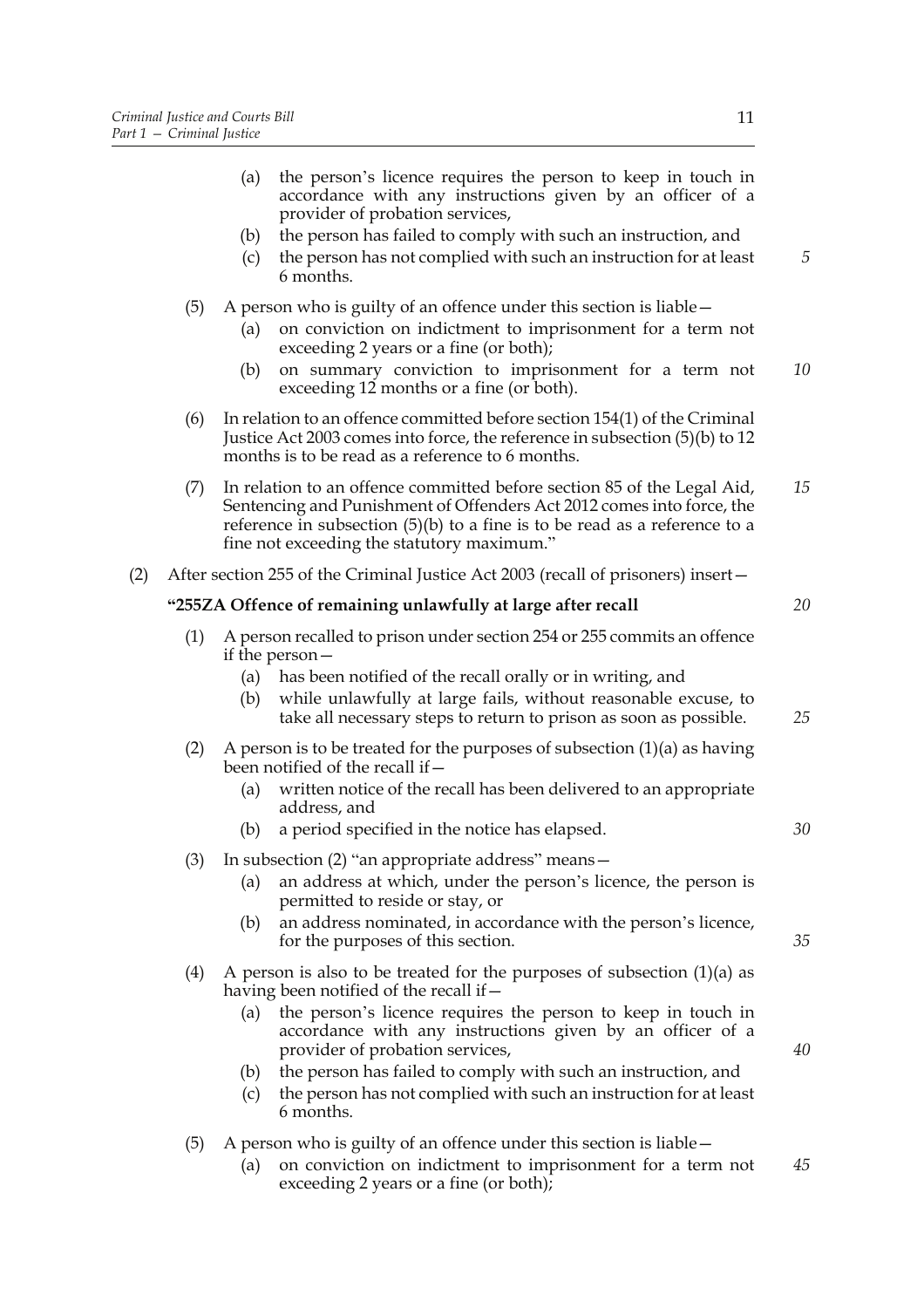- (b) on summary conviction to imprisonment for a term not exceeding 12 months or a fine (or both).
- (6) In relation to an offence committed before section 154(1) comes into force, the reference in subsection  $(5)(b)$  to 12 months is to be read as a reference to 6 months.
- (7) In relation to an offence committed before section 85 of the Legal Aid, Sentencing and Punishment of Offenders Act 2012 comes into force, the reference in subsection (5)(b) to a fine is to be read as a reference to a fine not exceeding the statutory maximum."
- (3) Section 32ZA of the Crime (Sentences) Act 1997 and section 255ZA of the Criminal Justice Act 2003 apply in relation to a person recalled to prison before or after this section comes into force. *10*

#### **11 Offence of remaining unlawfully at large after temporary release**

- (1) Section 1 of the Prisoners (Return to Custody) Act 1995 (remaining at large after temporary release) is amended as follows.
- (2) For subsection (3) substitute—
	- "(3) A person guilty of an offence under this section is liable—
		- (a) on conviction on indictment to imprisonment for a term not exceeding 2 years or a fine (or both), and
		- (b) on summary conviction to imprisonment for a term not exceeding 12 months or a fine (or both)." *20*
- (3) At the end insert—
	- "(7) In relation to an offence committed before section 154(1) of the Criminal Justice Act 2003 comes into force, the reference in subsection (3)(b) to 12 months is to be read as a reference to 6 months.
	- (8) In relation to an offence committed before section 85 of the Legal Aid, Sentencing and Punishment of Offenders Act 2012 comes into force, the reference in subsection (3)(b) to a fine is to be read as a reference to a fine not exceeding the statutory maximum."
- (4) The amendment made by subsection (2) does not apply where the period of temporary release expired, or the order of recall was made, before this section comes into force. *30*

#### **12 Definition of "requisite custodial period"**

- (1) Chapter 6 of Part 12 of the Criminal Justice Act 2003 (release etc of fixed-term prisoners) is amended as follows.
- (2) In section 268 (interpretation of Chapter), after subsection (1) insert—
	- "(1A) In this Chapter, "the requisite custodial period" means—
		- (a) in relation to a person serving an extended sentence imposed under section 226A or 226B, the requisite custodial period for the purposes of section 246A;
		- (b) in relation to a person serving an extended sentence imposed under section 227 or 228, the requisite custodial period for the purposes of section 247;

*5*

*15*

*25*

*35*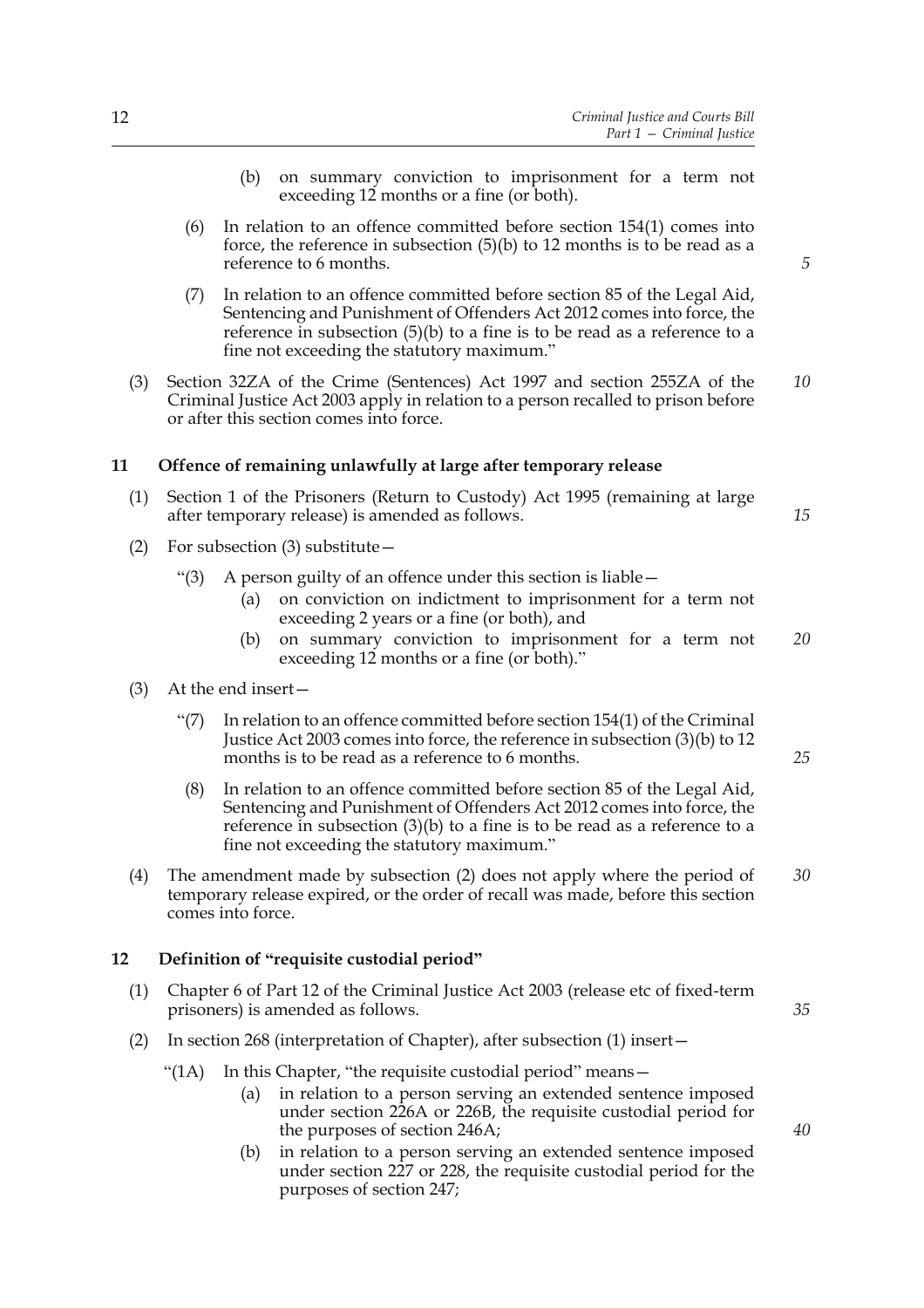- (c) in relation to a person serving a sentence imposed under section 236A, the requisite custodial period for the purposes of section 244A;
- (d) in relation to any other fixed-term prisoner, the requisite custodial period for the purposes of section 243A or section 244 (as appropriate)."
- (3) In section 247 (release on licence of prisoner serving extended sentence under section 227 or 228)—
	- (a) in subsection  $(2)(a)$ , for "one-half of the appropriate custodial term" substitute "the requisite custodial period", and
	- (b) for subsection (7) substitute—
		- "(7) In this section—
			- "the appropriate custodial term" means the period determined by the court as the appropriate custodial term under section 227 or 228;
			- "the requisite custodial period" means—
				- (a) in relation to a person serving one sentence, onehalf of the appropriate custodial term, and
				- (b) in relation to a person serving two or more concurrent or consecutive sentences, the period determined under sections 263(2) and 264(2)." *20*
- (4) In section 260 (early removal of prisoners liable to removal from United Kingdom), omit subsection (7).
- (5) In section 261 (re-entry into United Kingdom of offender removed from prison early)—
	- (a) in subsection (5), omit paragraph (a),
	- (b) in subsection  $(5)(b)$  -
		- (i) omit "in any other case," and
		- (ii) for "or 246A" substitute ", 246A or 247", and
	- (c) in subsection (6), omit the definition of "requisite custodial period". *30*
- (6) In Schedule 20A (application of Chapter 6 of Part 12 to pre-4 April 2005 cases)—
	- (a) omit paragraph 8(2) (modification of section 260), and
	- (b) after paragraph 8 insert—
		- "8A Section 268(1A) (definition of "the requisite custodial period") has effect as if it provided that, in relation to a person serving an extended sentence under section 85 of the Sentencing Act, the requisite custodial period means one-half of the custodial term determined under that section (subject to sections 263 and 264)." *35 40*
- (7) The amendments made by this section apply in relation to a person sentenced before the day on which they come into force as well as in relation to a person sentenced on or after that day.

#### **13 Minor amendments and transitional cases**

(1) In section 82A(3) of the Powers of Criminal Courts (Sentencing) Act 2000 *45*

*5*

*10*

*15*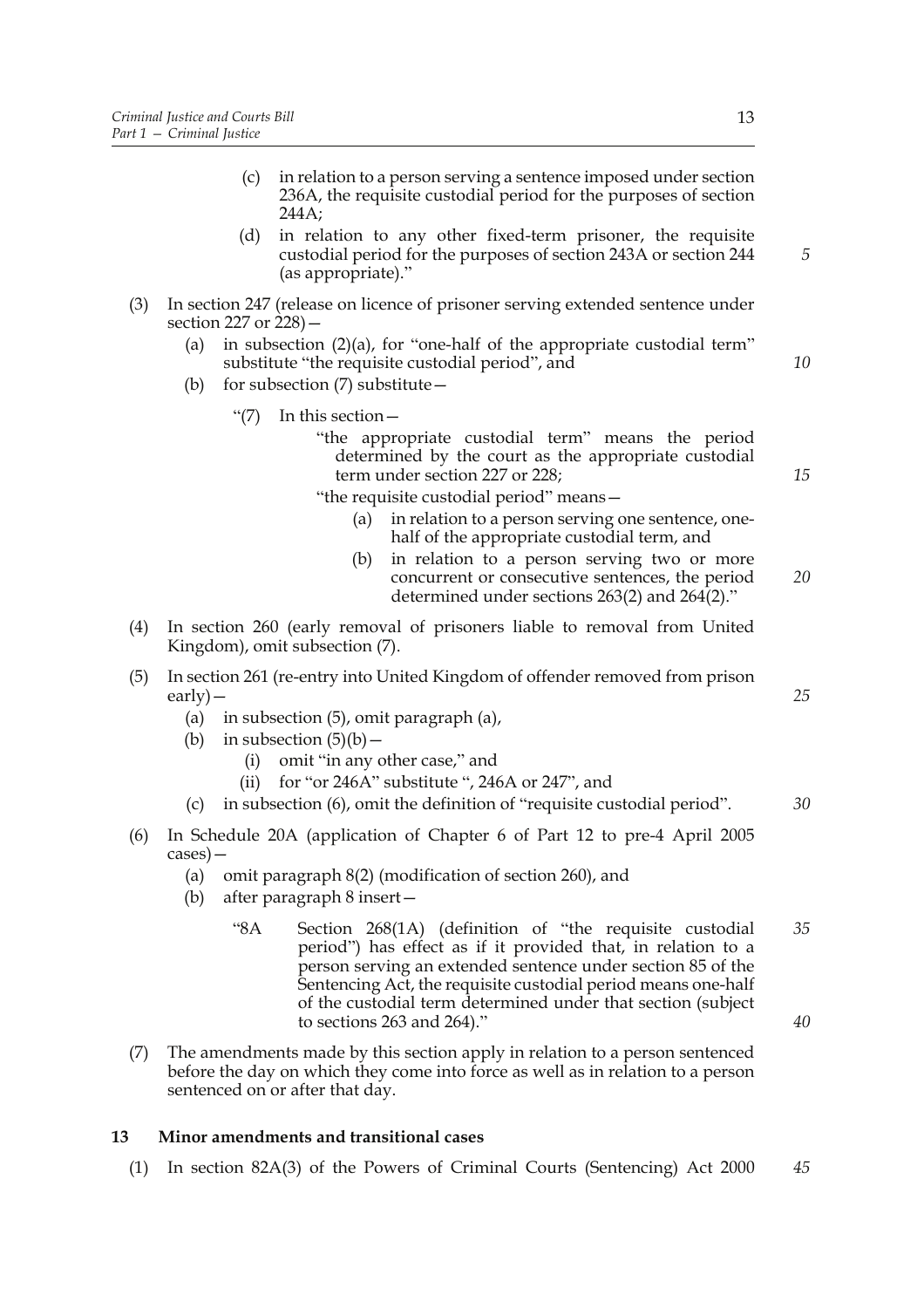(determination of tariffs for life sentences), for paragraph (b) substitute— "(b) the effect that the following would have if the court had sentenced the offender to a term of imprisonment— (i) section 240ZA of the Criminal Justice Act 2003 (crediting periods of remand in custody); (ii) section 246 of the Armed Forces Act 2006 (equivalent provision for service courts); (iii) any direction which the court would have given under section 240A of the Criminal Justice Act 2003 (crediting periods of remand on bail subject to certain types of condition);". (2) In section 97 of the Powers of Criminal Courts (Sentencing) Act 2000 (term of detention in a young offender institution)— (a) in subsection (2), omit "Subject to subsection (3) below," and (b) omit subsection (3) (power to pass sentence of less than 21 days for offence under section 65(6) of the Criminal Justice Act 1991). (3) In section 106(4) of the Powers of Criminal Courts (Sentencing) Act 2000 (persons subject concurrently to detention and training order and sentence of detention in young offender institution), for "Part II of the Criminal Justice Act 1991 (early release)" substitute "Chapter 6 of Part 12 of the Criminal Justice Act 2003 (release, licences, supervision and recall)". (4) In section 246(4) of the Criminal Justice Act 2003 (cases in which power to release before required to do so is not available), after paragraph (g) insert— "(ga) the prisoner has at any time been released on licence under section 34A of the Criminal Justice Act 1991 and has been recalled to prison under section 38A(1)(a) of that Act (and the revocation of the licence has not been cancelled under section 38A(3) of that Act);". (5) In Schedule 20A to the Criminal Justice Act 2003 (application of Chapter 6 of Part 12 to pre-4 April 2005 cases), in paragraph 4 (modification of section 246: power to release before required to do so)— (a) number the existing text as sub-paragraph (1), (b) in that sub-paragraph, for "Section 246 applies as if, in subsection (4)" substitute "Section 246(4) applies as if  $-\overline{v}$ , (c) in that sub-paragraph, omit paragraph (c), and (d) after that sub-paragraph insert— "(2) Section 246(6) applies as if, in the definition of "term of imprisonment", the reference to section 227 or 228 included a reference to section 85 of the Sentencing Act." (6) In Schedule 20B to the Criminal Justice Act 2003 (modifications of Chapter 6 of Part 12 in certain transitional cases), omit paragraph 3(2)(a) (application of Part 2 of the Schedule to an extended sentence under section 85 of the Powers of *5 10 15 25 30 35 40*

- (7) In paragraph 34 of that Schedule (licence conditions in certain transitional cases)—
	- (a) in sub-paragraph (1), at the end insert "and which was granted to a person serving—

(a) a 1967 Act sentence,

Criminal Courts (Sentencing) Act 2000).

*20*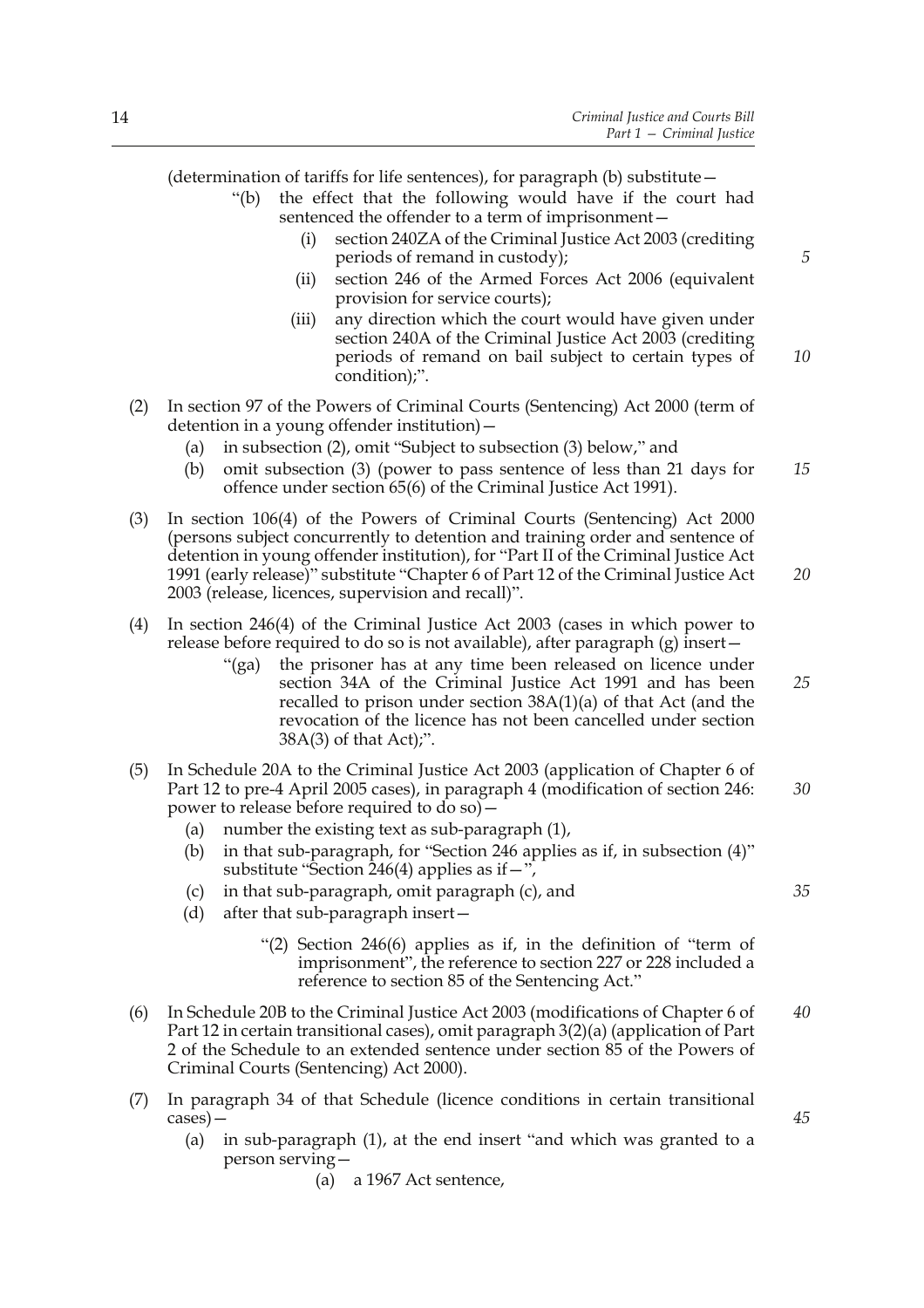- (b) a 1991 Act sentence, or
- (c) a 2003 Act sentence which is an extended sentence imposed under section 227 or 228 before 14 July 2008.", and
- (b) in sub-paragraph (6)(a), after "condition" insert "referred to in section  $250(4)(\bar{b})(ii)^{5}$ .
- (8) The amendments made by subsections (1), (3) and (4) apply in relation to a person sentenced before the day on which they come into force as well as in relation to a person sentenced on or after that day.

#### *Cautions*

# **14 Restrictions on use of cautions**

- (1) This section applies where, in England and Wales, a person aged 18 or over admits that he or she has committed an offence.
- (2) If the offence is an indictable-only offence, a constable may not give the person a caution except—
	- (a) in exceptional circumstances relating to the person or the offence, and
	- (b) with the consent of the Director of Public Prosecutions.
- (3) If the offence is an either-way offence specified by order made by the Secretary of State, a constable may not give the person a caution except in exceptional circumstances relating to the person or the offence.
- $(4)$  If
	- (a) the offence is a summary offence or an either-way offence not specified under subsection (3), and
	- (b) in the two years before the commission of the offence the person has been convicted of, or cautioned for, a similar offence,

a constable may not give the person a caution except in exceptional circumstances relating to the person, the offence admitted or the previous offence.

- (5) It is for a police officer not below a rank specified by order made by the Secretary of State to determine—
	- (a) whether there are exceptional circumstances for the purposes of subsection  $(2)$ ,  $(3)$  or  $(4)$ , and
	- (b) whether a previous offence is similar to the offence admitted for the purposes of subsection (4)(b).
- (6) A determination under subsection (5) must be made in accordance with guidance issued by the Secretary of State. *35*
- (7) The Secretary of State may by order amend this section so as to provide for a different period for the purposes of subsection (4)(b).
- (8) For the purposes of this section—
	- (a) "caution" does not include a conditional caution under Part 3 of the Criminal Justice Act 2003, but *40*
	- (b) a person has been "cautioned for" an offence if he or she has been given a caution, a conditional caution or a youth caution or youth conditional caution under Chapter 1 of Part 4 of the Crime and Disorder Act 1998.

*15*

*10*

*5*

*20*

*25*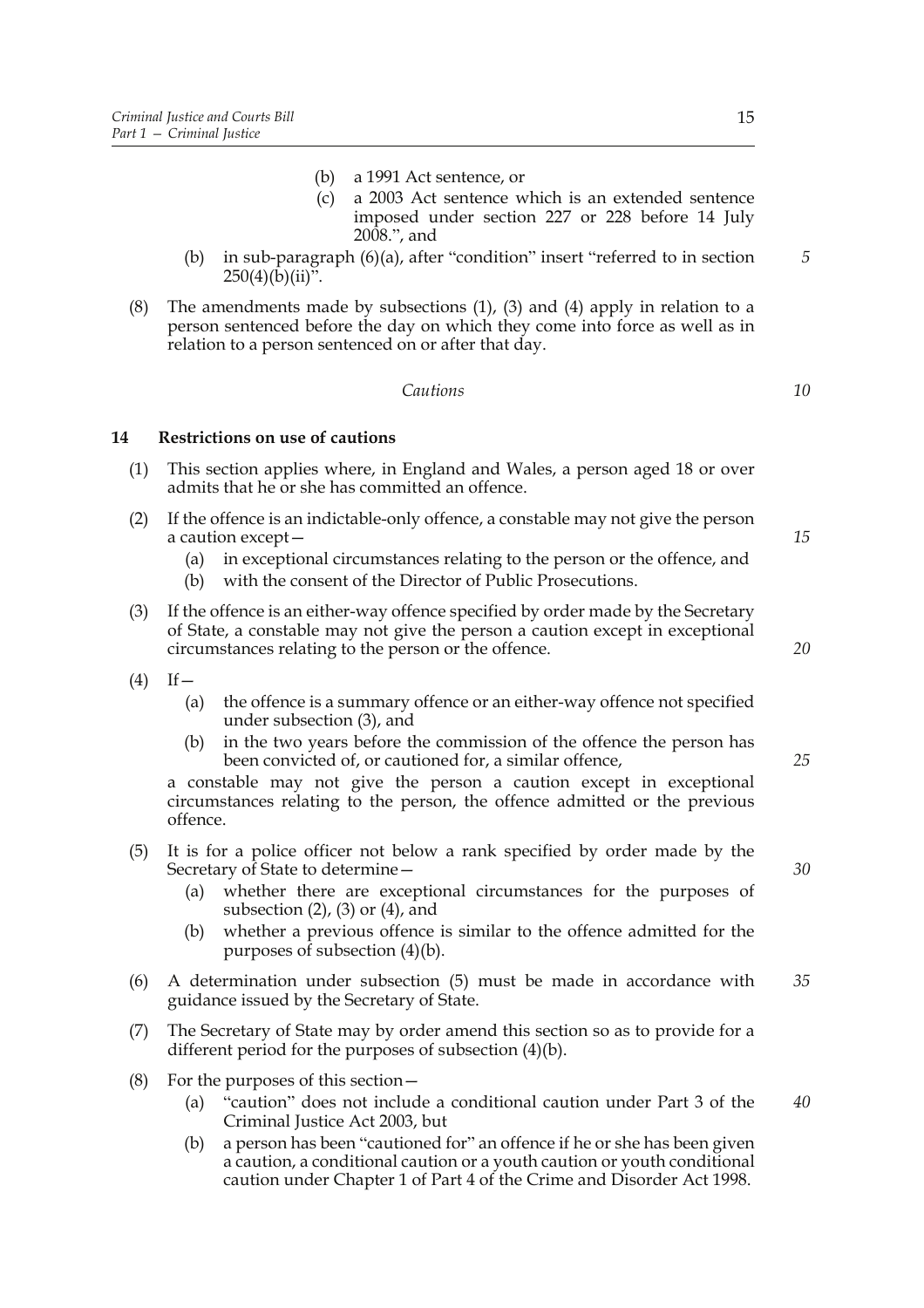"either-way offence" means an offence triable either way;

- "indictable-only offence" means an offence which, if committed by an adult, is triable only on indictment.
- (10) This section applies whether the offence admitted was committed before or after the time when this section comes into force.

#### **15 Orders under section 14**

- (1) An order under section 14 may make different provision for different purposes.
- (2) An order under section 14 must be made by statutory instrument.

*10*

*5*

- (3) A statutory instrument containing an order under section 14(3) (specification of either-way offences) is subject to annulment in pursuance of a resolution of either House of Parliament.
- (4) An order under section 14(7) (change to period in section 14(4)(b)) may not be made unless a draft of the instrument containing the order has been laid before, and approved by a resolution of, each House of Parliament. *15*

*Offence of possession of extreme pornographic images*

#### **16 Possession of pornographic images of rape and assault by penetration**

- (1) Part 5 of the Criminal Justice and Immigration Act 2008 is amended as follows.
- (2) In section 63 (possession of extreme pornographic images)— (a) after subsection (5) insert— *20*
	- "(5A) In relation to possession of an image in England and Wales, an "extreme image" is an image which—
		- (a) falls within subsection  $(7)$  or  $(7A)$ , and
		- (b) is grossly offensive, disgusting or otherwise of an obscene character.", *25*
	- (b) in subsection (6), for "An" substitute "In relation to possession of an image in Northern Ireland, an", and
	- (c) after subsection (7) insert—
		- "(7A) An image falls within this subsection if it portrays, in an explicit and realistic way, either of the following— *30*
			- (a) an act which involves the non-consensual penetration of a person's vagina, anus or mouth by another with the other person's penis, or
			- (b) an act which involves the non-consensual sexual penetration of a person's vagina or anus by another with a part of the other person's body or anything else, *35*

and a reasonable person looking at the image would think that the persons were real.

- (7B) For the purposes of subsection  $(7A)$ 
	- (a) penetration is a continuing act from entry to withdrawal;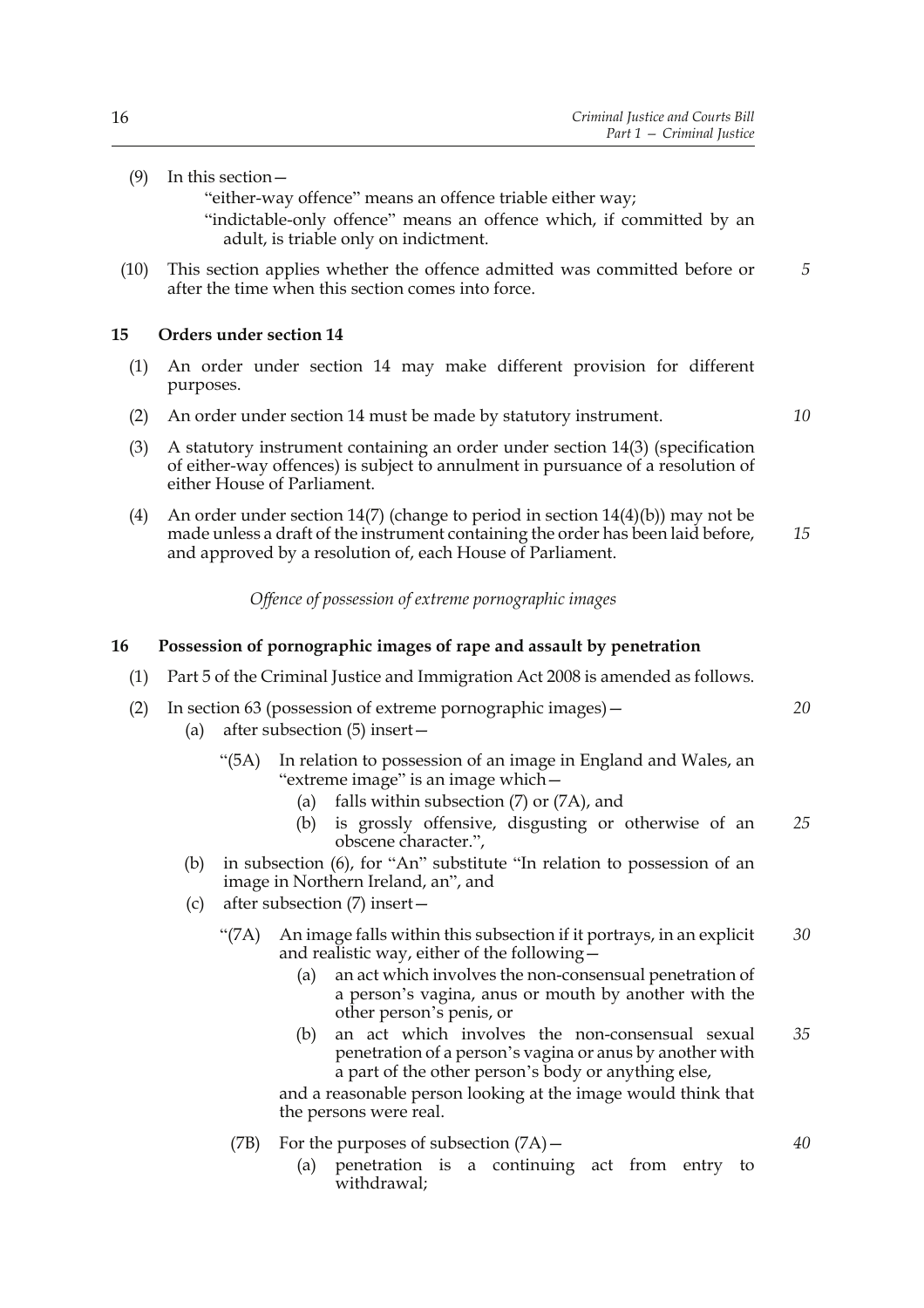(b) "vagina" includes vulva." (3) In section 66 (defence: participation in consensual acts)— (a) before subsection (1) insert— "(A1) Subsection (A2) applies where in England and Wales— (a) a person ("D") is charged with an offence under section  $6\overline{3}$ , and (b) the offence relates to an image that portrays an act or acts within subsection  $(7)(a)$  to (c) or  $(7A)$  of that section (but does not portray an act within subsection  $(7)(d)$  of that section).  $(A2)$  It is a defence for D to prove that D directly participated in the act or any of the acts portrayed, and (b) that the act or acts did not involve the infliction of any non-consensual harm on any person, and (c) if the image portrays an act within section  $63(7)(c)$ , that what is portrayed as a human corpse was not in fact a corpse, and (d) if the image portrays an act within section 63(7A), that what is portrayed as non-consensual penetration was in fact consensual.", and (b) in subsection  $(1)$  – (i) for "This section" substitute "Subsection (2)", and (ii) after "where" insert "in Northern Ireland". (4) In section 67 (penalties for possession of extreme pornographic images)— (a) in subsection (2), for "Except where subsection (3) applies to the offence" substitute "If the offence relates to an image that portrays any relevant act (with or without other acts)", (b) in subsection (3), for "act within section  $63(7)(a)$  or (b)" substitute "relevant act", and (c) after subsection (4) insert— "(5) In this section "relevant act" means— (a) in relation to England and Wales, an act within section  $63(7)(a)$  or (b) or  $(7A)(a)$  or (b); (b) in relation to Northern Ireland, an act within section  $63(7)(a)$  or  $(b)$ ." (5) In Schedule 14 (special rules relating to providers of information society services)— (a) after paragraph 1(3) insert— "(3A) For the purposes of sub-paragraph (2), "extreme pornographic image" has the meaning given by section 63(2) and in determining whether a domestic service provider is in *5 10 15 20 25 30 35 40*

> (a) where the service provider is established in England and Wales, "extreme image" has the meaning given by section 63(5A); *45*

possession of such an image—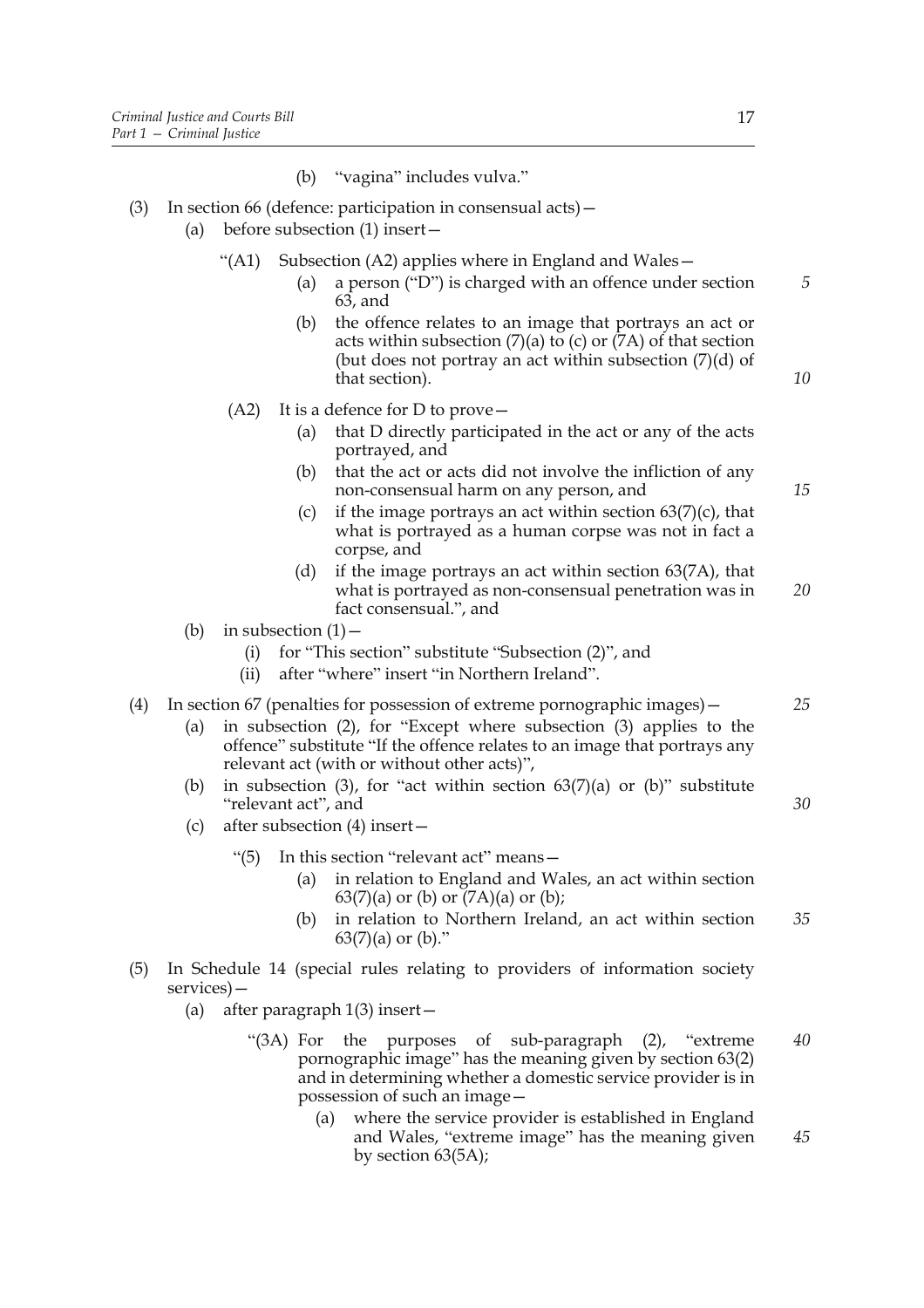- (b) where the service provider is established in Northern Ireland, "extreme image" has the meaning given by section 63(6).", and
- (b) omit paragraph 6(2).

#### **PART 2**

YOUNG OFFENDERS

*Detention of young offenders*

# **17 Secure colleges and other places for detention of young offenders etc**

(1) For section 43 of the Prison Act 1952 and the italic heading before it substitute—

*"Places for the detention of young offenders etc*

#### **43 Places for the detention of young offenders etc**

- (1) The Secretary of State may provide the following places for the detention of young persons sentenced to detention for an offence or remanded to custody (or for the detention of a class of such persons)—
	- (a) young offender institutions,
	- (b) secure training centres, and
	- (c) in England, secure colleges.
- (2) In subsection (1), "young person" means a person who is aged under 18 or who was aged under 18 when convicted of the offence or remanded.
- (3) Sections 1 to 42A and Schedule A1 ("the prisons provisions") apply in relation to places listed in subsection (1) and to persons detained in them as they apply to prisons and prisoners, subject to subsections (4) to  $(7)$ .
- (4) The following provisions do not apply in relation to the following places— *25*

| Place                                         | Provisions                                                                      |    |
|-----------------------------------------------|---------------------------------------------------------------------------------|----|
| Young<br>institutions                         | offender   Sections 28 and 37(2)                                                |    |
| Secure training centres<br>or secure colleges | Sections 5, $6(2)$ and $(3)$ ,<br>12, 14, 19, 28 and $37(2)$<br>and Schedule A1 | 30 |

- (5) In their application in relation to secure colleges, the prisons provisions apply as if references to the governor and deputy governor were references to the principal and deputy principal.
- (6) In their application in relation to places listed in subsection (1), the prisons provisions apply—

*5*

*15*

*20*

*35*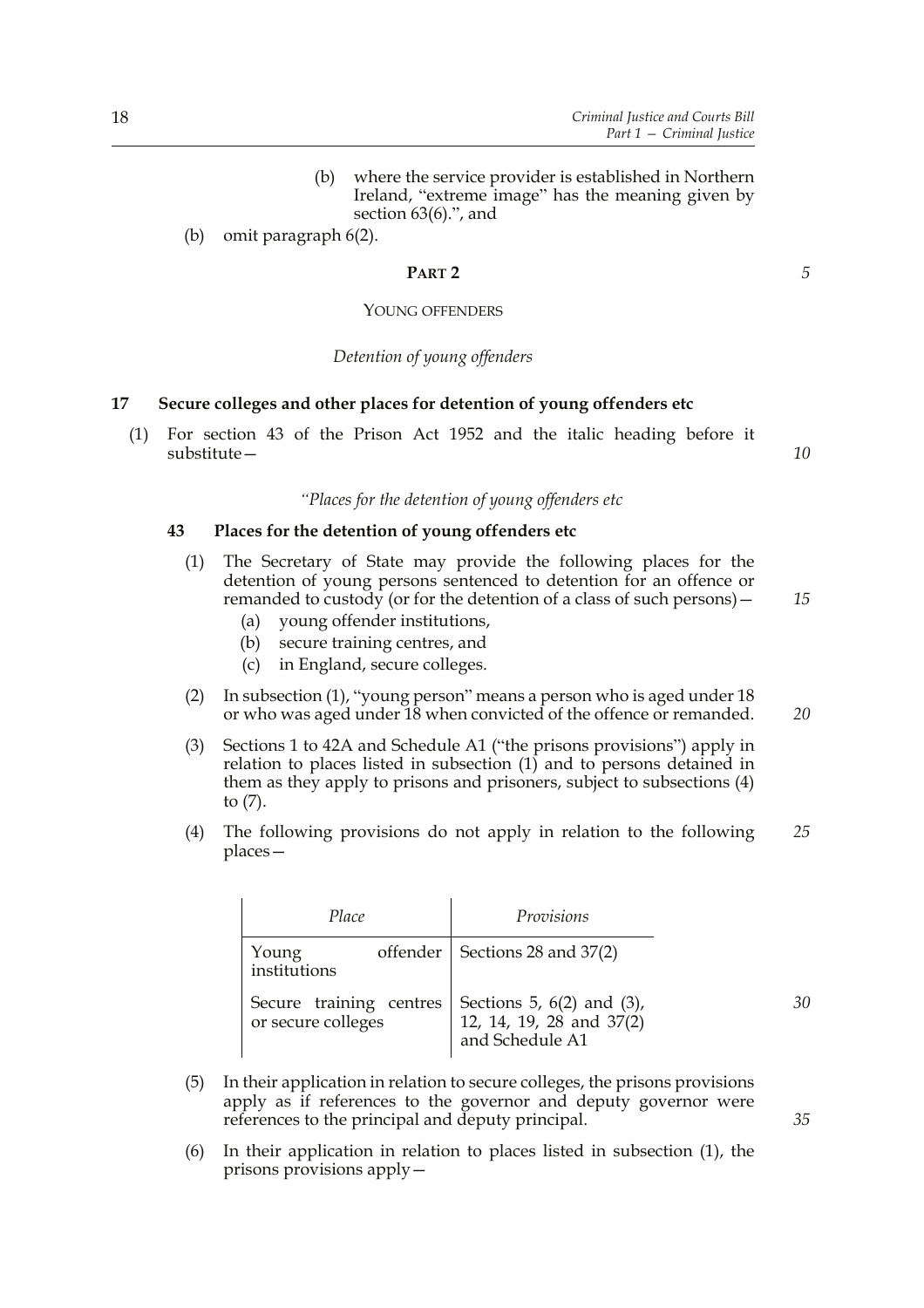- (a) as if references to imprisonment included references to detention in those places, and
- (b) subject to any other modifications specified in rules made by the Secretary of State (but see subsection (7)).
- (7) The following provisions, as they apply in relation to the following places, may not be modified by rules made under this section—

| Place                                         | Provisions                                                                          |    |
|-----------------------------------------------|-------------------------------------------------------------------------------------|----|
| Young<br>institutions                         | offender   Sections 5A, $6(2)$ and $(3)$ ,<br>16, 22, 36 and 42A and<br>Schedule A1 | 10 |
| Secure training centres<br>or secure colleges | Sections 5A, 16, 22, 36<br>and 42A                                                  |    |

- (8) Rules made under this section may  $-$ 
	- (a) make different provision for different cases;
	- (b) contain transitional, transitory or saving provision.
- (9) The references in this section to a young person sentenced to detention—
	- (a) include a person sentenced to a detention and training order or an order under section 211 of the Armed Forces Act 2006;
	- (b) do not include a person sentenced to service detention within the meaning of the Armed Forces Act 2006. *20*
- (10) Subsections (11) to (13) have effect in relation to any time before the coming into force of section 61 of the Criminal Justice and Court Services Act 2000 (abolition of sentences of detention in a young offender institution).
- (11) Subsection (2) of this section, as it applies for the purposes of the power under subsection (1) to provide young offender institutions, has effect as if for "18", in each place, there were substituted "21".
- (12) The Secretary of State may from time to time direct that a woman aged 21 or over who is serving a sentence of imprisonment or who has been committed to prison for default is to be detained in a young offender institution.
- (13) Nothing in this section prejudices the operation of section 108(5) of the Powers of Criminal Courts (Sentencing) Act 2000 (detention of persons aged at least 18 but under 21 for default or contempt)."
- (2) In section 52 of the Prison Act 1952 (orders, rules and regulations), after subsection (2) insert—
	- "(2ZA) A statutory instrument containing rules under section 43 is subject to annulment in pursuance of a resolution of either House of Parliament."
- (3) Schedule 3 contains further amendments relating to secure colleges and other places for the detention of young offenders. *40*

*5*

*25*

*15*

*35*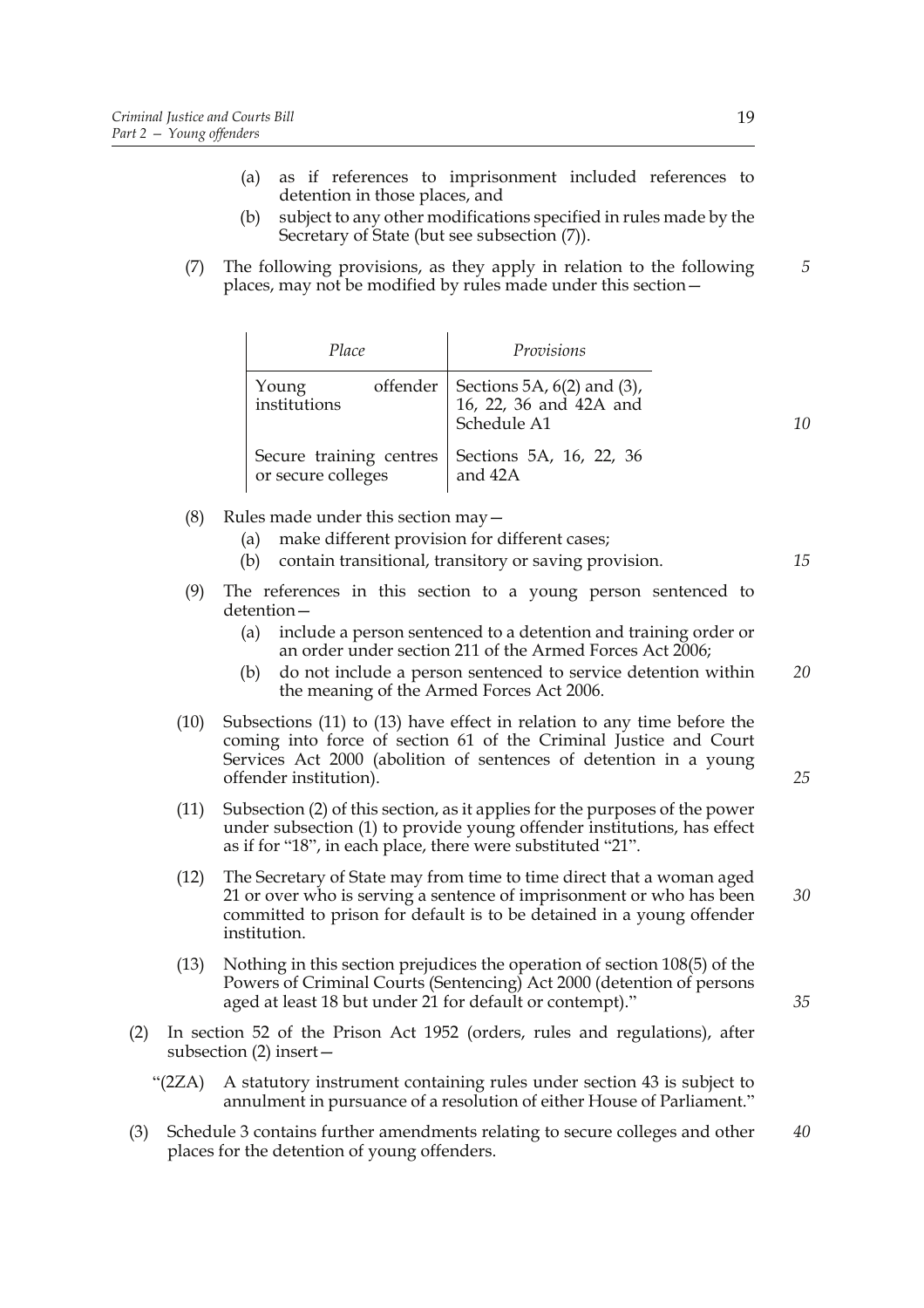# **18 Contracting out secure colleges**

In Schedule 4—

- (a) Part 1 makes provision about contracting out the provision and running of secure colleges,
- (b) Part 2 makes provision about the certification of secure college custody officers,
- (c) Part 3 makes provision about contracting out functions at directly managed secure colleges,
- (d) Part 4 contains definitions, and
- (e) Part 5 contains further amendments relating to contracted-out secure colleges. *10*

# **19 Powers of Youth Justice Board in relation to provision of accommodation**

- (1) Section 41(5)(i) of the Crime and Disorder Act 1998 (functions of the Youth Justice Board of entering into agreements for the provision of accommodation) is amended as follows.
- (2) In sub-paragraph  $(ii)$  -
	- (a) after "2000" insert ", section 226, 226B or 228 of the Criminal Justice Act 2003", and
	- (b) for "or 218" substitute "218, 221, 221A or 222".
- (3) Omit sub-paragraphs (v) and (vi).

# *Other matters*

# **20 Youth cautions and conditional cautions: involvement of appropriate adults**

- (1) The Crime and Disorder Act 1998 is amended as follows.
- (2) In section 66ZA (youth cautions)—
	- (a) in subsection (2) (caution to be given in presence of appropriate adult), omit "given to a person under the age of 17", and *25*
	- (b) in subsection (3)(b) (certain matters to be explained to appropriate adult), omit "where that person is under the age of 17,".
- (3) In section 66B(5) (requirements for giving youth conditional cautions: explanation and warning to be given in presence of appropriate adult), omit "If the offender is aged 16 or under,". *30*

#### **21 Referral orders: alternatives to revocation for breach**

(1) In Schedule 1 to the Powers of Criminal Courts (Sentencing) Act 2000, after paragraph 6 insert—

*"Power of court to impose fine or extend period for which contract has effect*

*35*

- 6A (1) This paragraph applies where  $-$ 
	- (a) an offender has been referred back to the appropriate court under section 22(2), 26(5) or 27(4), and

*20*

*15*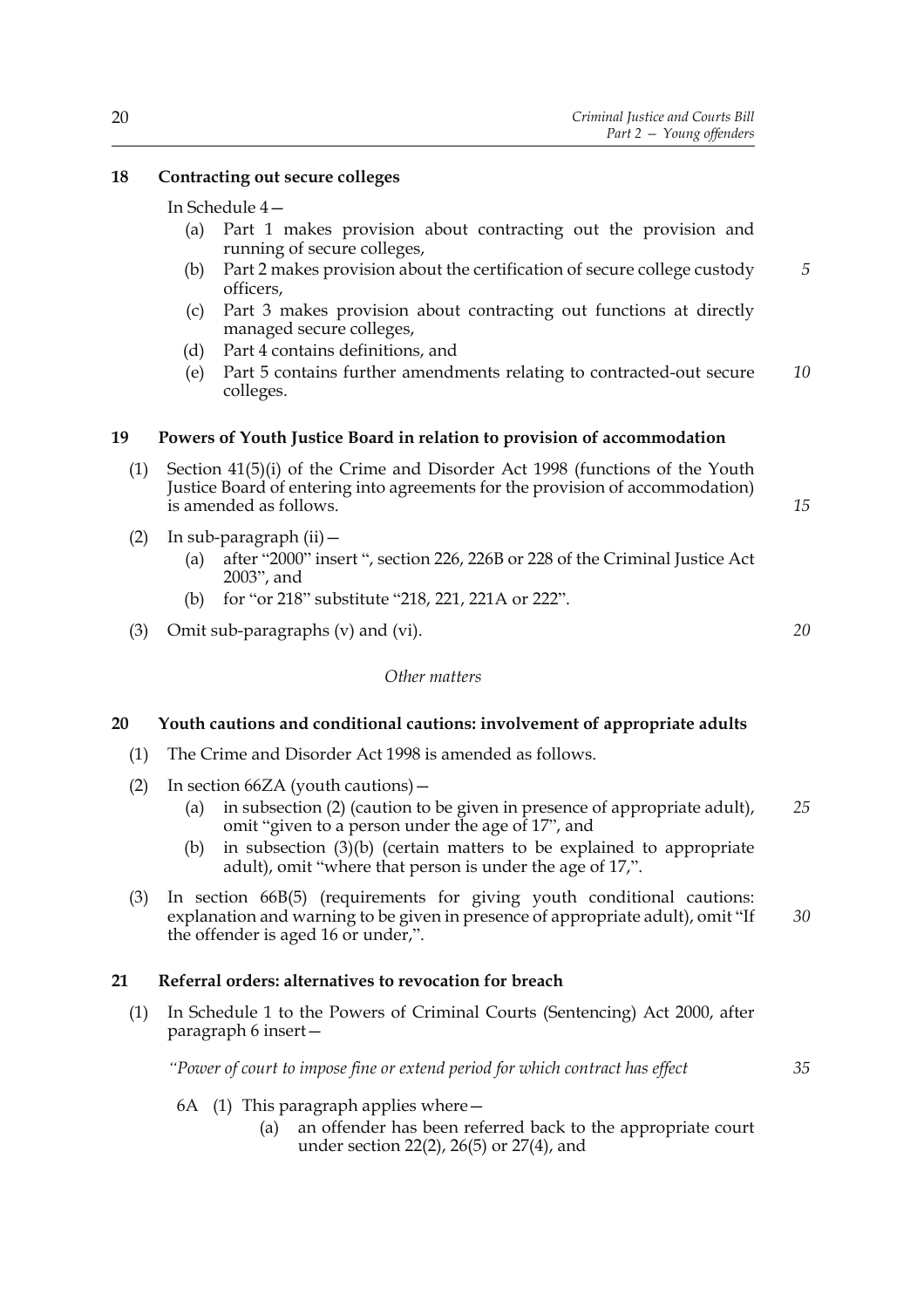#### (2) If the court does not revoke the order under paragraph 5 it may—

- (a) order the offender to pay a fine of an amount not exceeding £2,500, or
- (b) make an order extending the length of the period for which the contract under section 23 has effect.
- (3) The court may not extend the length of the period for which the contract has effect so that it becomes longer than 12 months.
- (4) If the period for which the contract has effect has expired (whether before or after the referral of the offender back to court) the court—
	- (a) may make an order under sub-paragraph (2)(a), but
	- (b) may not make an order under sub-paragraph (2)(b).
- (5) The court may not exercise a power under sub-paragraph (2) unless the offender is present before it. *15*
- (6) A fine imposed under sub-paragraph  $(2)(a)$  is to be treated, for the purposes of any enactment, as being a sum adjudged to be paid by a conviction.
- (7) The Secretary of State may by order amend any sum for the time being specified in sub-paragraph (2)(a)." *20*
- (2) In paragraph 7 of that Schedule, in sub-paragraph (2), at the end insert "(subject to any order under paragraph  $6A(2)(b)$ ".
- (3) In the heading before paragraph 7 of that Schedule, at the beginning insert "Consequences of".
- (4) In section 160(3) of the Powers of Criminal Courts (Sentencing) Act 2000 (statutory instruments subject to affirmative resolution procedure), after "103(2)" insert "or paragraph 6A(7) of Schedule 1".
- (5) The amendments made by this section apply only in relation to a person who fails to comply with the terms of a youth offender contract after this section comes into force. *30*

#### **22 Referral orders: extension on further conviction**

- (1) For paragraphs 10 to 12 of Schedule 1 to the Powers of Criminal Courts (Sentencing) Act 2000 substitute—
	- "10 (1) This paragraph applies where  $-$ 
		- (a) an offender aged under 18 is subject to referral, and
		- (b) a relevant court is dealing with the offender for an offence in relation to which paragraphs (a) to (c) of section 16(1) apply.
		- (2) The relevant court may sentence the offender for the offence by making an order extending any compliance period.
		- (3) The relevant court may not extend the length of a compliance period so that it becomes longer than 12 months.

*5*

*10*

*35*

*25*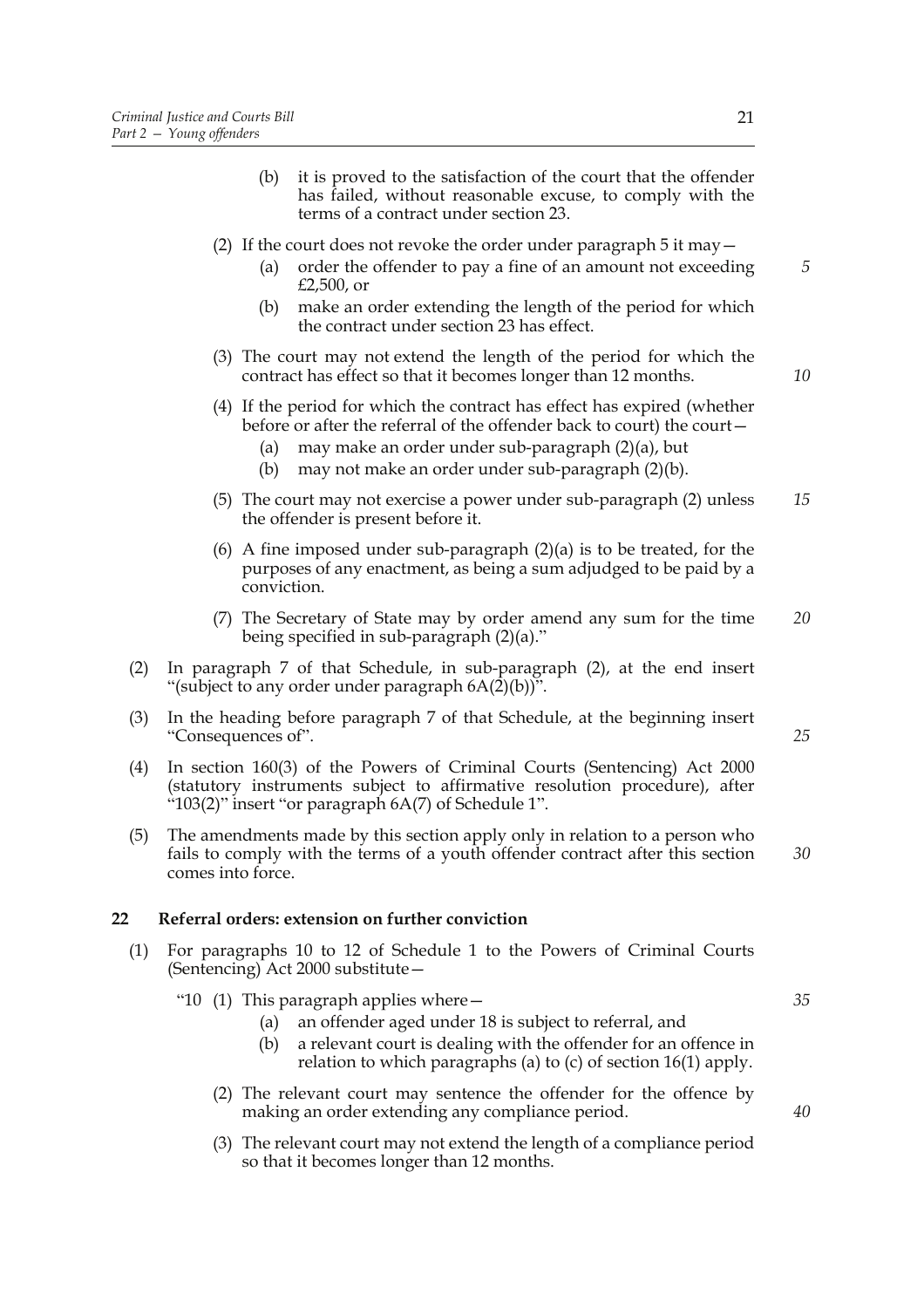- (2) In paragraph 13 of that Schedule—
	- (a) omit sub-paragraphs  $(1)$ ,  $(6)$  and  $(7)$ ,
	- (b) in sub-paragraph (2), for "paragraph 11 or 12 above in respect of the offence mentioned in paragraph 10 above" substitute "paragraph 10 in respect of an offence", and
	- (c) in sub-paragraph (8), for "paragraphs 10 to 12" substitute "paragraph  $10$ ".
- (3) In consequence of the amendments made above—
	- (a) in paragraphs 5(3) and 9 of that Schedule, for "paragraph 9ZD, 11 or 12" substitute "paragraphs 9ZD or 10",
	- (b) in the heading before paragraph 13 of that Schedule, for "paragraph 11 and 12" substitute "paragraph 10", and
	- (c) in paragraph 14(1)(a) of that Schedule, for "paragraph 11 or 12" substitute "paragraph 10". *15*
- (4) The amendments made by this section apply in relation to a person dealt with for an offence committed before or after this section comes into force.

#### **23 Referral orders: revocation on further conviction**

- (1) The Powers of Criminal Courts (Sentencing) Act 2000 is amended as follows. *20*
- (2) In Schedule 1—
	- (a) in paragraph 14(1)(b) (further conviction: cases where revocation not available), for "absolutely" substitute ", whether absolutely or conditionally",
	- (b) for paragraph  $14(2)$  substitute
		- "(2) The court may revoke the referral order (or any one or more of the referral orders) if it appears to the court to be in the interests of justice to do so.
		- (2A) The revocation of a referral order under sub-paragraph (2) has the effect of revoking any related order under paragraph 9ZD or 10.", and *30*
	- (c) in the heading before paragraph 14, for "which lead to revocation of referral" substitute ": power to revoke referral orders".
- (3) In section 18 (making of referral orders: general), after subsection (3) insert—
	- "(3A) Where a court makes a referral order in respect of an offender who is subject to an earlier referral order, the court may direct that any youth offender contract under the later order is not to take effect under section 23 until the earlier order is revoked or discharged." *35*
- (4) The amendments made by this section apply in relation to a person dealt with for an offence committed before or after this section comes into force.

*10*

*5*

*25*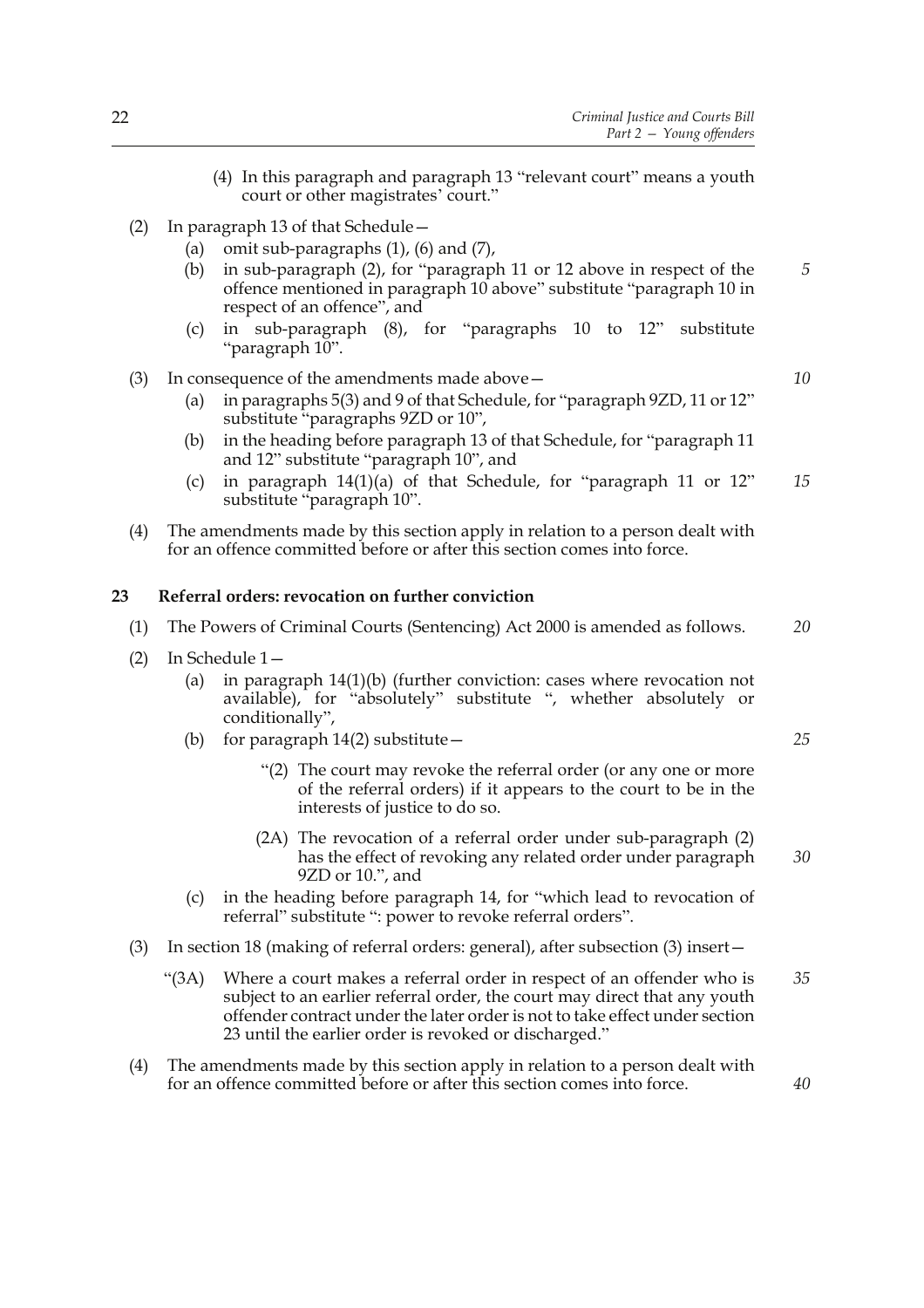#### **PART 3**

#### COURTS AND TRIBUNALS

#### *Trial by single justice on the papers*

# **24 Instituting proceedings by written charge**

- (1) Section 29 of the Criminal Justice Act 2003 (public prosecutor to institute proceedings by written charge) is amended as follows. *5*
- (2) In subsection (1), for "public prosecutor" substitute "relevant prosecutor".
- (3) For subsection (2) substitute—
	- "(2) Where a relevant prosecutor issues a written charge, it must at the same time issue—
		- (a) a requisition, or
		- (b) a single justice procedure notice.
	- (2A) A requisition is a document which requires the person on whom it is served to appear before a magistrates' court to answer the written charge.
	- (2B) A single justice procedure notice is a document which requires the person on whom it is served to serve on the designated officer for a magistrates' court specified in the notice a written notification stating—
		- (a) whether the person desires to plead guilty or not guilty, and
		- (b) if the person desires to plead guilty, whether or not the person desires to be tried in accordance with section 16A of the Magistrates' Courts Act 1980." *20*

# (4) In subsection  $(3)$  –

- (a) for "and requisition" substitute "and the requisition or single justice procedure notice", and
- (b) after "the requisition" insert "or, as the case may be, the single justice procedure notice".
- (5) After subsection (3) insert—
	- "(3A) If a single justice procedure notice is served on the person, the relevant prosecutor must—
		- (a) at the same time serve on the person such documents as may be prescribed by Criminal Procedure Rules, and
		- (b) serve copies of those documents on the court."
- (6) After subsection (3A) insert—
	- "(3B) The written notification required by a single justice procedure notice may be served by the legal representative of the person charged on the person's behalf." *35*
- (7) In subsection (4), for the words from the beginning to "public prosecutor" substitute "A relevant prosecutor authorised to issue a requisition".
- (8) In subsection (5), for ""public prosecutor"" substitute ""relevant prosecutor"". *40*

*25*

*30*

*10*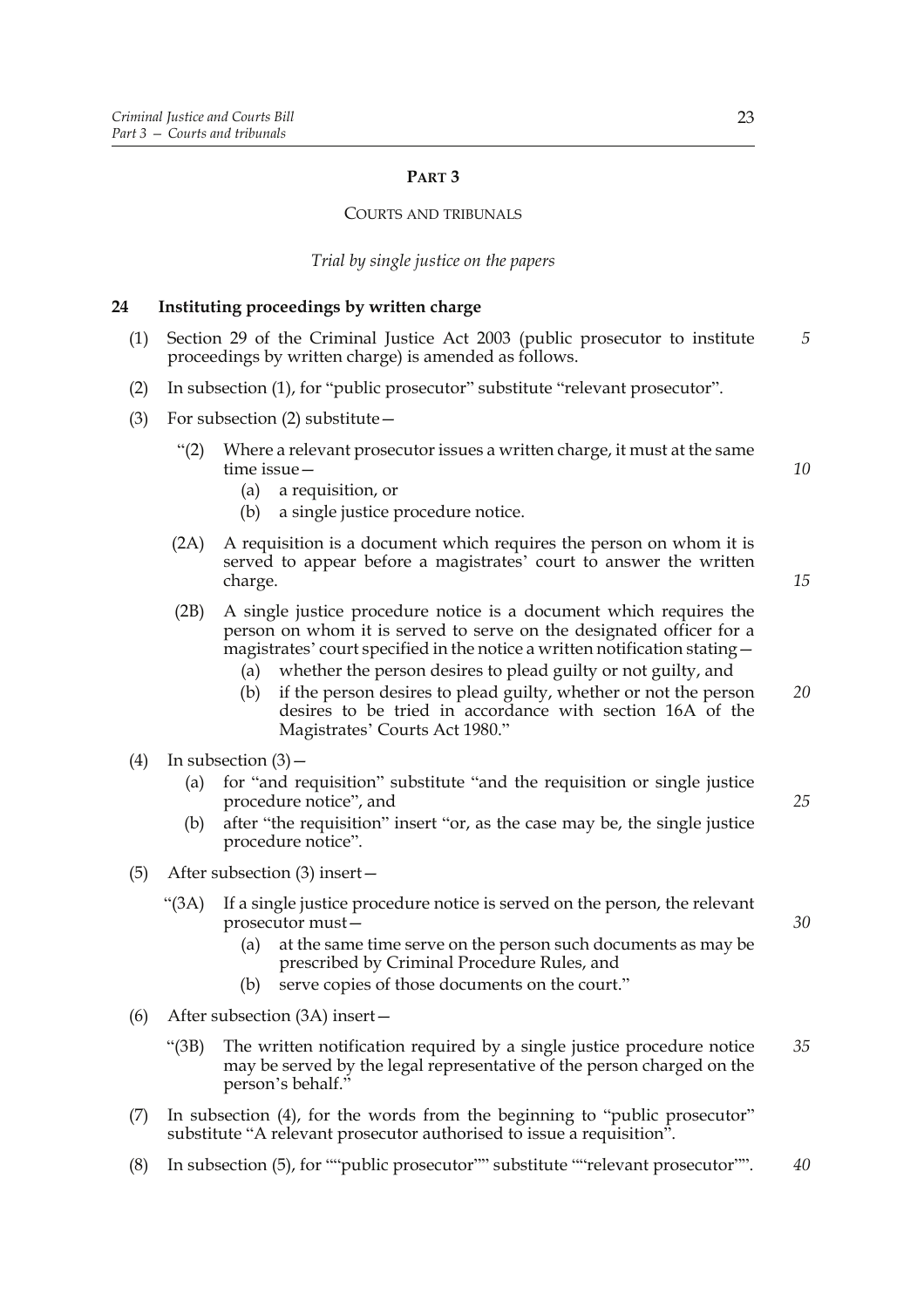(9) After subsection (5) insert—

| "(5A) An order under subsection (5)(h) specifying a person for the purposes |  |  |  |  |  |
|-----------------------------------------------------------------------------|--|--|--|--|--|
| of this section must also specify whether that person and a person          |  |  |  |  |  |
| authorised by that person to institute criminal proceedings—                |  |  |  |  |  |

- (a) are authorised to issue requisitions and single justice procedure notices, or *5*
- (b) are authorised to issue only single justice procedure notices."
- (10) A person who immediately before the commencement of this section is—
	- (a) a person specified in an order under section 29(5)(h) of the Criminal Justice Act 2003, or
	- (b) a person authorised by a person so specified to institute criminal proceedings,

is to be treated after the commencement of this section as authorised to issue requisitions and single justice procedure notices (subject to the order specifying that person being varied or revoked).

**25 Instituting proceedings: further provision**

- (1) Section 30 of the Criminal Justice Act 2003 (further provision about method of instituting proceedings in section 29) is amended as follows.
- (2) In subsection  $(1)$ 
	- (a) in paragraph (a), for "or requisitions" substitute ", requisitions or single justice procedure notices", and *20*
	- (b) in paragraph (b), for "or requisitions" substitute ", requisitions or single justice procedure notices".
- (3) In subsection (2)(b), after "further requisitions" insert "or further single justice procedure notices".
- (4) In subsection  $(5)$  -
	- (a) in paragraph (b), for "public prosecutor" substitute "relevant prosecutor", and
	- (b) after paragraph (b) insert ", and
		- (c) any reference (however expressed) which is or includes a reference to a summons under section 1 of the Magistrates' Courts Act 1980 (or to a justice of the peace issuing such a summons) is to be read as including a reference to a single justice procedure notice (or to a relevant prosecutor issuing a single justice procedure notice)." *30 35*
- (5) After subsection (7) insert—
	- "(7A) The reference in subsection (5) to an enactment contained in an Act passed before this Act is to be read, in relation to paragraph (c) of subsection  $(5)$ , as including  $-$ 
		- (a) a reference to an enactment contained in an Act passed before or in the same Session as the Criminal Justice and Courts Act 2014, and
		- (b) a reference to an enactment contained in such an Act as a result of an amendment to that Act made by the Criminal Justice and

*25*

*10*

*15*

*40*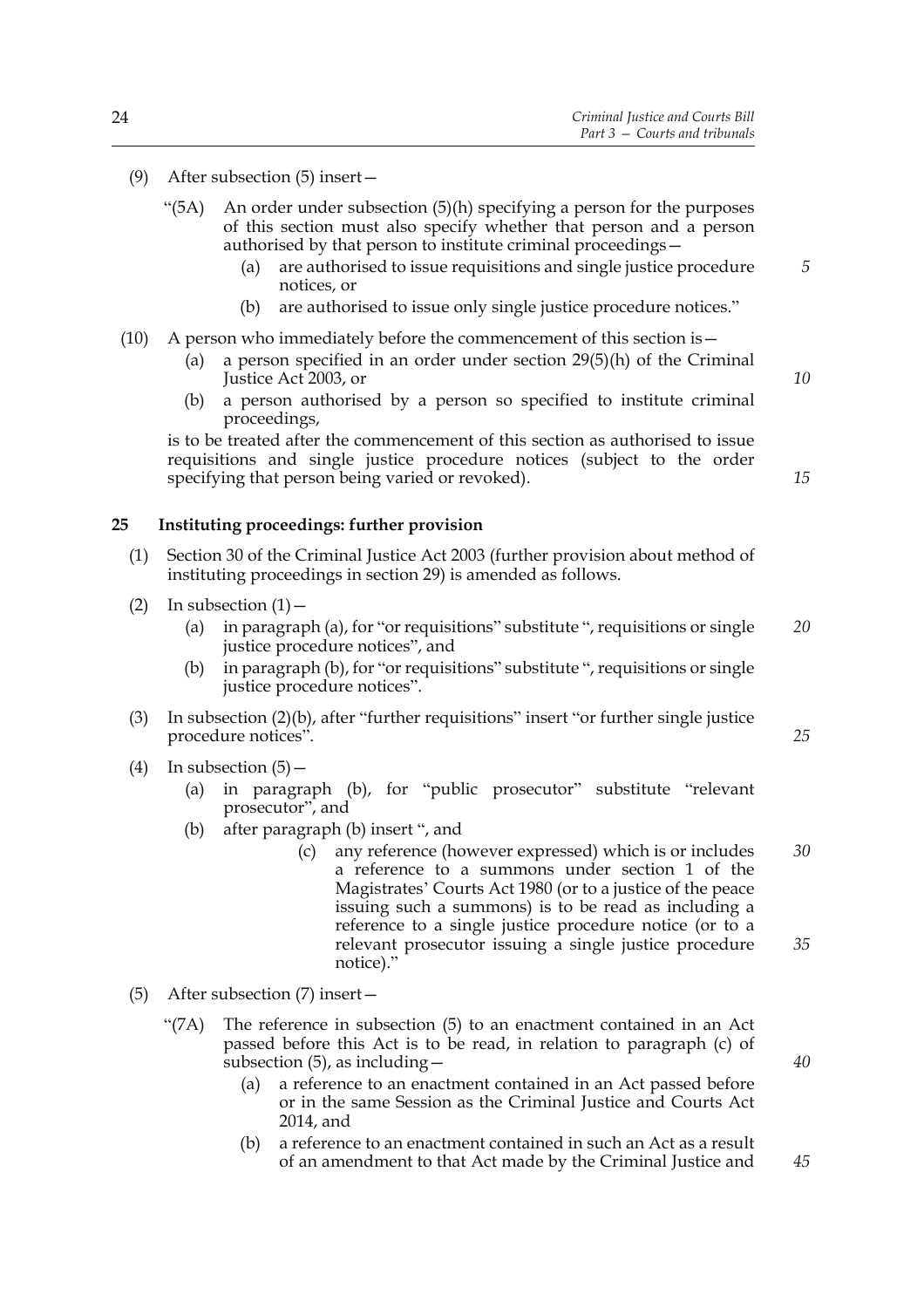Courts Act 2014 or by any other Act passed in the same Session as the Criminal Justice and Courts Act 2014."

- (6) In subsection  $(8)$ 
	- (a) for ""public prosecutor"," substitute ""relevant prosecutor",", and
	- (b) after ""requisition"" insert ", "single justice procedure notice"".

# **26 Trial by single justice on the papers**

- (1) The Magistrates' Courts Act 1980 is amended as follows.
- (2) In section 11 (non-appearance of accused: general provisions)—
	- (a) in subsection (1), for "and (4)" substitute ", (4) and  $(8)$ ", and
		- (b) after subsection (7) insert—
			- "(8) This section and sections 12 to 16 do not apply if and for so long as a written charge is to be tried by a magistrates' court in accordance with section 16A."
- (3) After section 16 insert—

#### *"Trial by single justice on the papers*

# **16A Trial by single justice on the papers**

- (1) A magistrates' court may try a written charge in accordance with subsections (3) to (8) if  $-$ 
	- (a) the offence charged is a summary offence not punishable with imprisonment,
	- (b) the accused had attained the age of 18 years when charged,
	- (c) the court is satisfied that  $-$ 
		- (i) the documents specified in subsection (2) have been served on the accused, and
		- (ii) service of all of the documents was effected at the same time, and *25*
	- (d) the accused has not served on the designated officer for the magistrates' court specified in the single justice procedure notice, within the period prescribed by Criminal Procedure Rules, a written notification stating either—
		- (i) a desire to plead not guilty, or
		- (ii) a desire not to be tried in accordance with this section.
- (2) The documents mentioned in subsection  $(1)(c)$  are  $-$ 
	- (a) a written charge and a single justice procedure notice (see section 29 of the Criminal Justice Act 2003), and
	- (b) such other documents as may be prescribed by Criminal Procedure Rules (see section 29(3A) of the Criminal Justice Act 2003).
- (3) The court must try the written charge in reliance only on  $-$ 
	- (a) the documents specified in subsection (2), and
	- (b) any written submission that the accused makes with a view to mitigation of sentence.

*15*

*5*

*10*

*20*

*35*

*30*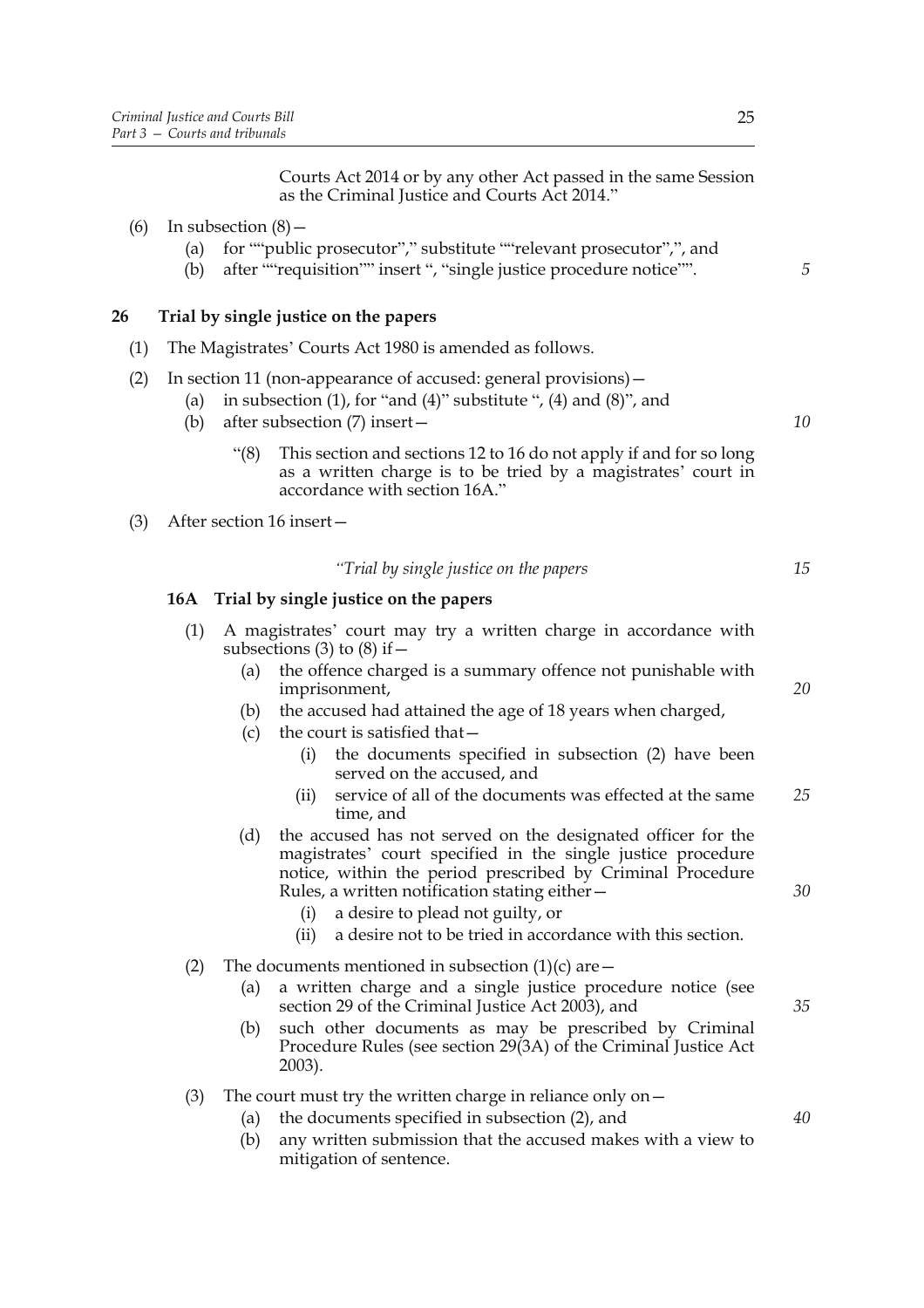- (4) The court may disregard a written submission that is not served on the designated officer for the magistrates' court specified in the single justice procedure notice within the period prescribed by Criminal Procedure Rules.
- (5) The court is not required to conduct any part of the proceedings in open court. *5*
- (6) The court may try the charge in the absence of the parties and, if a party appears, must proceed as if the party were absent.
- (7) The court may not remand the accused.
- (8) If the resumed trial is to be conducted in accordance with subsections (3) to (7), no notice is required of the resumption of the trial after an adjournment. *10*
- (9) A magistrates' court acting under this section may be composed of a single justice.
- (10) A magistrates' court not specified in the single justice procedure notice may try a written charge in accordance with subsections (3) to (8) as if it were the magistrates' court so specified. *15*
- (11) Subsection (1) is subject to sections 16B and 16C.

#### **16B Cases not tried in accordance with section 16A**

- (1) If a magistrates' court decides, before the accused is convicted of the offence, that it is not appropriate to try the written charge in accordance with section 16A, the court may not try or continue to try the charge in that way. *20*
- (2) A magistrates' court may not try a written charge in accordance with section 16A if, at any time before the trial, the accused or the accused's legal representative on the accused's behalf gives notice to the designated officer for the magistrates' court specified in the single justice procedure notice that the accused does not desire to be tried in accordance with section 16A. *25*
- (3) If a magistrates' court may not try or continue to try a written charge in accordance with section 16A because the conditions in section 16A(1) are not satisfied or because of subsection (1) or (2), the magistrates' court specified in the single justice procedure notice or, if different, the magistrates' court trying the written charge must— *30*
	- (a) adjourn the trial, if it has begun, and
	- (b) issue a summons directed to the accused requiring the accused to appear before a magistrates' court for the trial of the written charge.
- (4) A magistrates' court issuing a summons under subsection (3)(b) may be composed of a single justice.

#### **16C Cases that cease to be tried in accordance with section 16A**

(1) If a magistrates' court decides, after the accused is convicted of the offence, that it is not appropriate to try the written charge in accordance with section 16A, the court may not continue to try the charge in that way.

*35*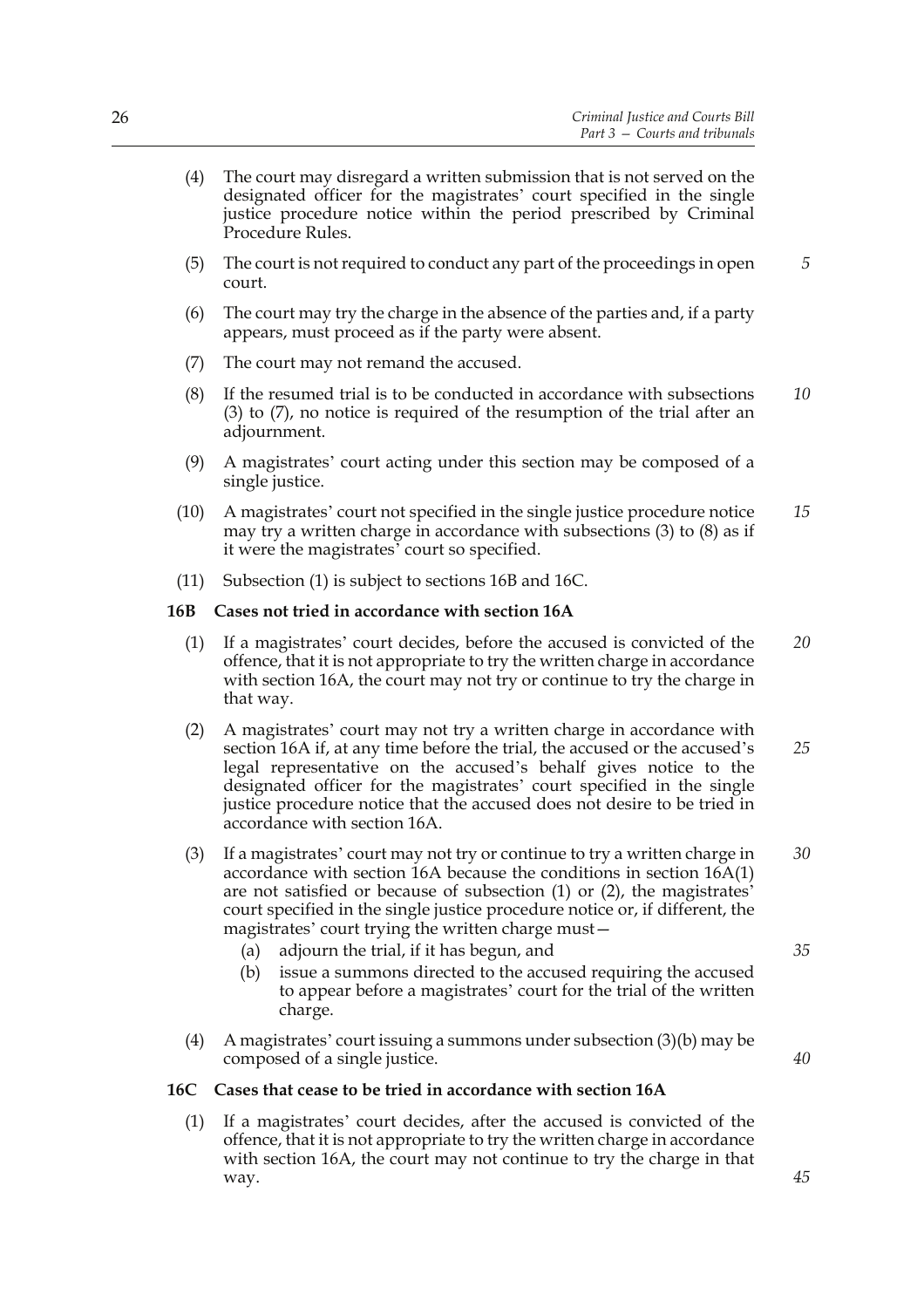- (2) If a magistrates' court trying a written charge in accordance with section 16A proposes, after the accused is convicted of the offence, to order the accused to be disqualified under section 34 or 35 of the Road Traffic Offenders Act 1988—
	- (a) the court must give the accused the opportunity to make representations or further representations about the proposed disqualification, and
	- (b) if the accused indicates a wish to make such representations, the court may not continue to try the case in accordance with section 16A.
- (3) If a magistrates' court may not continue to try a written charge in accordance with section 16A because of subsection (1) or (2), the magistrates' court must—
	- (a) adjourn the trial, and
	- (b) issue a summons directed to the accused requiring the accused to appear before a magistrates' court to be dealt with in respect of the offence. *15*

# **16D Sections 16B and 16C: further provision**

- (1) If a summons is issued under section  $16B(3)(b)$  or  $16C(3)(b)$  -
	- (a) a reference in sections 11 to 13 to a summons issued under section 1 is to be read, for the purposes of subsequent proceedings as regards the matter, as if it included a reference to a summons issued under section  $16B(3)(b)$  or  $16C(3)(b)$  (as the case may be), and *20*
	- (b) the magistrates' court that issued the summons under section 16B(3)(b) or 16C(3)(b) and the magistrates' court specified in the summons are to be treated, for those purposes, as if they were in the same local justice area. *25*
- (2) If a summons has been issued under section  $16B(3)(b)$  or  $16C(3)(b)$ , a justice of the peace may issue a summons directed to the accused requiring the accused to appear before the magistrates' court specified in the summons under section  $16B(3)(b)$  or  $16C(3)(b)$  for the purpose specified in that summons; and subsection (1)(a) applies in relation to a summons under this section as it applies in relation to a summons under section 16B(3)(b) or 16C(3)(b). *30*
- (3) Where a summons has been issued under section  $16B(3)(b)$  or  $16C(3)(b)$ , a magistrates' court that afterwards tries the written charge or deals with the accused for the offence must be -
	- (a) composed as described in section 121(1), or
	- (b) composed of a District Judge (Magistrates' Courts) sitting alone by virtue of section 26 of the Courts Act 2003. *40*
- (4) Where—
	- (a) the accused is convicted of an offence before a matter is adjourned under section 16C(3)(a), and
	- (b) the matter is tried after the adjournment by another magistrates' court, *45*

that other magistrates' court is to be treated as if it were the court that convicted the accused for the purposes of section 142(2).

*5*

*10*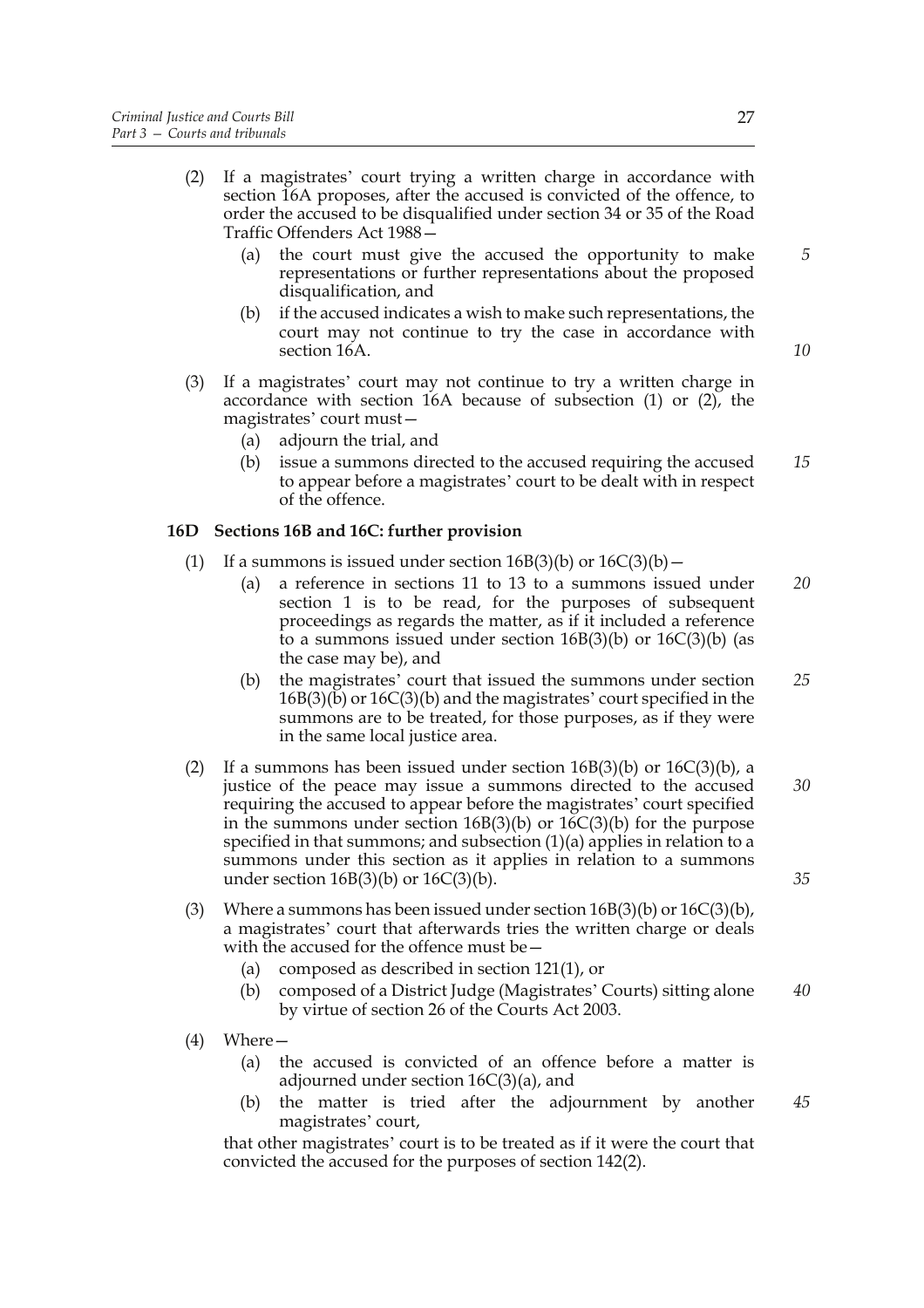#### **16E Accused not aware of single justice procedure notice**

- (1) This section applies if  $-$ 
	- (a) a single justice procedure notice has been issued, and
	- (b) the written charge is being tried, or has been tried, in accordance with section 16A.
- (2) The proceedings subsequent to the single justice procedure notice are void if—
	- (a) the accused makes a statutory declaration that the accused did not know of the single justice procedure notice or the proceedings until a date that the accused specifies in the statutory declaration,
	- (b) that date is a date after a magistrates' court began to try the written charge,
	- (c) the declaration is served on the designated officer for the magistrates' court specified in the single justice procedure notice within 21 days of that date in such manner as Criminal Procedure Rules may prescribe, and *15*
	- (d) at the same time as serving the declaration, the accused responds to the single justice procedure notice by serving a written notification on that designated officer.
- (3) Subsection (2) does not affect the validity of a written charge or a single justice procedure notice.
- (4) A magistrates' court may accept service of a statutory declaration required by subsection (2) after the period described in subsection  $(2)(c)$ if, on application by the accused, it appears to the court that it was not reasonable to expect the accused to serve that statutory declaration within that period.
- (5) A magistrates' court that accepts a statutory declaration under subsection (4) is to be treated as accepting service of a written notification that is served at the same time.
- (6) A statutory declaration accepted under subsection (4) and a written notification treated as accepted under subsection (5) are to be treated as having been served as required by subsection (2).
- (7) If proceedings have become void under subsection (2), the reference in section 16A to the period within which a written notification must be served is to be read as referring to a period that ends on  $-$ 
	- (a) the date on which a written notification is served under subsection  $(2)(d)$ , or
	- (b) if a magistrates' court is treated as accepting service of a written notification by virtue of subsection (5), the date on which the written notification is so treated as accepted. *40*
- (8) If proceedings have become void under subsection (2), the written charge may not be tried again by any of the same justices.
- (9) A magistrates' court carrying out functions under subsection (4) may be composed of a single justice."

*5*

*10*

*20*

*25*

*30*

*45*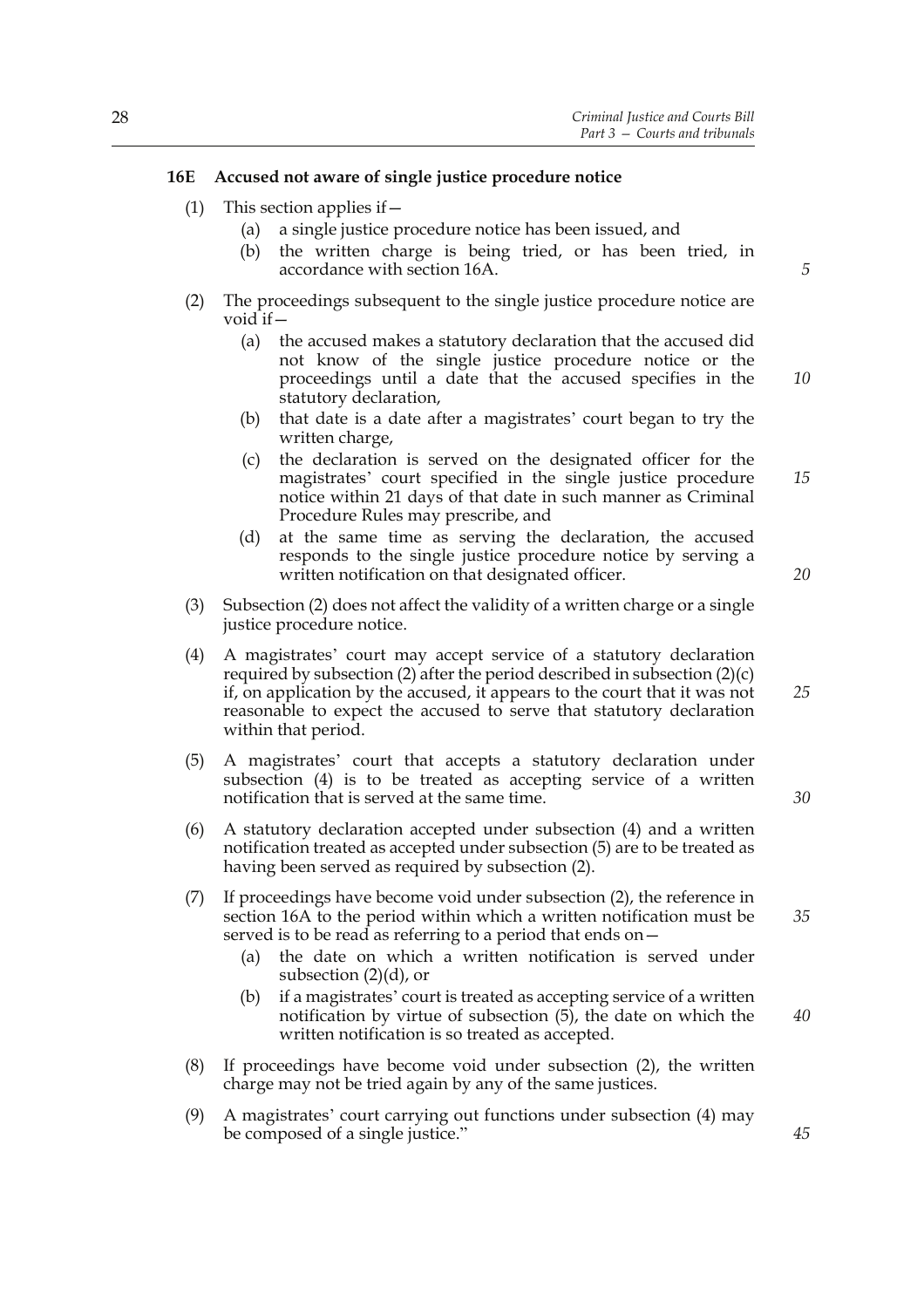# **27 Trial by single justice on the papers: sentencing etc**

In section 121 of the Magistrates' Courts Act 1980 (constitution etc of a magistrates' court), after subsection (5) insert—

- "(5A) A magistrates' court that is trying a summary offence in accordance with section 16A is restricted to the following in dealing with the accused for the offence—
	- (a) imposing a fine;
	- (b) imposing a penalty under section 102(3)(aa) of the Customs and Excise Management Act 1979 or section 29, 35A or 37 of the Vehicle Excise and Registration Act 1994 (penalties imposed for certain offences in relation to vehicle excise licences);
	- (c) ordering an amount to be paid under section 30, 36 or 38 of the Vehicle Excise and Registration Act 1994 (liability to additional duty);
	- (d) making an order under section 130(1) of the Powers of Criminal Courts (Sentencing) Act 2000 (compensation orders); *15*
	- (e) ordering payment of a surcharge under section 161A of the Criminal Justice Act 2003 (victim surcharge);
	- (f) making an order as to costs to be paid by the accused to the prosecutor under section 18 of the Prosecution of Offences Act 1985; *20*
	- (g) making an order as to costs to be paid by the accused by virtue of section 19 of the Prosecution of Offences Act 1985;
	- (h) ordering payment of a charge under section 21A of the Prosecution of Offences Act 1985 (criminal courts charge);
	- (i) making an order under section 34 or 35 of the Road Traffic Offenders Act 1988 (disqualification from driving);
	- (j) making an order under section 44 of the Road Traffic Offenders Act 1988 (endorsement of a driving record);
	- (k) making an application to the Secretary of State by virtue of section  $24(1)(a)$  of the Criminal Justice Act 1991 (benefit deductions); *30*
	- (l) making an attachment of earnings order under Part 3 of Schedule 5 to the Courts Act 2003;
	- (m) making an application for benefits deductions to the Secretary of State under Part 3 of Schedule 5 to the Courts Act 2003; *35*
	- (n) making a collection order under Part 4 of Schedule 5 to the Courts Act 2003;
	- (o) discharging the accused absolutely or conditionally.
	- (5B) The limit in subsection (5) does not apply to fines imposed as described in subsection (5A)." *40*

# **28 Further amendments**

Schedule 5 contains further amendments relating to the provision made by sections 24 to 27.

*5*

*10*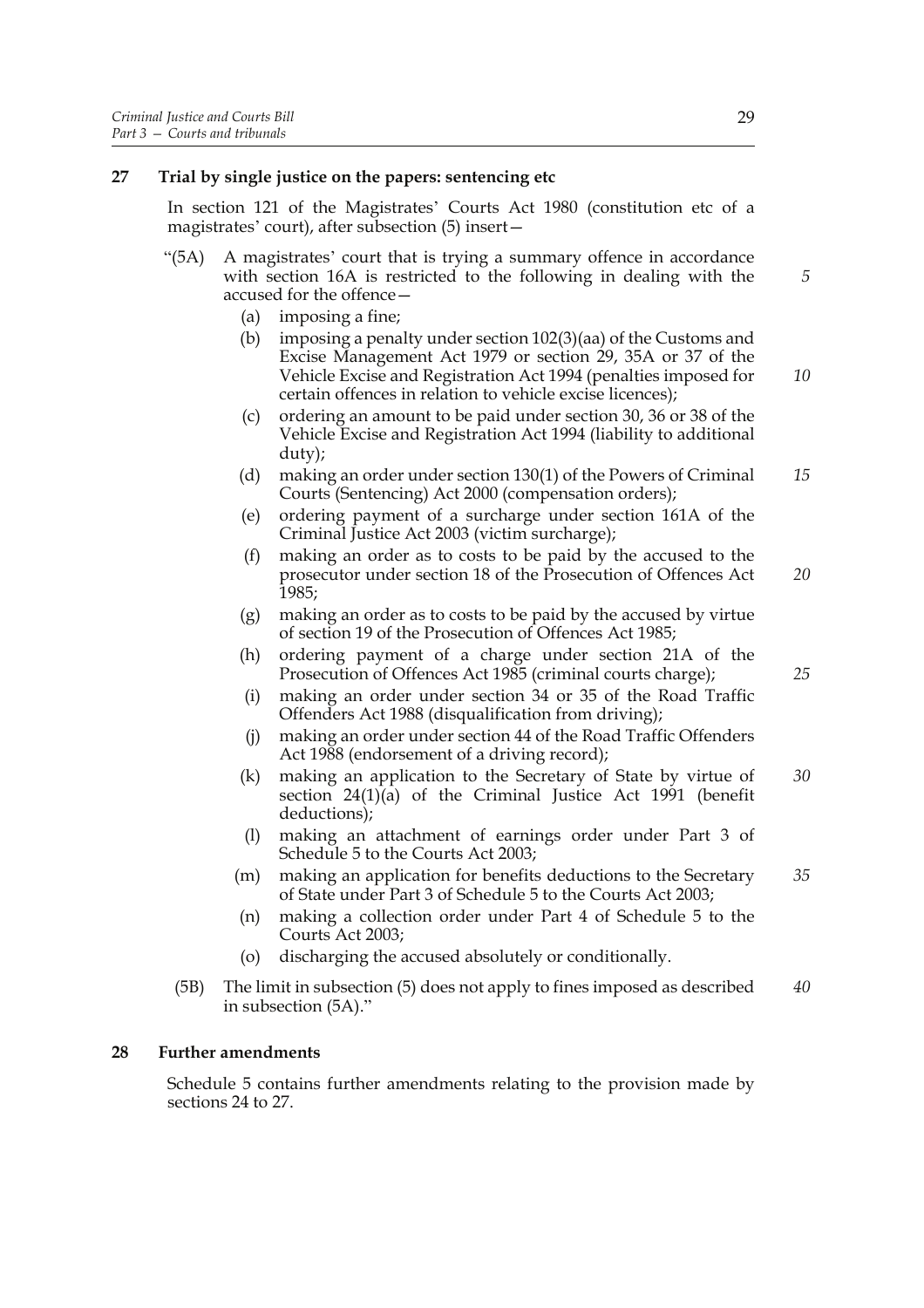#### *Costs of criminal courts*

#### **29 Criminal courts charge**

(1) In the Prosecution of Offences Act 1985, after Part 2 insert—

#### **"PART 2A**

#### COURT COSTS IN CRIMINAL CASES

#### **21A Criminal courts charge**

- (1) *A court mentioned in section 21B must, at the times listed there, order a person convicted of an offence to pay a charge in respect of relevant courts costs, subject to—*
	- (a) *subsections (2) and (3), and*
	- (b) *section 21C.*
- (2) An order must not be made if the person was under 18 when the offence was committed.
- (3) An order must not be made in a case or class of case prescribed by the Lord Chancellor by regulations.
- (4) A court must not take into account the duty under subsection (1) or any order under this section when dealing with a person (other than under this section) for an offence or for a failure to comply with a requirement mentioned in section 21B.

#### (5) In this section—

- "court costs" means costs of providing the judiciary and the rest of the system of courts, but does not include defence or prosecution costs;
- "relevant court costs" means court costs incurred in connection with criminal proceedings or proceedings for a failure to comply with a requirement mentioned in section 21B, but does not include costs of providing the Supreme Court or judges of that Court. *25*

#### **21B Criminal courts charge: courts and times**

- (1) A magistrates' court must make an order under section 21A at the following times— *30*
	- (a) when dealing with the person for the offence;
	- (b) when dealing with the person under Schedule 8 to the Criminal Justice Act 2003 for failure to comply with any of the requirements of a community order;
	- (c) when dealing with the person under Schedule 12 to the Criminal Justice Act 2003 for failure to comply with any of the community requirements of a suspended sentence order;
	- (d) when dealing with the person under section 256AC of the Criminal Justice Act 2003 for failure to comply with a supervision requirement imposed under section 256AA of that Act.
- (2) The Crown Court must make an order under section 21A at the following times—

*20*

*15*

*5*

*10*

*35*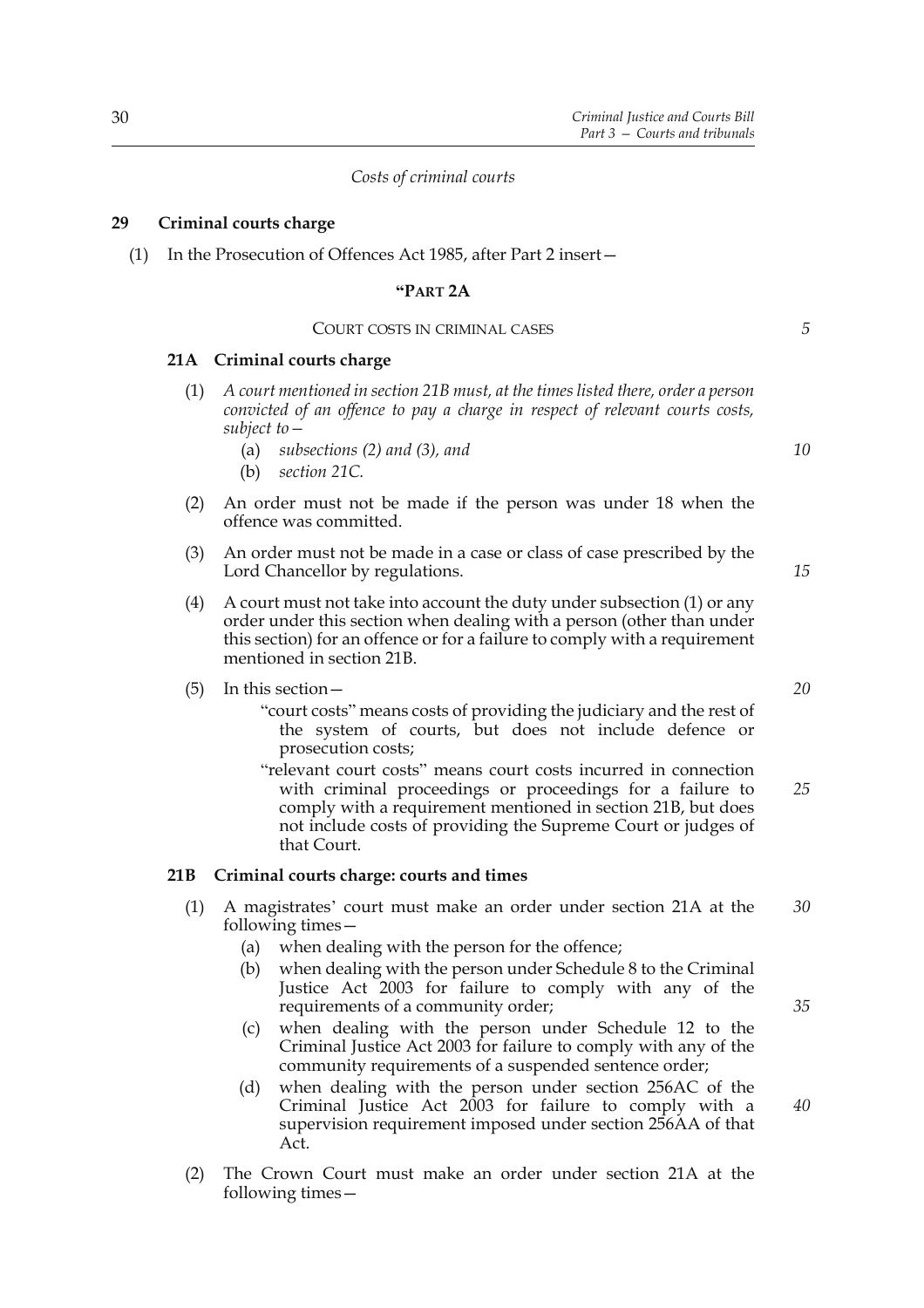- (a) when dealing with the person for the offence;
- (b) when dealing with the person under Schedule 8 to the Criminal Justice Act 2003 for failure to comply with any of the requirements of a community order;
- (c) when dealing with the person under Schedule 12 to the Criminal Justice Act 2003 for failure to comply with any of the community requirements of a suspended sentence order;
- (d) when dismissing an appeal by the person against conviction or sentence for the offence.
- (3) The Court of Appeal must make an order under section 21A at the following times— *10*
	- (a) when dismissing an appeal under Part 1 of the Criminal Appeal Act 1968 against the person's conviction or sentence for the offence;
	- (b) when dismissing an application for leave to bring such an appeal. *15*

# **21C Amount of criminal courts charge**

- (1) A charge ordered to be paid under section 21A must be of an amount specified by the Lord Chancellor by regulations.
- (2) When specifying amounts under this section, the Lord Chancellor must seek to secure that an amount specified in respect of a class of case does not exceed the relevant court costs reasonably attributable to a case of that class. *20*
- (3) In this section "relevant court costs" has the same meaning as in section 21A.

# **21D Interest on criminal courts charge**

(1) The Lord Chancellor may by regulations provide that a person who is ordered to pay a charge under section 21A must pay interest on the charge if or to the extent that it remains unpaid.

#### (2) The regulations may, in particular—

- (a) make provision about the rate of interest,
- (b) make provision about periods when interest is or is not payable, and
- (c) make provision by reference to a measure or document as amended from time to time.
- (3) The regulations may not make provision for a rate of interest that is higher than the rate that the Lord Chancellor considers would maintain the value in real terms of amounts that remain unpaid.
- (4) An amount of interest payable under the regulations is to be treated as part of the charge ordered to be paid under section 21A.

#### **21E Power to remit criminal courts charge**

- (1) A magistrates' court may remit the whole or part of a charge ordered to be paid by a person under section 21A, subject to the restrictions in subsections (2) to (4).
- (2) It may remit the charge only if  $-$

*5*

*30*

*25*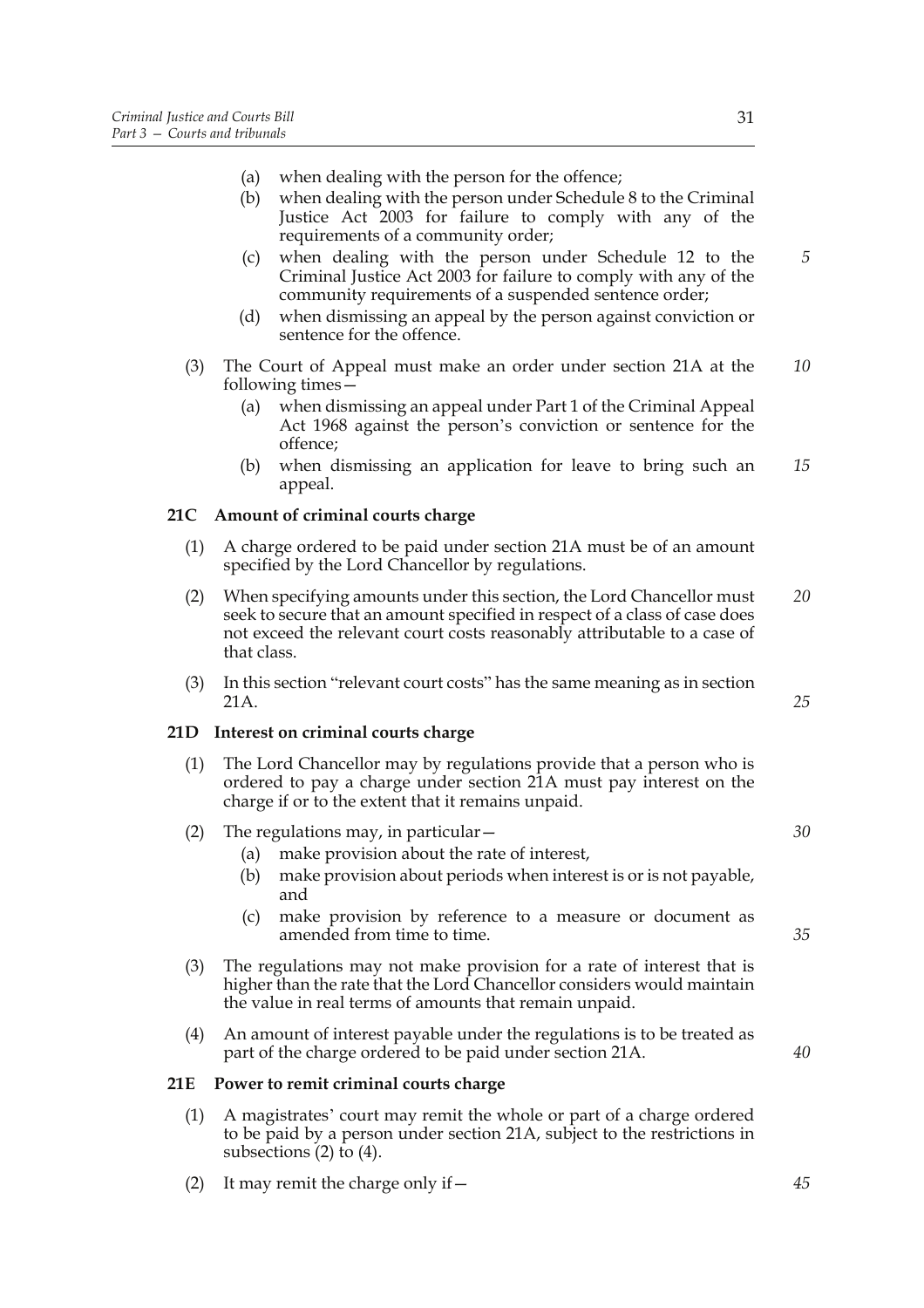|     |     | it is satisfied that the person has taken all reasonable steps to<br>(a)<br>pay it, having regard to the person's personal circumstances, or<br>it is satisfied that collection and enforcement of the charge is<br>(b)<br>impracticable.                                                                                                                                                                                                                                                                                                                                                                                |          |
|-----|-----|--------------------------------------------------------------------------------------------------------------------------------------------------------------------------------------------------------------------------------------------------------------------------------------------------------------------------------------------------------------------------------------------------------------------------------------------------------------------------------------------------------------------------------------------------------------------------------------------------------------------------|----------|
|     | (3) | It may not remit the charge at a time when the person is detained in<br>prison.                                                                                                                                                                                                                                                                                                                                                                                                                                                                                                                                          | 5        |
|     | (4) | It may not remit the charge unless each of following has expired –<br>a specified period beginning with the day on which an order<br>(a)<br>under section 21A was last made in respect of the person;<br>a specified period beginning with the day on which the person<br>(b)<br>was last convicted of an offence;<br>where relevant, a specified period beginning with the day on<br>(c)<br>which the person was last released from prison.                                                                                                                                                                             | 10       |
|     | (5) | Where a court remits a charge under section 21A after an order has been<br>made under section 300(2) of the Criminal Justice Act 2003 (power to<br>impose unpaid work requirement etc on fine defaulter) for default in<br>paying the charge (or the charge and other amounts), the court must –<br>reduce the total number of hours or days to which the order<br>(a)<br>relates by the same proportion as the amount remitted bears to<br>the total amount in respect of which the order was made, or<br>if the total number of hours or days would be reduced to nil<br>(b)<br>under paragraph (a), revoke the order. | 15<br>20 |
|     | (6) | In calculating a reduction required by subsection (5), any fraction of an<br>hour or day is to be rounded down to the nearest hour or day.                                                                                                                                                                                                                                                                                                                                                                                                                                                                               |          |
|     | (7) | In this section $-$<br>"prison" includes any place where a person serving a sentence of<br>detention for an offence is liable to be detained;<br>"specified period" means a period of a length specified by the Lord<br>Chancellor by regulations.                                                                                                                                                                                                                                                                                                                                                                       | 25       |
|     | 21F | <b>Regulations under this Part</b>                                                                                                                                                                                                                                                                                                                                                                                                                                                                                                                                                                                       | 30       |
|     |     | Regulations under this Part may include transitional, transitory and<br>saving provision."                                                                                                                                                                                                                                                                                                                                                                                                                                                                                                                               |          |
| (2) | (a) | In Part 1 of Schedule 9 to the Administration of Justice Act 1970 (cases where<br>payment enforceable as on summary conviction) -<br>after paragraph 9 insert-                                                                                                                                                                                                                                                                                                                                                                                                                                                           | 35       |
|     |     | 9A<br>Where a court orders the payment of a charge in respect of<br>relevant court costs under section 21A of the Prosecution of                                                                                                                                                                                                                                                                                                                                                                                                                                                                                         |          |

- (b) re-number paragraph 13 as paragraph 12A, and
- (c) re-number paragraph 13A as paragraph 12B.

Offences Act 1985.",

- (3) Schedule 6 to this Act makes further provision about the criminal courts charge.
- (4) Section 21A of the Prosecution of Offences Act 1985 applies only in relation to a person convicted of an offence committed after that section comes into force.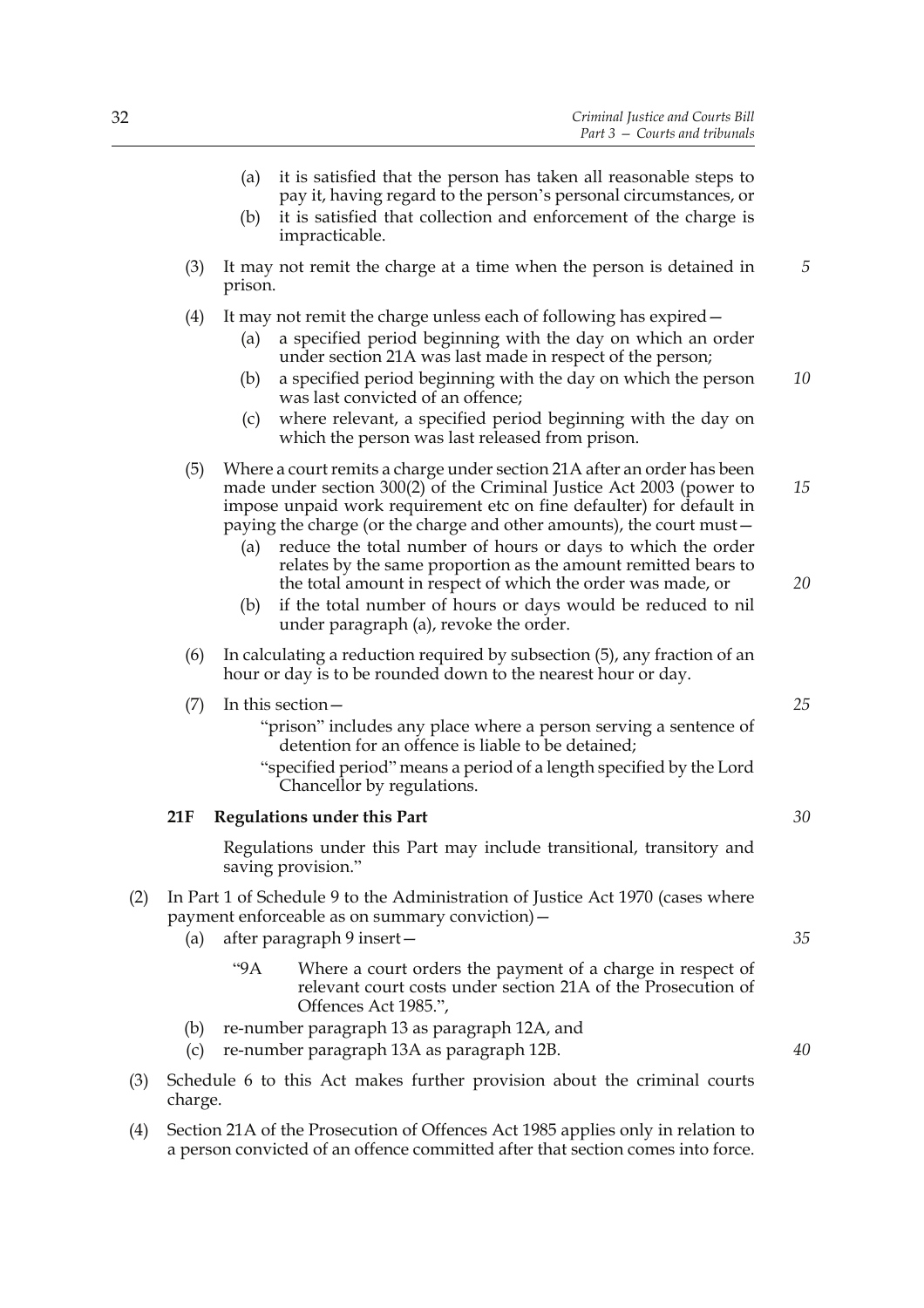## **30 Duty to review criminal courts charge**

- (1) After the end of the initial period, the Lord Chancellor must carry out a review of the operation of Part 2A of the Prosecution of Offences Act 1985 (inserted by section 29).
- (2) "The initial period" is the period of 3 years beginning with the day on which section  $29(1)$  comes into force.
- (3) If the Lord Chancellor considers it appropriate, having regard to the conclusions reached on the review, the Lord Chancellor must by regulations repeal Part 2A of the Prosecution of Offences Act 1985.
- (4) Regulations under this section may include consequential, transitional, transitory and saving provision, including provision amending an Act (whenever passed or made). *10*
- (5) Regulations under this section are to be made by statutory instrument.
- (6) A statutory instrument containing regulations under this section may not be made unless a draft of the instrument has been laid before, and approved by a resolution of, each House of Parliament. *15*

### *Collection of fines etc*

## **31 Variation of collection orders etc**

| (1) | Schedule 5 to the Courts Act 2003 (collection of fines and other sums imposed<br>on conviction) is amended as follows.                                                                                                                                 |    |
|-----|--------------------------------------------------------------------------------------------------------------------------------------------------------------------------------------------------------------------------------------------------------|----|
| (2) | For paragraph 21 (application of Part 6: variation of collection orders<br>containing payment terms) substitute-                                                                                                                                       |    |
|     | "21"<br>This Part applies if $-$<br>the court has made a collection order, and<br>(a)<br>the order contains payment terms but does not contain<br>(b)<br>reserve terms."                                                                               | 25 |
| (3) | In paragraph 22 (variation of collection order) -<br>omit sub-paragraph (1),                                                                                                                                                                           |    |
|     | (a)<br>in sub-paragraph (2), for "P may apply for" substitute "P may at any<br>(b)<br>time apply to the fines officer under this paragraph for",<br>in sub-paragraph $(4)(a)$ , omit "in P's favour",<br>(c)<br>after sub-paragraph (4) insert-<br>(d) | 30 |
|     | "(4A) The fines officer may not vary the payment terms under sub-<br>paragraph $(4)(a)$ so that they are less favourable to P without<br>P's consent.", and<br>for sub-paragraph $(7)$ substitute $-$<br>(e)                                           | 35 |
|     | "(7) The fines officer may not vary the order so that it states<br>reserve terms which are less favourable to P than the<br>payment terms without P's consent."                                                                                        |    |
| (4) | In paragraph 25 (application of Part 7: effect of first default on collection order                                                                                                                                                                    | 40 |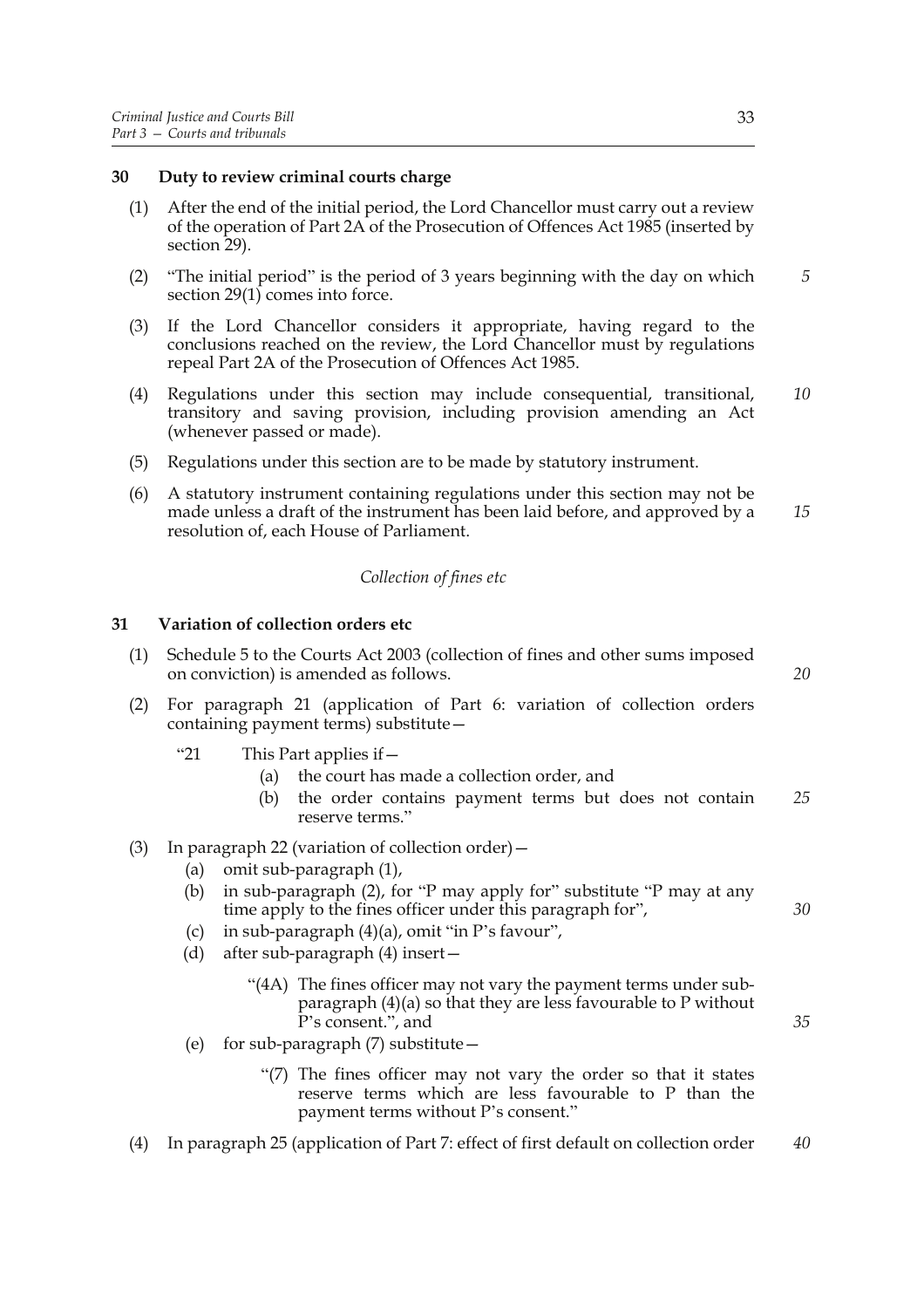*5*

*20*

containing payment terms), for paragraphs (a) and (b) substitute—

- "(a) an application to a fines officer under paragraph 22 (application for variation of order or for attachment of earnings order etc) that was made at a time when P was not in default on the collection order;
- (b) an appeal under paragraph 23 against a decision of a fines officer on an application described in paragraph (a);".
- (5) In paragraph 31 (variation of reserve terms)—
	- (a) for sub-paragraph  $(1)$  substitute  $-$ 
		- "(1) P may, at any time after the date of a payment notice under paragraph 30, apply to the fines officer for the reserve terms to be varied.", *10*
	- (b) in sub-paragraph (3)(a), omit "in P's favour", and
	- (c) after sub-paragraph (3) insert—
		- "(3A) The fines officer may not vary the reserve terms under subparagraph (3)(a) so that they are less favourable to P without P's consent." *15*
- (6) In paragraph 37 (functions of fines officer in relation to defaulters: referral or further steps notice), in sub-paragraph  $(1)(c)$ , for sub-paragraphs  $(i)$  and  $(ii)$ substitute—
	- "(i) an application to a fines officer under paragraph 31 (application for variation of reserve terms) that was made at a time when P was not in default on the collection order;
	- (ii) an appeal under paragraph 32 against a decision of a fines officer on an application described in subparagraph (i);". *25*

*Appeals in civil proceedings*

## **32 Appeals from the High Court to the Supreme Court**

- (1) Part 2 of the Administration of Justice Act 1969 (appeal from High Court to Supreme Court) is amended as follows. *30*
- (2) In section 12 (grant of a certificate by the trial judge enabling an appeal to the Supreme Court), in subsection  $(1)$  –
	- (a) in paragraph (a), after "those proceedings" insert "or that the conditions in subsection (3A) ("the alternative conditions") are satisfied in relation to those proceedings"; *35*
	- (b) omit paragraph (c) (requirement that all parties consent to the grant of the certificate) and the "and" before it.
- (3) After subsection (3) insert—
	- "( $3A$ ) The alternative conditions, in relation to a decision of the judge in any proceedings, are that a point of law of general public importance is involved in the decision and that— *40*
		- (a) the proceedings entail a decision relating to a matter of national importance or consideration of such a matter,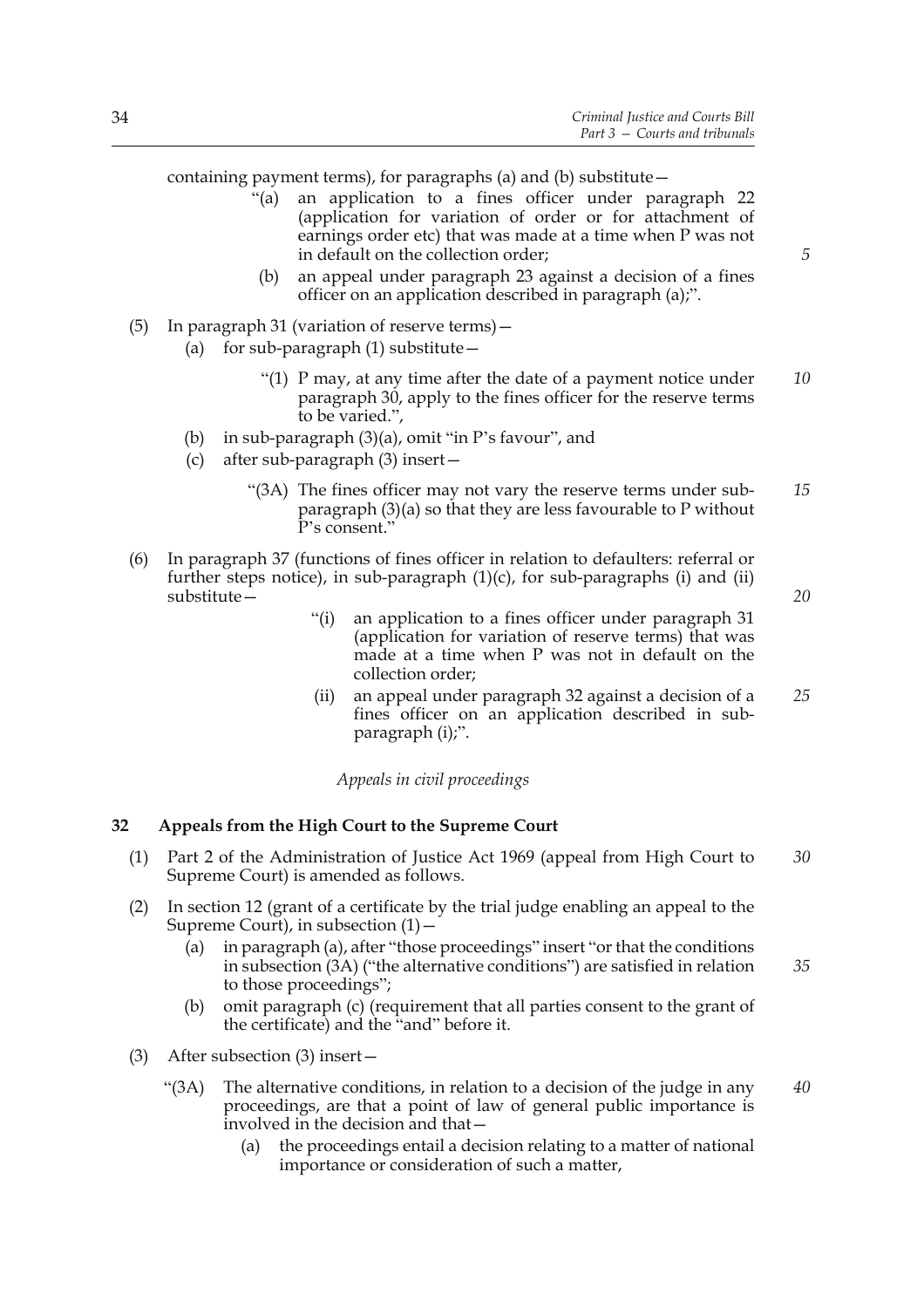| 5  | the result of the proceedings is so significant (whether<br>(b)<br>considered on its own or together with other proceedings or<br>likely proceedings) that, in the opinion of the judge, a hearing<br>by the Supreme Court is justified, or<br>the judge is satisfied that the benefits of earlier consideration by<br>(c)<br>the Supreme Court outweigh the benefits of consideration by<br>the Court of Appeal." |          |     |
|----|--------------------------------------------------------------------------------------------------------------------------------------------------------------------------------------------------------------------------------------------------------------------------------------------------------------------------------------------------------------------------------------------------------------------|----------|-----|
|    | In section 16 (application of Part 2 to Northern Ireland), after subsection (1)<br>insert-                                                                                                                                                                                                                                                                                                                         |          | (4) |
| 10 | In the application of this Part of this Act to Northern Ireland, section 12<br>has effect as if –                                                                                                                                                                                                                                                                                                                  | " $(1A)$ |     |
|    | in subsection $(1)(a)$ there were omitted "or that the conditions in<br>(a)<br>subsection (3A) ("the alternative conditions") are satisfied in<br>relation to those proceedings";                                                                                                                                                                                                                                  |          |     |
| 15 | after subsection $(1)(b)$ there were inserted ", and<br>(b)<br>that all the parties to the proceedings consent to the<br>(c)<br>grant of a certificate under this section,";                                                                                                                                                                                                                                       |          |     |
|    | subsection (3A) were omitted."<br>(d)                                                                                                                                                                                                                                                                                                                                                                              |          |     |
|    | Appeals from the Upper Tribunal to the Supreme Court                                                                                                                                                                                                                                                                                                                                                               |          | 33  |
| 20 | In the Tribunals, Courts and Enforcement Act 2007, after section 14 insert –                                                                                                                                                                                                                                                                                                                                       |          |     |
|    | "14A Appeal to Supreme Court: grant of certificate by Upper Tribunal                                                                                                                                                                                                                                                                                                                                               |          |     |
| 25 | If the Upper Tribunal is satisfied that -<br>(1)<br>the conditions in subsection $(4)$ or $(5)$ are fulfilled in relation to<br>(a)<br>the Upper Tribunal's decision in any proceedings, and<br>as regards that decision, a sufficient case for an appeal to the<br>(b)<br>Supreme Court has been made out to justify an application<br>under section 14B,                                                         |          |     |
|    | the Upper Tribunal may grant a certificate to that effect.                                                                                                                                                                                                                                                                                                                                                         |          |     |
| 30 | (2)<br>The Upper Tribunal may grant a certificate under this section only on<br>an application made by a party to the proceedings.                                                                                                                                                                                                                                                                                 |          |     |
|    | The Upper Tribunal may grant a certificate under this section only if the<br>(3)<br>relevant appellate court as regards the proceedings is –<br>the Court of Appeal in England and Wales, or<br>(a)<br>the Court of Appeal in Northern Ireland.<br>(b)                                                                                                                                                             |          |     |
| 35 | (4)<br>The conditions in this subsection are that a point of law of general<br>public importance is involved in the decision of the Upper Tribunal and<br>that point of law is $-$<br>a point of law that –<br>(a)                                                                                                                                                                                                 |          |     |
| 40 | (i)<br>relates wholly or mainly to the construction of an<br>enactment or statutory instrument, and<br>has been fully argued in the proceedings and fully<br>(i)<br>considered in the judgment of the Upper Tribunal in the<br>proceedings, or                                                                                                                                                                     |          |     |

(b) a point of law  $-$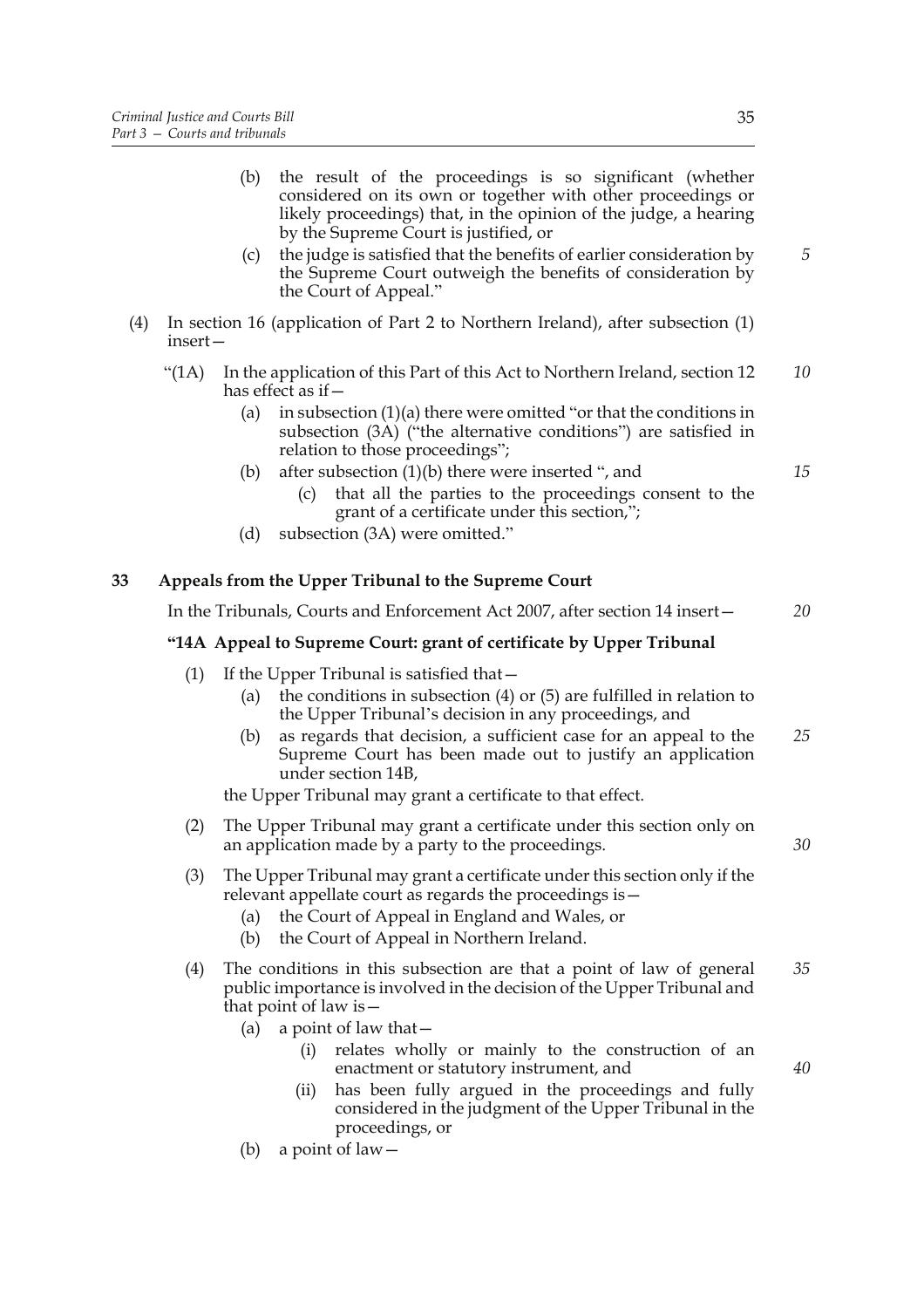- (i) in respect of which the Upper Tribunal is bound by a decision of the relevant appellate court or the Supreme Court in previous proceedings, and
- (ii) that was fully considered in the judgments given by the relevant appellate court or, as the case may be, the Supreme Court in those previous proceedings.
- (5) The conditions in this subsection are that a point of law of general public importance is involved in the decision of the Upper Tribunal and that—
	- (a) the proceedings entail a decision relating to a matter of national importance or consideration of such a matter, *10*
	- (b) the result of the proceedings is so significant (whether considered on its own or together with other proceedings or likely proceedings) that, in the opinion of the Upper Tribunal, a hearing by the Supreme Court is justified, or
	- (c) the Upper Tribunal is satisfied that the benefits of earlier consideration by the Supreme Court outweigh the benefits of consideration by the Court of Appeal.
- (6) Before the Upper Tribunal decides an application made to it under this section, the Upper Tribunal must specify the court that would be the relevant appellate court if the application were an application for permission (or leave) under section 13. *20*
- (7) In this section except subsection (6) and in sections 14B and 14C, "the relevant appellate court", as respects an application, means the court specified as respects that application by the Upper Tribunal under subsection (6).
- (8) No appeal lies against the grant or refusal of a certificate under subsection (1).

# **14B Appeal to Supreme Court: permission to appeal**

- (1) If the Upper Tribunal grants a certificate under section 14A in relation to any proceedings, a party to those proceedings may apply to the Supreme Court for permission to appeal directly to the Supreme Court. *30*
- (2) An application under subsection (1) must be made—
	- (a) within one month from the date on which that certificate is granted, or
	- (b) within such time as the Supreme Court may allow in a particular case.
- (3) If on such an application it appears to the Supreme Court to be expedient to do so, the Supreme Court may grant permission for such an appeal.
- (4) If permission is granted under this section—
	- (a) no appeal from the decision to which the certificate relates lies to the relevant appellate court, but
	- (b) an appeal lies from that decision to the Supreme Court.
- (5) An application under subsection (1) is to be determined without a hearing. *45*

*15*

*5*

*25*

*35*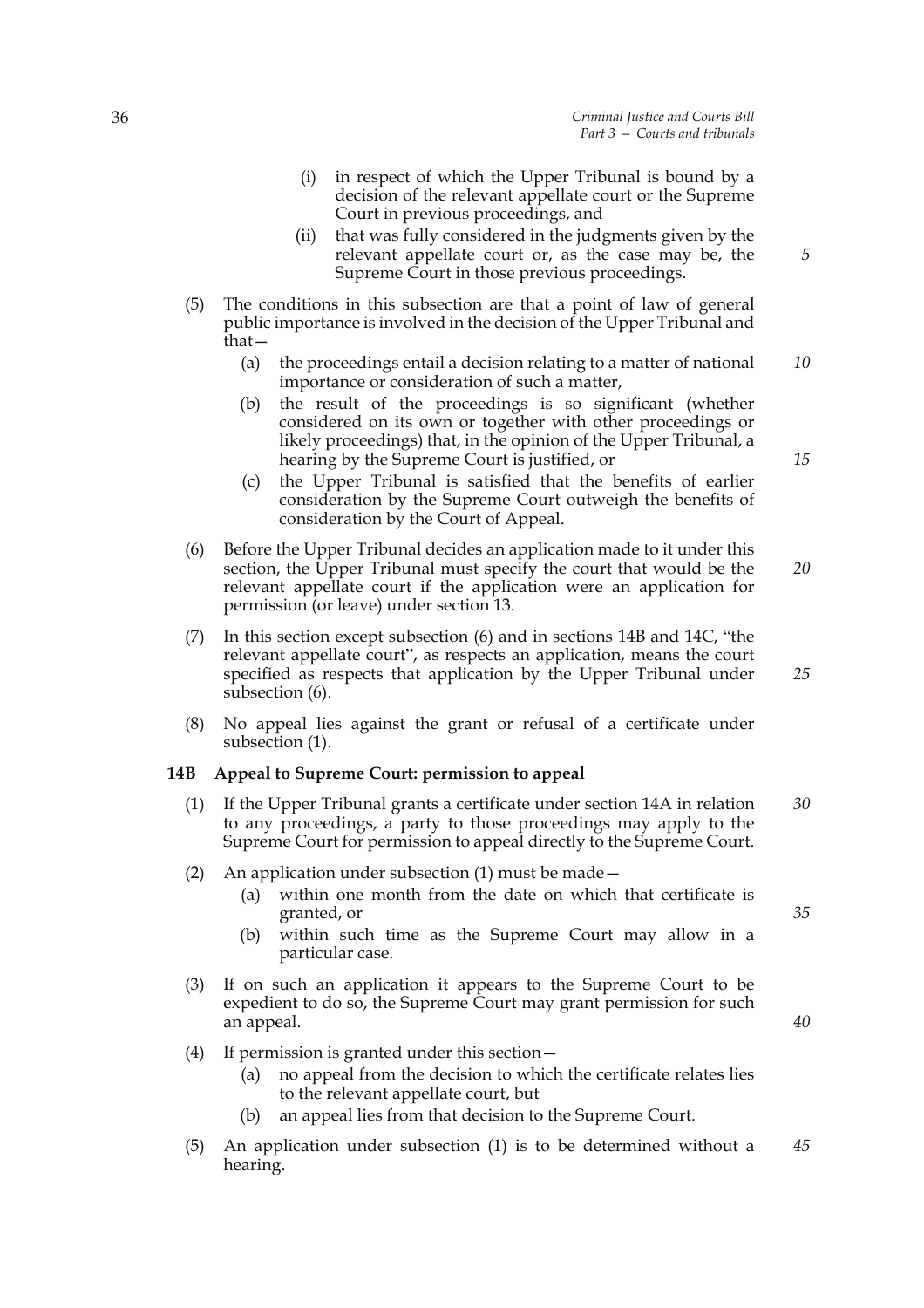- (6) Subject to subsection (4), no appeal lies to the relevant appellate court from a decision of the Upper Tribunal in respect of which a certificate is granted under section 14A until—
	- (a) the time within which an application can be made under subsection (1) has expired, and
	- (b) where such an application is made, that application has been determined in accordance with this section.

# **14C Appeal to Supreme Court: exclusions**

- (1) No certificate may be granted under section 14A in respect of a decision of the Upper Tribunal in any proceedings where, by virtue of any enactment (other than sections 14A and 14B), no appeal would lie from that decision of the Upper Tribunal to the relevant appellate court, with or without the permission (or leave) of the Upper Tribunal or the relevant appellate court.
- (2) No certificate may be granted under section 14A in respect of a decision of the Upper Tribunal in any proceedings where, by virtue of any enactment, no appeal would lie from a decision of the relevant appellate court on that decision of the Upper Tribunal to the Supreme Court, with or without the permission (or leave) of the relevant appellate court or the Supreme Court. *15 20*
- (3) Where no appeal would lie to the relevant appellate court from the decision of the Upper Tribunal except with the permission (or leave) of the Upper Tribunal or the relevant appellate court, no certificate may be granted under section 14A in respect of a decision of the Upper Tribunal unless it appears to the Upper Tribunal that it would be a proper case for giving permission (or leave) to appeal to the relevant appellate court.
- (4) No certificate may be granted under section 14A in respect of a decision or order of the Upper Tribunal made by it in the exercise of its jurisdiction to punish for contempt."

# **34 Appeals from the Employment Appeal Tribunal to the Supreme Court**

In the Employment Tribunals Act 1996, after section 37 insert—

# **"37A Appeals to Supreme Court: grant of certificate by Appeal Tribunal**

- (1) If the Appeal Tribunal is satisfied that—
	- (a) the conditions in subsection (4) or (5) are fulfilled in relation to the Appeal Tribunal's decision or order in any proceedings, and *35*
	- (b) as regards that decision or order, a sufficient case for an appeal to the Supreme Court has been made out to justify an application under section 37B,

the Appeal Tribunal may grant a certificate to that effect.

- (2) The Appeal Tribunal may grant a certificate under this section only on an application made by a party to the proceedings.
- (3) The Appeal Tribunal may not grant a certificate under this section in the case of proceedings in Scotland.

*5*

*10*

*25*

*30*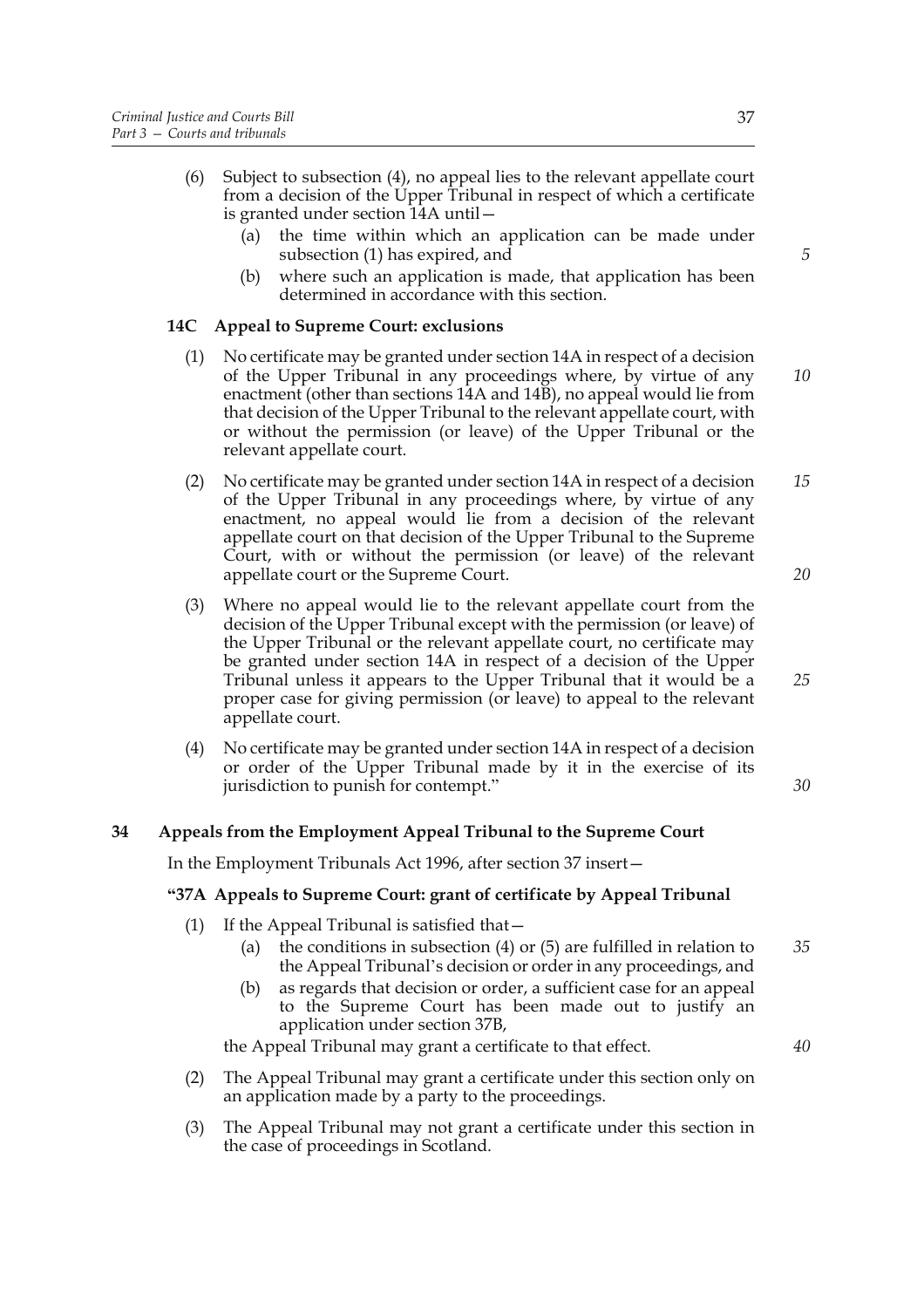- (4) The conditions in this subsection are that a point of law of general public importance is involved in the decision or order of the Appeal Tribunal and that point of law is—
	- (a) a point of law that—
		- (i) relates wholly or mainly to the construction of an enactment or statutory instrument, and
		- (ii) has been fully argued in the proceedings and fully considered in the judgment of the Appeal Tribunal in the proceedings, or

(b) a point of law  $-$ 

- (i) in respect of which the Appeal Tribunal is bound by a decision of the Court of Appeal or the Supreme Court in previous proceedings, and
- (ii) that was fully considered in the judgments given by the Court of Appeal or, as the case may be, the Supreme Court in those previous proceedings.
- (5) The conditions in this subsection are that a point of law of general public importance is involved in the decision or order of the Appeal Tribunal and that—
	- (a) the proceedings entail a decision relating to a matter of national importance or consideration of such a matter, *20*
	- (b) the result of the proceedings is so significant (whether considered on its own or together with other proceedings or likely proceedings) that, in the opinion of the Appeal Tribunal, a hearing by the Supreme Court is justified, or
	- (c) the Appeal Tribunal is satisfied that the benefits of earlier consideration by the Supreme Court outweigh the benefits of consideration by the Court of Appeal.
- (6) No appeal lies against the grant or refusal of a certificate under subsection (1).

# **37B Appeals to Supreme Court: permission to appeal**

- (1) If the Appeal Tribunal grants a certificate under section 37A in relation to any proceedings, a party to those proceedings may apply to the Supreme Court for permission to appeal directly to the Supreme Court.
- (2) An application under subsection (1) must be made—
	- (a) within one month from the date on which the certificate is granted, or
	- (b) within such time as the Supreme Court may allow in a particular case.
- (3) If on such an application it appears to the Supreme Court to be expedient to do so, the Supreme Court may grant permission for such an appeal. *40*
- (4) If permission is granted under this section—
	- (a) no appeal from the decision or order to which the certificate relates lies to the Court of Appeal, but
	- (b) an appeal lies from that decision or order to the Supreme Court.
- (5) An application under subsection (1) is to be determined without a hearing.

*15*

*10*

*5*

*25*

*30*

*35*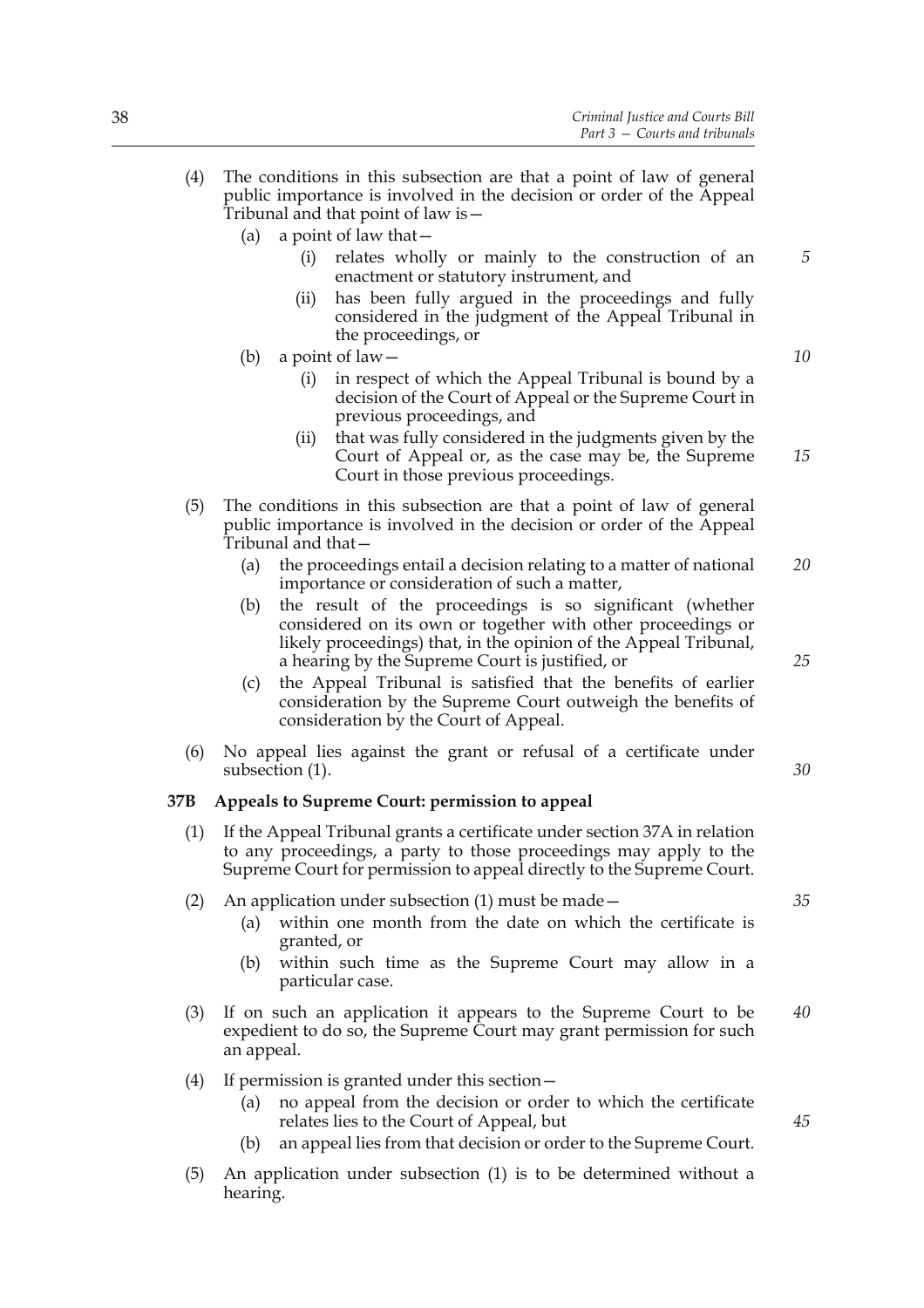- (6) Subject to subsection (4), no appeal lies to the Court of Appeal from a decision or order of the Appeal Tribunal in respect of which a certificate is granted under section 37A until—
	- (a) the time within which an application can be made under subsection (1) has expired, and
	- (b) where such an application is made, that application has been determined in accordance with this section.

# **37C Appeals to Supreme Court: exclusions**

- (1) No certificate may be granted under section 37A in respect of a decision or order of the Appeal Tribunal in any proceedings where, by virtue of any enactment (other than sections 37A and 37B), no appeal would lie from that decision or order of the Appeal Tribunal to the Court of Appeal, with or without the leave or permission of the Appeal Tribunal or the Court of Appeal.
- (2) No certificate may be granted under section 37A in respect of a decision or order of the Appeal Tribunal in any proceedings where, by virtue of any enactment, no appeal would lie from a decision of the Court of Appeal on that decision or order of the Appeal Tribunal to the Supreme Court, with or without the leave or permission of the Court of Appeal or the Supreme Court. *15*
- (3) Where no appeal would lie to the Court of Appeal from the decision or order of the Appeal Tribunal except with the leave or permission of the Appeal Tribunal or the Court of Appeal, no certificate may be granted under section 37A in respect of a decision or order of the Appeal Tribunal unless it appears to the Appeal Tribunal that it would be a proper case for granting leave or permission to appeal to the Court of Appeal.
- (4) No certificate may be granted under section 37A where the decision or order of the Appeal Tribunal is made in the exercise of its jurisdiction to punish for contempt."

# **35 Appeals from the Special Immigration Appeals Commission to the Supreme Court**

- (1) The Special Immigration Appeals Commission Act 1997 is amended as follows.
- (2) Before section 8 insert—

# **"7B Appeals to Supreme Court: grant of certificate by Commission**

- (1) If the Special Immigration Appeals Commission is satisfied that—
	- (a) the conditions in subsection (4) or (5) are fulfilled in relation to a final determination to which section 7(1) or (1A) applies, and
	- (b) in respect of that final determination, a sufficient case for an appeal to the Supreme Court has been made out to justify an application under section 7C,

the Commission may grant a certificate to that effect.

(2) The Commission may grant a certificate under this section only on an application made by a party to the appeal or review to which the final determination relates.

*5*

*10*

*20*

*25*

*30*

*40*

*35*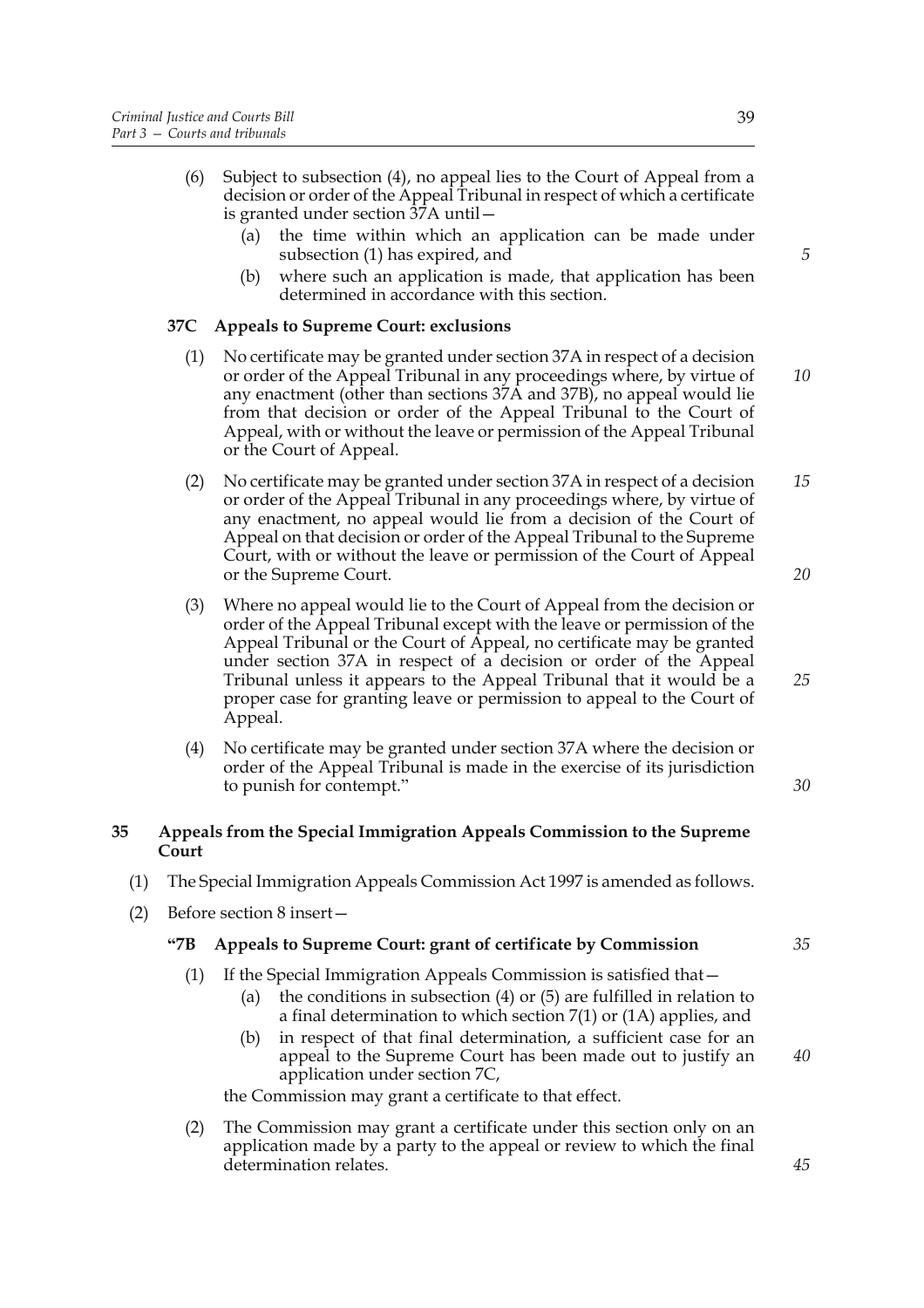- (3) The Commission may not grant a certificate under this section if the final determination is made by the Commission in Scotland.
- (4) The conditions in this subsection are that a point of law of general public importance is involved in the final determination and that point of law is—
	- (a) a point of law that  $-$ 
		- (i) relates wholly or mainly to the construction of an enactment or statutory instrument, and
		- (ii) has been fully argued in the proceedings on the appeal or review to which the final determination relates and fully considered in the judgment of the Commission, or *10*
	- (b) a point of law—
		- (i) in respect of which the Commission is bound by a decision of the appropriate appeal court or the Supreme Court in previous proceedings, and
		- (ii) that was fully considered in the judgments given by the appropriate appeal court or, as the case may be, the Supreme Court in those previous proceedings.
- (5) The conditions in this subsection are that a point of law of general public importance is involved in the final determination and that—
	- (a) the proceedings entail a decision relating to a matter of national importance or consideration of such a matter,
	- (b) the result of the proceedings is so significant (whether considered on its own or together with other proceedings or likely proceedings) that, in the opinion of the Commission, a hearing by the Supreme Court is justified, or
	- (c) the Commission is satisfied that the benefits of earlier consideration by the Supreme Court outweigh the benefits of consideration by the Court of Appeal.
- (6) No appeal lies against the grant or refusal of a certificate under subsection (1). *30*

## **7C Appeals to Supreme Court: permission to appeal**

- (1) If the Special Immigration Appeals Commission grants a certificate under section 7B in relation to a final determination, a party to the appeal or review to which the final determination relates may apply to the Supreme Court for permission to appeal directly to the Supreme Court.
- (2) An application under subsection (1) must be made—
	- (a) within one month from the date on which that certificate is granted, or
	- (b) within such time as the Supreme Court may allow in a particular case.
- (3) If on such an application it appears to the Supreme Court to be expedient to do so, the Supreme Court may grant permission for such an appeal.
- (4) If permission is granted under this section—
	- (a) no appeal from the final determination to which the certificate relates lies to the appropriate appeal court, but

*15*

*5*

*20*

*25*

*35*

*40*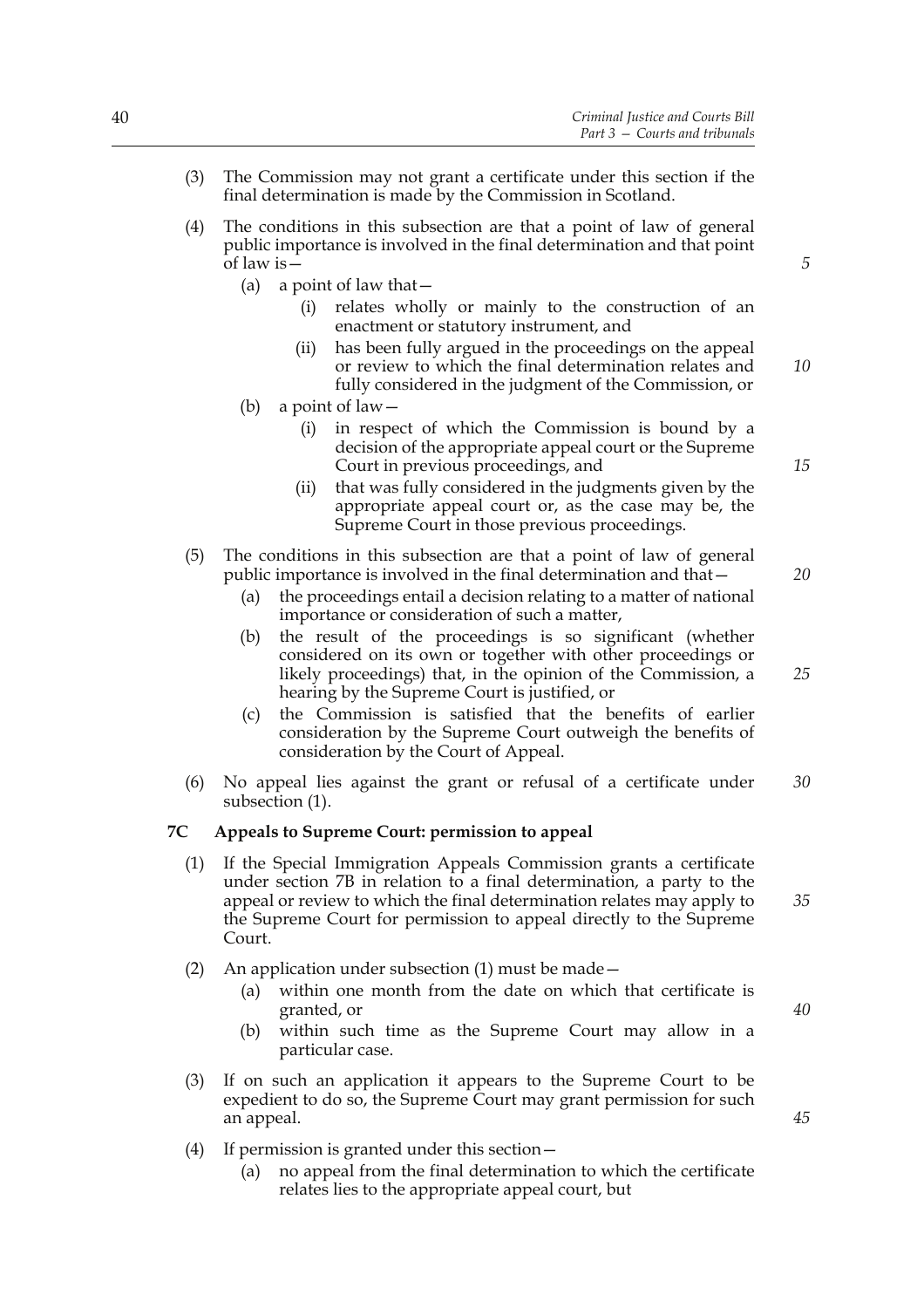- (b) an appeal lies from that determination to the Supreme Court.
- (5) An application under subsection (1) is to be determined without a hearing.
- (6) Subject to subsection (4), no appeal lies to the appropriate appeal court from a final determination of the Commission in respect of which a certificate is granted under section 7B until—
	- (a) the time within which an application can be made under subsection (1) has expired, and
	- (b) where such an application is made, that application has been determined in accordance with this section.

## **7D Appeals to Supreme Court: exclusions**

- (1) No certificate may be granted under section 7B in respect of a final determination of the Special Immigration Appeals Commission where, by virtue of any enactment (other than sections 7B and 7C), no appeal would lie from that decision of the Commission to the appropriate appeal court, with or without the leave or permission of the Commission or the appropriate appeal court.
- (2) No certificate may be granted under section 7B in respect of a final determination of the Commission where, by virtue of any enactment, no appeal would lie from a decision of the appropriate appeal court on that determination of the Commission to the Supreme Court, with or without the permission or leave of the appropriate appeal court or the Supreme Court. *20*
- (3) Where no appeal would lie to the appropriate appeal court from a final determination of the Commission except with the leave or permission of the Commission or the appropriate appeal court, no certificate may be granted under section 7B in respect of a final determination unless it appears to the Commission that it would be a proper case for granting leave to appeal to the appropriate appeal court. *25*
- (4) No certificate may be granted under section 7B in respect of a decision or order of the Commission made by it in the exercise of its jurisdiction to punish for contempt." *30*
- (3) In section 1(4) (challenges to decisions of the Commission), after "section 7" insert "and sections 7B to 7D".
- (4) In section 7(3) (appeals from the Commission: definition of "the appropriate appeal court"), after "In this section" insert "and sections 7B to 7D". *35*
- (5) In section 8 (procedure on applications for leave to appeal)—
	- (a) in subsection (1), at the end insert "or for the grant of a certificate under section 7B", and
	- (b) in subsection (2), omit "for leave to appeal".
- (6) In the heading of section 8, after "leave to appeal" insert "etc".

*5*

*10*

*15*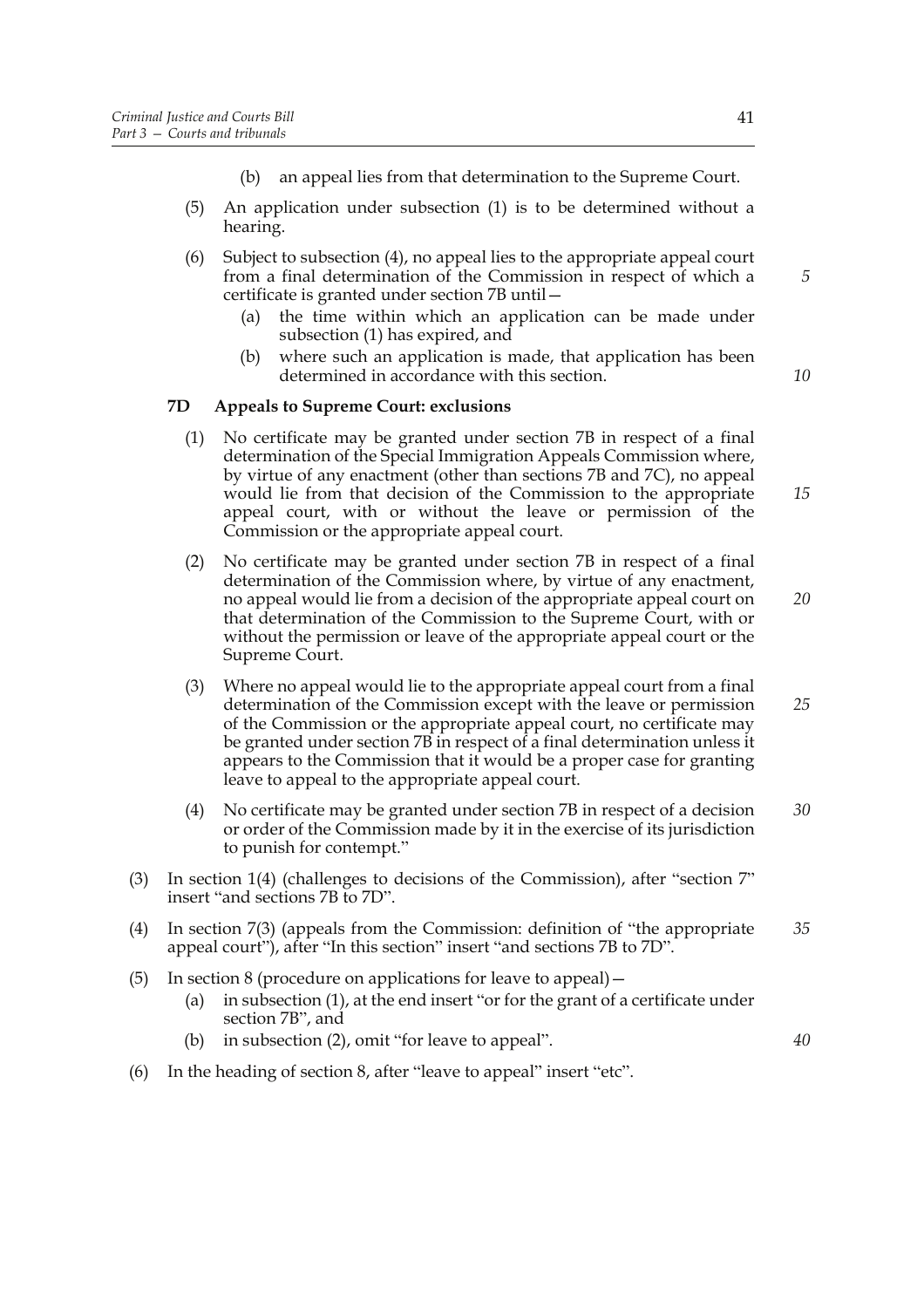*Costs in civil proceedings*

## **36 Wasted costs in certain civil proceedings**

- (1) Section 51 of the Senior Courts Act 1981 (costs in civil division of Court of Appeal, High Court, family court and county court) is amended as follows.
- (2) After subsection (7) (wasted costs) insert—
	- "(7A) Where the court exercises a power under subsection (6) in relation to costs incurred by a party, it must inform such of the following as it considers appropriate—
		- (a) an approved regulator;
		- (b) the Director of Legal Aid Casework."
- (3) After subsection (12) insert—

## " $(12A)$  In subsection  $(7A)$  -

- "approved regulator" has the meaning given by section 20 of the Legal Services Act 2007;
- "the Director of Legal Aid Casework" means the civil servant designated under section 4 of the Legal Aid, Sentencing and Punishment of Offenders Act 2012." *15*

# *Contempt of court*

### **37 Strict liability: limitations and defences in England and Wales**

- (1) The Contempt of Court Act 1981 is amended as follows.
- (2) In section 2 (limitation of scope of strict liability)—
	- (a) after subsection (2) insert—
		- "(2A) In England and Wales, the strict liability rule applies to a publication only if the proceedings in question are active within the meaning of this section at a time when the publication is available to the public or a section of the public.", and
	- (b) in subsection (3), at the beginning insert "In Scotland and Northern Ireland,".

# (3) In section 3 (defence of innocent publication or distribution), at the end insert—

- "(5) In England and Wales, where a person—
	- (a) makes matter available to the public, or a section of the public, continuously over a limited or unlimited period, and
	- (b) at the beginning of the period, has a defence under subsection (1) or (2) as regards the making available of the matter at that time,

the person continues to have that defence as regards the making available of the matter until (and only until) the person has relevant knowledge or a reason to have a relevant suspicion."

*5*

*10*

*20*

*25*

*30*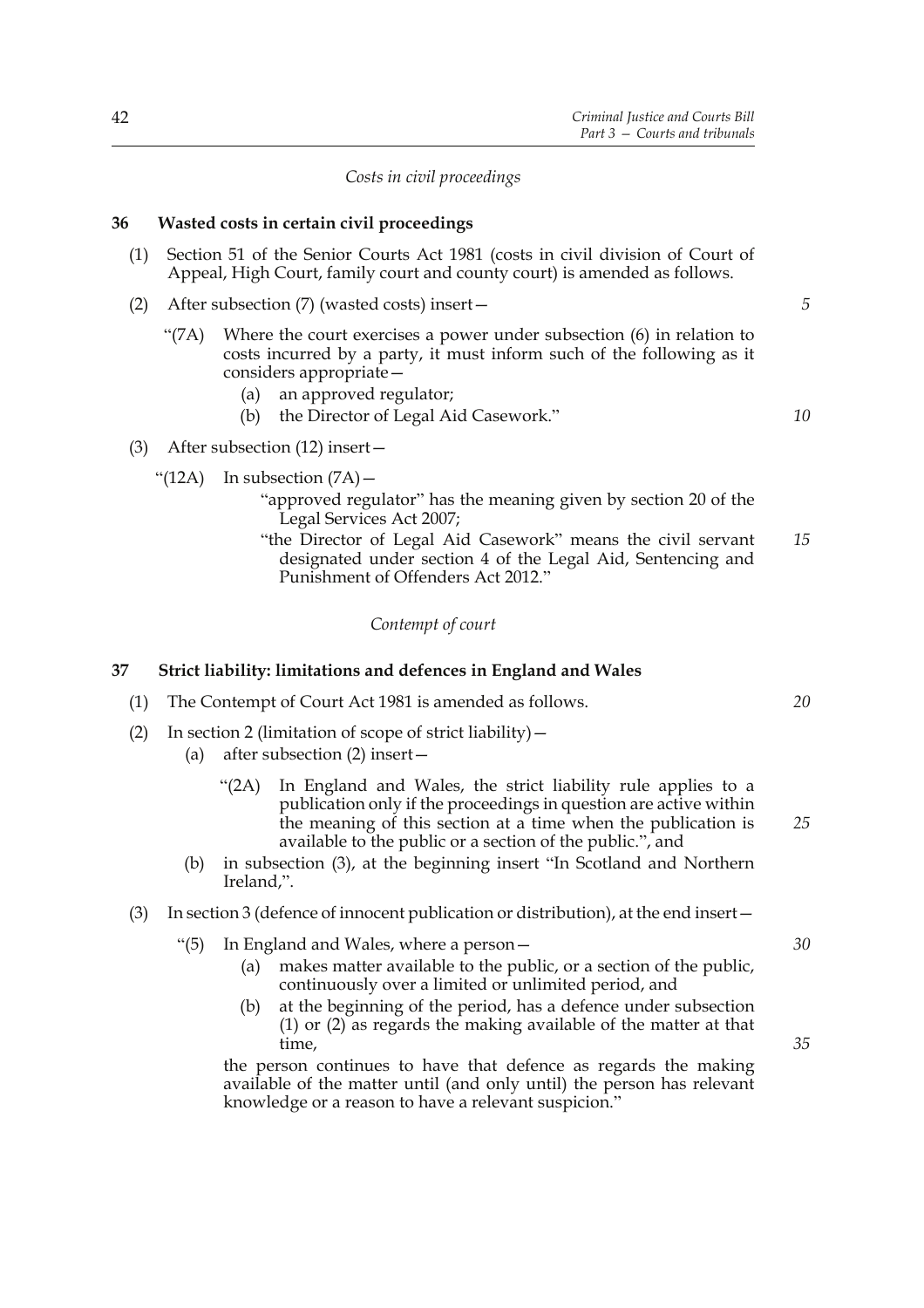- In England and Wales, a person has a defence under this section only in respect of a contempt of court under the strict liability rule arising in connection with—
	- (a) the proceedings that are the subject of the report, or
	- (b) any other legal proceedings that are active within the meaning of section 2 when the report is first published."
- (5) After section 4 insert—

# **"4A Conduct begun before relevant proceedings: England and Wales**

- (1) This section applies where—
	- (a) a person makes matter available to the public, or a section of the public, continuously over a period, and
	- (b) during the period, legal proceedings become active within the meaning of section 2.
- (2) In England and Wales, in making the matter available over the period, the person is not guilty of a contempt of court under the strict liability rule in connection with those proceedings, subject to subsection (3). *15*
- (3) If the Attorney General gives the person a notice in respect of the matter and the proceedings, the person does not have a defence under subsection (2) in connection with the proceedings as regards the making available of the matter after the date specified in the notice.
- (4) The Secretary of State may by regulations make provision about the giving of a notice under this section, including provision about the information to be included in a notice.
- (5) Regulations under this section are to be made by statutory instrument. *25*
- (6) A statutory instrument containing regulations under this section is subject to annulment in pursuance of a resolution of either House of Parliament.
- (7) If, over a period, a person makes the same matter available to the public, or a section of the public, in different forms or by different means, this section applies separately to the making available of the matter in each of those forms or by each of those means. *30*
- (8) In this section—
	- (a) references to making matter available to the public are to doing so as publisher, as distributor or otherwise;
	- (b) references to a period are to a limited or unlimited period."
- (6) In section 21 (extent etc)  $-$ 
	- (a) after subsection (3) insert—

"(3A) Section 2(3) does not extend to England and Wales.",

- (b) in subsection (4) (provisions that do not extend to Scotland), after "Sections" insert "2 $(2A)$ , 3(5), 4(5), 4A,", and *40*
- (c) in subsection (5) (provisions that do not extend to Northern Ireland), after "sections" insert "2(2A), 3(5), 4(5), 4A,".

*5*

*10*

*20*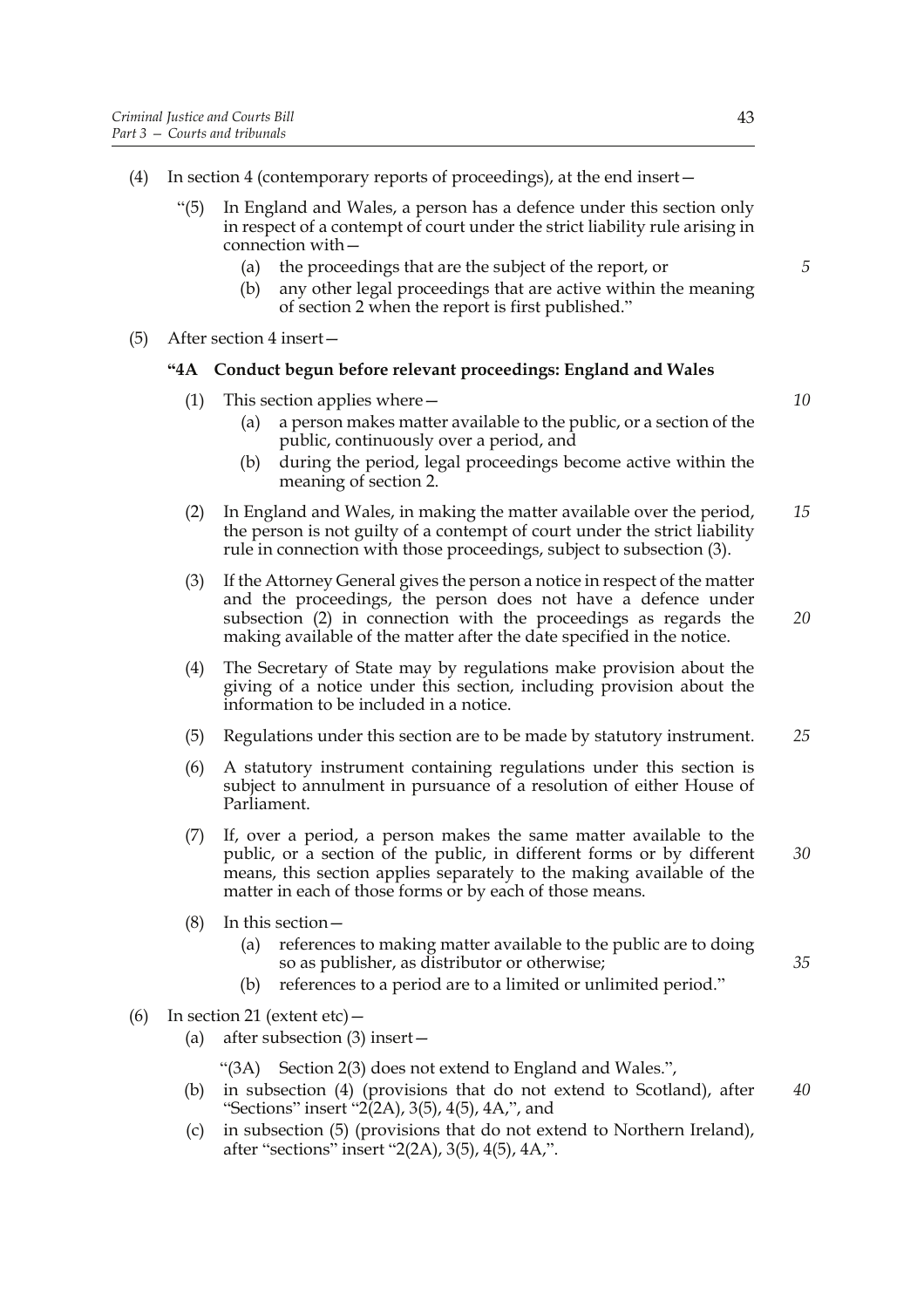# **38 Strict liability: appeal against injunction**

In section 159(1) of the Criminal Justice Act 1988 (Crown Court proceedings: orders restricting or preventing reports or restricting public access), before paragraph (a) insert—

"(za) an injunction granted under section 45(4) of the Senior Courts Act 1981 in respect of contempt of court under the strict liability rule (as defined in section 1 of the Contempt of Court Act  $1981$ ;". *5*

*Juries and members of the Court Martial*

# **39 Upper age limit for jury service to be 75**

- (1) The Juries Act 1974 is amended as follows.
- (2) In section 1(1)(a) (qualification for jury service) for the words from "and" to the end substitute "and aged eighteen or over but under seventy six".
- (3) In section 3(1) (electoral register as basis of jury selection), for "less than eighteen or more than seventy years of age" substitute "— *15*
	- (a) aged under eighteen, or
	- (b) aged seventy six or over".

## **40 Jurors and electronic communications devices**

In the Juries Act 1974, after section 15 insert—

# **"15A Surrender of electronic communications devices**

- (1) A judge dealing with an issue may order the members of a jury trying the issue to surrender any electronic communications devices for a period.
- (2) An order may be made only if the judge considers that—
	- (a) the order is necessary or expedient in the interests of justice, and *25*
	- (b) the terms of the order are a proportionate means of safeguarding those interests.

## (3) An order may only specify a period during which the members of the jury are—

- (a) in the building in which the trial is being heard,
- (b) in other accommodation provided at the judge's request,
- (c) visiting a place in accordance with arrangements made by the court, or
- (d) travelling to or from a place mentioned in paragraph (b) or (c).
- (4) An order may be made subject to exceptions.
- (5) It is a contempt of court for a member of a jury to fail to surrender an electronic communications device in accordance with an order under this section.
- (6) Proceedings for a contempt of court under this section may only be instituted on the motion of a court having jurisdiction to deal with it.

*10*

*20*

*30*

*35*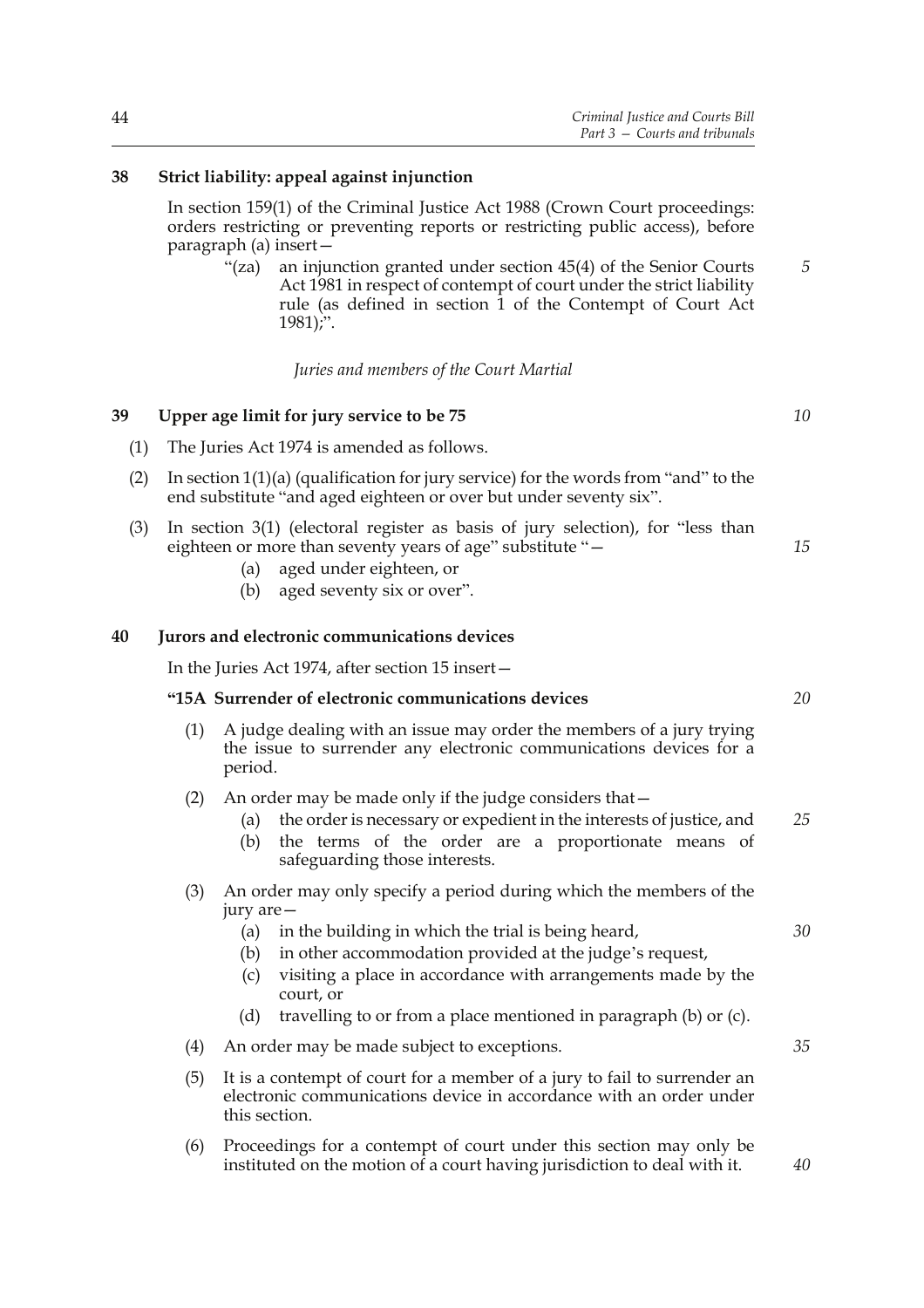(7) In this section, "electronic communications device" means a device that is designed or adapted for a use which consists of or includes the sending or receiving of signals that are transmitted by means of an electronic communications network (as defined in section 32 of the Communications Act 2003)."

# **41 Jurors and electronic communications devices: powers of search etc**

- (1) Part 4 of the Courts Act 2003 (court security officers) is amended as follows.
- (2) After section 54 insert—

#### **"54A Powers in relation to jurors' electronic communications devices**

- (1) This section applies where an order has been made under section 15A of the Juries Act 1974 (surrender of electronic communications devices by jurors) in respect of the members of a jury. *10*
- (2) A court security officer acting in the execution of the officer's duty must, if ordered to do so by a judge, search a member of the jury in order to determine whether the juror has failed to surrender an electronic communications device in accordance with the order. *15*
- (3) Subsection (2) does not authorise the officer to require a person to remove clothing other than a coat, jacket, headgear, gloves or footwear.
- (4) If the search reveals a device which is required by the order to be surrendered—
	- (a) the officer must ask the juror to surrender the device, and
	- (b) if the juror refuses to do so, the officer may seize it.
- (5) In this section, "electronic communications device" means a device that is designed or adapted for a use which consists of or includes the sending or receiving of signals that are transmitted by means of an electronic communications network (as defined in section 32 of the Communications Act 2003)."
- (3) In section 55 (powers to retain articles surrendered or seized)—
	- (a) after subsection (1) insert—
		- "(1A) Subject to subsection (2), a court security officer may retain an article which was— *30*
			- (a) surrendered in response to a request under section  $54A(4)(a)$ , or
			- (b) seized under section 54A(4)(b),
			- until the end of the period specified in the relevant order under section 15A of the Juries Act 1974.", and *35*
	- (b) in subsection (2), for paragraph (a) substitute  $-$ 
		- "(a) the time specified in subsection (1) or (1A) (as appropriate), or".
- (4) In section  $56(1)(a)$  (regulations about retention of articles)
	- (a) in sub-paragraph (i), after "54(1)" insert "or  $54A(4)(a)$ ", and
	- (b) in sub-paragraph (ii), after "54(2)" insert "or  $54A(4)(b)$ ".

*5*

*20*

*25*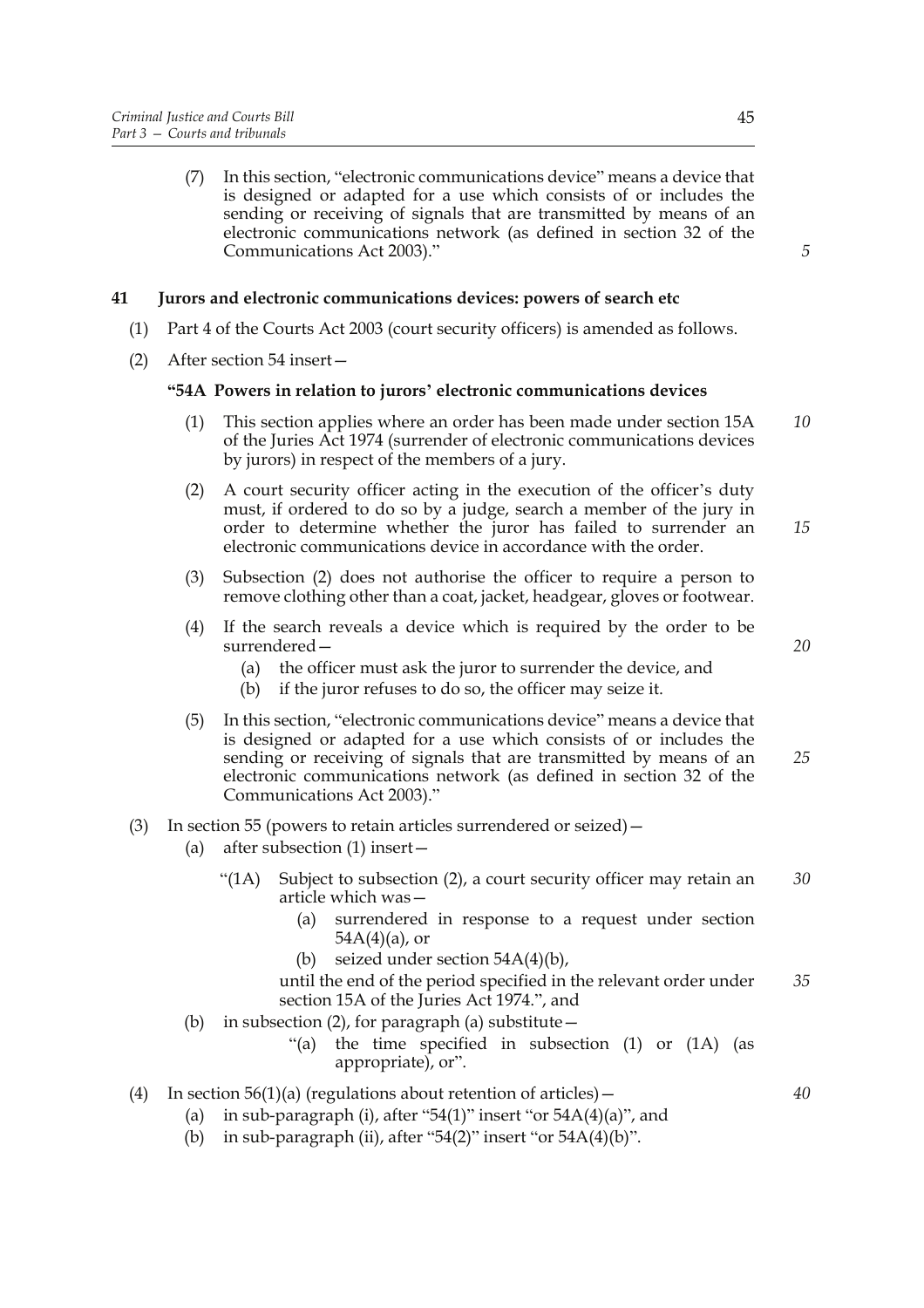*5*

*10*

*15*

*30*

*45*

# **42 Research by jurors**

- (1) The Juries Act 1974 is amended as follows.
- (2) For the heading of section 20 substitute "Offences: failure to attend, serving while disqualified etc".
- (3) After section 20 insert—

#### **"20A Offence: research by jurors**

(1) It is an offence for a member of a jury that tries an issue in a case before a court to research the case during the trial period, subject to the exceptions in subsections (6) and (7).

# (2) A person researches a case if (and only if) the person—

- (a) intentionally seeks information, and
- (b) when doing so, knows or ought reasonably to know that the information is or may be relevant to the case.

#### (3) The ways in which a person may seek information include—

- (a) asking a question,
- (b) searching an electronic database, including by means of the internet,
- (c) visiting or inspecting a place or object,
- (d) conducting an experiment, and

| (e) asking another person to seek the information. |  |
|----------------------------------------------------|--|
|                                                    |  |

## (4) Information relevant to the case includes information about—

- (a) a person involved in events relevant to the case,
- (b) the judge dealing with the issue,
- (c) any other person involved in the trial, whether as a lawyer, a witness or otherwise, *25*
- (d) the law relating to the case,
- (e) the law of evidence, and
- (f) court procedure.
- (5) "The trial period", in relation to a member of a jury that tries an issue, is the period—
	- (a) beginning when the person is sworn to try the issue, and
	- (b) ending when the judge discharges the jury or, if earlier, when the judge discharges the person.
- (6) It is not an offence under this section for a person to seek information if the person needs the information for a reason which is not connected with the case. *35*
- (7) It is not an offence under this section for a person—
	- (a) to attend proceedings before the court on the issue;
	- (b) to seek information from the judge dealing with the issue;
	- (c) to do anything which the judge dealing with the issue directs or authorises the person to do; *40*
	- (d) to seek information from another member of the jury, unless the person knows or ought reasonably to know that the other member of the jury contravened this section in the process of obtaining the information;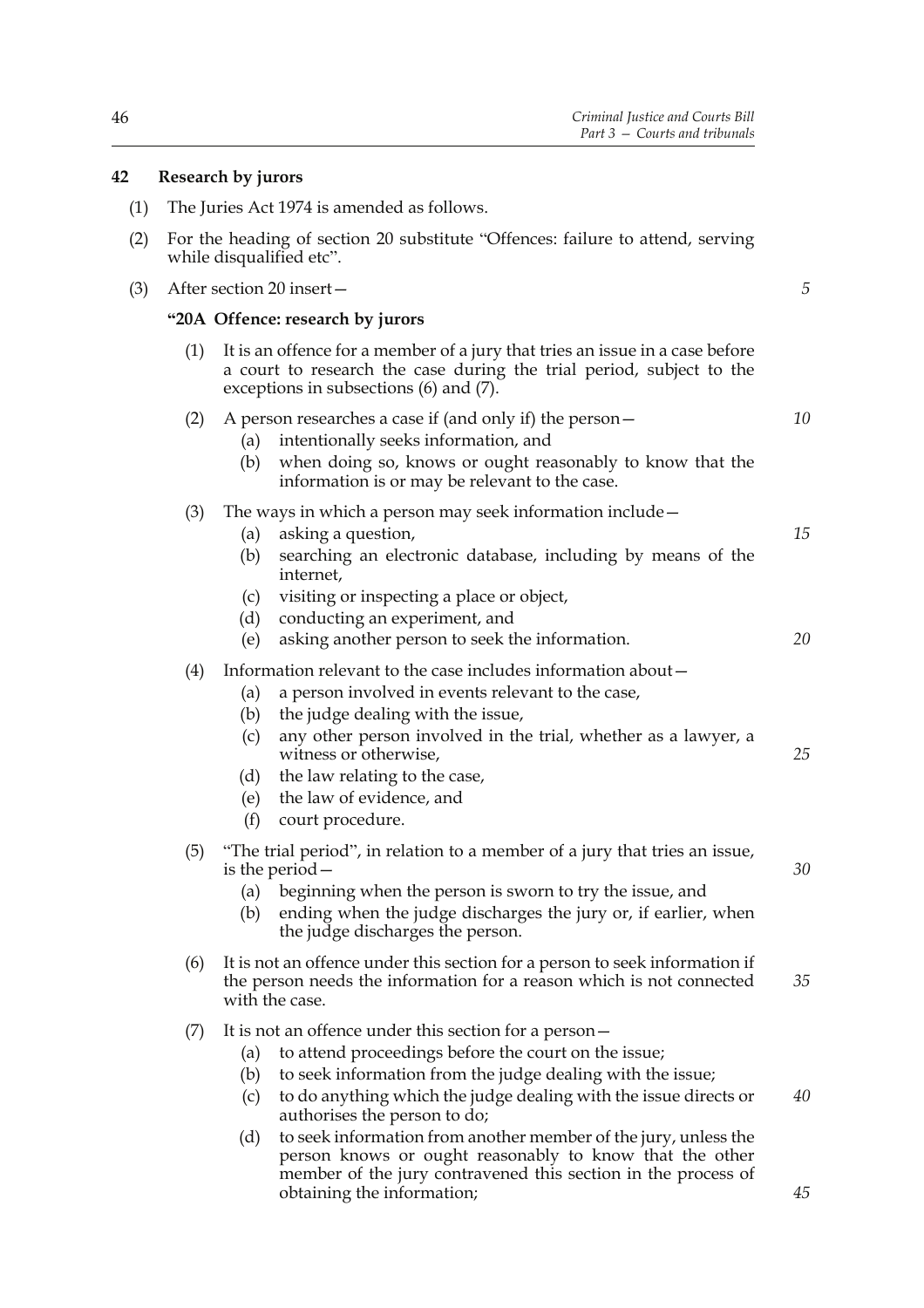- (e) to do anything else which is reasonably necessary in order for the jury to try the issue.
- (8) A person guilty of an offence under this section is liable, on conviction on indictment, to imprisonment for a term not exceeding 2 years or a fine (or both).
- (9) Proceedings for an offence under this section may only be instituted by or with the consent of the Attorney General."

# **43 Sharing research with other jurors**

In the Juries Act 1974, after section 20A insert—

#### **"20B Offence: sharing research with other jurors**

- (1) It is an offence for a member of a jury that tries an issue in a case before a court intentionally to disclose information to another member of the jury during the trial period if—
	- (a) the member contravened section 20A in the process of obtaining the information, and
	- (b) the information has not been provided by the court.
- (2) Information has been provided by the court if (and only if) it has been provided as part of—
	- (a) evidence presented in the proceedings on the issue, or
	- (b) other information provided to the jury or a juror during the trial period by, or with the permission of, the judge dealing with the issue. *20*
- (3) A person guilty of an offence under this section is liable, on conviction on indictment, to imprisonment for a term not exceeding 2 years or a fine (or both).
- (4) Proceedings for an offence under this section may not be instituted except by or with the consent of the Attorney General.
- (5) In this section, "the trial period" has the same meaning as in section 20A."

## **44 Jurors engaging in other prohibited conduct**

In the Juries Act 1974, after section 20B insert—

## **"20C Offence: jurors engaging in other prohibited conduct**

- (1) It is an offence for a member of a jury that tries an issue in a case before a court intentionally to engage in prohibited conduct during the trial period, subject to the exceptions in subsections (4) and (5).
- (2) "Prohibited conduct" means conduct from which it may reasonably be concluded that the person intends to try the issue otherwise than on the basis of the evidence presented in the proceedings on the issue.
- (3) An offence under this section is committed whether or not the person knows that the conduct is prohibited conduct.

*5*

*15*

*10*

*30*

*25*

*35*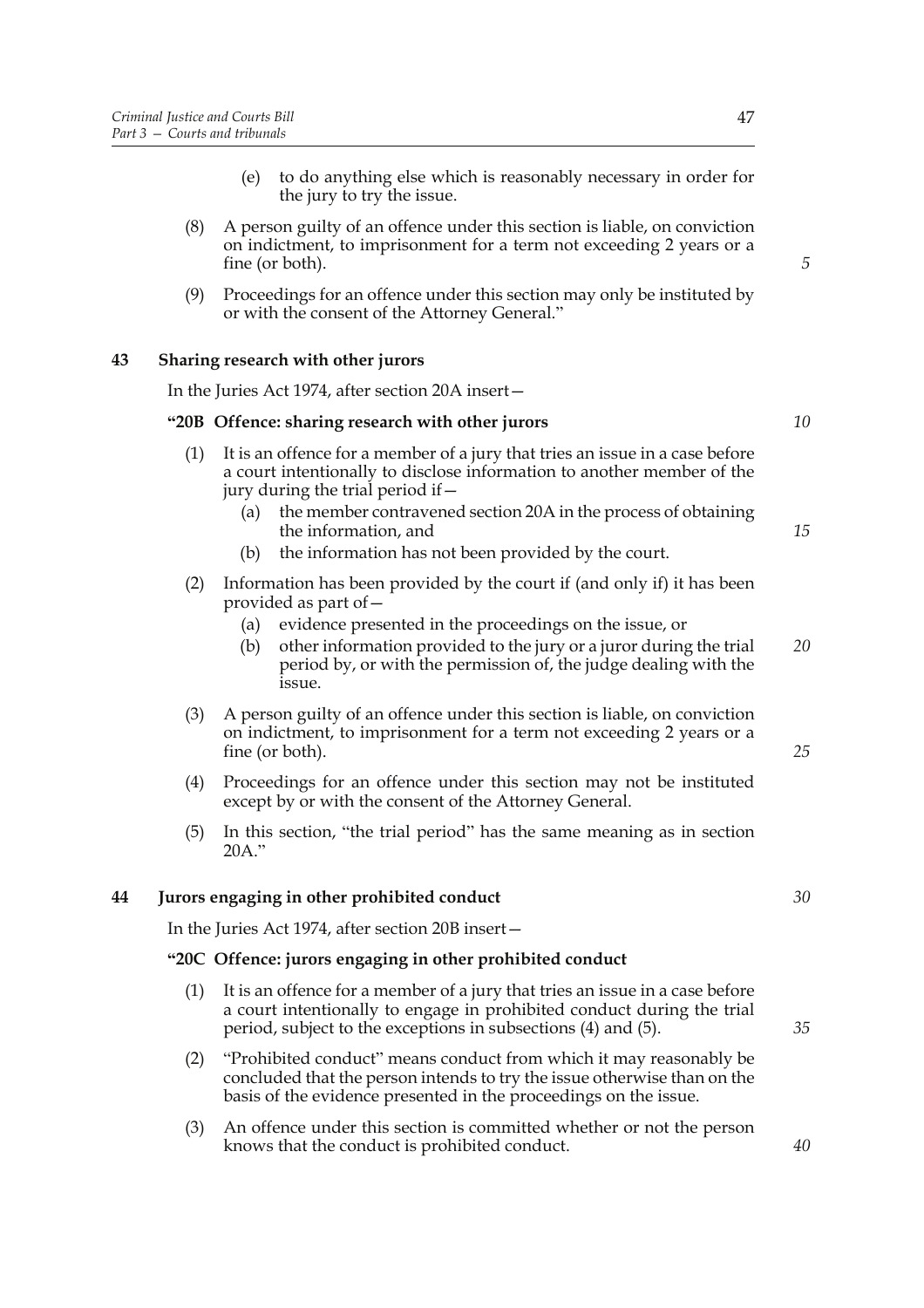- (4) It is not an offence under this section for a member of the jury to research the case (as defined in section 20A(2) to (4)).
- (5) It is not an offence under this section for a member of the jury to disclose information to another member of the jury.
- (6) A person guilty of an offence under this section is liable, on conviction on indictment, to imprisonment for a term not exceeding 2 years or a fine (or both).
- (7) Proceedings for an offence under this section may not be instituted except by or with the consent of the Attorney General.
- (8) In this section, "the trial period" has the same meaning as in section 20A." *10*

### **45 Disclosing jury's deliberations**

(1) In the Juries Act 1974, after section 20C insert—

#### **"20D Offence: disclosing jury's deliberations**

- (1) It is an offence for a person intentionally  $-$ 
	- (a) to disclose information about statements made, opinions expressed, arguments advanced or votes cast by members of a jury in the course of their deliberations in proceedings before a court, or
	- (b) to solicit or obtain such information,
	- subject to the exceptions in sections 20E and 20F.
- (2) A person guilty of an offence under this section is liable, on conviction on indictment, to imprisonment for a term not exceeding 2 years or a fine (or both).
- (3) Proceedings for an offence under this section may not be instituted except by or with the consent of the Attorney General. *25*

# **20E Offence of disclosing jury's deliberations: initial exceptions**

- (1) It is not an offence under section 20D for a person to disclose information in the proceedings mentioned in section 20D(1) for the purposes of enabling the jury to arrive at their verdict or in connection with the delivery of that verdict.
- (2) It is not an offence under section 20D for the judge dealing with those proceedings to disclose information—
	- (a) for the purposes of dealing with the case, or
	- (b) for the purposes of an investigation by a relevant investigator into whether an offence or contempt of court has been committed by or in relation to a juror in the proceedings mentioned in section 20D(1). *35*
- (3) It is not an offence under section 20D for a person who reasonably believes that a disclosure described in subsection (2)(b) has been made to disclose information for the purposes of the investigation. *40*

*15*

*20*

*30*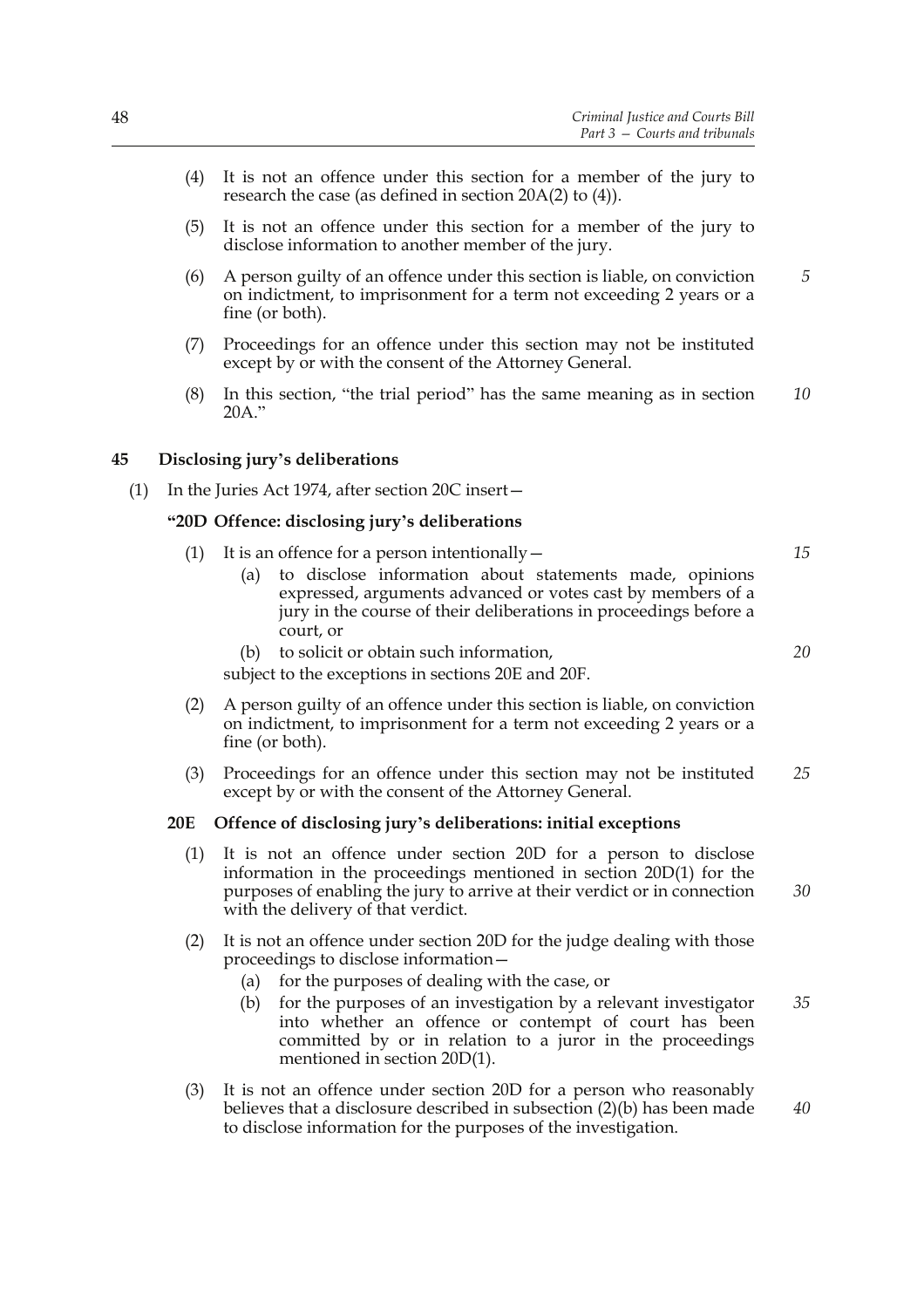section 20D(1).

- (5) It is not an offence under section 20D to solicit a disclosure described in subsections (1) to (4).
- (6) It is not an offence under section 20D to obtain information—
	- (a) by means of a disclosure described in subsections (1) to (4), or
	- (b) from a document that is available to the public or a section of the public.

(7) In this section— "publish" means make available to the public or a section of the public;

"relevant investigator" means—

- (a) a police force;
- (b) the Attorney General;
- (c) any other person or class of person specified by the Lord Chancellor for the purposes of this section by regulations made by statutory instrument.
- (8) The Lord Chancellor must obtain the consent of the Lord Chief Justice before making regulations under this section.
- (9) A statutory instrument containing regulations under this section is subject to annulment in pursuance of a resolution of either House of Parliament.

# **20F Offence of disclosing jury's deliberations: further exceptions**

- (1) It is not an offence under section 20D for a judge of the Court of Appeal or the registrar of criminal appeals to disclose information for the purposes of an investigation by a relevant investigator into— *25*
	- (a) whether an offence or contempt of court has been committed by or in relation to a juror in connection with the proceedings mentioned in section 20D(1), or
	- (b) whether conduct of a juror in connection with those proceedings may provide grounds for an appeal against conviction or sentence.

# (2) It is not an offence under section 20D for a judge of the Court of Appeal or the registrar of criminal appeals to disclose information to—

- (a) a person who was the defendant in the proceedings mentioned in section 20D(1), or
- (b) a legal representative of such a person,

for the purposes of considering whether conduct of a juror in connection with those proceedings may provide grounds for an appeal against conviction or sentence.

- (3) It is not an offence under section 20D for a person to disclose information for a purpose mentioned in subsection  $(1)$  or  $(2)$  to  $-$ 
	- (a) a judge of the Court of Appeal,
	- (b) the registrar of criminal appeals,
	- (c) a judge of the court where the proceedings mentioned in section 20D(1) took place, or

*10*

*5*

*15*

*20*

*30*

*35*

*45*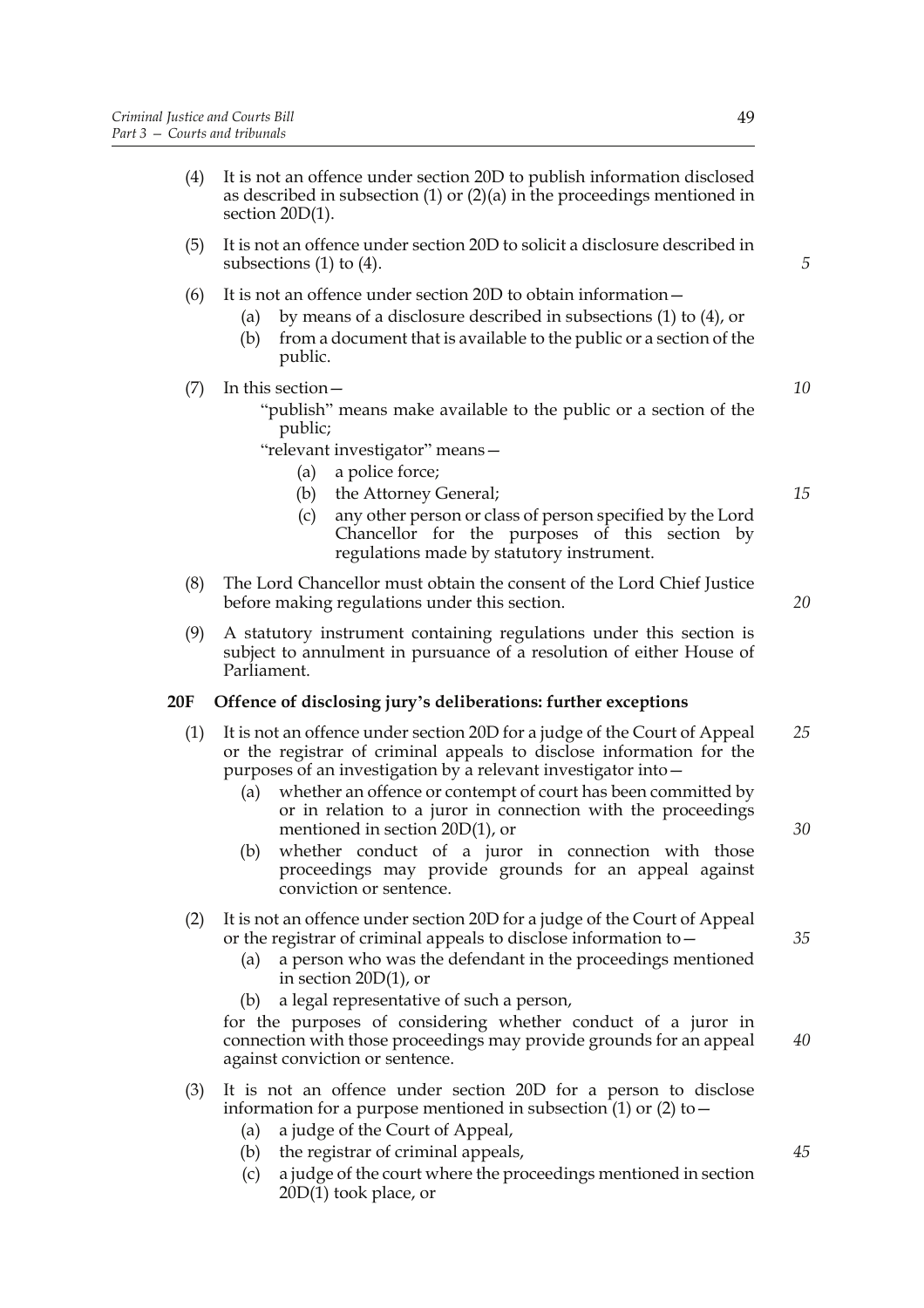*5*

*15*

*25*

*30*

*35*

- (d) a member of staff of that court who would reasonably be expected to disclose the information only to a person mentioned in paragraphs (a) to (c).
- (4) It is not an offence under section 20D for a person who reasonably believes that a disclosure described in subsection (1) has been made to disclose information for the purposes of the investigation.
- (5) It is not an offence under section 20D for a person to disclose information in evidence in—
	- (a) proceedings for an offence or contempt of court alleged to have been committed by or in relation to a juror in connection with the proceedings mentioned in section 20D(1), *10*
	- (b) proceedings on an appeal, or an application for leave to appeal, against a decision in the proceedings mentioned in section  $20D(1)$  where an allegation relating to conduct of or in relation to a juror forms part of the grounds of appeal, or
	- (c) proceedings on any further appeal or reference arising out of proceedings mentioned in paragraph (a) or (b).
- (6) It is not an offence under section 20D to publish information disclosed as described in subsection (5).
- (7) It is not an offence under section 20D to solicit a disclosure described in subsections (1) to (6). *20*

## (8) It is not an offence under section 20D to obtain information—

- (a) by means of a disclosure described in subsections (1) to (6), or
- (b) from a document that is available to the public or a section of the public.

### (9) In this section—

"publish" means make available to the public or a section of the public;

"relevant investigator" means—

- (a) a police force;
- (b) the Attorney General;
- (c) the Criminal Cases Review Commission;
- (d) the Crown Prosecution Service;
- (e) any other person or class of person specified by the Lord Chancellor for the purposes of this section by regulations made by statutory instrument.
- (10) The Lord Chancellor must obtain the consent of the Lord Chief Justice before making regulations under this section.
- (11) A statutory instrument containing regulations under this section is subject to annulment in pursuance of a resolution of either House of Parliament." *40*
- (2) In the Contempt of Court Act 1981, as it extends to England and Wales, section 8 (confidentiality of jury's deliberations) is repealed.
- (3) In section 8(1) of that Act, as it extends to Scotland and Northern Ireland, at the beginning insert "In Scotland and Northern Ireland,".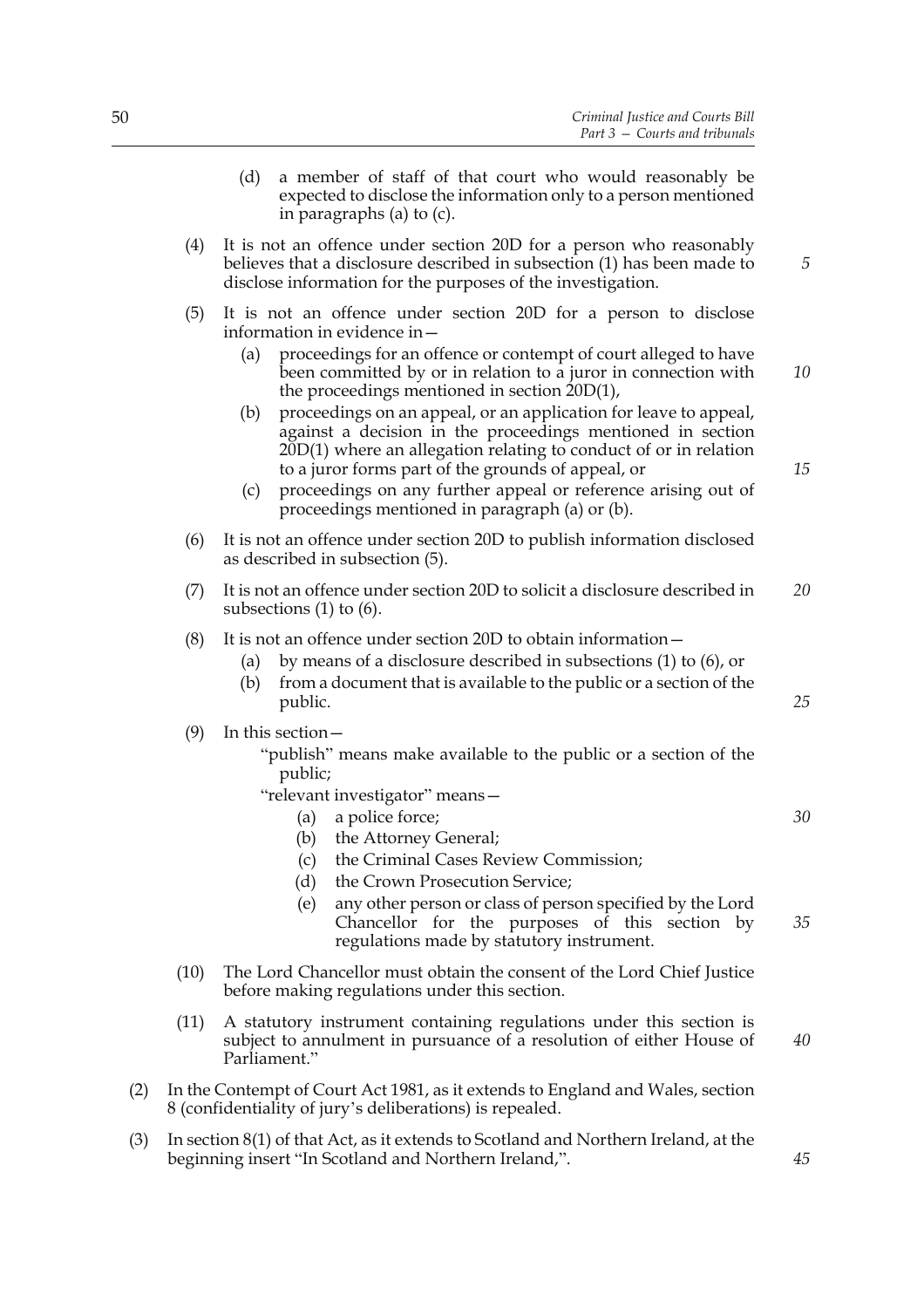(4) In the heading of that section, at the end insert ": Scotland and Northern Ireland".

# **46 Juries at inquests**

Schedule 7 makes provision about juries at inquests and their deliberations.

# **47 Members of the Court Martial**

Schedule 8 makes provision about members of the Court Martial and their deliberations.

# **48 Supplementary provision**

- (1) In Schedule 1 to the Juries Act 1974 (persons disqualified for jury service), after paragraph 6 insert—
	- "6A A person who at any time in the last ten years has been convicted  $of$  $\bar{=}$ 
		- (a) an offence under section 20A, 20B, 20C or 20D of this Act,
		- (b) an offence under paragraph 5A, 5B, 5C or 5D of Schedule 6 to the Coroners and Justice Act 2009 (equivalent offences relating to jurors at inquests), or *15*
		- (c) an offence under paragraph 2, 3, 4 or 5 of Schedule 2A to the Armed Forces Act 2006 (equivalent offences relating to members of the Court Martial)."
- (2) In section 22 of the Juries Act 1974 (consequential amendments, savings and repeals), at the beginning insert— *20*
	- "(A1) Nothing in section 20A, 20B or 20C affects what constitutes contempt of court at common law."

### *Other matters*

## **49 Minor amendments**

- (1) In section 132(4A) of the Powers of Criminal Courts (Sentencing) Act 2000 (compensation orders: appeals etc), for "House of Lords" substitute "the Supreme Court".
- (2) In section 13(6A)(a) of the Tribunals, Courts and Enforcement Act 2007 (rules of court about when the Court of Session may grant permission to appeal against a decision of the Upper Tribunal), after "principle" insert "or practice". *30*

#### **PART 4**

### JUDICIAL REVIEW

*Judicial review in the High Court and Upper Tribunal*

## **50 Likelihood of substantially different outcome for applicant**

(1) In section 31 of the Senior Courts Act 1981 (applications for judicial review),

*5*

*10*

*25*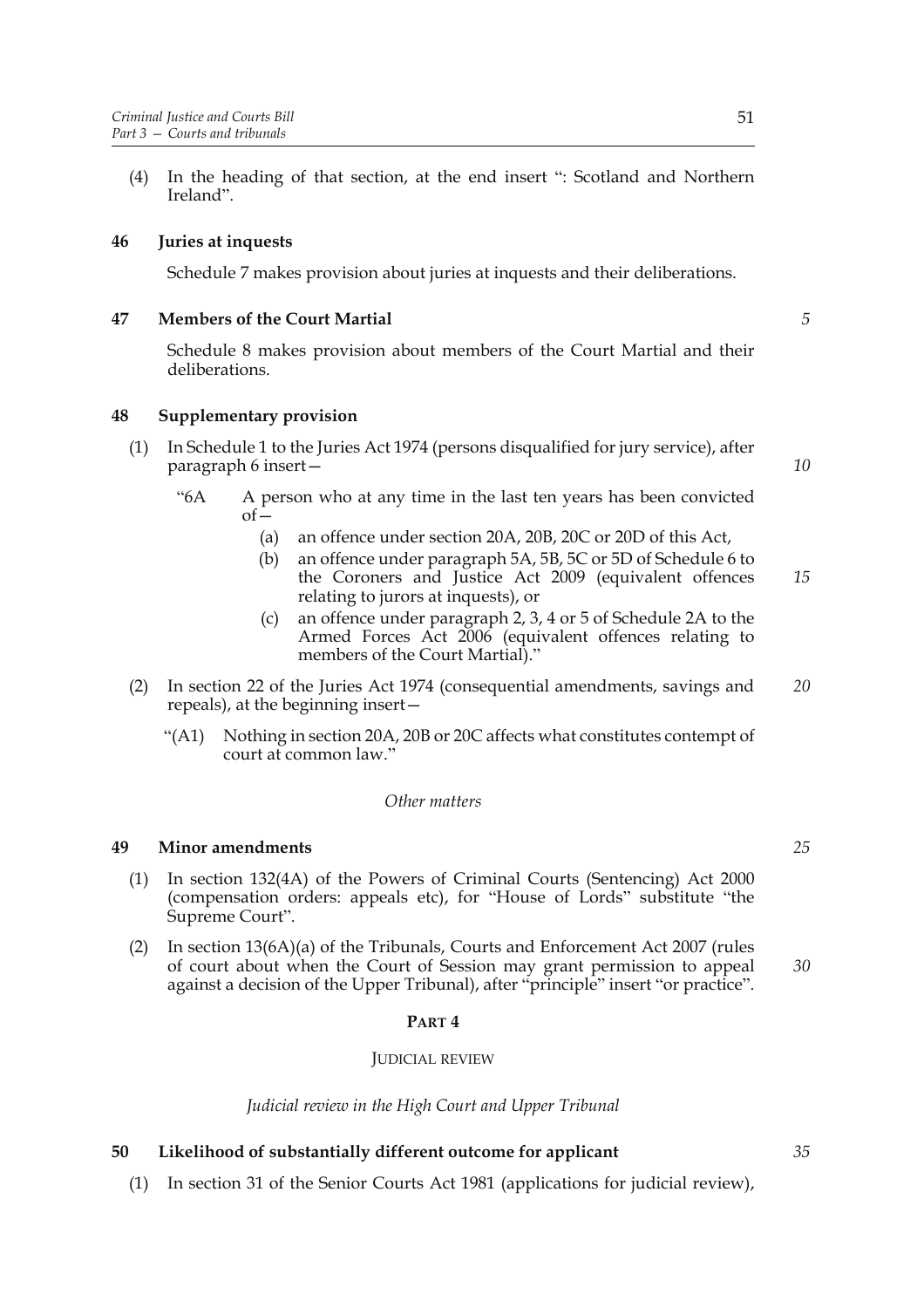after subsection (2) insert—

- "(2A) The High Court—
	- (a) must refuse to grant relief on an application for judicial review, and
	- (b) may not make an award under subsection (4) on such an application,

if it appears to the court to be highly likely that the outcome for the applicant would not have been substantially different if the conduct complained of had not occurred."

- (2) In that section, before subsection (4) insert—
	- "(3B) When considering whether to grant leave to make an application for judicial review, the High Court—
		- (a) may of its own motion consider whether the outcome for the applicant would have been substantially different if the conduct complained of had not occurred, and
		- (b) must consider that question if the defendant asks it to do so.
	- (3C) If, on considering that question, it appears to the High Court to be highly likely that the outcome for the applicant would not have been substantially different, the court must refuse to grant leave."
- (3) In that section, after subsection (7) insert—
	- "(8) In this section "the conduct complained of", in relation to an application for judicial review, means the conduct (or alleged conduct) of the defendant that the applicant claims justifies the High Court in granting relief."
- (4) In section 15 of the Tribunals, Courts and Enforcement Act 2007 (the Upper Tribunal's "judicial review" jurisdiction), after subsection (5) insert— *25*
	- " $(5A)$  In cases arising under the law of England and Wales, section 31(2A) of the Senior Courts Act 1981 applies to the Upper Tribunal when deciding whether to grant relief under subsection  $(1)$  as it applies to the High Court when deciding whether to grant relief on an application for judicial review."
- (5) In section 16 of the Tribunals, Courts and Enforcement Act 2007 (application for relief under section 15(1)), before subsection (4) insert—
	- "(3B) In cases arising under the law of England and Wales, when considering whether to grant permission to make the application, the tribunal -
		- (a) may of its own initiative consider whether the outcome for the applicant would have been substantially different if the conduct complained of had not occurred, and
		- (b) must consider that question if the respondent asks it to do so.
	- (3C) In subsection (3B) "the conduct complained of" means the conduct (or alleged conduct) of the respondent that the applicant claims justifies the tribunal in granting relief.
	- (3D) If, on considering the question mentioned in subsection (3B)(a) and (b), it appears to the tribunal to be highly likely that the outcome for the applicant would not have been substantially different, the tribunal must refuse to grant permission."

*15*

*10*

*5*

*20*

*30*

*35*

*40*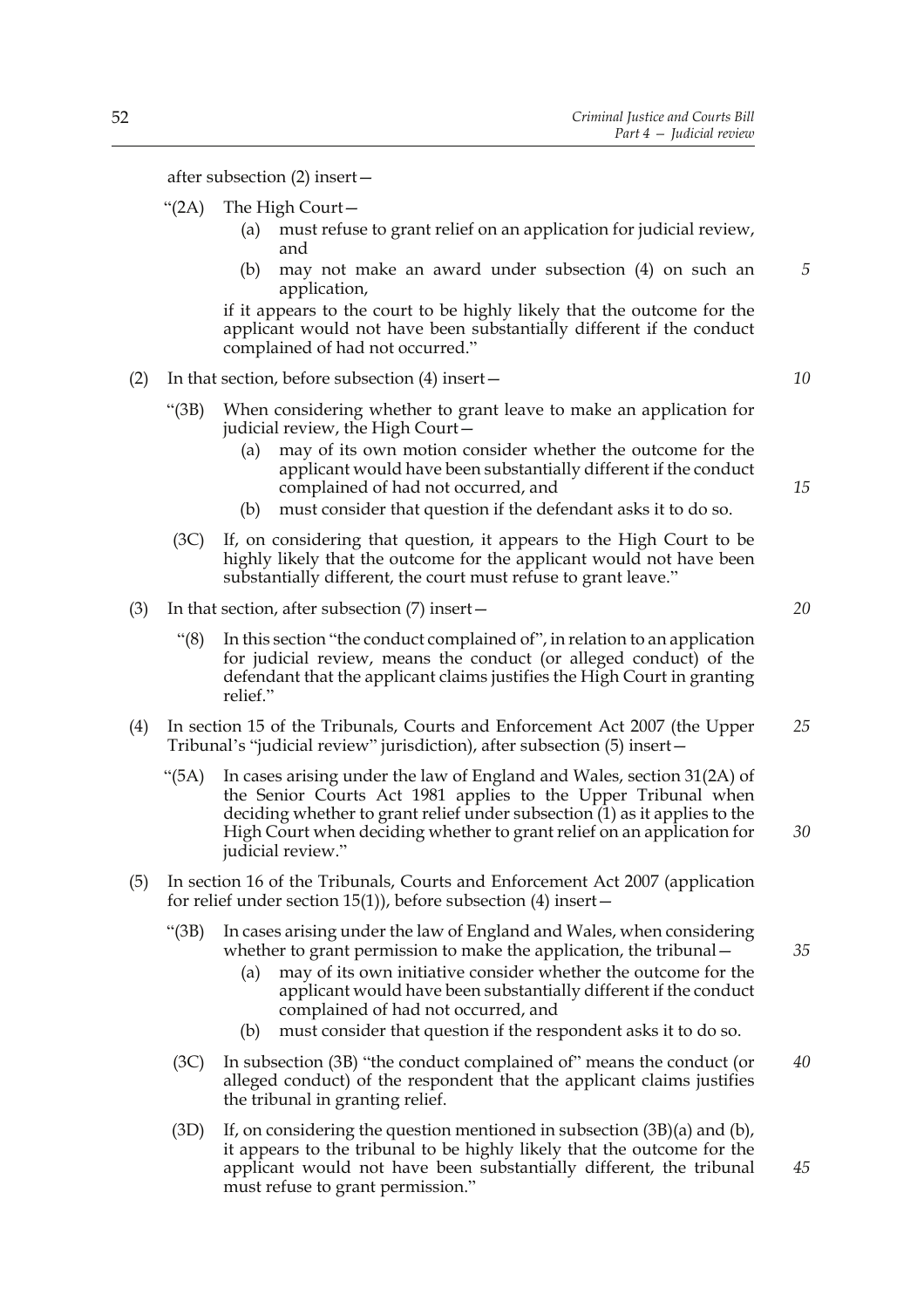- (6) In that section, after subsection (6) insert—
	- "(6A) In cases arising under the law of England and Wales, section 31(2A) of the Senior Courts Act 1981 applies to the Upper Tribunal as regards the making of an award under subsection (6) as it applies to the High Court as regards the making of an award under section 31(4) of the Senior Courts Act 1981."

# **51 Provision of information about financial resources**

- (1) In section 31(3) of the Senior Courts Act 1981 (applications for leave to apply for judicial review)—
	- (a) after "unless" insert "—
		- $(a)$  ", and
	- (b) at the end insert ", and
		- (b) the applicant has provided the court with any information about the financing of the application that is specified in rules of court for the purposes of this paragraph."
- (2) In that section, after subsection (3) insert—
	- "(3A) The information that may be specified for the purposes of subsection  $(3)(b)$  includes –
		- (a) information about the source, nature and extent of financial resources available, or likely to be available, to the applicant to meet liabilities arising in connection with the application, and *20*
		- (b) if the applicant is a body corporate that is unable to demonstrate that it is likely to have financial resources available to meet such liabilities, information about its members and about their ability to provide financial support for the purposes of the application." *25*
- (3) In section 16(3) of the Tribunals, Courts and Enforcement Act 2007 (applications for permission or leave to apply for relief under section 15(1): Upper Tribunal's "judicial review" jurisdiction)—
	- (a) after "unless" insert "—

(a) 
$$
\cdot
$$
, and

- (b) at the end insert ", and
	- (b) in cases arising under the law of England and Wales, the applicant has provided the tribunal with any information about the financing of the application that is specified in Tribunal Procedure Rules for the purposes of this paragraph."
- (4) In that section, after subsection (3) insert—
	- "(3A) The information that may be specified for the purposes of subsection  $(3)(b)$  includes – *40*
		- (a) information about the source, nature and extent of financial resources available, or likely to be available, to the applicant to meet liabilities arising in connection with the application, and
		- (b) if the applicant is a body corporate that is unable to demonstrate that it is likely to have financial resources available to meet such liabilities, information about its members and about their ability *45*

*15*

*10*

*5*

*30*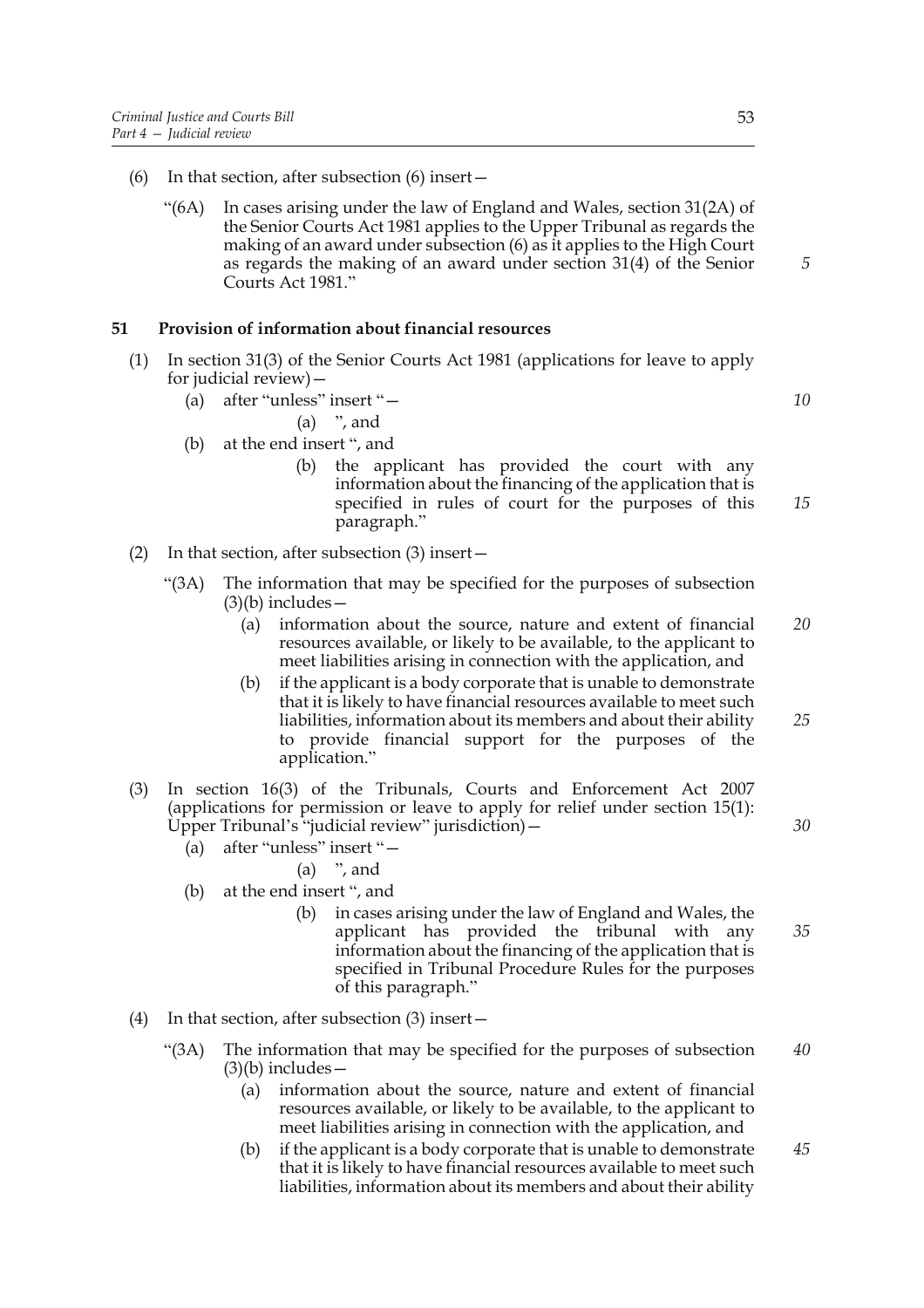to provide financial support for the purposes of the application."

## **52 Use of information about financial resources**

- (1) This section applies when the High Court, the Upper Tribunal or the Court of Appeal is determining by whom and to what extent costs of or incidental to judicial review proceedings are to be paid.
- (2) The information to which the court or tribunal must have regard includes—
	- (a) information about the financing of the proceedings provided in accordance with section 31(3)(b) of the Senior Courts Act 1981 or section 16(3)(b) of the Tribunals, Courts and Enforcement Act 2007, and
	- (b) any supplement to that information provided in accordance with rules of court or Tribunal Procedure Rules.
- (3) The court or tribunal must consider whether to order costs to be paid by a person, other than a party to the proceedings, who is identified in that information as someone who is providing financial support for the purposes of the proceedings or likely or able to do so.
- (4) In this section "judicial review proceedings" means—
	- (a) proceedings on an application for leave to apply for judicial review,
	- (b) proceedings on an application for judicial review,
	- (c) proceedings on an application for permission to apply for relief under section 15 of the Tribunals, Courts and Enforcement Act 2007 in a case arising under the law of England and Wales, *20*
	- (d) proceedings on an application for such relief in such a case,
	- (e) any proceedings on an application for leave to appeal from a decision in proceedings described in paragraph (a), (b), (c) or (d), and *25*
	- (f) proceedings on an appeal from such a decision.

#### **53 Interveners and costs**

- (1) This section applies where, in judicial review proceedings, a person other than a relevant party to the proceedings (an "intervener") is granted permission to file evidence or make representations in the proceedings.
- (2) A relevant party to the proceedings may not be ordered by the High Court or the Court of Appeal to pay the intervener's costs in connection with the proceedings.
- (3) Subsection (2) does not prevent the court making an order if it considers that there are exceptional circumstances that make it appropriate to do so.
- (4) On an application to the High Court or the Court of Appeal by a relevant party to the proceedings, the court must order the intervener to pay any costs specified in the application that the court considers have been incurred by that party as a result of the intervener's involvement in the proceedings.
- (5) Subsection (4) does not require the court to make an order if it considers that there are exceptional circumstances that make it inappropriate to do so.
- (6) In determining whether there are exceptional circumstances that are relevant for the purposes of subsection (3) or (5), the court must have regard to criteria specified in rules of court.

*5*

*10*

*15*

*30*

*35*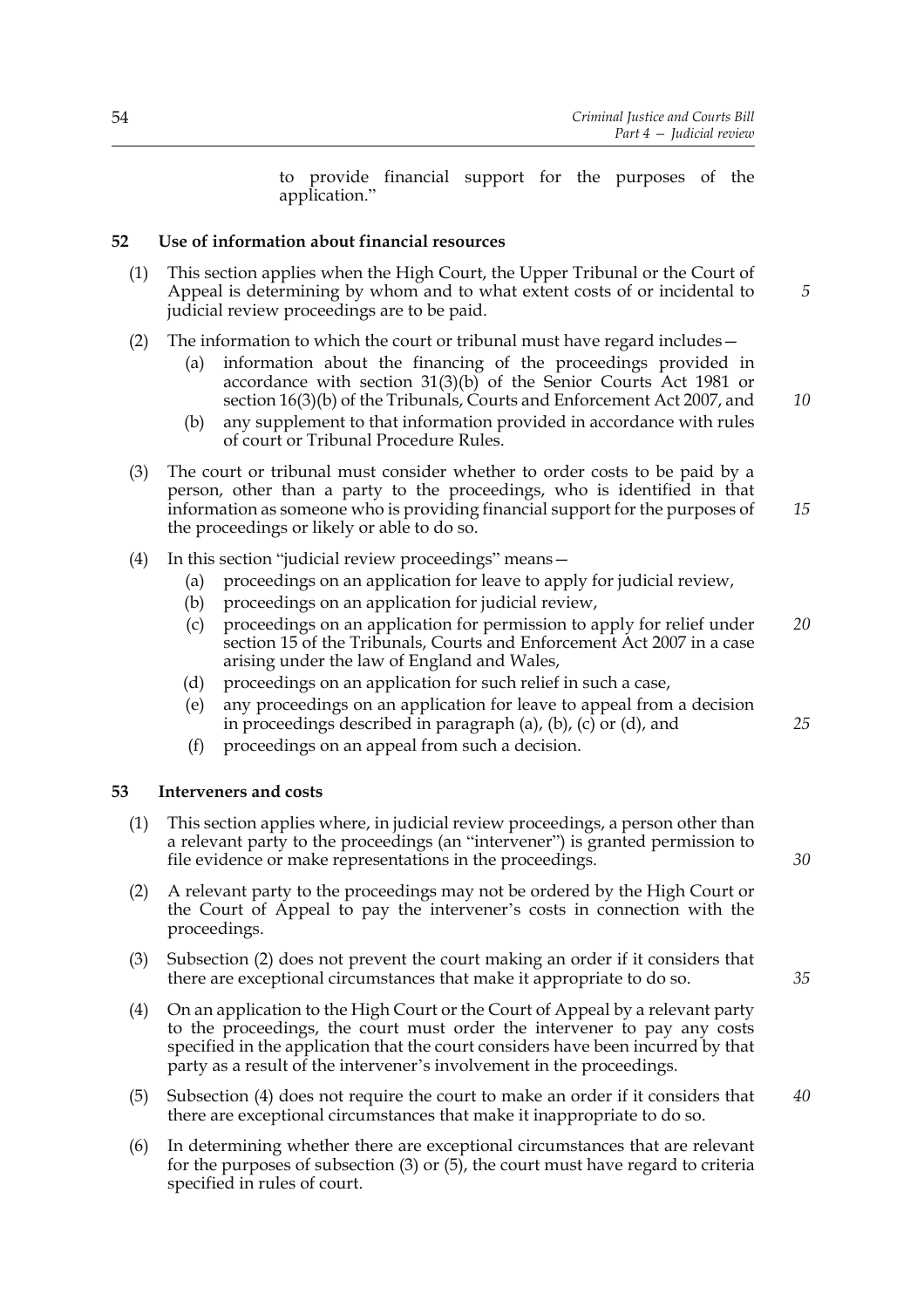- (7) In this section, "judicial review proceedings" means—
	- (a) proceedings on an application for leave to apply for judicial review,
	- (b) proceedings on an application for judicial review,
	- (c) any proceedings on an application for leave to appeal from a decision in proceedings described in paragraph (a) or (b), and
	- (d) proceedings on an appeal from such a decision.
- (8) For the purposes of this section, "a relevant party" to judicial review proceedings means any of the following—
	- (a) the applicant and the defendant,
	- (b) in the case of proceedings on an appeal, the appellant and the respondent, and *10*
	- (c) any other person who is directly affected by the proceedings and on whom the application for judicial review, or for leave to apply for judicial review, has been served.

# **54 Capping of costs**

- (1) A costs capping order may not be made by the High Court or the Court of Appeal in connection with judicial review proceedings except in accordance with this section and sections 55 and 56
- (2) A "costs capping order" is an order limiting or removing the liability of a party to judicial review proceedings to pay another party's costs in connection with any stage of the proceedings.
- (3) The court may make a costs capping order only if leave to apply for judicial review has been granted.
- (4) The court may make a costs capping order only on an application for such an order made by the applicant for judicial review in accordance with rules of court. *25*
- (5) Rules of court may, in particular, specify information that must be contained in the application, including—
	- (a) information about the source, nature and extent of financial resources available, or likely to be available, to the applicant to meet liabilities arising in connection with the application, and
	- (b) if the applicant is a body corporate that is unable to demonstrate that it is likely to have financial resources available to meet such liabilities, information about its members and about their ability to provide financial support for the purposes of the application.

### (6) The court may make a costs capping order only if it is satisfied that—

- (a) the proceedings are public interest proceedings,
- (b) in the absence of the order, the applicant for judicial review would withdraw the application for judicial review or cease to participate in the proceedings, and
- (c) it would be reasonable for the applicant for judicial review to do so.
- (7) The proceedings are "public interest proceedings" only if—
	- (a) an issue that is the subject of the proceedings is of general public importance,
	- (b) the public interest requires the issue to be resolved, and

*5*

*15*

*20*

*30*

*35*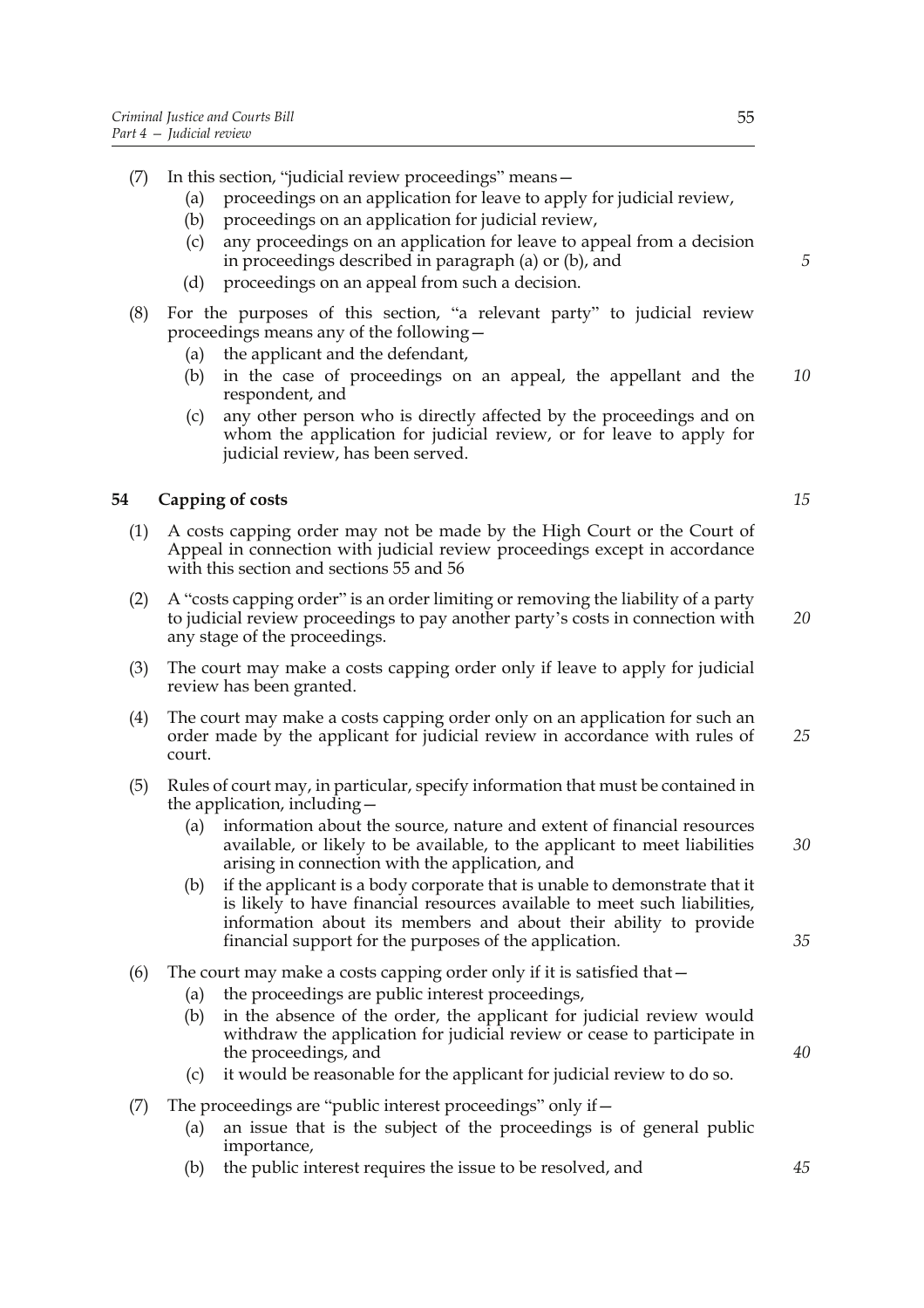- (c) the proceedings are likely to provide an appropriate means of resolving it.
- (8) The matters to which the court must have regard when determining whether proceedings are public interest proceedings include—
	- (a) the number of people likely to be directly affected if relief is granted to the applicant for judicial review, *5*
	- (b) how significant the effect on those people is likely to be, and
	- (c) whether the proceedings involve consideration of a point of law of general public importance.
- (9) The Lord Chancellor may by regulations amend this section by adding, omitting or amending matters to which the court must have regard when determining whether proceedings are public interest proceedings. *10*
- (10) Regulations under this section are to be made by statutory instrument.
- (11) A statutory instrument containing regulations under this section may not be made unless a draft of the instrument has been laid before, and approved by a resolution of, each House of Parliament. *15*
- (12) In this section and sections 55 and 56—

"costs capping order" has the meaning given in subsection (2);

"the court" means the High Court or the Court of Appeal;

- "judicial review proceedings" means—
	- (a) proceedings on an application for leave to apply for judicial review,
	- (b) proceedings on an application for judicial review,
	- (c) any proceedings on an application for leave to appeal from a decision in proceedings described in paragraph (a) or (b), and
	- (d) proceedings on an appeal from such a decision,
- and the proceedings described in paragraphs (a) to (d) are "stages" of judicial review proceedings.
- (13) For the purposes of this section and section 55, in relation to judicial review proceedings—
	- (a) the applicant for judicial review is the person who is or was the applicant in the proceedings on the application for judicial review, and
	- (b) references to relief being granted to the applicant for judicial review include the upholding on appeal of a decision to grant such relief at an earlier stage of the proceedings.

# **55 Capping of costs: orders and their terms**

- (1) The matters to which the court must have regard when considering whether to make a costs capping order in connection with judicial review proceedings, and what the terms of such an order should be, include—
	- (a) the financial resources of the parties to the proceedings, including the financial resources of any person who provides, or may provide, financial support to the parties;
	- (b) the extent to which the applicant for the order is likely to benefit if relief is granted to the applicant for judicial review;

*30*

*20*

*25*

*40*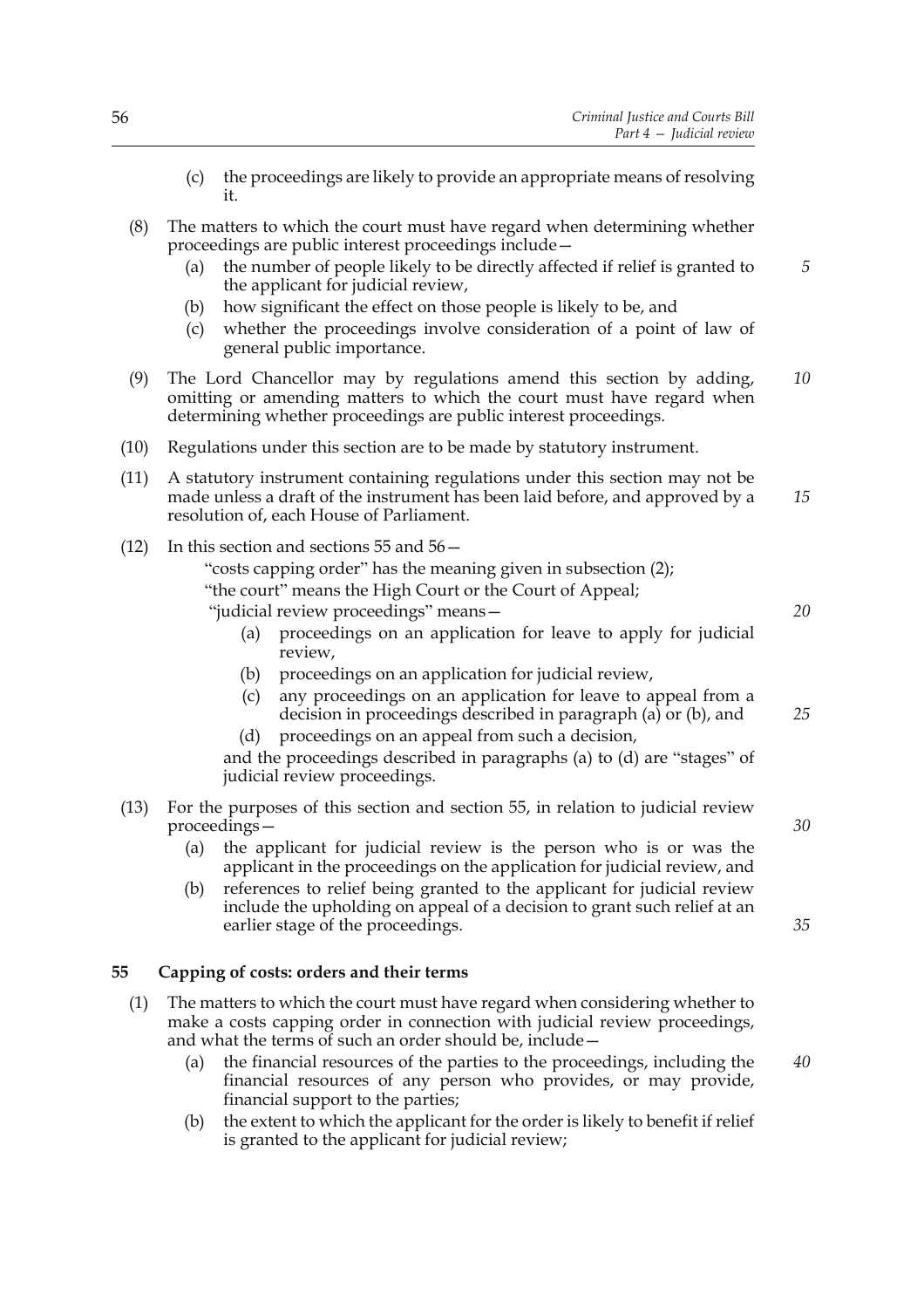- (c) the extent to which any person who has provided, or may provide, the applicant with financial support is likely to benefit if relief is granted to the applicant for judicial review;
- (d) whether legal representatives for the applicant for the order are acting free of charge;
- (e) whether the applicant for the order is an appropriate person to represent the interests of other persons or the public interest generally.
- (2) A costs capping order that limits or removes the liability of the applicant for judicial review to pay the costs of another party to the proceedings if relief is not granted to the applicant for judicial review must also limit or remove the liability of the other party to pay the applicant's costs if it is. *10*
- (3) The Lord Chancellor may by regulations amend this section by adding to, omitting or amending the matters listed in subsection (1).
- (4) Regulations under this section are to be made by statutory instrument.
- (5) A statutory instrument containing regulations under this section may not be made unless a draft of the instrument has been laid before, and approved by a resolution of, each House of Parliament. *15*
- (6) In this section—
	- "free of charge" means otherwise than for or in expectation of fee, gain or reward;
	- "legal representative", in relation to a party to proceedings, means a person exercising a right of audience or conducting litigation on the party's behalf.

# **56 Capping of costs: environmental cases**

- (1) The Lord Chancellor may by regulations provide that sections 54 and 55 do not apply in relation to judicial review proceedings which, in the Lord Chancellor's opinion, have as their subject an issue relating entirely or partly to the environment. *25*
- (2) Regulations under this section—
	- (a) may make provision generally or only in relation to proceedings described in the regulations, and *30*
	- (b) may include transitional, transitory or saving provision.
- (3) Regulations under this section are to be made by statutory instrument.
- (4) A statutory instrument containing regulations under this section is subject to annulment in pursuance of a resolution of either House of Parliament.

## *Planning proceedings*

## **57 Leave of court required for certain planning proceedings**

- (1) Section 288 of the Town and Country Planning Act 1990 (proceedings for questioning the validity of other orders, decisions and directions) is amended as follows.
- (2) In subsection (3) after "this section" insert "relating to anything other than an English matter".

*5*

*20*

*40*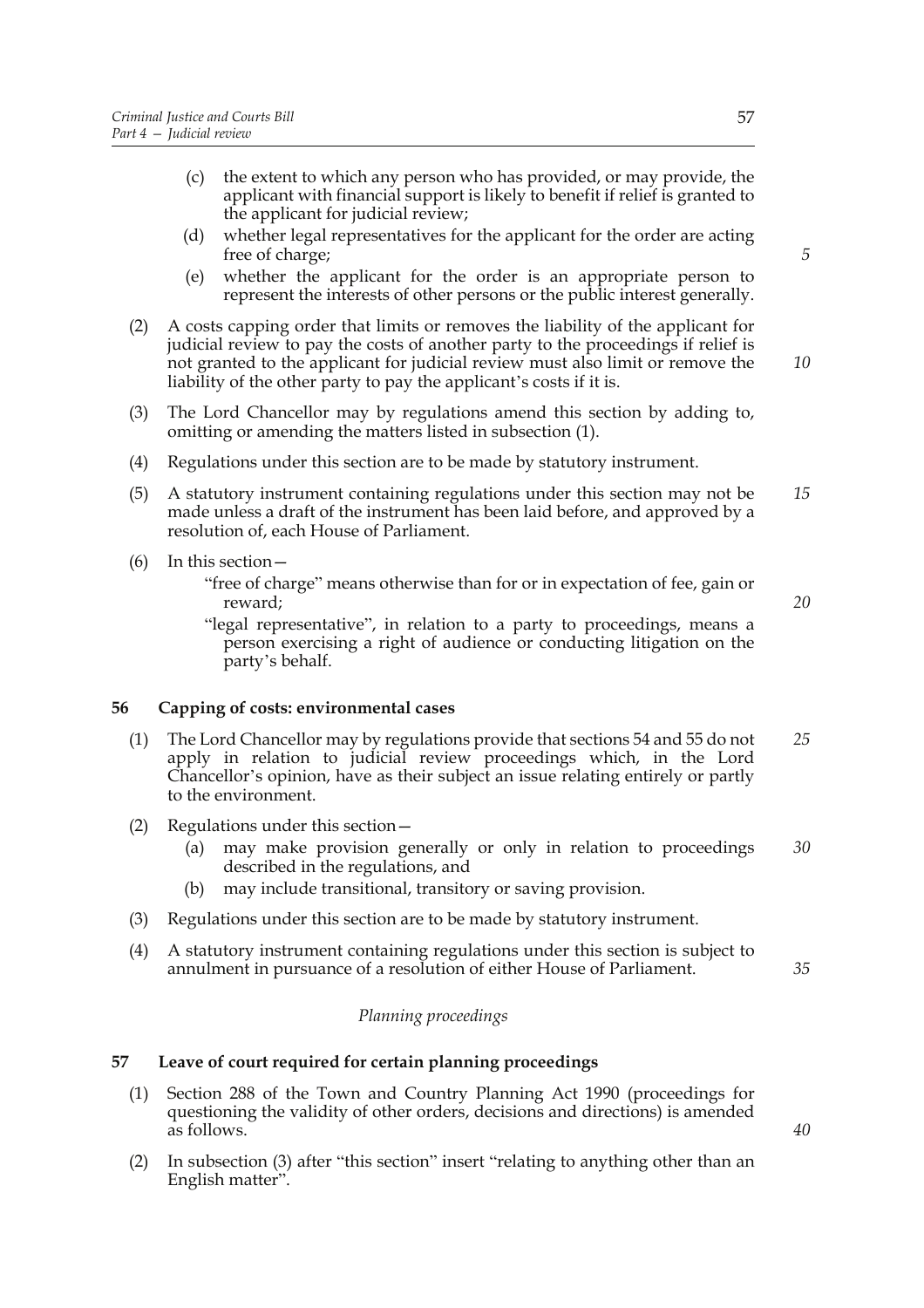- "(3A) An application under this section relating to an English matter may not be made without the leave of the High Court.
	- (3B) An application for leave for the purposes of subsection (3A) must be made within six weeks from (as the case may be)—
		- (a) the date on which the order is confirmed or (in the case of an order under section 97 which takes effect under section 99 without confirmation) takes effect, or
		- (b) the date on which the action is taken."
- (4) After subsection (5) insert—
	- "(5A) When considering whether to grant leave for the purposes of subsection (3A), the High Court may, subject to subsection (6), by interim order suspend the operation of the order or action the validity of which the person or authority concerned wishes to question, until the final determination of—
		- (a) the question of whether leave should be granted, or
		- (b) where leave is granted, the proceedings on any application under this section made with such leave."
- (5) In subsection (6), after "orders" insert "; and subsection (5A) shall not apply where leave is sought to make such an application."
- (6) After subsection (9) insert—
	- "(9A) In this section "English matter" means—
		- (a) an order to which this section applies which is made by  $-$ 
			- (i) a local planning authority in England,
			- (ii) a mineral planning authority in England, or
			- (iii) the Secretary of State, or
		- (b) action to which this section applies which is on the part of the Secretary of State."
- (7) After subsection (10) insert—
	- "(11) References in this Act to an application under this section do not include an application for leave for the purposes of subsection (3A)." *30*

## **PART 5**

#### FINAL PROVISIONS

#### **58 Power to make consequential and supplementary provision etc**

- (1) The Lord Chancellor or the Secretary of State may by regulations make consequential, supplementary, incidental, transitional, transitory or saving provision in relation to any provision of this Act. *35*
- (2) The regulations may, in particular, amend, repeal or revoke legislation.
- (3) Regulations under this section are to be made by statutory instrument.

*5*

*10*

*15*

*20*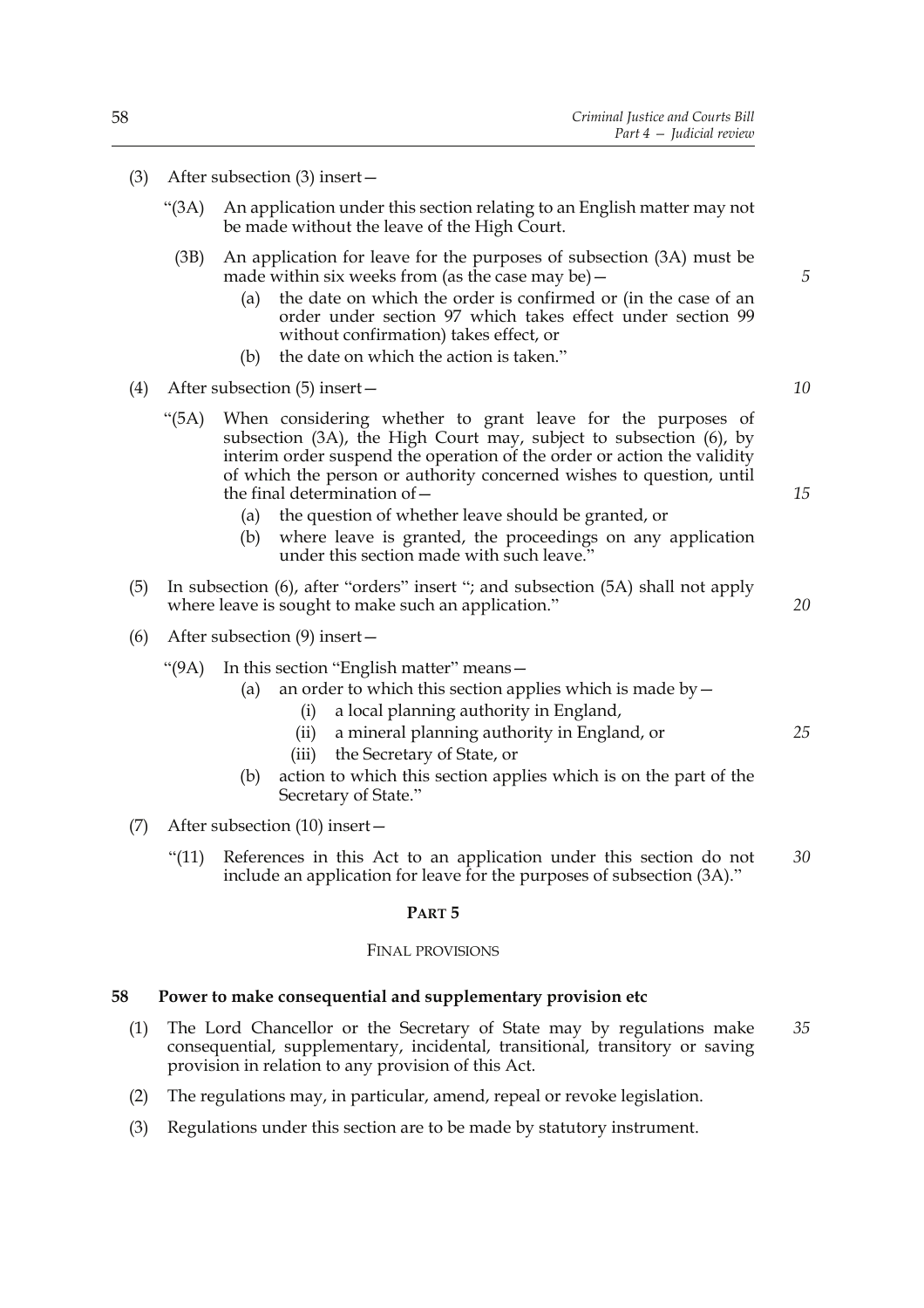- (4) A statutory instrument containing regulations under this section is subject to annulment in pursuance of a resolution of either House of Parliament, subject to subsection (5).
- (5) A statutory instrument containing regulations under this section that amend or repeal a provision of an Act (whether alone or with other provision) may not be made unless a draft of the instrument has been laid before, and approved by a resolution of, each House of Parliament.

(6) In this section—

"Act" includes an Act or Measure of the National Assembly for Wales; "legislation", in relation to regulations made under this section, means—

- (a) an Act passed before or in the same Session as this Act, or
- (b) an instrument made under an Act before the regulations come into force.

# **59 Financial provision**

*There is to be paid out of money provided by Parliament—*

- (a) *any expenditure incurred by a Minister of the Crown under or by virtue of this Act, and*
- (b) *any increase attributable to this Act in the sums payable under any other Act out of money so provided.*

# **60 Commencement**

- (1) The provisions of this Act come into force on such day as the Lord Chancellor or the Secretary of State may appoint by order, subject to subsection (2).
- (2) This Part comes into force on the day on which this Act is passed.
- (3) An order under this section is to be made by statutory instrument.
- (4) An order under this section may—
	- (a) appoint different days for different purposes, and
	- (b) make transitional, transitory or saving provision.

# **61 Extent**

- (1) An amendment or repeal made by this Act has the same extent as the provision amended or repealed (ignoring extent by virtue of an Order in Council), subject to subsections  $(2)$  to  $(4)$ . *30*
- (2) Section  $37(2)(a)$ , (3), (4) and (5) extend to England and Wales only.
- (3) An amendment or repeal of a provision of the Armed Forces Act 2006 extends to England and Wales, Scotland and Northern Ireland.
- (4) An amendment or repeal of any other provision, so far as it is applied by the Armed Forces Act 2006, extends to England and Wales, Scotland and Northern Ireland (and section 385 of that Act does not apply in relation to the amendment or repeal). *35*
- (5) A provision of this Act, other than an amendment or repeal, extends to England and Wales, Scotland and Northern Ireland, subject to subsection (6).
- (6) The following provisions extend to England and Wales only—

*20*

*25*

*5*

*10*

*15*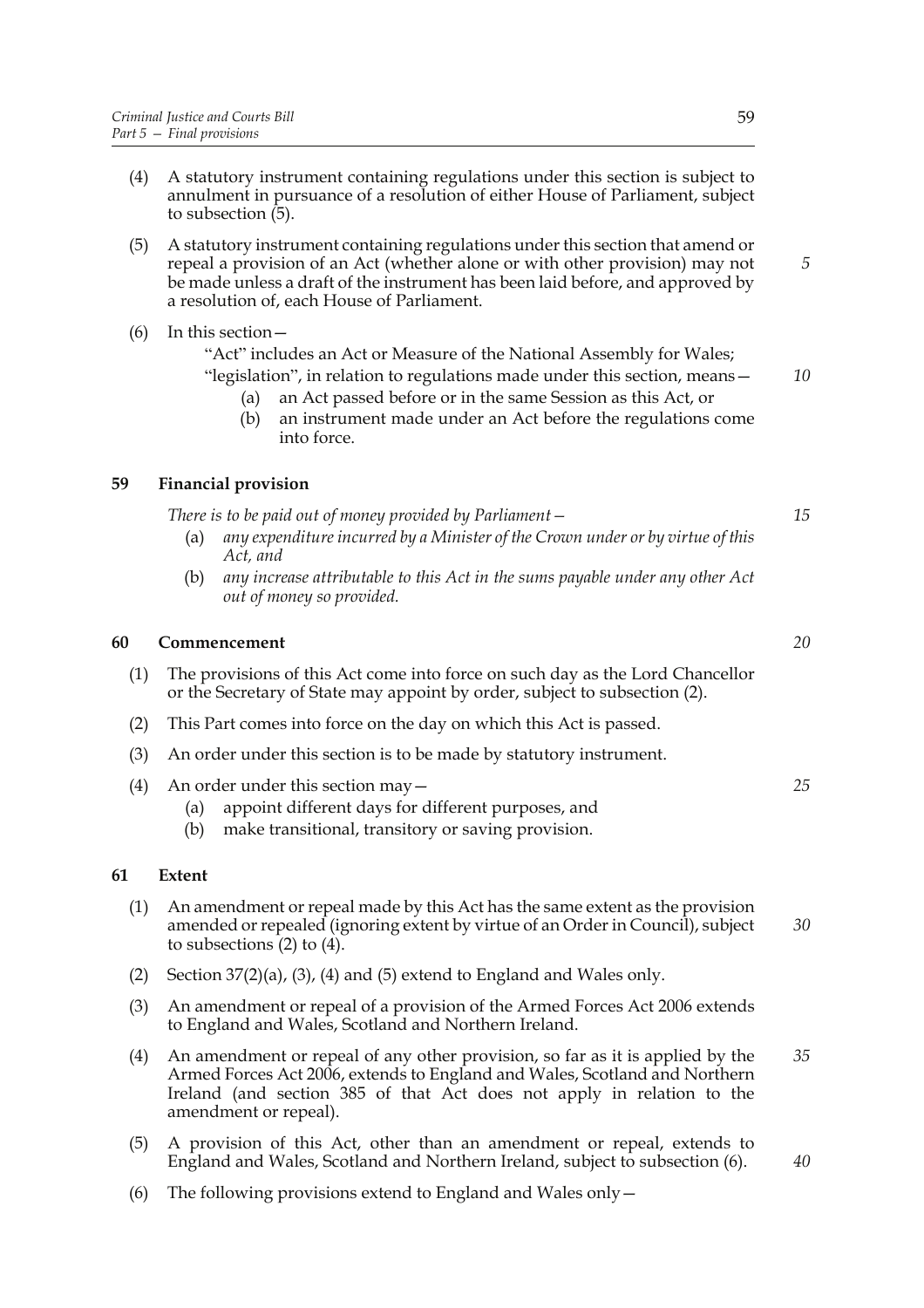- (a) sections 14 and 15;
- (b) section 18;
- (c) sections 52 to 56;
- (d) Schedule 4.

## **62 Channel Islands, Isle of Man and British overseas territories**

(1) The power conferred by paragraph 19 of Schedule 1 to the Crime (Sentences) Act 1997 (power to extend to Isle of Man) is exercisable in relation to any

amendment of that Schedule that is made by or under this Act.

- (2) The power conferred by section 9(3) of the Special Immigration Appeals Commission Act 1997 (power to extend to Channel Islands and Isle of Man) is exercisable in relation to any amendment of that Act that is made by or under this Act. *10*
- (3) The power conferred by section 338 of the Criminal Justice Act 2003 (power to extend to Channel Islands etc) is exercisable in relation to any amendment of that Act that is made by or under this Act.
- (4) The power conferred by section 39(6) of the Terrorism Act 2006 (power to extend to Channel Islands and Isle of Man) is exercisable in relation to any amendment of that Act that is made by or under this Act.
- (5) Her Majesty may by Order in Council provide for an armed forces provision to extend, with or without modifications, to—
	- (a) any of the Channel Islands,
	- (b) the Isle of Man, or
	- (c) any of the British overseas territories.
- (6) "Armed forces provision" means—
	- (a) an amendment or repeal made by or under this Act of a provision of the Armed Forces Act 2006; *25*
	- (b) an amendment or repeal made by or under this Act of any other provision, so far as the provision is applied by the Armed Forces Act 2006.

#### **63 Short title**

This Act may be cited as the Criminal Justice and Courts Act 2014.

60

*15*

*20*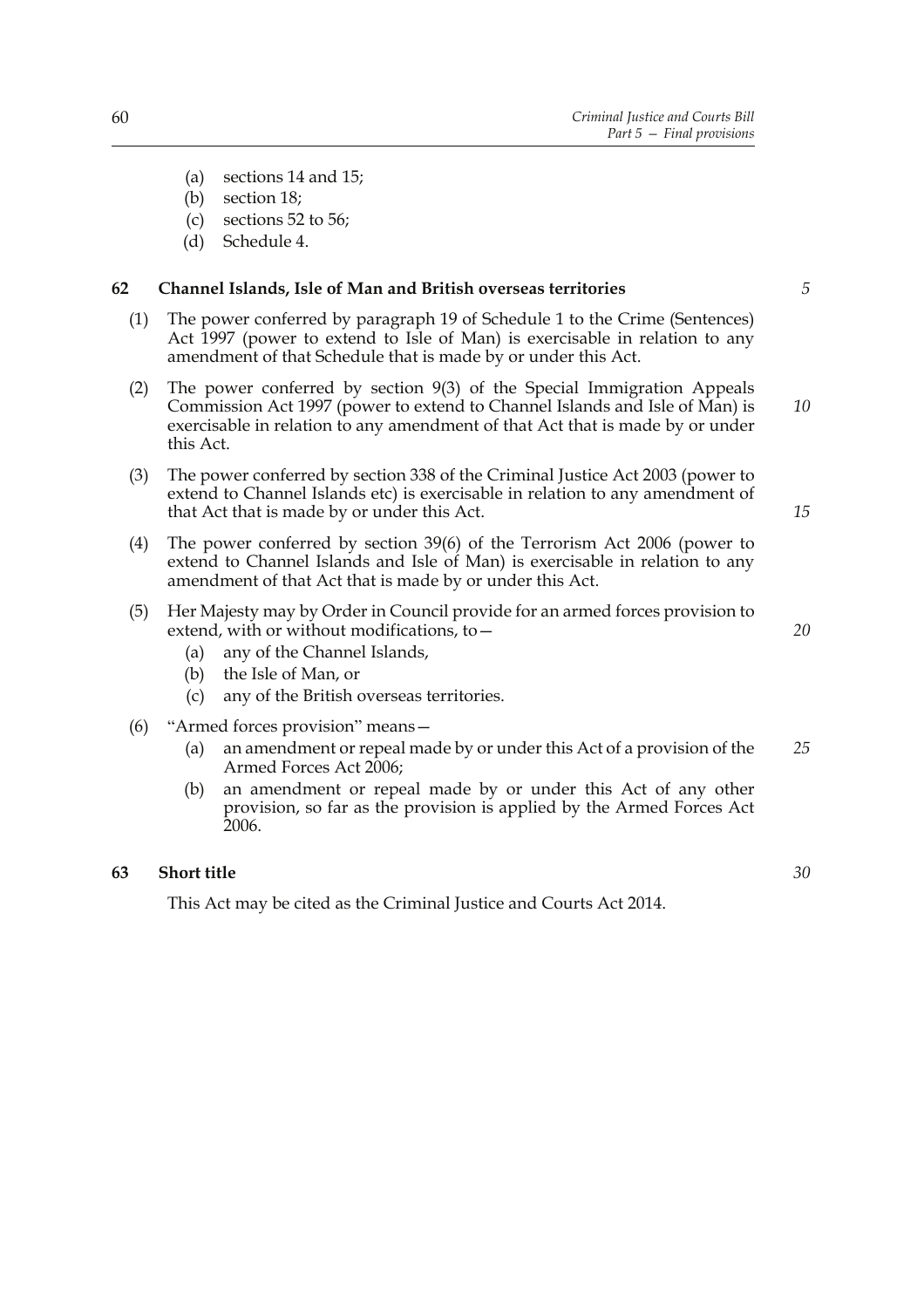# SCHEDULES

# SCHEDULE 1 Section 5

# SENTENCE AND PAROLE BOARD RELEASE FOR OFFENDERS OF PARTICULAR CONCERN

PART<sub>1</sub>

SENTENCE AND RELEASE

# *Introduction*

1 The Criminal Justice Act 2003 is amended as follows.

*Sentence*

2 After Chapter 5 of Part 12 (sentencing) insert—

# **"CHAPTER 5A**

## OTHER OFFENDERS OF PARTICULAR CONCERN

# **236A Special custodial sentence for certain offenders of particular concern**

- (1) Subsection (2) applies where—
	- (a) a person is convicted of an offence listed in Schedule 18A (whether the offence was committed before or after this section comes into force), *15*
	- (b) the person was aged 18 or over when the offence was committed, and
	- (c) the court does not impose one of the following for the offence—
		- (i) a sentence of imprisonment for life, or
		- (ii) an extended sentence under section 226A.
- (2) If the court imposes a sentence of imprisonment for the offence, the term of the sentence must be equal to the aggregate of—
	- (a) the appropriate custodial term, and
	- (b) a further period of 1 year for which the offender is to be subject to a licence.
- (3) The "appropriate custodial term" is the term that, in the opinion of the court, ensures that the sentence is appropriate.
- (4) The term of a sentence of imprisonment imposed under this section for an offence must not exceed the term that, at the time the offence was committed, was the maximum term permitted for the offence. *30*

*20*

*10*

*5*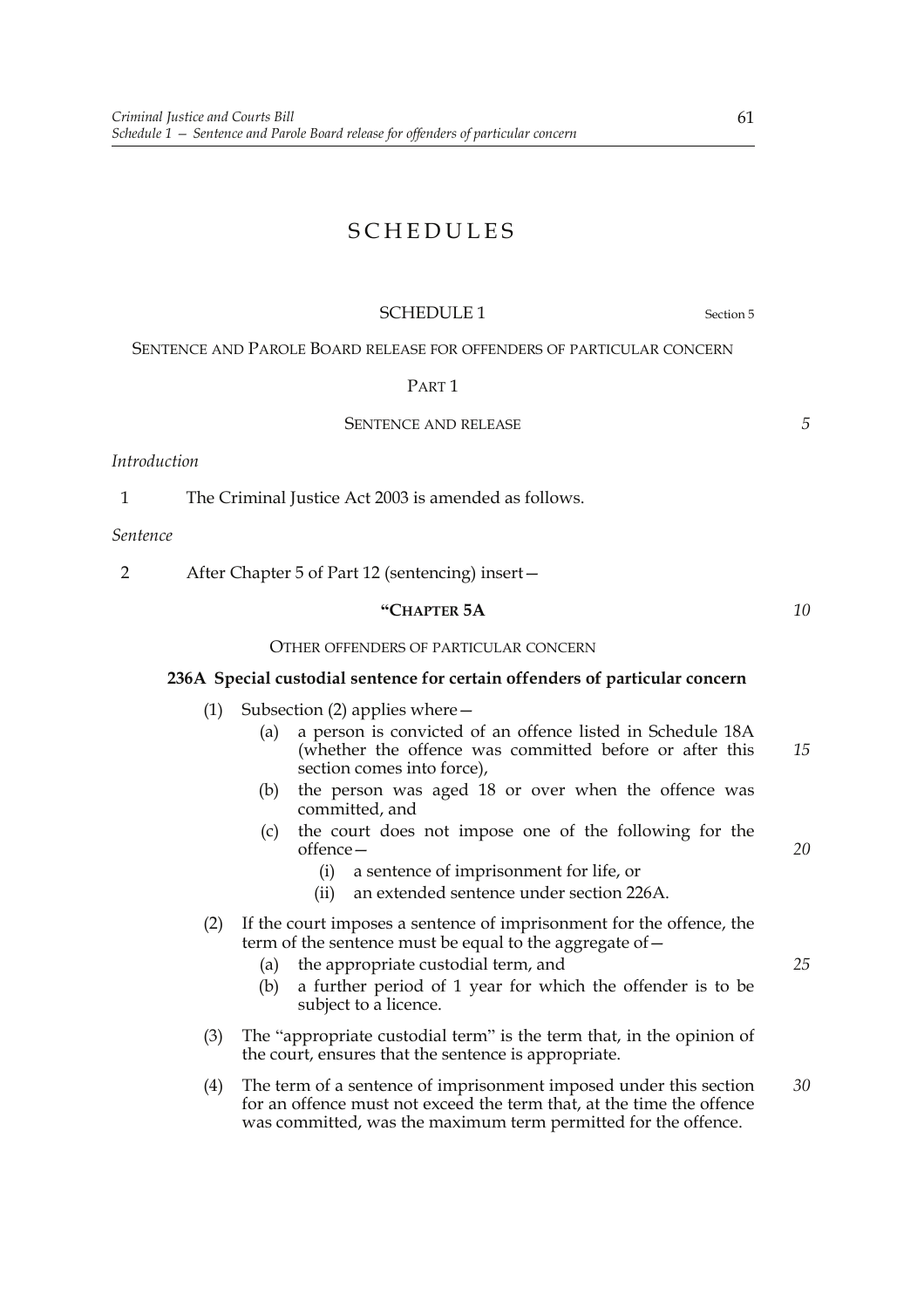- (5) The references in subsections  $(1)(c)$  and  $(2)$  to a sentence imposed for the offence include a sentence imposed for the offence and one or more offences associated with it.
- (6) The Secretary of State may by order amend Schedule 18A by—
	- (a) adding offences, or
	- (b) varying or omitting offences listed in the Schedule.
- (7) An order under subsection (6) may, in particular, make provision that applies in relation to the sentencing of a person for an offence committed before the provision comes into force."
- 3 In section 330(5)(a) (orders subject to affirmative procedure), at the appropriate place insert— *10*

"section 236A(6),".

*Offences of particular concern*

4 After Schedule 18 insert—

### "SCHEDULE 18A Section 236A

*15*

*5*

# SENTENCE UNDER SECTION 236A: OFFENCES

*Terrorism offences*

- 1 An offence under section 4 of the Offences against the Person Act 1861 (soliciting murder) that has a terrorist connection.
- 2 An offence under section 28 of that Act (causing bodily injury by explosives) that has a terrorist connection. *20*
- 3 An offence under section 29 of that Act (using explosives etc with intent to do grievous bodily harm) that has a terrorist connection.
- 4 An offence under section 2 of the Explosive Substances Act 1883 (causing explosion likely to endanger life or property) that has a terrorist connection. *25*
- 5 An offence under section 3 of that Act (attempt to cause explosion, or making or keeping explosive with intent to endanger life or property) that has a terrorist connection.
- 6 An offence under section 4 of that Act (making or possession of explosive under suspicious circumstances) that has a terrorist connection. *30*
- 7 An offence under section 54 of the Terrorism Act 2000 (weapons training).
- 8 An offence under section 56 of that Act (directing terrorist organisation). *35*
- 9 An offence under section 57 of that Act (possession of article for terrorist purposes).
- 10 An offence under section 59 of that Act (inciting terrorism overseas).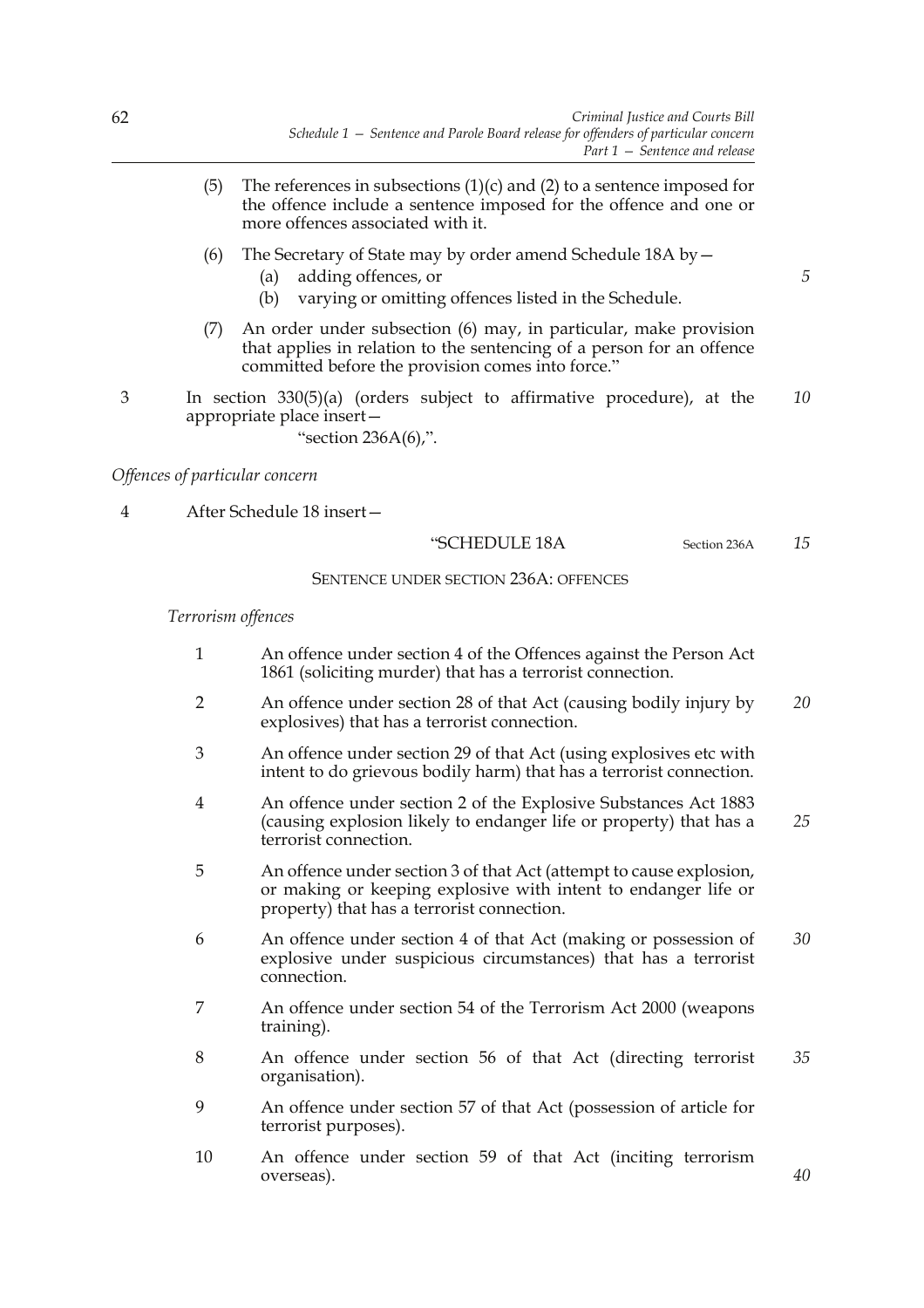| 11                                                                                            | An offence under section 47 of the Anti-terrorism, Crime and<br>Security Act 2001 (use etc of nuclear weapons).                                                                                                                                                                                                                                             |          |
|-----------------------------------------------------------------------------------------------|-------------------------------------------------------------------------------------------------------------------------------------------------------------------------------------------------------------------------------------------------------------------------------------------------------------------------------------------------------------|----------|
| 12                                                                                            | An offence under section 50 of that Act (assisting or inducing<br>certain weapons-related acts overseas).                                                                                                                                                                                                                                                   |          |
| 13                                                                                            | An offence under section 113 of that Act (use of noxious substance<br>or thing to cause harm or intimidate).                                                                                                                                                                                                                                                | 5        |
| 14                                                                                            | An offence under section 5 of the Terrorism Act 2006 (preparation<br>of terrorist acts).                                                                                                                                                                                                                                                                    |          |
| 15                                                                                            | An offence under section 6 of that Act (training for terrorism).                                                                                                                                                                                                                                                                                            |          |
| 16                                                                                            | An offence under section 9 of that Act (making or possession of<br>radioactive device or material).                                                                                                                                                                                                                                                         |          |
| 17                                                                                            | An offence under section 10 of that Act (use of radioactive device<br>or material for terrorist purposes etc).                                                                                                                                                                                                                                              |          |
| 18                                                                                            | An offence under section 11 of that Act (terrorist threats relating to<br>radioactive devices etc).                                                                                                                                                                                                                                                         |          |
| Sexual offences                                                                               |                                                                                                                                                                                                                                                                                                                                                             |          |
| 19                                                                                            | An offence under section 5 of the Sexual Offences Act 2003 (rape<br>of a child under 13).                                                                                                                                                                                                                                                                   |          |
| 20<br>An offence under section 6 of that Act (assault of a child under 13<br>by penetration). |                                                                                                                                                                                                                                                                                                                                                             | 20       |
|                                                                                               | Accessories and inchoate offences                                                                                                                                                                                                                                                                                                                           |          |
| 21                                                                                            | (1) Aiding, abetting, counselling or procuring the commission of an<br>offence specified in the preceding paragraphs of this Schedule (a<br>"relevant offence").                                                                                                                                                                                            |          |
|                                                                                               | (2) An attempt to commit a relevant offence.                                                                                                                                                                                                                                                                                                                | 25       |
|                                                                                               | (3) Conspiracy to commit a relevant offence.                                                                                                                                                                                                                                                                                                                |          |
|                                                                                               | (4) An offence under Part 2 of the Serious Crime Act 2007 in relation<br>to which a relevant offence is the offence (or one of the offences)<br>which the person intended or believed would be committed.                                                                                                                                                   |          |
| 22                                                                                            | An offence in the following list that has a terrorist connection -<br>(a)<br>an attempt to commit murder,<br>conspiracy to commit murder, and<br>(b)<br>an offence under Part 2 of the Serious Crime Act 2007 in<br>(c)<br>relation to which murder is the offence (or one of the<br>offences) which the person intended or believed would be<br>committed. | 30<br>35 |
| Abolished offences                                                                            |                                                                                                                                                                                                                                                                                                                                                             |          |

- 23 An offence that—
	- (a) was abolished before the coming into force of section 236A, and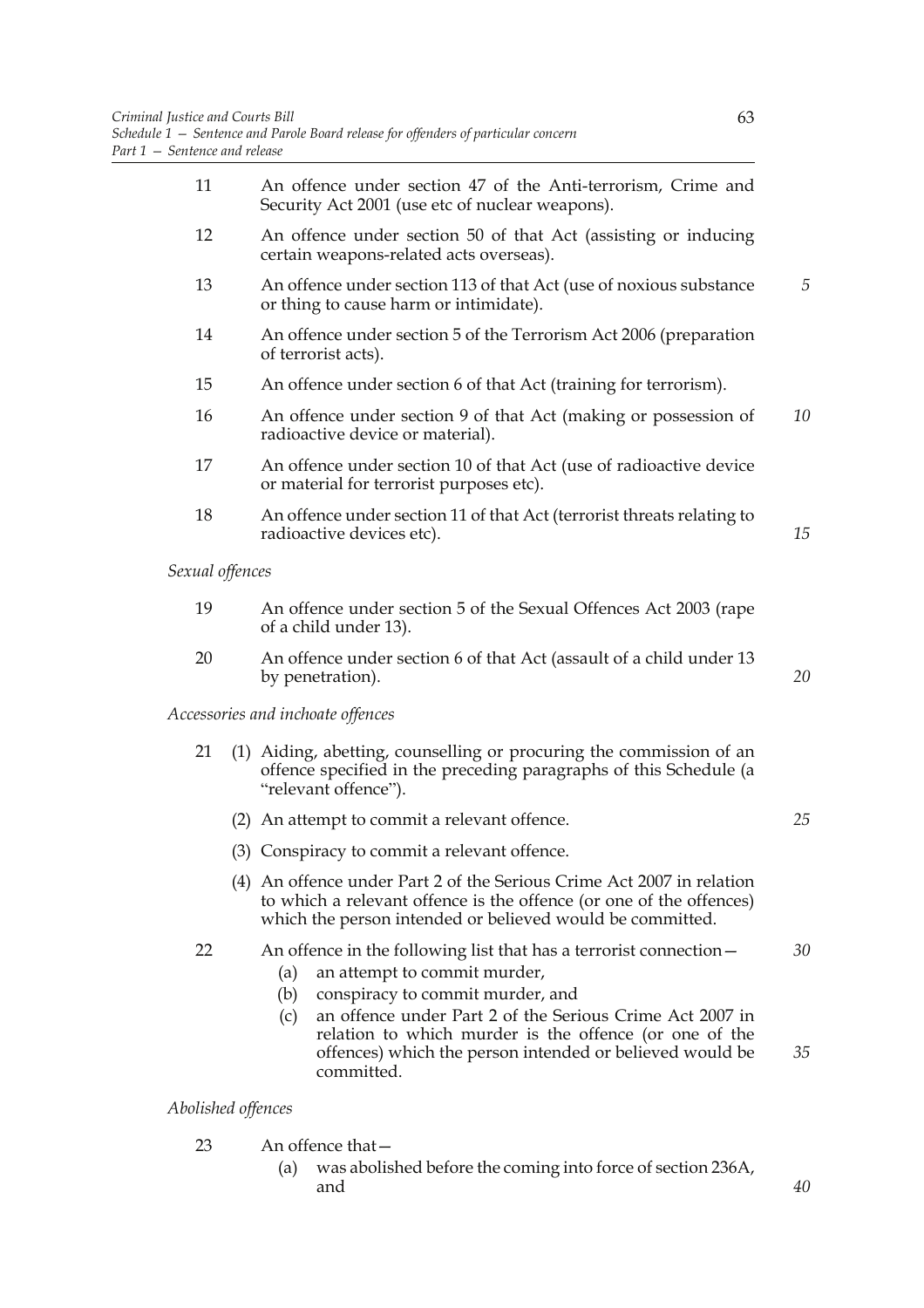(b) if committed on the day on which the offender was convicted of the offence, would have constituted an offence specified in the preceding paragraphs of this Schedule.

*Meaning of "terrorist connection"*

24 For the purposes of this Schedule, an offence has a terrorist connection if a court has determined under section 30 of the Counter-Terrorism Act 2008 that the offence has such a connection."

*Release on licence to be directed by Parole Board*

- 5 In section 244(1) (duty to release prisoners), after "243A" insert ", 244A".
- 6 After section 244 insert—

### **"244A Release on licence of prisoners serving sentence under section 236A**

- (1) This section applies to a prisoner ("P") who is serving a sentence imposed under section 236A.
- *15*

*20*

*25*

*40*

*5*

- (2) The Secretary of State must refer P's case to the Board—
	- (a) as soon as P has served the requisite custodial period, and
	- (b) where there has been a previous reference of P's case to the Board under this subsection and the Board did not direct P's release, not later than the second anniversary of the disposal of that reference.
- (3) It is the duty of the Secretary of State to release P on licence under this section as soon as -
	- (a) P has served the requisite custodial period, and
	- (b) the Board has directed P's release under this section.
- (4) The Board must not give a direction under subsection (3) unless—
	- (a) the Secretary of State has referred P's case to the Board, and
	- (b) the Board is satisfied that it is not necessary for the protection of the public that P should be confined.
- (5) It is the duty of the Secretary of State to release P on licence under this section as soon as P has served the appropriate custodial term, unless P has previously been released on licence under this section and recalled under section 254 (provision for the release of such persons being made by sections 255A to 255C). *30*

|  | (6) For the purposes of this section $-$                      | 35 |
|--|---------------------------------------------------------------|----|
|  | "the appropriate custodial term" means the term determined as |    |
|  | such by the court under section 236A;                         |    |
|  | "the requisite custodial period" means -                      |    |
|  | (a) in relation to a person serving one sentence, one-half    |    |

- of the appropriate custodial term, and
- (b) in relation to a person serving two or more concurrent or consecutive sentences, the period determined under sections  $263(2)$  and  $264(2)$ ."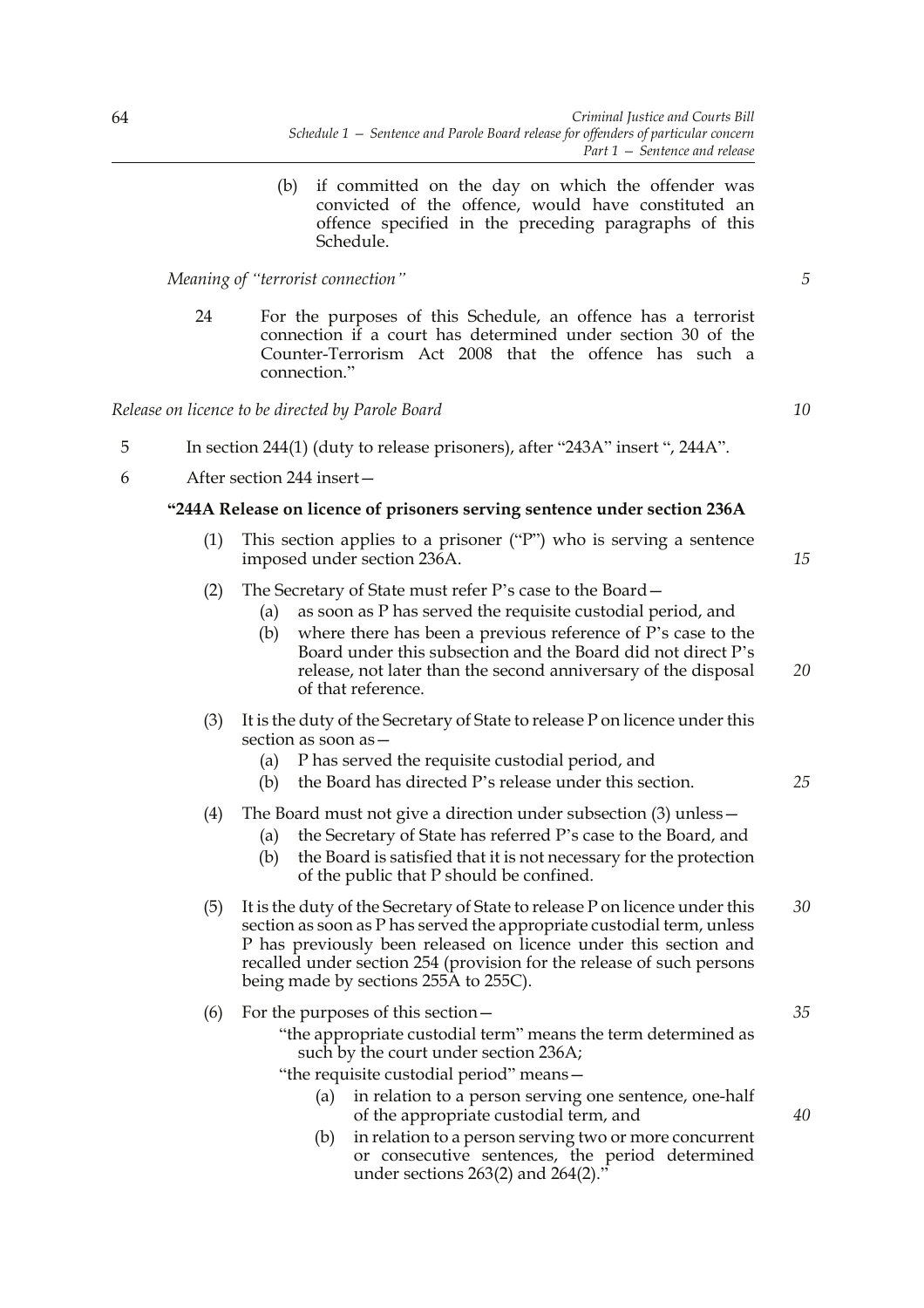- 7 (1) Section 246 (power to release prisoners on licence before required to do so) is amended as follows.
	- (2) In subsection (4)(a) (disapplication of power), for "or 228" substitute ", 228 or 236A".
	- (3) In subsection (6), in the definition of "term of imprisonment" for "or 228" substitute ", 228 or 236A".

#### PART 2

#### OFFENDERS CONVICTED OF SERVICE OFFENCES

#### *Armed Forces Act 2006 (c. 52)*

8 In the Armed Forces Act 2006, after section 224 insert—

# **"224A Special custodial sentence for certain offenders of particular concern**

- (1) This section applies where—
	- (a) a person is convicted by the Court Martial of an offence under section 42 (criminal conduct) (whether the offence was committed before or after this section comes into force),
	- (b) the corresponding offence under the law of England and Wales is an offence listed in Schedule 18A to the 2003 Act,
	- (c) the person was aged 18 or over when the offence was committed, and
	- (d) the court does not impose one of the following for the offence— *20*
		- (i) a sentence of imprisonment for life, or
		- (ii) an extended sentence of imprisonment under section 226A of the 2003 Act (as applied by section 219A of this Act).
- (2) If the court imposes a sentence of imprisonment for the offence, section  $236A(2)$  to (4) of the 2003 Act apply in relation to the term of the sentence.
- (3) The references in subsections  $(1)(d)$  and  $(2)$  to a sentence imposed for the offence include a sentence imposed for the offence and one or more offences associated with it. *30*
- (4) In Schedule 18A to the 2003 Act, as applied by this section, the reference in paragraph 24 to section 30 of the Counter-Terrorism Act 2008 is to be read as a reference to section 32 of that Act."

## PART 3

#### TRANSITIONAL AND TRANSITORY PROVISION

*Application of new provisions about special custodial sentences*

9 (1) Section 236A of the Criminal Justice Act 2003 (inserted by paragraph 2 of this Schedule) applies in relation to the sentencing of a person for an offence after that paragraph comes into force, whether the person was convicted of the offence before or after it comes into force.

*5*

*10*

*15*

*25*

*35*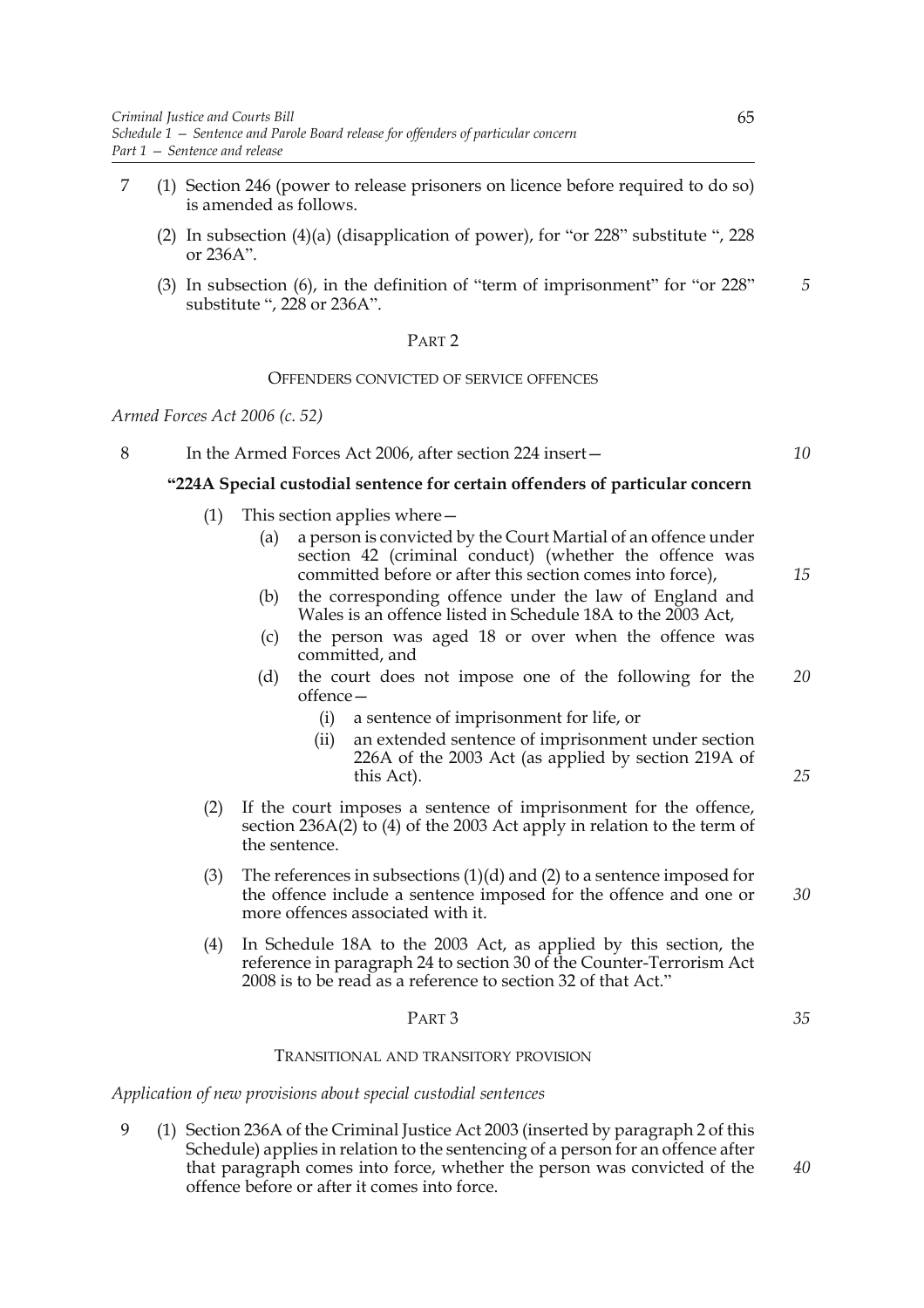(2) Section 224A of the Armed Forces Act 2006 (inserted by paragraph 8 of this Schedule) applies in relation to the sentencing of a person for an offence after that paragraph comes into force, whether the person was convicted of the offence before or after it comes into force.

*Detention in a young offender institution*

- 10 (1) This paragraph applies in relation to any time before the coming into force of section 61 of the Criminal Justice and Court Services Act 2000 (abolition of sentences of detention in a young offender institution).
	- (2) Section 236A of the Criminal Justice Act 2003 applies as if at the end there were inserted—
		- "(8) In the case of a person aged under 21, this section applies as if the references to imprisonment were to detention in a young offender institution."
	- (3) Section 224A of the Armed Forces Act 2006 applies as if at the end there were inserted—
		- "(5) In the case of a person aged under 21, this section applies as if the references to imprisonment were to detention in a young offender institution."

#### PART 4

## CONSEQUENTIAL PROVISION

*Crime (Sentences) Act 1997 (c. 43)*

- 11 (1) Schedule 1 to the Crime (Sentences) Act 1997 (transfer of prisoners within the British Islands) is amended as follows.
	- (2) In paragraph 8(2)(a) (restricted transfers from England and Wales to Scotland), after "244" insert ", 244A".
	- (3) In paragraph 9(2)(a) (restricted transfers from England and Wales to Northern Ireland), after "244" insert ", 244A".

*Criminal Justice Act 2003 (c. 44)*

- 12 The Criminal Justice Act 2003 is amended as follows.
- 13 (1) Section 237 (meaning of "fixed-term prisoner") is amended as follows.
	- (2) In subsection  $(1)(b)$ , for " or 228" substitute ", 228 or 236A".
	- (3) In subsection  $(1B)$  -
		- (a) omit "and" at the end of paragraph (c), and
		- (b) at the end insert ", and
			- (e) references to a sentence under section 236A of this Act include a sentence under that section passed as a result of section 224A of that Act." *35*
	- (4) In subsection (3), for "or 227" substitute ", 227 or 236A".

*10*

*15*

*5*

*20*

*25*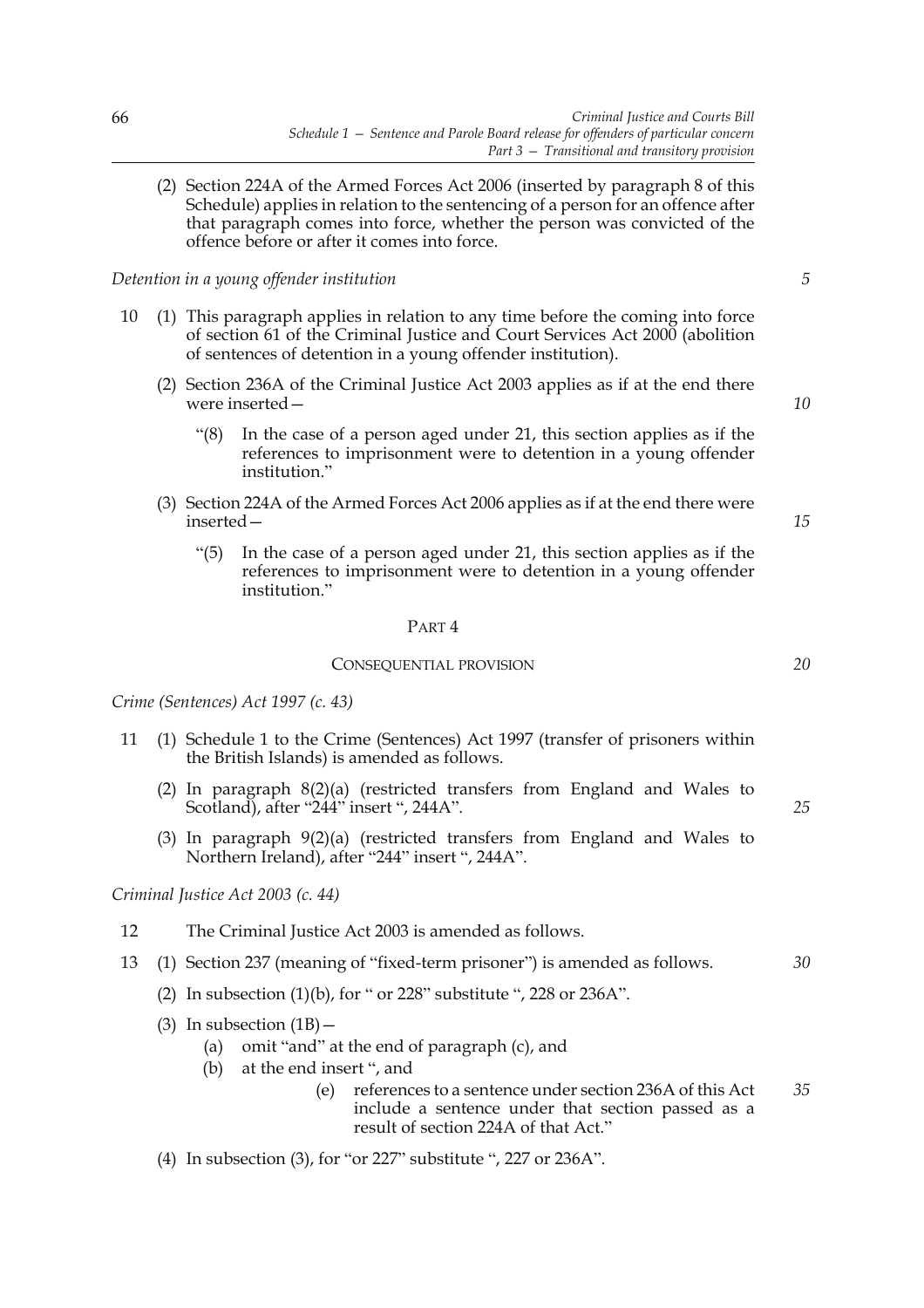- 14 In section 240ZA(11) (time remanded in custody to count as time served), for "or 228" substitute ", 228 or 236A".
- 15 (1) Section 250 (licence conditions) is amended as follows.
	- (2) In subsection  $(4)$ 
		- (a) for "or 227" substitute ", 227 or 236A", and
		- (b) for "or 228" substitute ", 228 or 236A".
	- (3) For subsection (5A) substitute—
		- "(5A) When a prisoner described in subsection (5B) is released on licence, either initially or after recall to prison, the Secretary of State must not include in the licence a condition referred to in subsection  $(4)(b)(ii)$ unless the Board directs the Secretary of State to do so. *10*
			- (5B) Those prisoners are—
				- (a) a prisoner serving an extended sentence imposed under section 226A or 226B, other than a sentence that meets the conditions in section 246A(2) (release without direction of the Board), and *15*
				- (b) a prisoner serving a sentence imposed under section 236A."

| 16 | In section 256AA(1) (supervision after end of sentence of prisoners serving |    |
|----|-----------------------------------------------------------------------------|----|
|    | less than 2 years), after paragraph (b) (but before "or") insert -          |    |
|    | "(ba) the sentence was imposed under section 236A,".                        | 20 |

- 17 In section 258(3A) (early release of fine defaulters and contemnors), for "or 228" substitute ", 228 or 236A".
- 18 (1) Section 260 (early removal of prisoners liable to removal from United Kingdom) is amended as follows.
	- (2) In subsection (2A), after "226B" insert "or a sentence under section 236A". *25*
	- (3) In subsection (2B), after "section" insert "244A or".
	- (4) In subsection (5), after "244" insert ", 244A".
- 19 In section 261(5)(b) (re-entry into United Kingdom of offender removed from prison early), after "244" insert ", 244A".
- 20 In section 263(4) (concurrent terms), for "or 228" substitute ", 228 or 236A". *30*
- 21 (1) Section 264 (consecutive terms) is amended as follows.
	- (2) For subsection  $(6)$  substitute  $-$ 
		- "(6) In this section "custodial period" means—
			- (a) in relation to an extended sentence imposed under section 226A or 226B, two-thirds of the appropriate custodial term determined by the court under that section, *35*
			- (b) in relation to an extended sentence imposed under section 227 or 228, one-half of the appropriate custodial term determined by the court under that section,
			- (c) in relation to a sentence imposed under section 236A, onehalf of the appropriate custodial term determined by the court under that section, and *40*
			- (d) in relation to any other sentence, one-half of the sentence."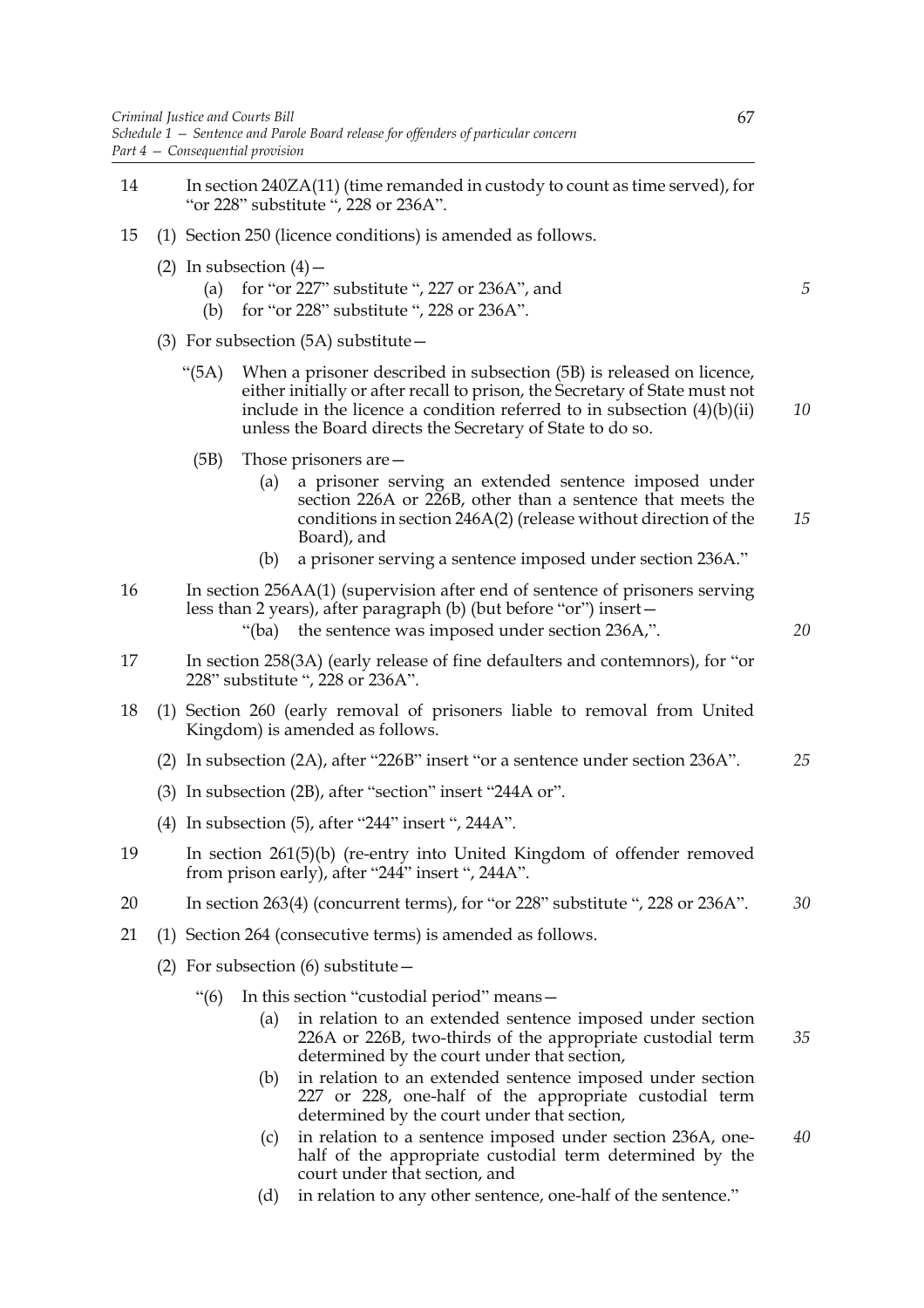- (3) In subsection (7), for "or 228" substitute ", 228 or 236A".
- 22 In section 265(2) (restriction on consecutive sentences for released prisoners), for "or 228" substitute ", 228 or 236A".

*Legal Aid, Sentencing and Punishment of Offenders Act 2012 (c. 10)*

- 23 (1) Section 128 of the Legal Aid, Sentencing and Punishment of Offenders Act 2012 (power to change test for release on licence of certain prisoners) is amended as follows. *5*
	- (2) In subsection (2), after paragraph (b) (but before "or") insert— "(ba) a section 236A prisoner,".
	- (3) In subsection (3), before paragraph (b) insert—
		- "(ab) amend section 244A of the Criminal Justice Act 2003 (release on licence of section 236A prisoners),".
	- (4) In subsection  $(6)$ , at the end insert
		- ""section 236A prisoner" means a prisoner who is serving a sentence under section 236A of the Criminal Justice Act 2003 (including one imposed as a result of section 224A of the Armed Forces Act 2006)."

SCHEDULE 2 Section 6

ELECTRONIC MONITORING AND LICENCES ETC: CONSEQUENTIAL PROVISION

*Crime (Sentences) Act 1997 (c. 43)*

- 1 In section 31 of the Crime (Sentences) Act 1997 (duration and conditions of licences), for subsection (3) substitute—
	- "(3) The Secretary of State must not include a condition in a life prisoner's licence on release, insert a condition in such a licence or vary or cancel a condition of such a licence except—
		- (a) in accordance with recommendations of the Parole Board, or
		- (b) where required to do so by an order under section 62A of the Criminal Justice and Court Services Act 2000 (compulsory electronic monitoring conditions)."

*Criminal Justice and Court Services Act 2000 (c. 43)*

- 2 (1) Section 62 of the Criminal Justice and Court Services Act 2000 (release on licence etc: conditions as to monitoring) is amended as follows.
	- (2) Omit subsection (3).
	- (3) In the heading of that section, for "conditions as to monitoring" substitute "electronic monitoring conditions".

*Criminal Justice Act 2003 (c. 44)*

3 The Criminal Justice Act 2003 is amended as follows.

*20*

*25*

*30*

*35*

*10*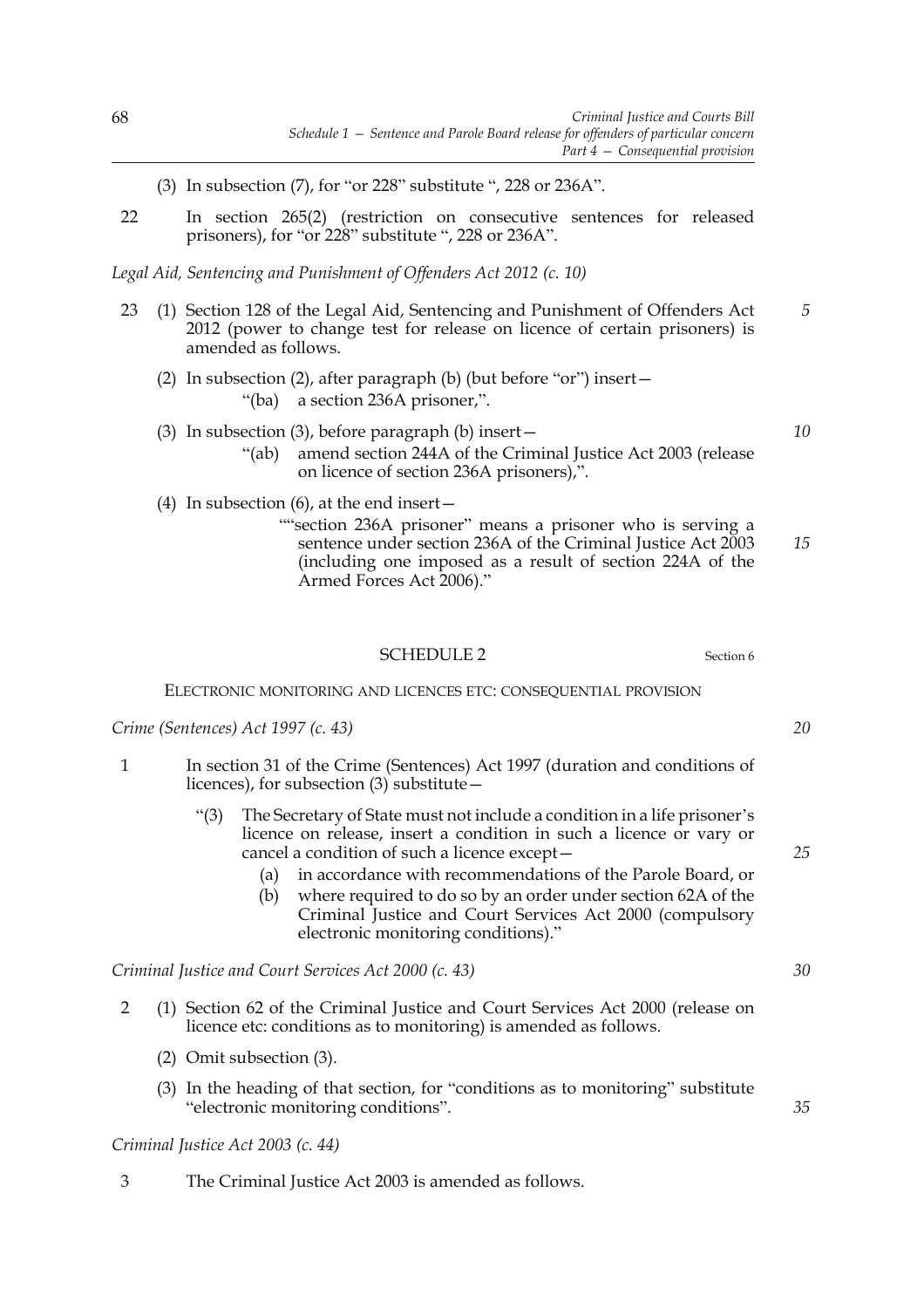- 4 (1) Section 250(4) (licence conditions) is amended as follows.
	- (2) After paragraph (a) (but before "and") insert—
		- "(aa) must include any electronic monitoring conditions required by an order under section 62A of the Criminal Justice and Court Services Act 2000,".
	- (3) In paragraph (b)(i), after "any" insert "other".
- 5 (1) Section 253 (curfew condition for licence under section 246, 255B or 255C) is amended as follows.
	- (2) In subsection (1), for "requirements for securing the" substitute "a requirement, imposed under section 62 of the Criminal Justice and Court Services Act 2000, to submit to".
	- (3) Omit subsection (5).
- 6 In section 256B(7) (supervision after release of certain young offenders serving less than 12 months: requirements that may be imposed), in paragraphs (a) and (b), for "for securing the" substitute "to submit to".

*15*

*30*

*35*

*10*

*5*

# SCHEDULE 3 Section 17

69

#### SECURE COLLEGES ETC: FURTHER AMENDMENTS

*Prison Act 1952 (c. 52)*

- 1 The Prison Act 1952 is amended as follows.
- 2 In section 37(4) (closing of prisons etc), for "or secure training centre" substitute ", secure training centre or secure college". *20*
- 3 (1) Section 47 (rules for the management of prisons etc) is amended as follows.
	- (2) In subsection (1), for "or secure training centres respectively" substitute ", secure training centres or secure colleges".
	- (3) In subsection (1A)(a), after "secure training centres" insert ", secure colleges". *25*
	- (4) In subsection  $(4A)$ 
		- (a) for "the inspection of secure training centres and" substitute "—
			- (a) the inspection of secure training centres and secure colleges, and
				- $(b)$  ",
		- (b) for "visit secure training centres" substitute "visit them", and
		- (c) for "detained in secure training centres" substitute "detained there".
	- (5) In subsection (5), for "or secure training centre" substitute ", secure training centre or secure college".
	- (6) For the heading of that section substitute "Rules for the management of prisons and places for the detention of young offenders".
- 4 In section 49(5) (persons unlawfully at large: definition of "youth detention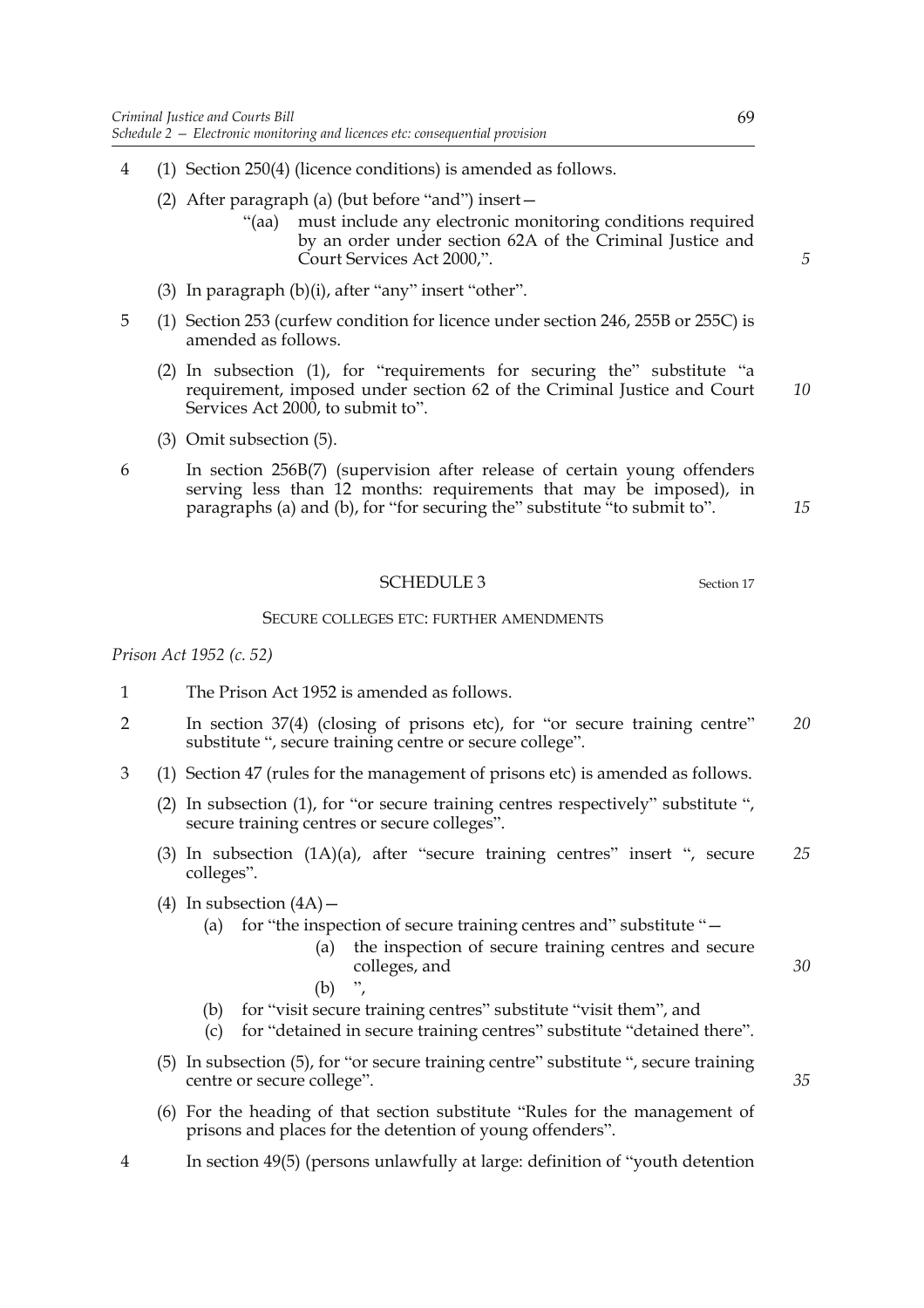accommodation"), after paragraph (b) (but before "or") insert— "(ba) a secure college;".

*Criminal Justice Act 1961 (c. 39)*

- 5 The Criminal Justice Act 1961 is amended as follows.
- 6 In section 23(4) (prison rules), after "a young offender institution" insert ", a secure college,". *5*
- 7 In section 38(3)(a) (construction of references to sentence of imprisonment etc)—
	- (a) for "young offenders" substitute "young offender", and
	- (b) after "secure training centre" insert "or secure college".

# *Criminal Justice Act 1982 (c. 48)*

- 8 (1) Section 32 of the Criminal Justice Act 1982 (early release of prisoners) is amended as follows.
	- (2) In subsection  $(1)(a)$ 
		- (a) omit "under section 225 of the Criminal Justice Act 2003", and
		- (b) omit "under section 226A or 227 of that Act".
	- (3) For subsection (1A) substitute—
		- " $(1)$  In this section -
			- (a) references to a sentence of imprisonment include a sentence of detention (other than a sentence of service detention within the meaning of the Armed Forces Act 2006), including a detention and training order and an order under section 211 of the Armed Forces Act 2006; *20*
			- (b) references to a sentence of imprisonment for life include custody for life and detention at Her Majesty's pleasure;
			- (c) references to a sentence of imprisonment for public protection are to a sentence under section 225 or 226 of the Criminal Justice Act 2003, including a sentence passed as a result of section 219 or 221 of the Armed Forces Act 2006;
			- (d) references to an extended sentence are to a sentence under section 226A, 226B, 227 or 228 of the Criminal Justice Act 2003, including a sentence passed as a result of section 219A, 220, 221A or 222 of the Armed Forces Act 2006; *30*
			- (e) references to prison include youth detention accommodation (within the meaning of section 107(1) of the Powers of Criminal Courts (Sentencing) Act 2000)." *35*
	- (4) In subsection (6), omit "not within subsection (5) above".
	- (5) After subsection (6) insert—
		- "(6A) Subsection (6) does not apply  $-$ 
			- (a) where the person is within subsection (5), or
			- (b) where the sentence is a detention and training order or a sentence under section 211 of the Armed Forces Act 2006."
	- (6) Omit subsections (7) and (7A).

*15*

*25*

*40*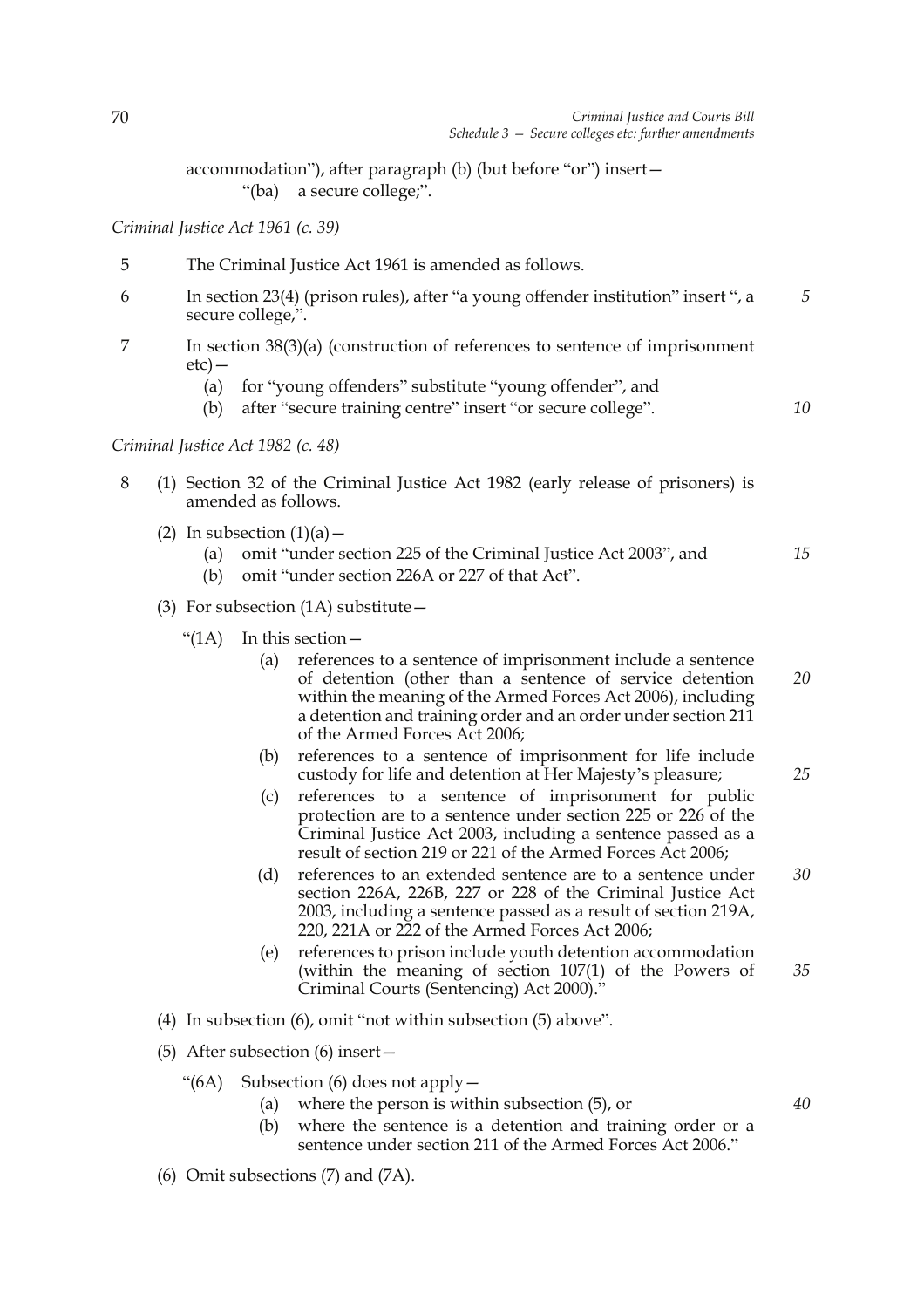*Police and Criminal Evidence Act 1984 (c. 60)*

9 In section 17(1)(cb)(i) of the Police and Criminal Evidence Act 1984 (entry for purpose of arrest etc), for the words from "remand centre" to "secure training centre" substitute "young offender institution, secure training centre or secure college".

*Water Industry Act 1991 (c. 56)*

- 10 In paragraph 13(2) of Schedule 4A to the Water Industry Act 1991 (premises not to be disconnected for non-payment of a charge)—
	- (a) in paragraph (b), omit the words from "within" to ", or", and
	- (b) after that paragraph insert—
		- "(ba) a secure college, or".

*Prisoners (Return to Custody) Act 1995 (c. 16)*

11 In section 1(2) of the Prisoners (Return to Custody) Act 1995 (remaining at large after temporary release), after "secure training centre" insert "or secure college".

*Powers of Criminal Courts (Sentencing) Act 2000 (c. 6)*

12 In section 107(1) of the Powers of Criminal Courts (Sentencing) Act 2000 (definition of "youth detention accommodation" for the purposes of detention and training orders), after paragraph (a) insert— "(aa) a secure college;".

*Children Act 2004 (c. 31)*

- 13 The Children Act 2004 is amended as follows.
- 14 In section 11(1) (arrangements to safeguard and promote welfare), after paragraph (l) insert—
	- "(la) the principal of a secure college in England;".
- 15 In section 13(3) (establishment of Local Safeguarding Children Boards), after paragraph (i) insert—
	- "(ia) the principal of a secure college in the area of the authority;".
- 16 In section 15(3)(c) (funding of Local Safeguarding Children Boards), after "or prison" insert "or the principal of a secure college".

*Childcare Act 2006 (c. 21)*

- 17 In section 18(7) of the Childcare Act 2006 (meaning of "childcare")
	- (a) in paragraph (a), omit "or",
	- (b) at the end of paragraph (b), insert ", or", and
	- (c) after paragraph (b) insert—
		- "(c) a secure college."

*5*

*15*

*20*

*25*

*30*

*35*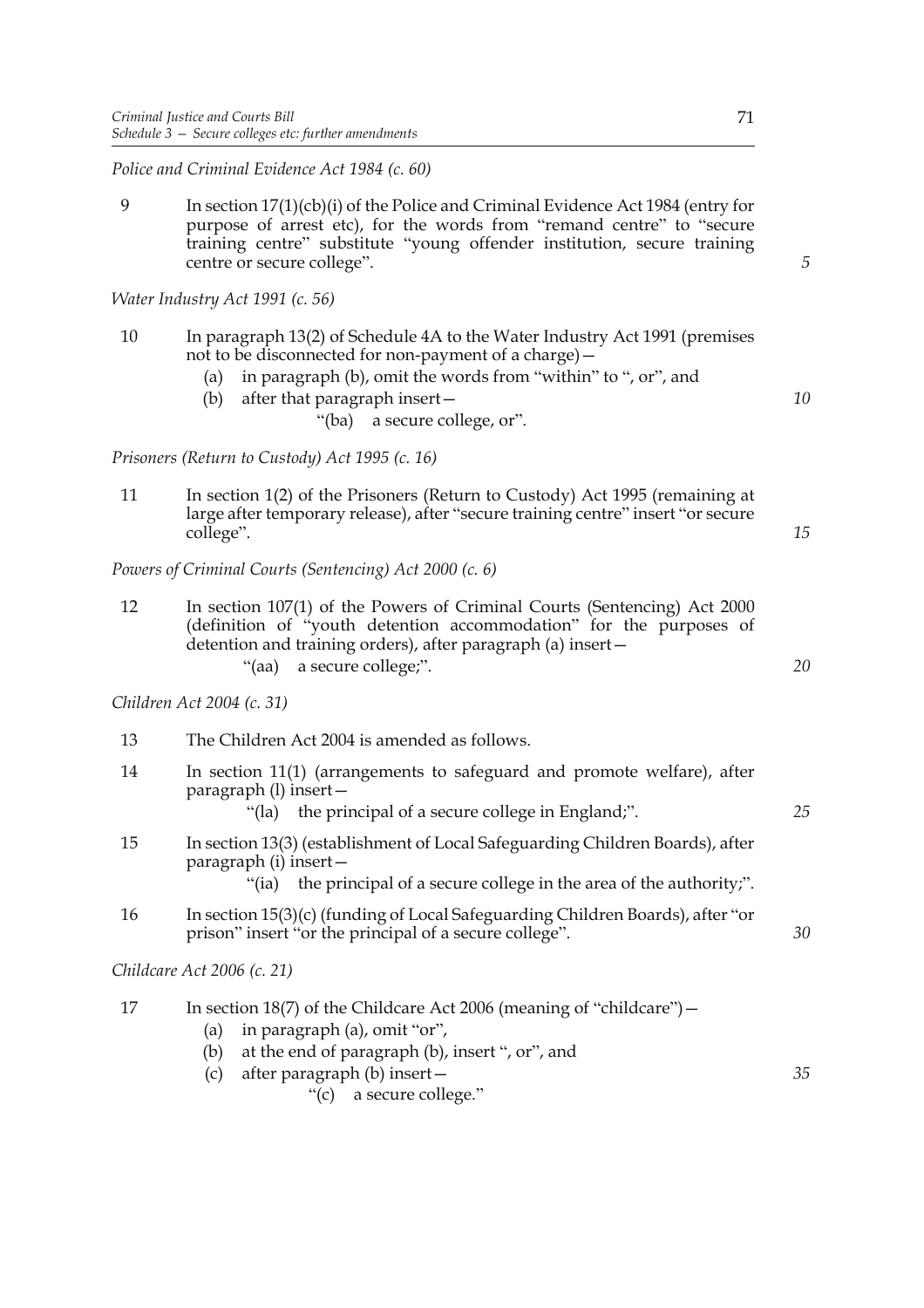*Education and Inspections Act 2006 (c. 40)*

- 18 (1) Section 146 of the Education and Inspections Act 2006 (inspection of secure training centres) is amended as follows.
	- (2) In the heading, after "secure training centres" insert "and secure colleges".
	- (3) In subsection (1), after "secure training centres" insert "and secure colleges". *5*
	- (4) Omit subsection (3).

*Corporate Manslaughter and Corporate Homicide Act 2007 (c. 19)*

19 In section 2(7) of the Corporate Manslaughter and Corporate Homicide Act 2007 (relevant duty of care), in the definition of "custodial institution", after "secure training centre," insert "a secure college,".

*Offender Management Act 2007 (c. 21)* 

- 20 The Offender Management Act 2007 is amended as follows.
- 21 In section 1(4) (meaning of "the probation purposes"), in the definition of "prison", for "and a secure training centre" substitute ", a secure training centre and a secure college".
- 22 In section  $14(5)(a)$  (disclosure)
	- (a) in sub-paragraph (i), omit "and",
	- (b) in sub-paragraph (ii), at the end insert "and", and
	- (c) after sub-paragraph (ii) insert—

"(iii) secure colleges or persons detained in them;". *20*

*Policing and Crime Act 2009 (c. 26)*

23 In paragraph 14(3) of Schedule 5A to the Policing and Crime Act 2009 (detention orders), after paragraph (a) insert— "(aa) a secure college;".

*Legal Aid, Sentencing and Punishment of Offenders Act 2012 (c. 10)*

- 24 The Legal Aid, Sentencing and Punishment of Offenders Act 2012 is amended as follows.
- 25 In section 102(2) (definition of "youth detention accommodation" for the purposes of remand), after paragraph (a) insert— "(aa) a secure college,".
- 26 In section 103(1) (arrangements for remand), for "the accommodation in secure children's homes, or accommodation within section 102(2)(d), of" substitute "the provision of accommodation of a kind listed in section 102(2) for".

*Prisons (Interference with Wireless Telegraphy) Act 2012 (c. 20)*

- 27 (1) Section 4 of the Prisons (Interference with Wireless Telegraphy) Act 2012 (interpretation) is amended as follows.
	- (2) In subsection (1), in the definition of "relevant institution", after paragraph

*35*

*30*

*25*

*10*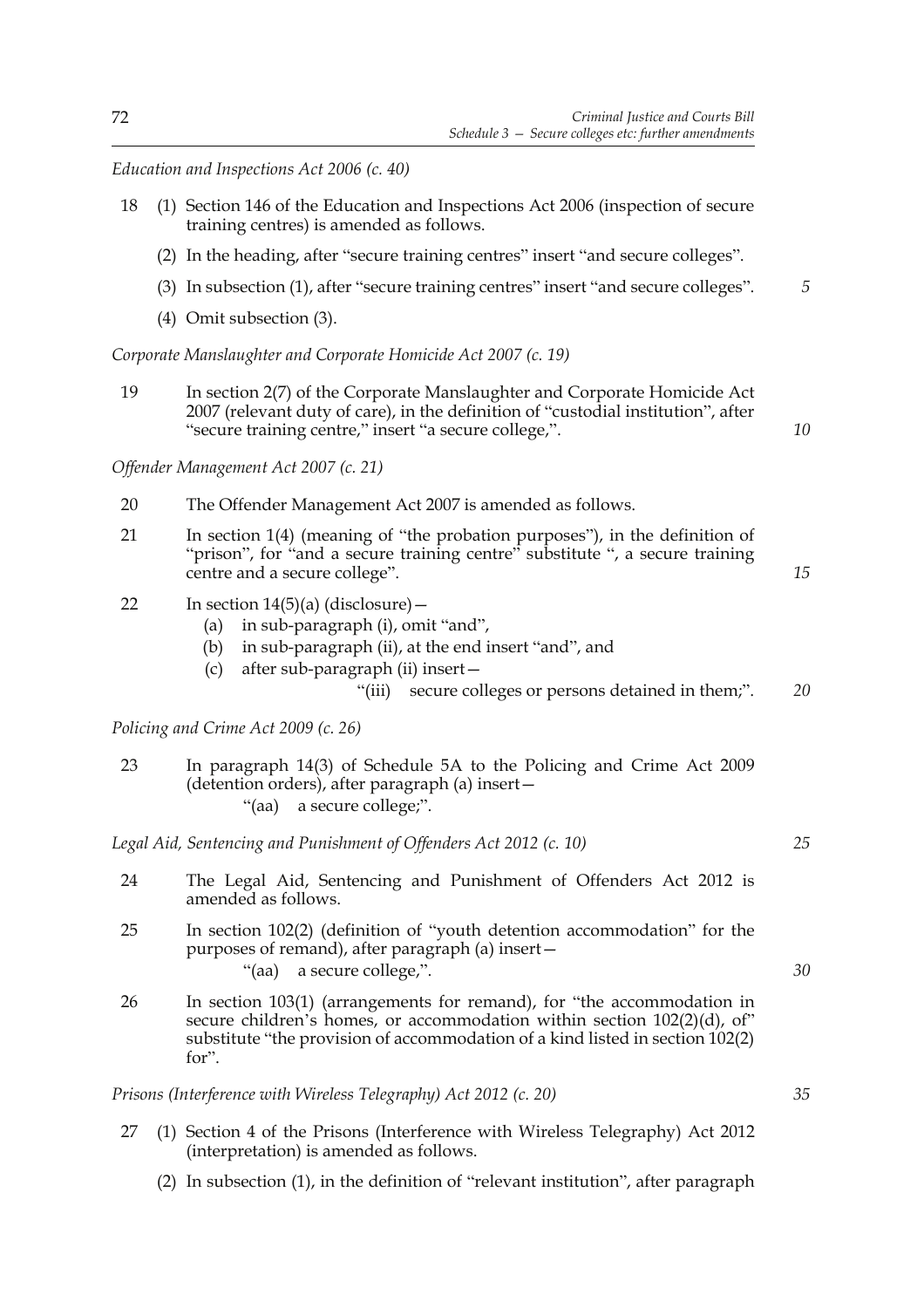(d) insert—

- "(e) a secure college in England;".
- (3) In subsection (2), after paragraph (b) insert—
	- "(ba) in the case of a secure college in England, its principal;".

#### SCHEDULE 4 Section 18

# CONTRACTING OUT SECURE COLLEGES

#### PART 1

#### CONTRACTING OUT PROVISION AND RUNNING OF SECURE COLLEGES

# *Power to contract out*

(3) In this Schedule—

- 1 (1) The Secretary of State may enter into a contract with another person for the other person to do either or both of the following— *10*
	- (a) provide a secure college or part of such a college;
	- (b) run a secure college of part of such a college.
	- (2) The contract may provide for the running of the secure college, or the part of the college, to be sub-contracted.

*15*

*25*

*5*

- "contracted-out secure college" means a secure college or part of a secure college in respect of which a contract under this Part of this Schedule is for the time being in force;
- "the contractor", in relation to a contracted-out secure college, means the person who has contracted with the Secretary of State for the provision or running (or both) of the college; *20*
- "sub-contractor", in relation to a contracted-out secure college, means a person who has contracted with the contractor for the running of the college or any part of it.

# *Application of Prison Act 1952 and secure college rules*

- 2 A contracted-out secure college must be run in accordance with—
	- (a) this Schedule,
	- (b) the Prison Act 1952 as it applies to contracted-out secure colleges by virtue of section 43 of that Act and this Schedule, and
	- (c) secure college rules.

# *Leases and tenancies of land*

- 3 (1) Where the Secretary of State grants a lease or tenancy of land for the purposes of a contract under this Part of this Schedule, none of the following enactments apply to the lease or tenancy—
	- (a) Part 2 of the Landlord and Tenant Act 1954 (security of tenure);
	- (b) section 146 of the Law of Property Act 1925 (restrictions on and relief against forfeiture);

*35*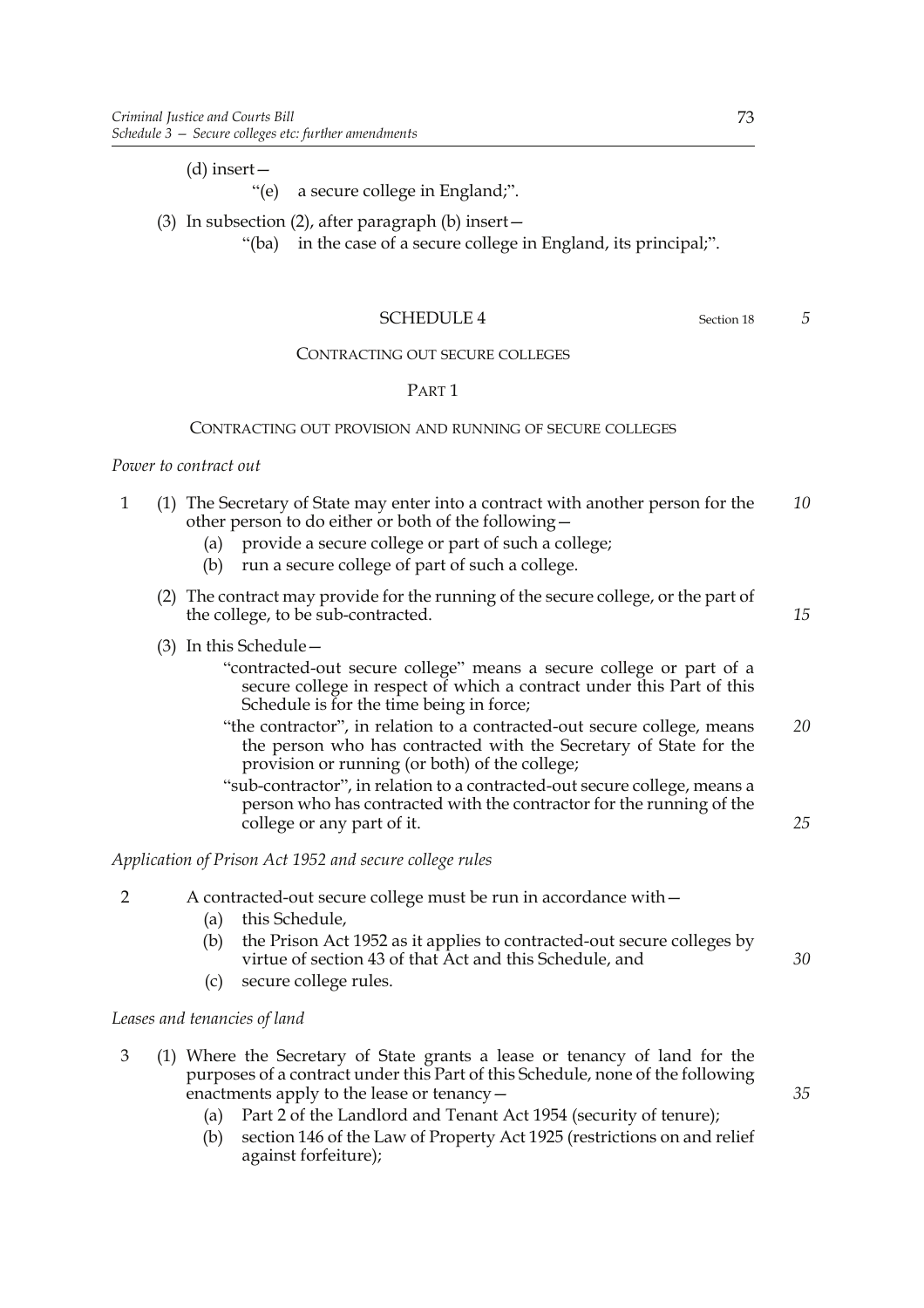- (c) section 19 of the Landlord and Tenant Act 1927 (covenants not to assign etc);
- (d) the Landlord and Tenant Act 1988 (consent to assigning etc);
- (e) the Agricultural Holdings Act 1986.
- (2) In this paragraph—

*5*

*10*

- "lease" includes an underlease;
- "tenancy" includes a sub-tenancy.

# *Principal*

- 4 (1) The principal of a contracted-out secure college must be a secure college custody officer who is—
	- (a) appointed by the contractor, and
	- (b) specially approved for the purposes of this paragraph by the Secretary of State.
	- (2) The principal has the functions conferred on the principal by  $-$ 
		- (a) the Prison Act 1952 as it applies to contracted-out secure colleges, and *15*
		- (b) secure college rules.

# *Monitor*

- 5 (1) Every contracted-out secure college must have a monitor.
	- (2) The monitor must be a Crown servant appointed by the Secretary of State. *20*
	- (3) The monitor must—
		- (a) keep the running of the secure college by or on behalf of the principal under review,
		- (b) investigate any allegations made against secure college custody officers performing custodial duties at the secure college or officers of directly managed secure colleges who are temporarily attached to the secure college, and *25*
		- (c) report to the Secretary of State on the matters described in paragraphs (a) and (b).
	- (4) The monitor also has the other functions conferred on the monitor by secure college rules. *30*
	- (5) The contractor and any sub-contractor must take all reasonable steps to facilitate the carrying out by the monitor of the functions described in this paragraph.
	- (6) They may do so by giving directions to officers of the secure college or otherwise. *35*

# *Officers*

- 6 (1) Section 8 of the Prison Act 1952 (powers of prison officers) does not apply in relation to officers of a contracted-out secure college.
	- (2) Sub-paragraph (1) does not affect the powers of an officer of a directly managed secure college who is temporarily attached to a contracted-out secure college. *40*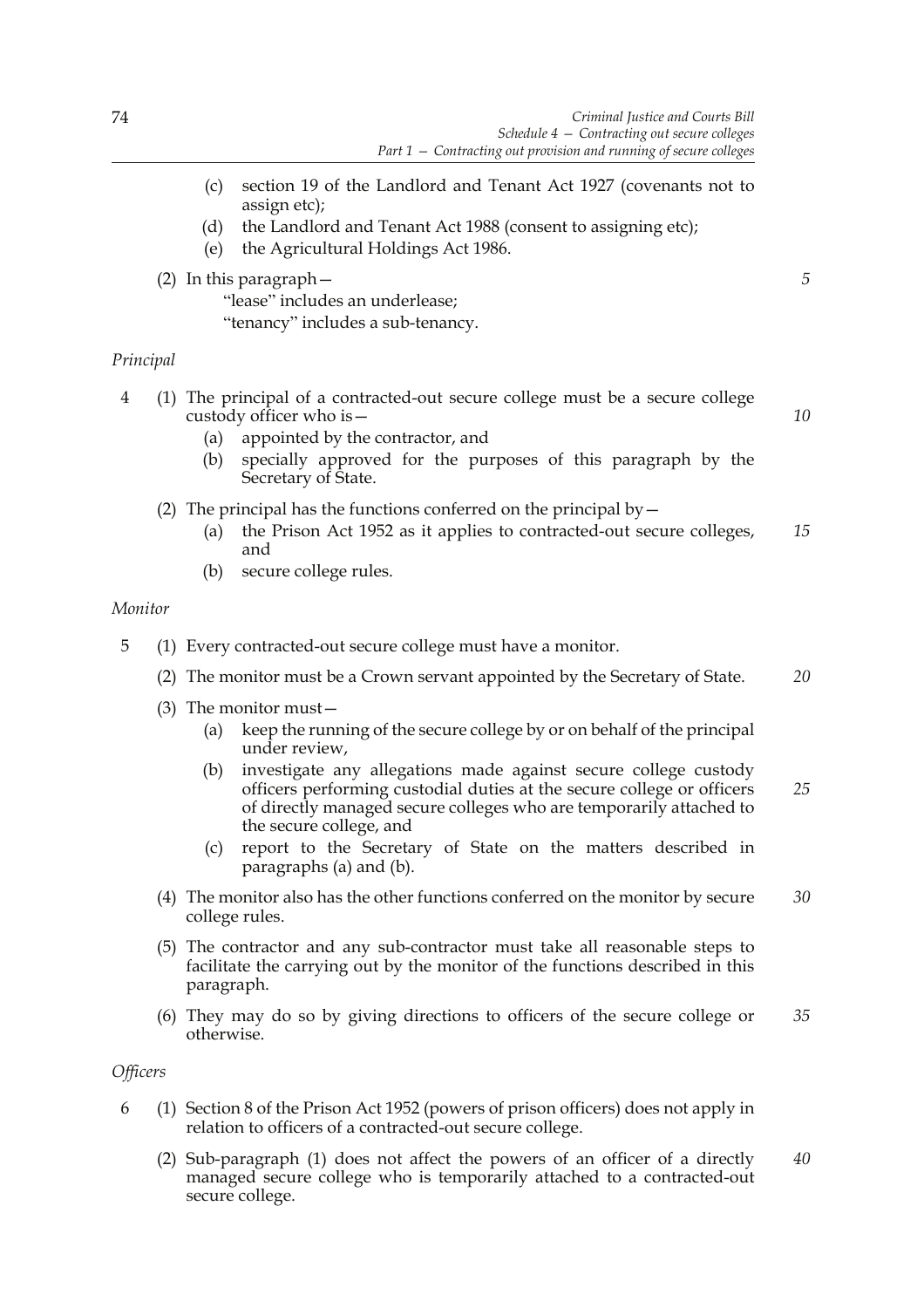*Officers who perform custodial duties*

- 7 Every officer of a contracted-out secure college who performs custodial duties at the college must be— (a) a secure college custody officer, or (b) an officer of a directly managed secure college who is temporarily attached to the contracted-out secure college. 8 A secure college custody officer performing custodial duties at a contractedout secure college has the following duties in relation to persons detained there— (a) to prevent their escape from lawful custody, (b) to prevent, or detect and report on, the commission or attempted commission by them of other unlawful acts, (c) to ensure good order and discipline on their part, and (d) to attend to their well-being. 9 (1) A secure college custody officer performing custodial duties at a contractedout secure college may search the following in accordance with secure college rules— (a) a person who is detained in the secure college, (b) any other person who is in the secure college or who is seeking to enter the secure college, and (c) an article in the possession of a person described in paragraph (b). (2) The power under sub-paragraph (1)(b) does not include power to require a person to submit to an intimate search (within the meaning of section 164(5) of the Customs and Excise Management Act 1979). 10 If authorised to do so by secure college rules, a secure college custody officer may use reasonable force where necessary in carrying out functions under paragraph 8 or 9. 11 (1) This paragraph applies where a secure college custody officer performing custodial duties at a contracted-out secure college has reason to believe that a person who is in the college or seeking to enter the college, other than a person detained there, is committing or has committed an offence under any of sections 39 to 40D of the Prison Act 1952. (2) The officer may require the person to wait with the officer for the arrival of a constable for such period as is necessary, except that the person may not be required to wait for longer than 2 hours. (3) The officer may use reasonable force to prevent the person from making off during that period. (4) A person who makes off during that period is guilty of an offence and liable, on summary conviction, to a fine not exceeding level 3 on the standard scale. (5) In sub-paragraph (1), the reference to an offence under any of sections 39 to *5 10 15 20 25 30 35 40*
	- 40D of the Prison Act 1952 (a "1952 Act offence") includes— (a) an offence of attempting to commit a 1952 Act offence,
		- (b) an offence of conspiracy to commit a 1952 Act offence, and
		- (c) an offence under Part 2 of the Serious Crime Act 2007 (encouraging or assisting crime) in relation to which a 1952 Act offence is the offence which the person intended or believed would be committed. *45*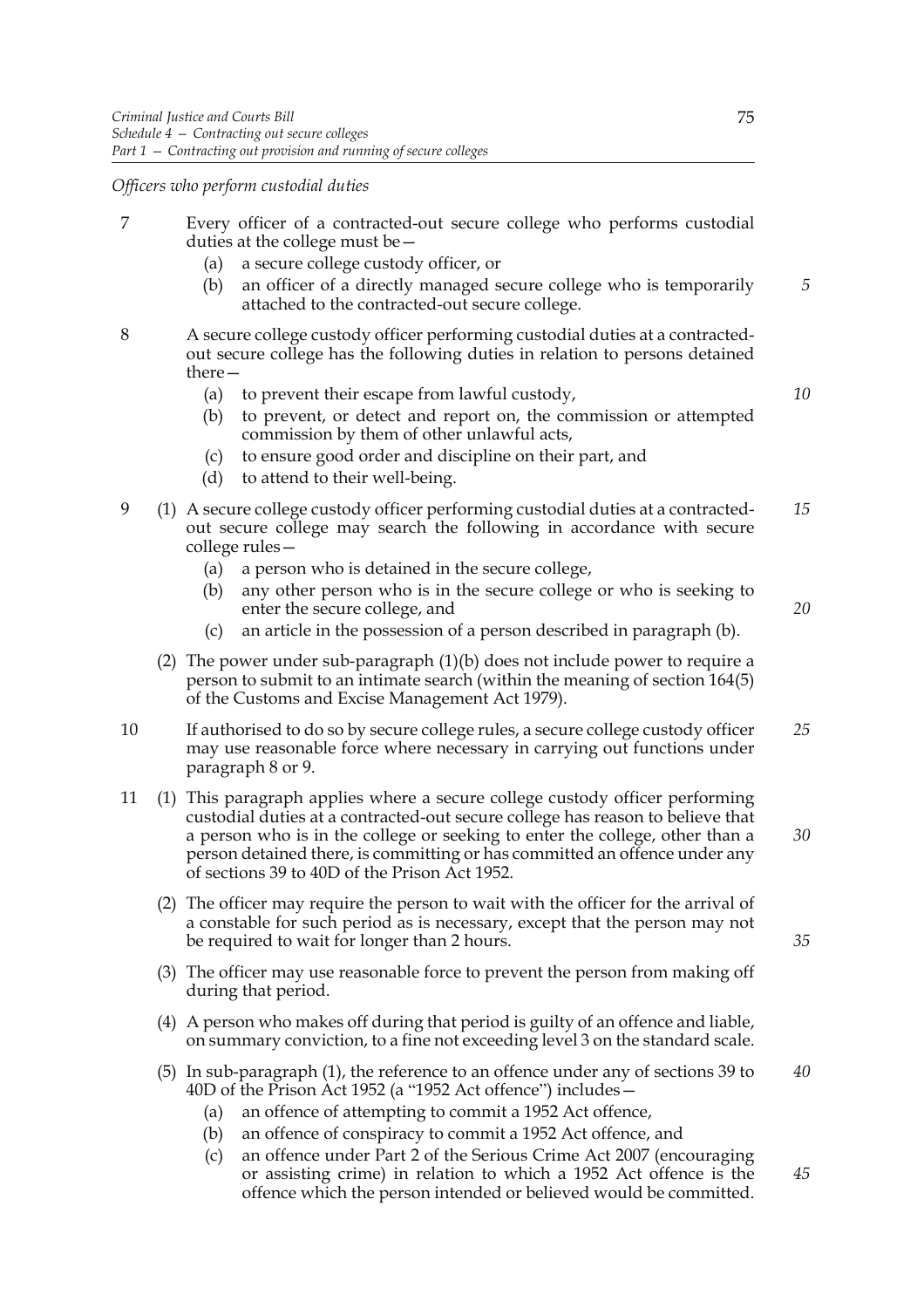*Intervention by Secretary of State*

| 12 | (a)        | (1) This paragraph applies where it appears to the Secretary of State that $-$<br>the principal of a contracted-out secure college has lost effective<br>control of the secure college or a part of it or is likely to do so, and |    |
|----|------------|-----------------------------------------------------------------------------------------------------------------------------------------------------------------------------------------------------------------------------------|----|
|    | (b)        | it is necessary for the Secretary of State to exercise the power under<br>sub-paragraph (2) in the interests of preserving a person's safety or<br>preventing serious damage to property.                                         | 5  |
|    |            | (2) The Secretary of State may appoint a Crown servant (the "appointed                                                                                                                                                            |    |
|    |            | person") to act as principal of the secure college for the period -                                                                                                                                                               |    |
|    | (a)<br>(b) | beginning at the time specified in the appointment, and<br>ending at the time specified in the notice of termination under sub-<br>paragraph (4).                                                                                 | 10 |
|    |            | $(3)$ During that period $-$                                                                                                                                                                                                      |    |
|    | (a)        | all of the functions of the principal or monitor are to be carried out<br>by the appointed person,                                                                                                                                | 15 |
|    | (b)        | the contractor and any sub-contractor must take all reasonable steps<br>to facilitate the carrying out by the appointed person of those<br>functions, and                                                                         |    |
|    | (c)        | the officers of the secure college must comply with any directions<br>given by the appointed person in carrying out those functions.                                                                                              | 20 |
|    |            | (4) The Secretary of State must, by notice to the appointed person, terminate the<br>person's appointment if satisfied that -                                                                                                     |    |
|    | (a)        | the person has secured effective control of the secure college or, as<br>the case may be, the relevant part of it, and                                                                                                            |    |
|    | (b)        | the person's appointment is no longer necessary as mentioned in<br>sub-paragraph $(1)(b)$ .                                                                                                                                       | 25 |
|    |            | (5) The Secretary of State must $-$                                                                                                                                                                                               |    |
|    | (a)        | give notice of an appointment under this paragraph to the persons<br>listed in sub-paragraph (6) as soon as practicable after making the<br>appointment, and                                                                      | 30 |
|    | (b)        | give a copy of a notice of termination of such an appointment to<br>those persons as soon as practicable after terminating it.                                                                                                    |    |
|    |            | (6) Those persons are-                                                                                                                                                                                                            |    |
|    | (a)        | the contractor,                                                                                                                                                                                                                   |    |
|    | (b)        | any sub-contractor,                                                                                                                                                                                                               | 35 |
|    | (c)        | the principal, and                                                                                                                                                                                                                |    |
|    | (d)        | the monitor.                                                                                                                                                                                                                      |    |
|    |            | Obstruction etc of secure college custody officers                                                                                                                                                                                |    |
| 13 | offence.   | (1) A person who resists or wilfully obstructs a secure college custody officer<br>performing custodial duties at a contracted-out secure college commits an                                                                      | 40 |
|    |            | (2) A person who commits an offence under this paragraph is liable, on<br>summary conviction, to a fine not exceeding level 3 on the standard scale.                                                                              |    |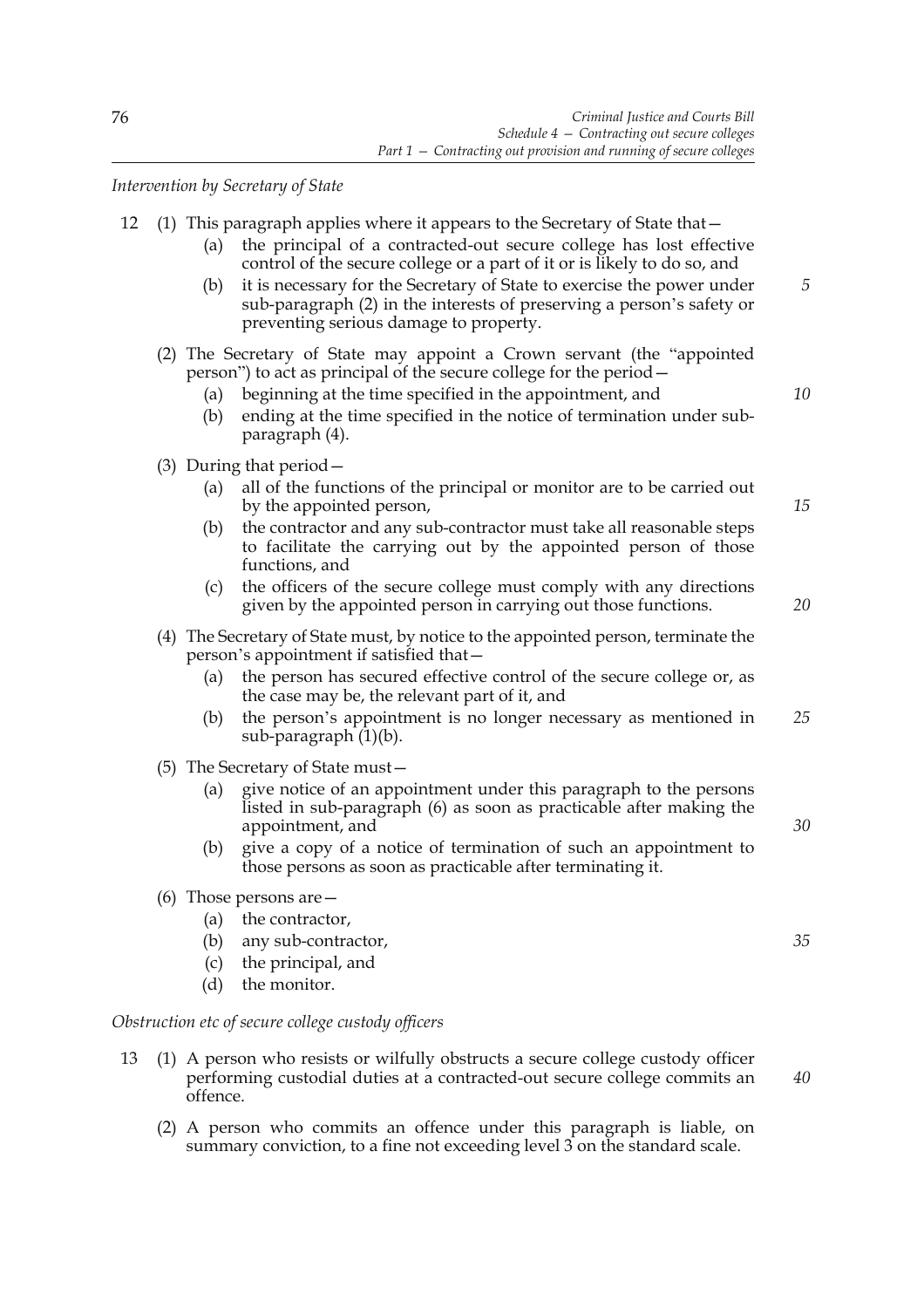*Assault of secure college custody officers*

- 14 (1) A person who assaults a secure college custody officer performing custodial duties at a contracted-out secure college commits an offence.
	- (2) A person who commits an offence under this paragraph is liable, on summary conviction, to imprisonment for a term not exceeding 51 weeks or a fine (or both).
	- (3) In relation to an offence committed before the commencement of section 281(5) of the Criminal Justice Act 2003, the reference in sub-paragraph (2) to 51 weeks is to be read as a reference to 6 months.
	- (4) In relation to an offence committed before section 85 of the Legal Aid, Sentencing and Punishment of Offenders Act 2012 comes into force, the reference in sub-paragraph (2) to a fine is to be read as a reference to a fine not exceeding level 5 on the standard scale. *10*

# *Wrongful disclosure of information relating to persons in youth detention accommodation*

- 15 (1) A person who is or has been employed at a contracted-out secure college (whether as a secure college custody officer or otherwise) commits an offence if the person discloses information— *15*
	- (a) which the person acquired in the course of the employment, and
	- (b) which relates to a particular person detained in youth detention accommodation.
	- (2) It is not an offence under this paragraph for a person to disclose information—
		- (a) in the course of the person's duty, or
		- (b) when authorised to do so by the Secretary of State.

# (3) A person who commits an offence under this paragraph is liable—

- (a) on conviction on indictment, to imprisonment for a term not exceeding 2 years or a fine (or both), and
- (b) on summary conviction, to imprisonment for a term not exceeding 12 months or a fine (or both).
- (4) In relation to an offence committed before section 154(1) of the Criminal Justice Act 2003 comes into force, the reference in sub-paragraph (3)(b) to 12 months is to be read as a reference to 6 months. *30*
- (5) In relation to an offence committed before section 85 of the Legal Aid, Sentencing and Punishment of Offenders Act 2012 comes into force, the reference in sub-paragraph (3)(b) to a fine is to be read as a reference to a fine not exceeding the statutory maximum.

#### PART 2

#### CERTIFICATION OF SECURE COLLEGE CUSTODY OFFICERS

*Meaning of "secure college custody officer"*

16 In this Schedule, "secure college custody officer" means a person in respect of whom a certificate under this Part of this Schedule is for the time being in *40*

*5*

*25*

*20*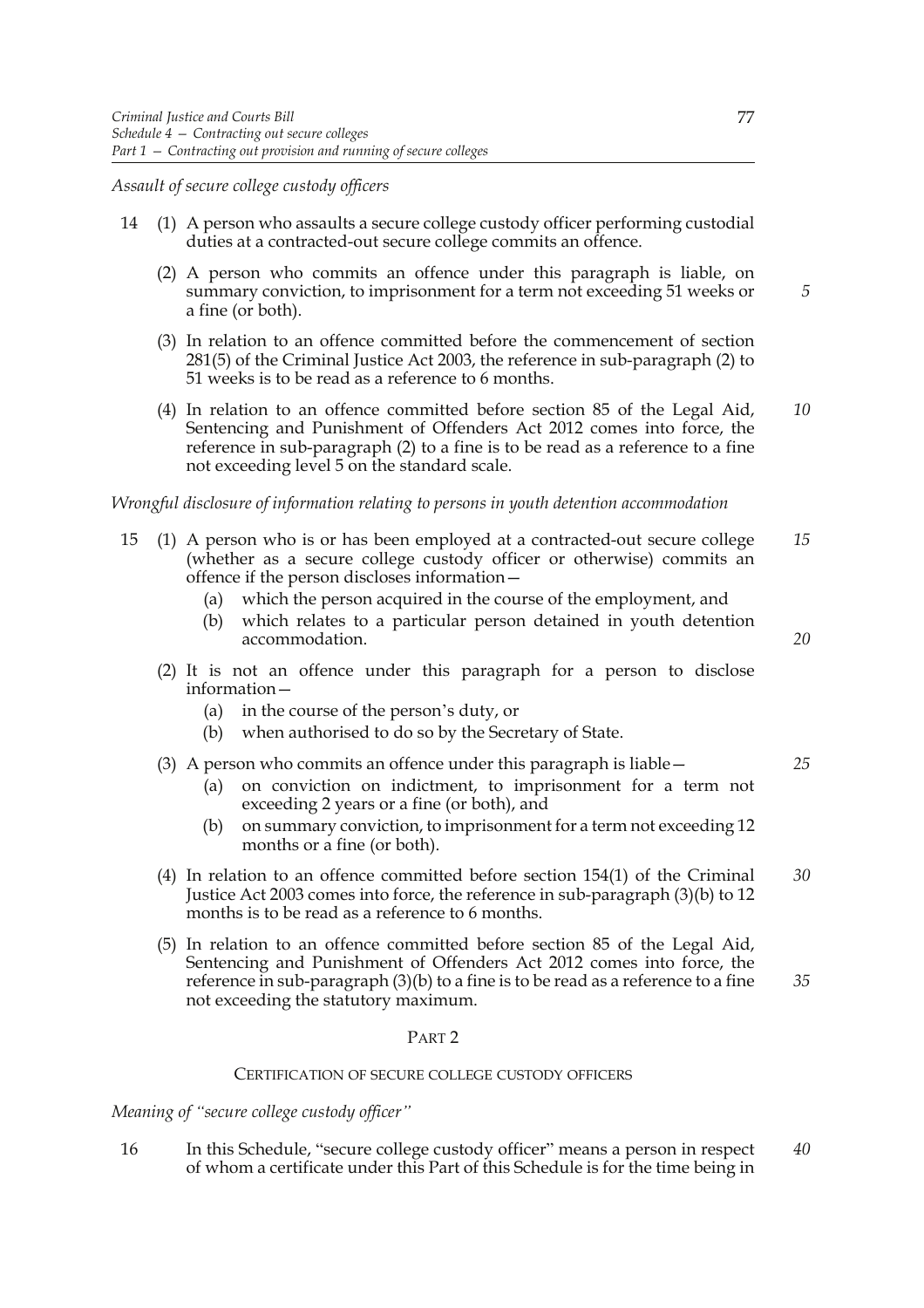force certifying that the person has been approved by the Secretary of State for the purposes of performing custodial duties at secure colleges.

# *Issue of certificate*

- 17 (1) The Secretary of State may, on an application by a person, issue a certificate in respect of the person if satisfied that the person—
	- (a) is a fit and proper person to perform custodial duties at secure colleges, and
	- (b) has received training to such standard as the Secretary of State considers appropriate for the performance of those functions.
	- (2) The certificate must state that it is to cease to be in force on a date or on the occurrence of an event. *10*
	- (3) Once issued, the certificate continues in force until that date or event, subject to any previous suspension or revocation under paragraph 18 or 19.

# *Suspension of certificate*

- 18 (1) This paragraph applies where—
	- (a) in the case of a secure college custody officer performing custodial duties at a contracted-out secure college, it appears to the monitor of the college that the officer is not a fit and proper person to perform such duties at secure colleges, or
	- (b) in the case of a secure college custody officer performing contractedout functions at a directly managed secure college, it appears to the principal of the college that the officer is not a fit and proper person to perform custodial duties at secure colleges. *20*
	- (2) The monitor or principal may—
		- (a) refer the matter to the Secretary of State for a decision under paragraph 19, and *25*
		- (b) in circumstances prescribed by regulations made by the Secretary of State, suspend the officer's certificate pending that decision.
	- (3) Regulations under this paragraph may—
		- (a) prescribe different circumstances for different cases;
		- (b) include transitional, transitory or saving provision.
	- (4) Regulations under this paragraph are to be made by statutory instrument.
	- (5) A statutory instrument containing regulations under this paragraph is subject to annulment in pursuance of a resolution of either House of Parliament

# *Revocation of certificate*

19 Where it appears to the Secretary of State that a secure college custody officer is not a fit and proper person to perform custodial duties at secure colleges, the Secretary of State may revoke the officer's certificate.

*5*

*15*

*30*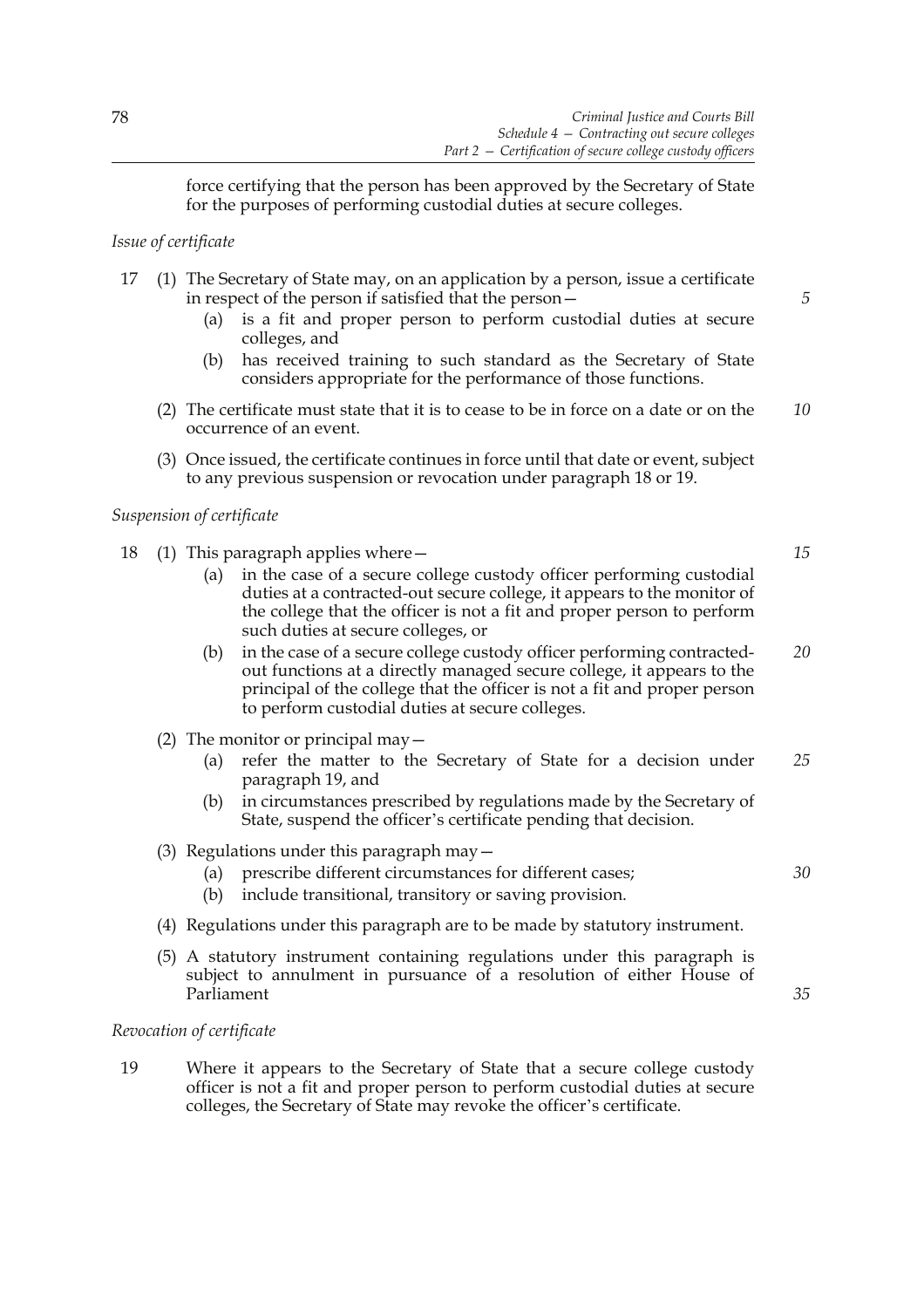### PART 3

## CONTRACTING OUT FUNCTIONS AT DIRECTLY MANAGED SECURE COLLEGES

### *Power to contract out functions at directly managed secure college*

- 20 (1) The Secretary of State may enter into a contract with another person for functions to be carried out at a directly managed secure college by secure college custody officers provided by that person.
	- (2) In this Schedule, "contracted-out functions" means any functions which, by virtue of a contract under this paragraph, fall to be performed by secure college custody officers.

# *Powers of officers carrying out contracted-out functions*

- 21 Paragraphs 6(1) and 8 to 11 apply in relation to a secure college custody officer carrying out contracted-out functions at a directly managed secure college as they apply in relation to a secure college custody officer carrying out functions at a contracted-out secure college.
- 22 In relation to a directly managed secure college, the reference to an officer of the prison in section 13(2) of the Prison Act 1952 (legal custody of prisoners), as it applies to secure colleges, includes a reference to a secure college custody officer performing custodial duties at the secure college in accordance with a contract under paragraph 20. *15*

# *Obstruction etc of secure college custody officers*

- 23 (1) A person who resists or wilfully obstructs a secure college custody officer performing contracted-out functions at a directly managed secure college commits an offence.
	- (2) A person who commits an offence under this paragraph is liable, on summary conviction, to a fine not exceeding level 3 on the standard scale.

### *Assault of secure college custody officers*

- 24 (1) A person who assaults a secure college custody officer performing contracted-out functions at a directly managed secure college commits an offence.
	- (2) A person who commits an offence under this paragraph is liable, on summary conviction, to imprisonment for a term not exceeding 51 weeks or a fine (or both). *30*
	- (3) In relation to an offence committed before the commencement of section 281(5) of the Criminal Justice Act 2003, the reference in sub-paragraph (2) to 51 weeks is to be read as a reference to 6 months.
	- (4) In relation to an offence committed before section 85 of the Legal Aid, Sentencing and Punishment of Offenders Act 2012 comes into force, the reference in sub-paragraph (2) to a fine is to be read as a reference to a fine not exceeding level 5 on the standard scale.

*20*

*5*

*10*

*25*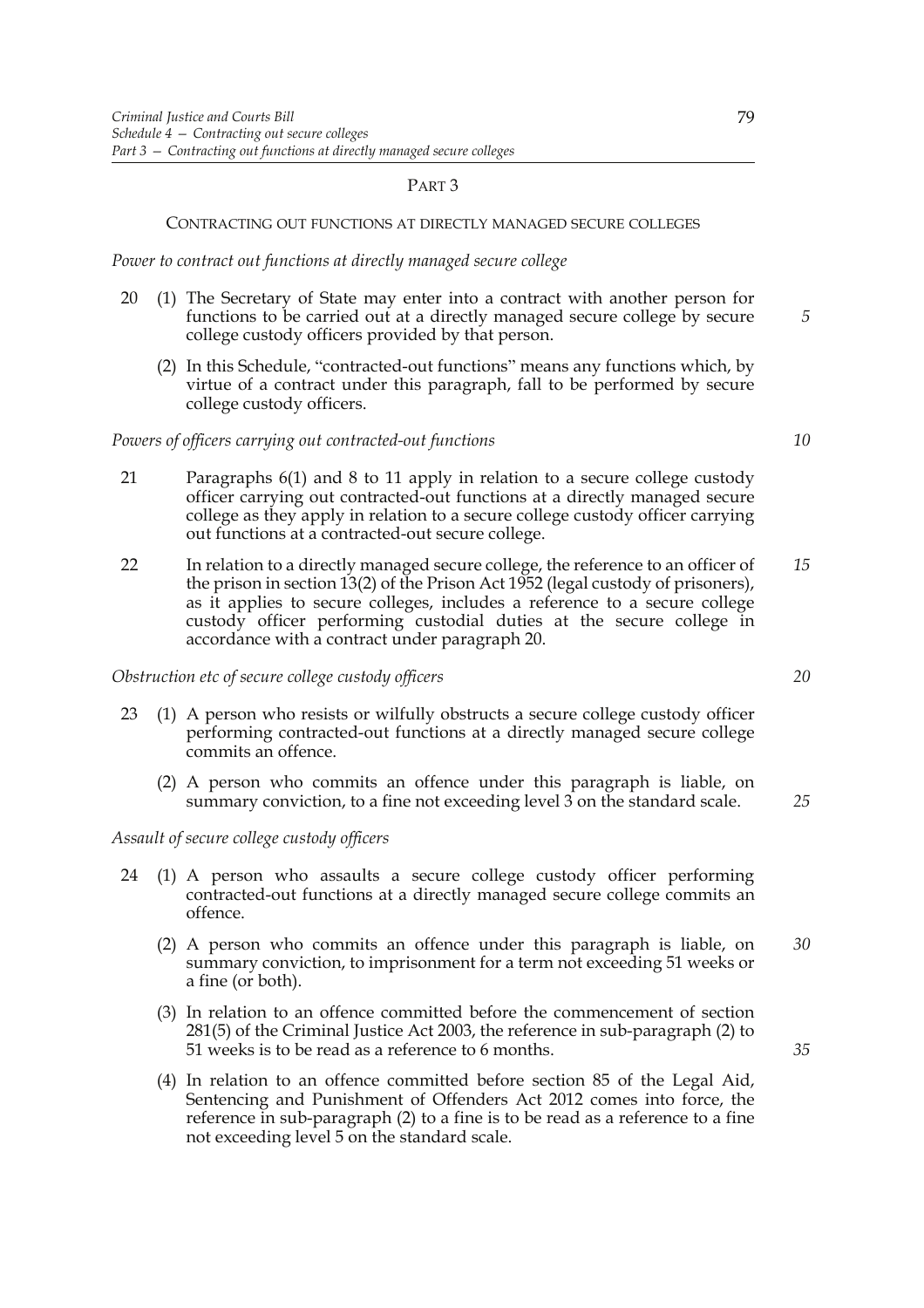*Wrongful disclosure of information relating to persons in youth detention accommodation*

| 25 (1) A person who is or has been employed to perform contracted-out functions |
|---------------------------------------------------------------------------------|
| at a directly managed secure college commits an offence if the person           |
| discloses any information-                                                      |

- (a) which the person acquired in the course of the employment, and
- (b) which relates to a particular person detained in youth detention accommodation.
- (2) It is not an offence under this paragraph for a person to disclose information—
	- (a) in the course of the person's duty, or

*10*

*5*

- (b) when authorised to do so by the Secretary of State.
- (3) A person who commits an offence under this paragraph is liable—
	- (a) on conviction on indictment, to imprisonment for a term not exceeding 2 years or a fine (or both), and
	- (b) on summary conviction, to imprisonment for a term not exceeding 51 weeks or a fine (or both). *15*
- (4) In relation to an offence committed before section 154(1) of the Criminal Justice Act 2003 comes into force, the reference in sub-paragraph (3)(b) to 12 months is to be read as a reference to 6 months.
- (5) In relation to an offence committed before section 85 of the Legal Aid, Sentencing and Punishment of Offenders Act 2012 comes into force, the reference in sub-paragraph (3)(b) to a fine is to be read as a reference to a fine not exceeding the statutory maximum. *20*

# *Supplementary*

26 The references in paragraphs 20, 21 and 22 to the carrying out of functions or the performance of custodial duties at a secure college include references to the carrying out of functions or the performance of such duties for the purposes of, or for purposes connected with, a secure college. *25*

# PART 4

#### **DEFINITIONS**

27 In this Schedule— "contracted-out functions" has the meaning given in paragraph 20;

- "contracted-out secure college" has the meaning given in paragraph 1; "the contractor", in relation to a contracted-out secure college, has the meaning given in paragraph 1;
- "directly managed secure college" means a secure college which is not a contracted-out secure college;
- "secure college custody officer" has the meaning given in paragraph 16; "secure college rules" means rules made under section 47 of the Prison
- Act 1952 for the regulation and management of secure colleges;
- "sub-contractor", in relation to a contracted-out secure college, has the meaning given in paragraph 1.

*30*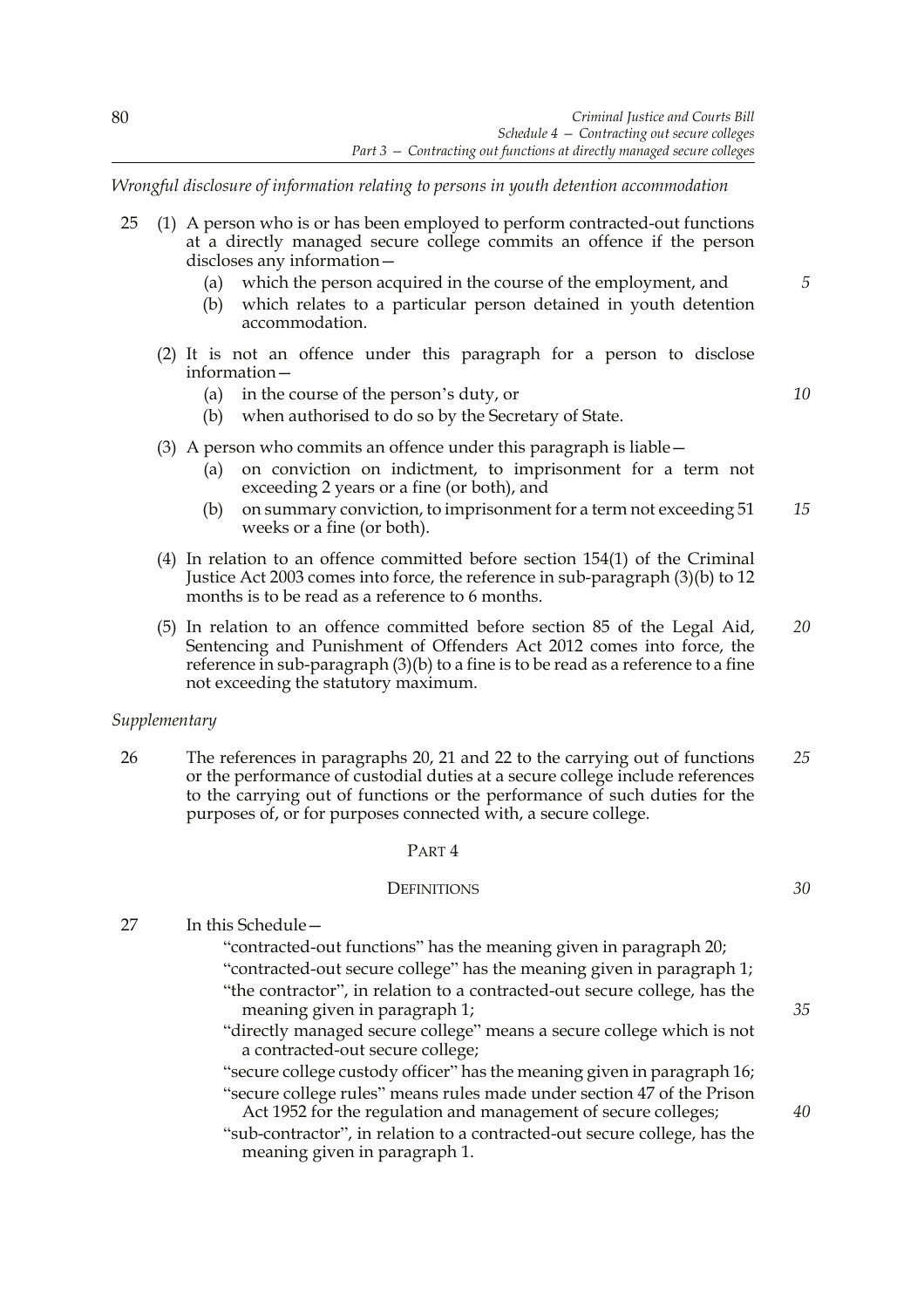# PART 5

#### FURTHER AMENDMENTS

*Firearms Act 1968 (c. 27)*

- 28 (1) Schedule 1 to the Firearms Act 1968 (offences to which section 17(2) of that Act applies) is amended as follows.
	- (2) After paragraph 6 insert—
		- "6A An offence under paragraph 14 or 24 of Schedule 4 to the Criminal Justice and Courts Act 2014 (assaulting secure college custody officer)."
	- (3) In paragraph 8 for "6" substitute "6A".

*Criminal Justice Act 1988 (c. 33)*

- 29 In section 40(3) of the Criminal Justice Act 1988 (powers to join in indictment count for certain offences), after paragraph (ab) insert—
	- "(ac) an offence under paragraph 14 or 24 of Schedule 4 to the Criminal Justice and Courts Act 2014 (assaulting secure college custody officer);". *15*

*Private Security Industry Act 2001 (c. 12)*

- 30 In paragraph 2(7) of Schedule 2 to the Private Security Industry Act 2001 (manned guarding activities not liable to control), after paragraph (c) insert—
	- "(cza) activities that are carried out for the purposes of the performance of a contract entered into under, or for the purposes of, paragraph 1 of Schedule 4 to the Criminal Justice and Courts Act 2014 (contracting out of secure colleges) or paragraph 20 of that Schedule (contracted-out functions at directly managed secure colleges);".

*Children Act 2004 (c. 31)*

- 31 The Children Act 2004 is amended as follows.
- 32 In section 15(3)(d) (funding of Local Safeguarding Children Boards), after "or prison" insert "or the principal of a contracted-out secure college".
- 33 (1) Section 65 (interpretation) is amended as follows.
	- (2) In subsection  $(3)$ , at the end insert
		- "(d) references to a contracted-out secure college, and to the contractor in relation to such a secure college, have the meanings given by paragraph 1 of Schedule 4 to the Criminal Justice and Courts Act 2014."
	- (3) In subsection  $(4)$ 
		- (a) in paragraph (a), omit "or",
		- (b) at the end of paragraph (b), insert "or",

*5*

*10*

*20*

*25*

*30*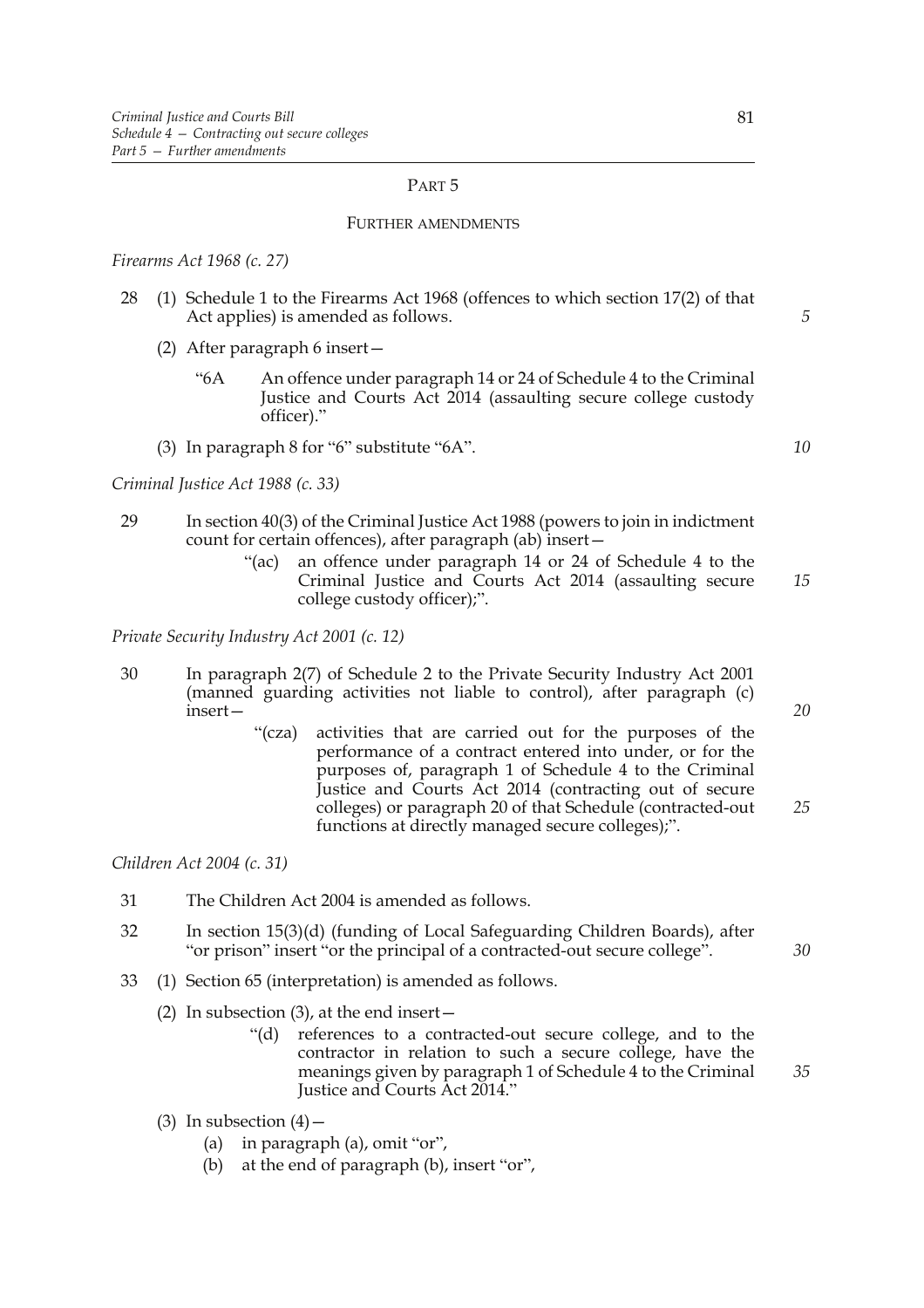- (c) after paragraph (b) insert—
	- "(c) a contract under paragraph 1 of Schedule 4 to the Criminal Justice and Courts Act 2014 is for the time being in force in relation to part of a secure college", and
- (d) for "or prison" substitute ", prison or secure college".

*Offender Management Act 2007 (c. 21)* 

34 In section 14(9) of the Offender Management Act 2007 (disclosure)—

- (a) in paragraph (a), after sub-paragraph (ii) insert—
	- "(iii) a secure college under paragraph 1 of Schedule 4 to the Criminal Justice and Courts Act 2014;"; *10*
- (b) in paragraph (a), for "section in question" substitute "provision in question";
- (c) in paragraph (b)(ii), omit the words from "for offenders" to the end. *15*

# SCHEDULE 5 Section 28

TRIAL BY SINGLE JUSTICE ON THE PAPERS: FURTHER AMENDMENTS

*Criminal Law Act 1977 (c. 45)*

- 1 (1) Section 39(1) of the Criminal Law Act 1977 (service of summons etc in Scotland or Northern Ireland) is amended as follows.
	- (2) After paragraph (c) (but before "and") insert—
		- "(ca) a single justice procedure notice (within the meaning of that section) requiring a person charged with an offence to serve a written notification stating—
			- (i) whether or not the person desires to plead guilty, and *25*
			- (ii) if the person desires to plead guilty, whether or not the person desires to be tried in accordance with section 16A of the Magistrates' Courts Act 1980,".
	- (3) In paragraph (d), for "or  $(c)$ " substitute ",  $(c)$  or  $(ca)$ ".

*Magistrates' Courts Act 1980 (c. 43)*

- 2 The Magistrates' Courts Act 1980 is amended as follows.
- 3 (1) Section 1 (issue of summons to accused etc) is amended as follows.
	- (2) In subsection (4A), for "public prosecutor" substitute "relevant prosecutor authorised to issue requisitions".
	- (3) Omit subsection (4B).
	- (4) In subsection (6A), for "public prosecutor" substitute "relevant prosecutor".
- 4 In section 150(1) (interpretation of other terms)—
	- (a) omit the entry for "public prosecutor", "requisition" and "written charge", and

*30*

*35*

*20*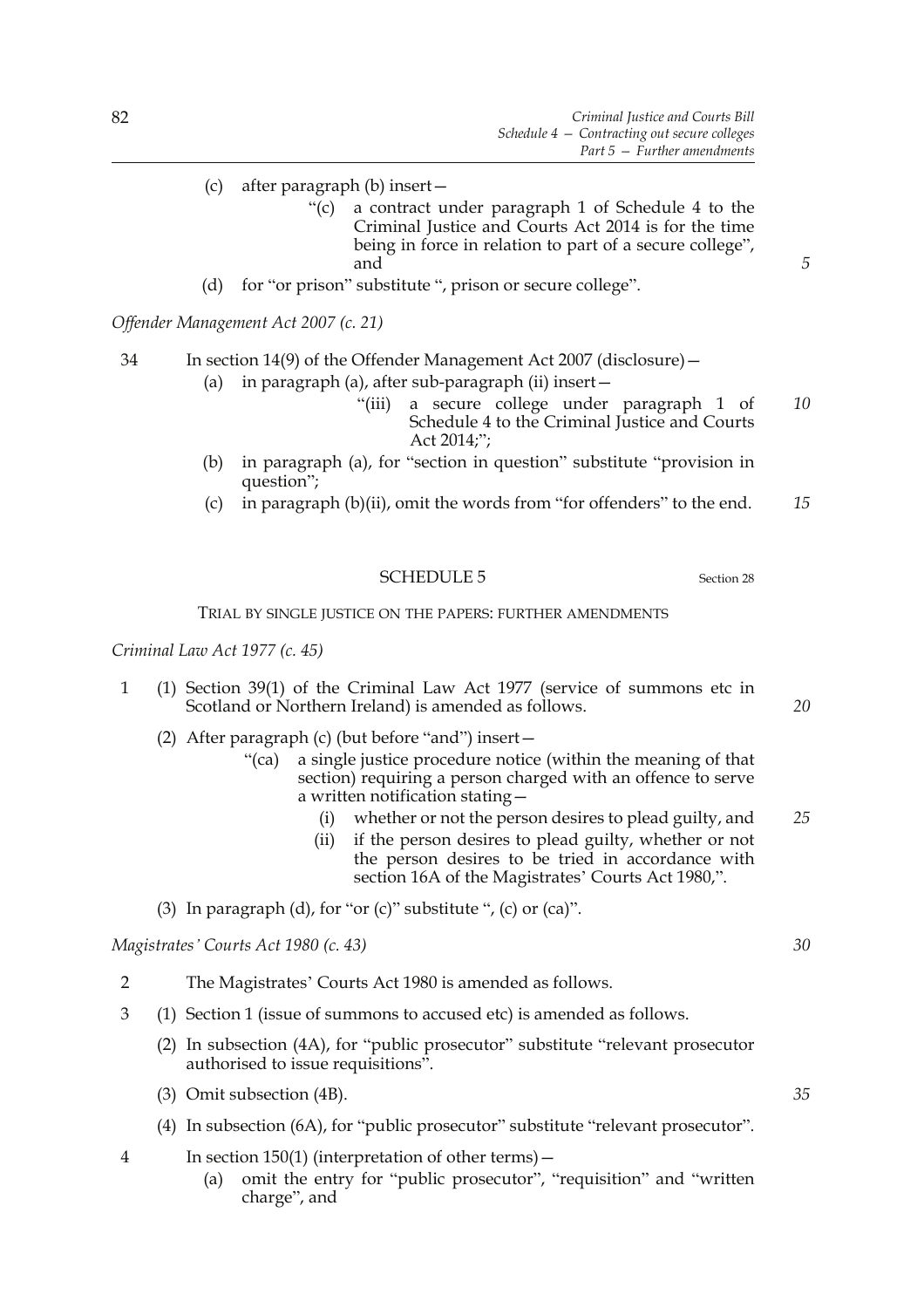- (b) at the appropriate places insert— ""relevant prosecutor" has the meaning given by section 29 of the Criminal Justice Act 2003;", ""requisition" has the meaning given by section 29 of the Criminal Justice Act 2003;", ""single justice procedure notice" has the meaning given by section 29 of the Criminal Justice Act 2003;", and ""written charge" has the meaning given by section 29 of the Criminal Justice Act 2003;". *Prosecution of Offences Act 1985 (c. 23)*
- 5 (1) Section 15 of the Prosecution of Offences Act 1985 (interpretation of Part 1) is amended as follows.
	- (2) In subsection  $(1)$  -
		- (a) for ""public prosecutor"" substitute ""relevant prosecutor"", and
		- (b) after ""requisition"" insert ", "single justice procedure notice".
	- (3) In subsection  $(2)$ 
		- (a) in paragraph (ba), for "public prosecutor" substitute "relevant prosecutor", and
		- (b) after paragraph (ba) insert—
			- "(bb) where a relevant prosecutor issues a written charge and single justice procedure notice, when the written charge and single justice procedure notice are issued;". *20*

*Road Traffic Offenders Act 1988 (c. 53)*

- 6 In section 8 of the Road Traffic Offenders Act 1988 (duty to include date of birth and sex in written plea of guilty), after paragraph (a) (but before "or") insert— *25*
	- "(aa) serves a written notification on the designated officer for a magistrates' court stating a desire to plead guilty and to be tried in accordance with section 16A of the Magistrates' Courts Act 1980 (trial by single justice on the papers),".

*Criminal Justice and Public Order Act 1994 (c. 33)*

- 7 (1) Section 51 of the Criminal Justice and Public Order Act 1994 (intimidation etc of witnesses, jurors and others) is amended as follows.
	- (2) In subsection  $(9)$ 
		- (a) for ""public prosecutor"" substitute ""relevant prosecutor"", and
		- (b) after ""requisition"" insert ", "single justice procedure notice"".
	- (3) In subsection  $(10)(a)(ia)$ 
		- (a) for "public prosecutor" substitute "relevant prosecutor", and
		- (b) after "and requisition" insert "or single justice procedure notice". *40*

*10*

*5*

*15*

*30*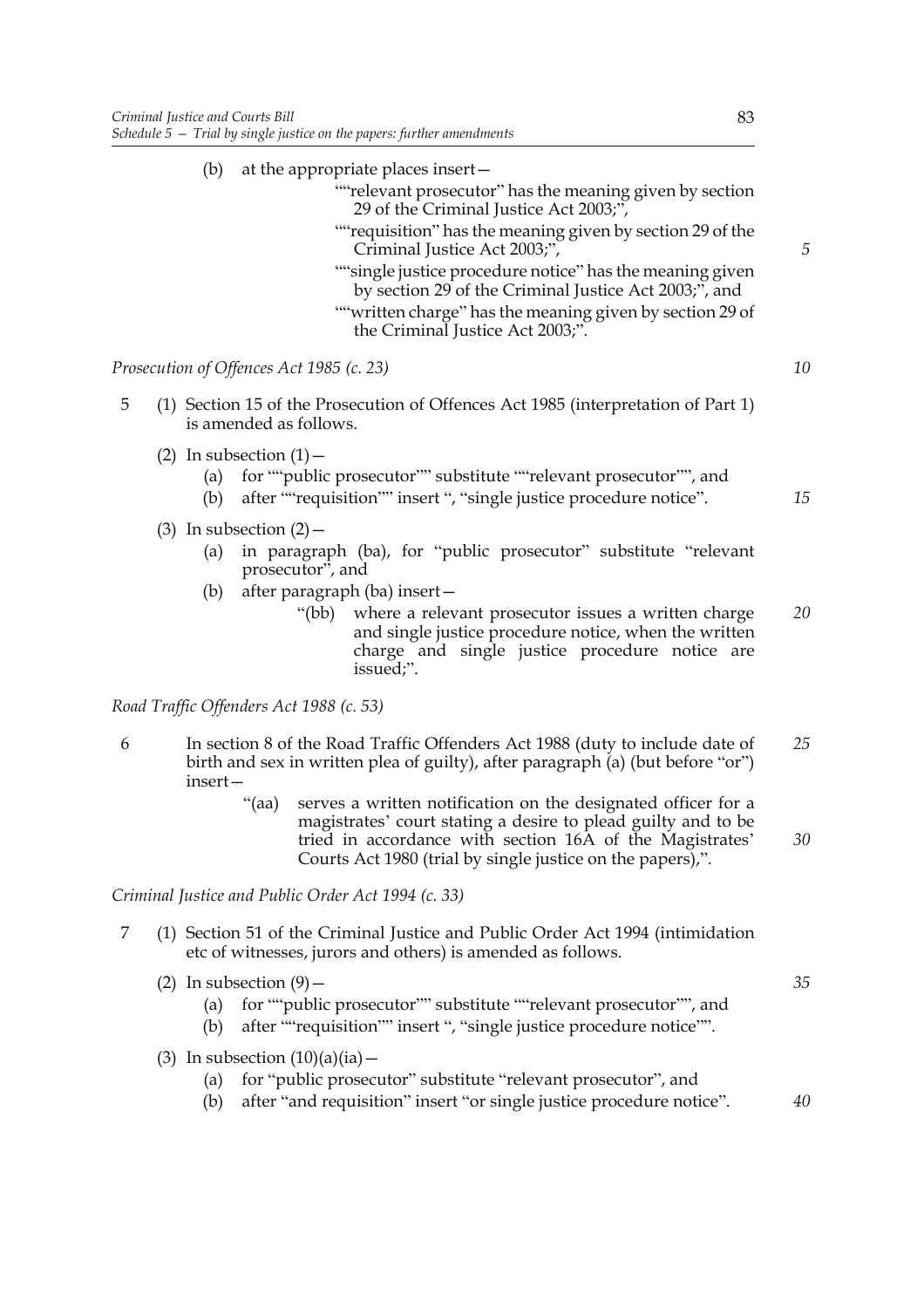*Drug Trafficking Act 1994 (c. 37)*

84

- 8 (1) Section 60 of the Drug Trafficking Act 1994 (Revenue and Customs prosecutions) is amended as follows.
	- (2) In subsection (6), for ""public prosecutor"" substitute ""relevant prosecutor"".
	- (3) In subsection (6A)(aa), for "public prosecutor" substitute "relevant prosecutor".

*Merchant Shipping Act 1995 (c. 21)*

- 9 (1) Section 145 of the Merchant Shipping Act 1995 (interpretation of section 144) is amended as follows.
	- (2) In subsection  $(2)(a)(ia)$ , for "public prosecutor" substitute "relevant prosecutor".
	- (3) In subsection (2A), for ""public prosecutor"" substitute ""relevant prosecutor"".

*Terrorism Act 2000 (c. 11)*

- 10 (1) In Schedule 4 to the Terrorism Act 2000 (forfeiture orders), paragraph 11 is amended as follows.
	- (2) In sub-paragraph (1)(aa), for "public prosecutor" substitute "relevant prosecutor".
	- (3) In sub-paragraph (2A), for ""public prosecutor"" substitute ""relevant prosecutor"". *20*

*Proceeds of Crime Act 2002 (c. 29)*

| 11 | follows.   | (1) Section 85 of the Proceeds of Crime Act 2002 (proceedings) is amended as                                                                                                |    |
|----|------------|-----------------------------------------------------------------------------------------------------------------------------------------------------------------------------|----|
|    | (a)<br>(b) | (2) In subsection $(1)(aa)$ –<br>for "public prosecutor" substitute "relevant prosecutor", and<br>after "and requisition" insert "or single justice procedure notice".      | 25 |
|    | (b)        | $(3)$ In subsection $(9)$ –<br>(a) for ""public prosecutor"" substitute ""relevant prosecutor"", and<br>after ""requisition"" insert ", "single justice procedure notice"". | 30 |
|    |            | <i>Education Act 2002 (c. 32)</i>                                                                                                                                           |    |
| 12 |            | (1) Section 141F of the Education Act 2002 (restrictions on reporting alleged<br>offences by teachers) is amended as follows.                                               |    |
|    | (b)        | (2) In subsection $(15)(b)$ –<br>(a) for "public prosecutor" substitute "relevant prosecutor", and<br>after "and requisition" insert "or single justice procedure notice".  | 35 |

*10*

*5*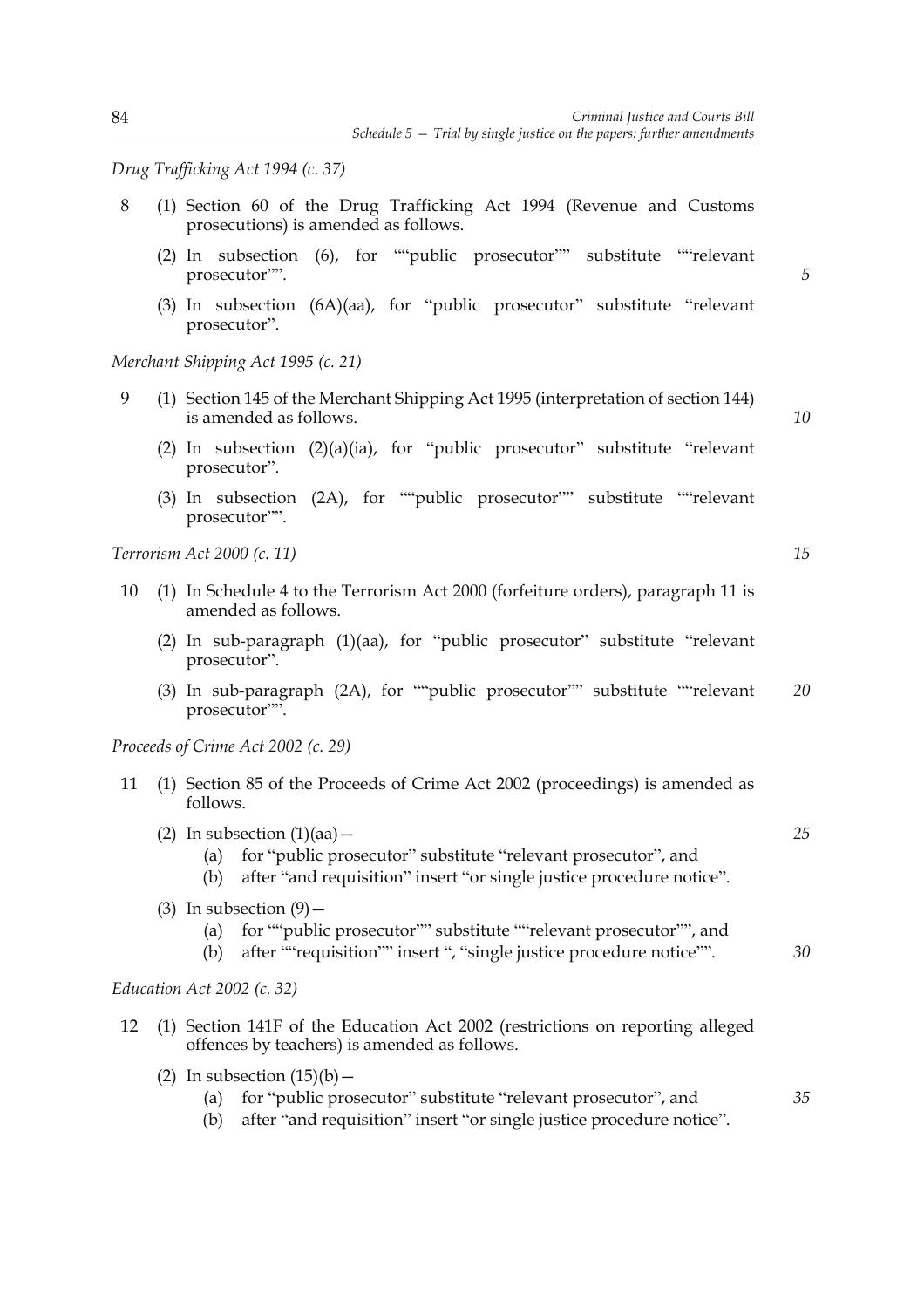- (3) After subsection (15) insert—
	- "(16) In subsection (15) "relevant prosecutor", "requisition", "single justice procedure notice" and "written charge" have the same meaning as in section 29 of the Criminal Justice Act 2003."

*Crime (International Co-operation) Act 2003 (c. 32)*

- 13 The Crime (International Co-operation) Act 2003 is amended as follows.
- 14 (1) Section 4A (general requirements for service of written charge or requisition) is amended as follows.
	- (2) In the heading, for "or requisition" substitute "etc".

(3) In subsection (1), after paragraph (b) insert "and

- (c) a single justice procedure notice (within the meaning of that section)."
- (4) In subsection (2), for "The written charge or requisition" substitute "Each of the documents".
- (5) In subsection (3) for "the written charge or requisition", in both places, substitute "the document". *15*
- (6) In subsection (4), for "A written charge or requisition" substitute "Such a document".
- $(7)$  In subsection  $(5)$ 
	- (a) after "a requisition" insert "or single justice procedure notice", and *20*
	- (b) after "the requisition" insert "or single justice procedure notice".
- 15 (1) Section 4B (service of written charge or requisition otherwise than by post) is amended as follows.
	- (2) In the heading, for "or requisition" substitute "etc".
	- (3) In subsection (1), for "or requisition" substitute ", requisition or single justice procedure notice". *25*
	- (4) In subsection (2), for "the written charge or requisition" substitute "the document".
	- (5) In subsection (3)(b), for "the written charge or requisition" substitute "the document".

SCHEDULE 6 Section 29

# FURTHER PROVISION ABOUT CRIMINAL COURTS CHARGE

*Rehabilitation of Offenders Act 1974 (c. 53)*

- 1 In section 1(3) of the Rehabilitation of Offenders Act 1974 (rehabilitated persons and spent convictions: definition of sentence), at the end insert—
	- "(c) an order under section 21A of the Prosecution of Offences Act 1985 (criminal courts charge)."

*5*

*10*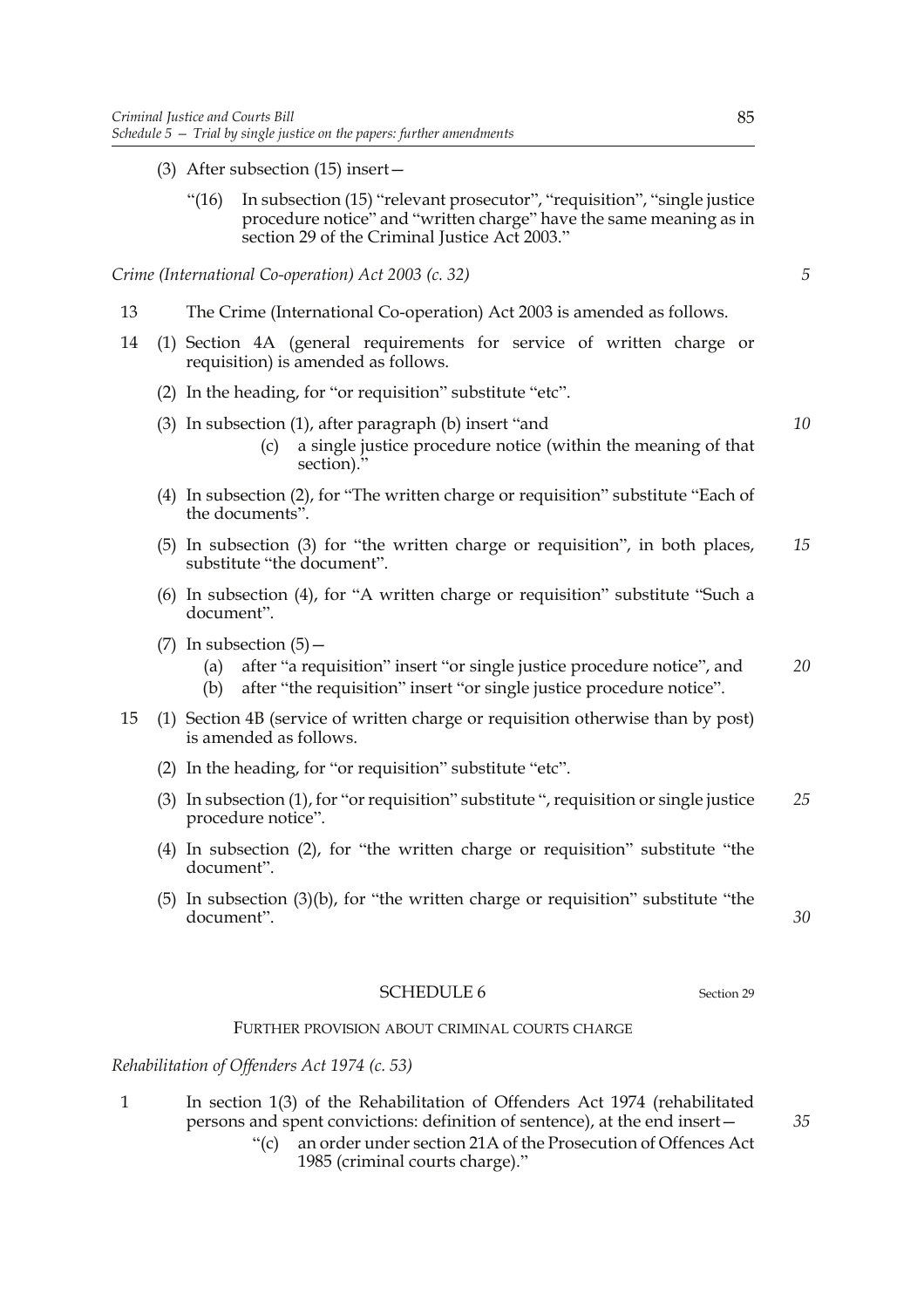*Magistrates' Courts Act 1980 (c. 43)*

- 2 The Magistrates' Courts Act 1980 is amended as follows.
- 3 In section 82 (restriction on power to impose imprisonment for default), for subsection (1A) substitute—
	- "(1A) A magistrates' court may not issue a warrant of commitment in reliance on subsection  $(1)(c)$  for a default in paying — *5*
		- (a) a charge ordered to be paid under section 21A of the Prosecution of Offences Act 1985 (criminal courts charge), or
		- (b) a surcharge ordered to be paid under section 161A of the Criminal Justice Act 2003."
- 4 In section 108 (right of appeal to the Crown Court), after subsection (4) insert—
	- "(5) Subsection (3) does not prevent an appeal against an order under section 21A of the Prosecution of Offences Act 1985 (criminal courts charge)."

*Prosecution of Offences Act 1985 (c. 23)*

5 In the Prosecution of Offences Act 1985, at the beginning of the heading of Part 2 insert "Defence, prosecution and third party".

*Insolvency Act 1986 (c. 45)*

- 6 In section 281(4A) of the Insolvency Act 1986 (effect of discharge from bankruptcy debts)— *20*
	- (a) after "fine" insert "imposed for an offence", and
	- (b) after "a reference to" insert "—
		- (a) a charge ordered to be paid under section 21A of the Prosecution of Offences Act 1985 (criminal courts charge), whether on conviction or otherwise; *25*
		- $(b)$  ".

*Criminal Justice Act 1991 (c. 53)*

7 In section 24(4) of the Criminal Justice Act 1991 (recovery of fines etc from certain benefits), in the definition of "fine", after paragraph (b) insert—

"(ba) a charge ordered to be paid under section 21A of the Prosecution of Offences Act 1985 (criminal courts charge);".

*Powers of Criminal Courts (Sentencing) Act 2000 (c. 6)*

- 8 The Powers of Criminal Courts (Sentencing) Act 2000 is amended as follows. *35*
- 9 (1) Section 12 (absolute and conditional discharge) is amended as follows.
	- (2) In subsection  $(7)$ 
		- (a) omit "from making an order for costs against the offender or", and
		- (b) for "him" substitute "the offender".

*10*

*15*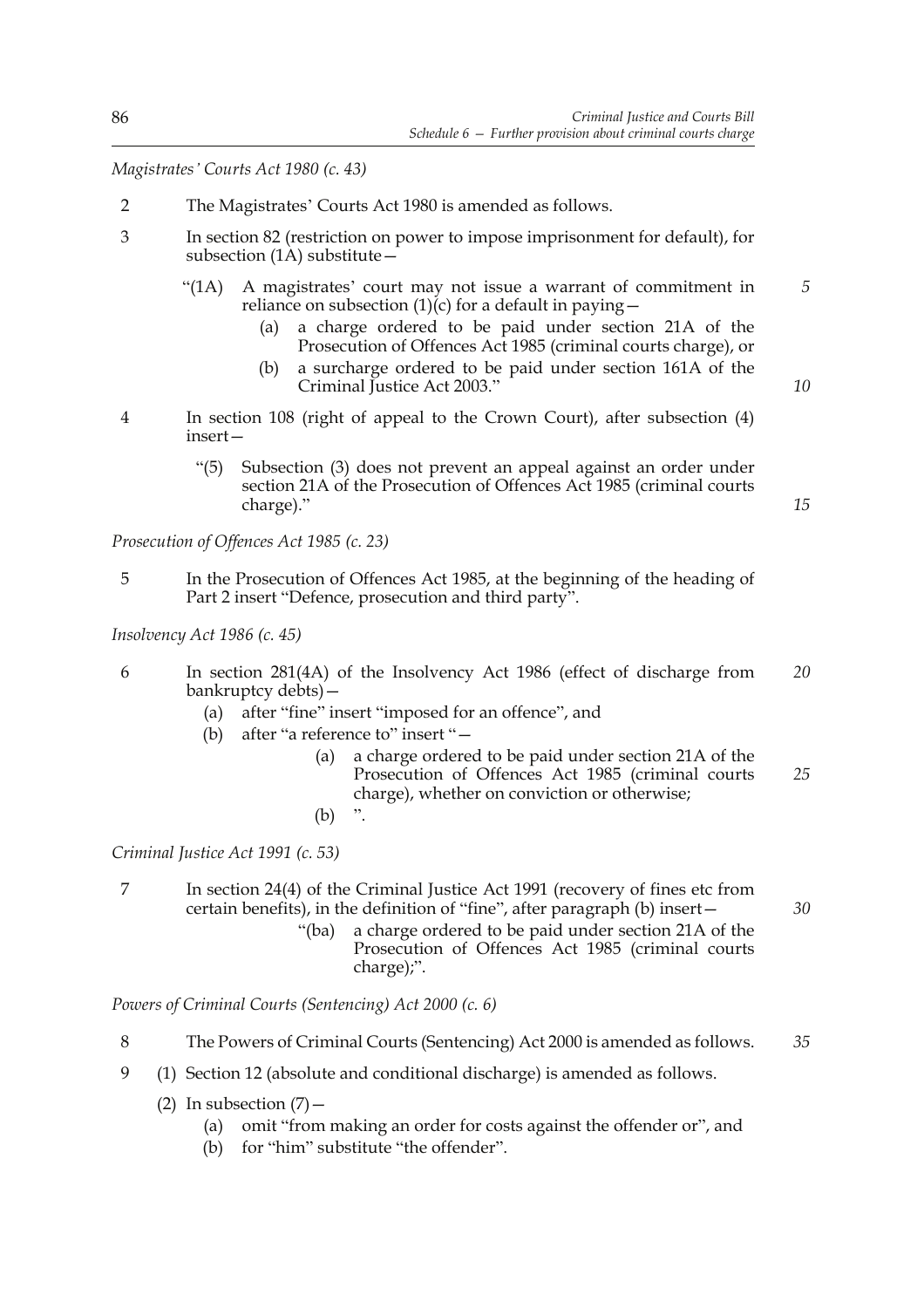- (3) At the end insert—
	- "(8) Nothing in this section shall be construed as preventing a court, on discharging an offender absolutely or conditionally in respect of an offence, from—
		- (a) making an order under section 21A of the Prosecution of Offences Act 1985 (criminal courts charge), or
		- (b) making an order for costs against the offender."
- 10 In section 142(1) (power of Crown Court to order search of persons before it), after paragraph (b) insert—
	- "(ba) the Crown Court makes an order against a person under section 21A of the Prosecution of Offences Act 1985 (criminal courts charge),". *10*

*Criminal Justice Act 2003 (c. 44)*

- 11 The Criminal Justice Act 2003 is amended as follows.
- 12 In section 151(5) (community order or youth rehabilitation order for persistent offender previously fined), before "a compensation order" insert "an order under section 21A of the Prosecution of Offences Act 1985 (criminal courts charge), or". *15*
- 13 In section 256AC(11) (breach of supervision requirements imposed under section 256AA: appeal)— *20*
	- (a) after "against" insert "—
		- (a) ", and
	- (b) at the end insert "under this section, and
		- (b) an order made by the court under section 21A of the Prosecution of Offences Act 1985 (criminal courts charge) when dealing with the person under this section." *25*
- 14 In Schedule 8 (breach or amendment of community order), in paragraph 9(8) (appeals)—
	- (a) after "against" insert "—
		- (a) ", and
	- (b) at the end insert ", and
		- (b) an order made by the court under section 21A of the Prosecution of Offences Act 1985 (criminal courts charge) when imposing that sentence."
- 15 In Schedule 12 (breach or amendment of suspended sentence order), in paragraph 9(3) (appeals)—
	- (a) for "any order made by the court under paragraph  $8(2)(a)$  or  $(b)$ " substitute "each of the following orders", and
	- (b) at the end insert "—
		- (a) an order made by the court under paragraph  $8(2)(a)$  or  $(b)$ ;
		- (b) an order made by the court under section 21A of the Prosecution of Offences Act 1985 (criminal courts charge) when making an order described in paragraph (a)."

*5*

*30*

*35*

*40*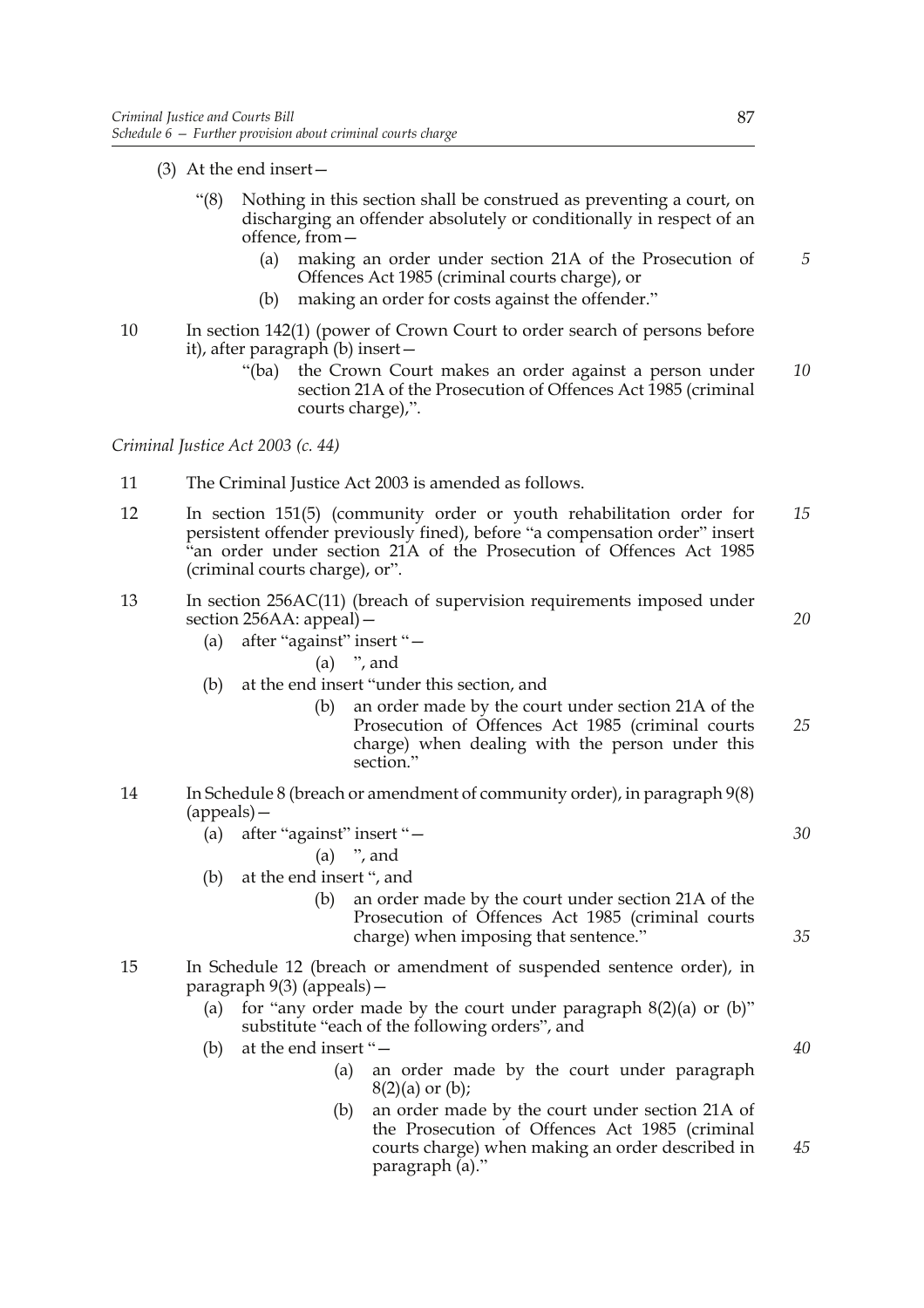### SCHEDULE 7 Section 46

*5*

*15*

*20*

*40*

#### JURIES AT INQUESTS

*Jurors and electronic communications devices*

1 After section 9 of the Coroners and Justice Act 2009 insert—

# **"9A Surrender of electronic communications devices by jurors**

- (1) A senior coroner holding an inquest with a jury may order the members of the jury to surrender any electronic communications devices for a period.
- (2) An order may be made only if the senior coroner considers that
	- the order is necessary or expedient in the interests of justice, and *10*
	- (b) the terms of the order are a proportionate means of safeguarding those interests.
- (3) An order may only specify periods during which the members of the jury are—
	- (a) in the building in which the inquest is being heard,
	- (b) in other accommodation provided at the senior coroner's request,
	- (c) visiting a place in accordance with arrangements made for the purposes of the inquest, or
	- (d) travelling to or from a place mentioned in paragraph (b) or (c).
- (4) An order may be made subject to exceptions.
- (5) It is a contempt of court for a member of a jury to fail to surrender an electronic communications device in accordance with an order under this section. *25*
- (6) Proceedings for a contempt of court under this section may only be instituted on the motion of a senior coroner having jurisdiction to deal with it.
- (7) In this section, "electronic communications device" means a device that is designed or adapted for a use which consists of or includes the sending or receiving of signals that are transmitted by means of an electronic communications network (as defined in section 32 of the Communications Act 2003). *30*

#### **9B Surrender of electronic communications devices: powers of search etc** *35*

- (1) This section applies where an order has been made under section 9A in respect of the members of a jury.
- (2) A coroners' officer must, if ordered to do so by a senior coroner, search a member of the jury in order to determine whether the juror has failed to surrender an electronic communications device in accordance with the order.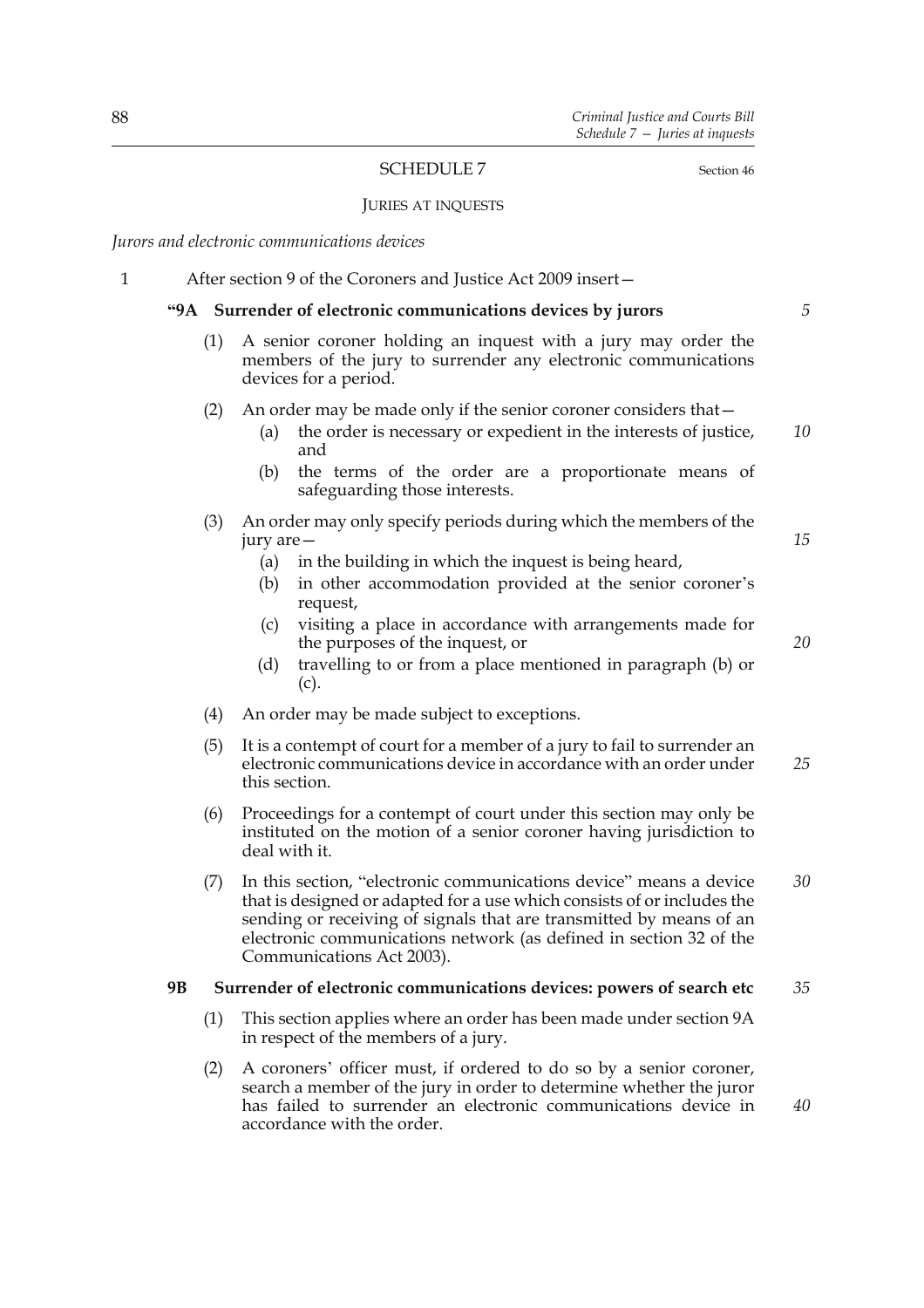- (3) Subsection (2) does not authorise the officer to require a person to remove clothing other than a coat, jacket, headgear, gloves or footwear.
- (4) If the search reveals a device which is required by the order to be surrendered—
	- (a) the officer must ask the juror to surrender the device, and
	- (b) if the juror refuses to do so, the officer may seize it.
- (5) Subject to subsection (6), a coroners' officer may retain an article which was surrendered or seized under subsection (4) until the end of the period specified in the order.
- (6) If a coroners' officer reasonably believes that the device may be evidence of, or in relation to, an offence, the officer may retain it until the later of—
	- (a) the end of the period specified in the order, and
	- (b) the end of such period as will enable the officer to draw it to the attention of a constable. *15*
- (7) A coroners' officer may not retain a device under subsection (6)(b) for a period of more than 24 hours from the time when it was surrendered or seized.
- (8) The Lord Chancellor may by regulations make provision as to  $-$ 
	- (a) the provision of written information about coroners' officers' powers of retention to persons by whom devices have been surrendered, or from whom devices have been seized, under this section,
	- (b) the keeping of records about devices which have been surrendered or seized under this section, *25*
	- (c) the period for which unclaimed devices have to be kept, and
	- (d) the disposal of unclaimed devices at the end of that period.
- (9) In this section—
	- "electronic communications device" has the same meaning as in section 9A; *30*
	- "unclaimed device" means a device retained under this section which has not been returned and whose return has not been requested by a person entitled to it."
- 2 (1) Part 4 of the Courts Act 2003 (court security officers) is amended as follows. *35*
	- (2) In section 54A (powers in relation to jurors' electronic communications devices) (inserted by section 41)—
		- (a) in subsection (1), after "1974" insert "or section 9A of the Coroners and Justice Act 2009",
		- (b) in subsection (2), after "judge" insert "or a senior coroner", and
		- (c) for subsection  $(5)$  substitute
			- "(5) In this section—
				- "electronic communications device" means a device that is designed or adapted for a use which consists of or includes the sending or receiving of signals that are transmitted by means of an electronic

*45*

*40*

*5*

*10*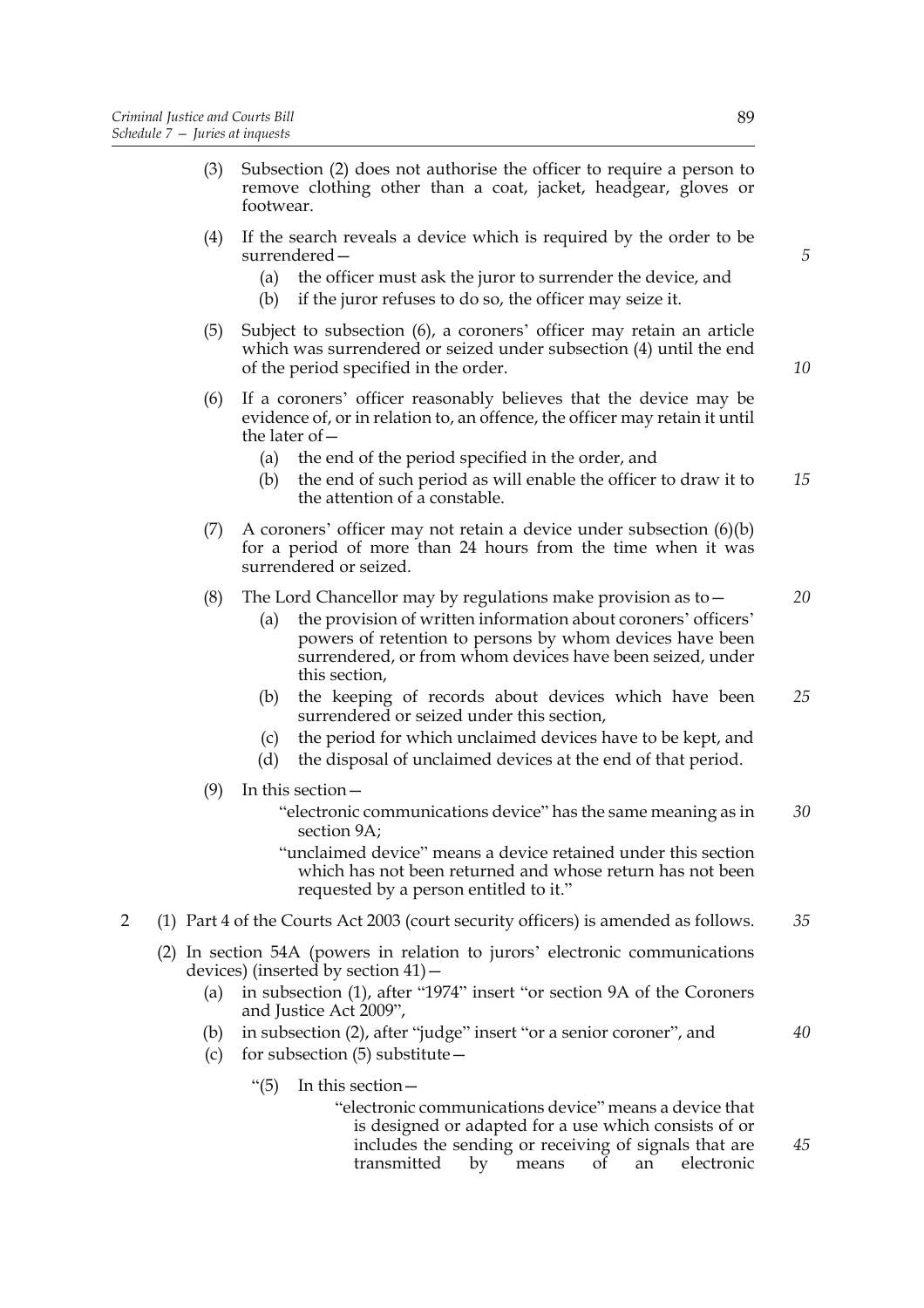communications network (as defined in section 32 of the Communications Act 2003);

"senior coroner" has the same meaning as in the Coroners and Justice Act 2009."

(3) In section 55(1A) (powers to retain articles surrendered or seized) (inserted by section 41), after "1974" insert "or section 9A of the Coroners and Justice Act 2009".

*Offences relating to research by jurors etc*

3 Part 1 of Schedule 6 to the Coroners and Justice Act 2009 (offences relating to jurors at inquests) is amended as follows.

*10*

*5*

4 Before paragraph 1 insert—

*"Serving while disqualified, failure to attend etc".*

5 After paragraph 5 insert—

*"Research by jurors*

- 5A (1) It is an offence for a member of a jury at an inquest to research the case during the inquest period, subject to the exceptions in subparagraphs  $(6)$  and  $(7)$ . *15*
	- (2) A person researches a case if (and only if) the person—
		- (a) intentionally seeks information, and
		- (b) when doing so, knows or or ought reasonably to know that the information is or may be relevant to the inquest. *20*

# (3) The ways in which a person may seek information include—

(a) asking a question, (b) searching an electronic database, including by means of the internet, (c) visiting or inspecting a place or object, (d) conducting an experiment, and (e) asking another person to seek the information. *25*

# (4) Information relevant to the inquest includes information about—

- (a) a person involved in events relevant to the inquest,
- (b) the senior coroner dealing with the inquest,
- (c) any other person who is involved in the inquest, whether as a lawyer, a witness or otherwise,
- (d) the law relating to the case,
- (e) the law of evidence, and
- (f) procedure at inquests.
- (5) "The inquest period", in relation to a member of a jury at an inquest, is the period—
	- (a) beginning when the person is sworn to inquire into the case, and
	- (b) ending when the senior coroner discharges the jury or, if earlier, when the senior coroner discharges the person.

*40*

*30*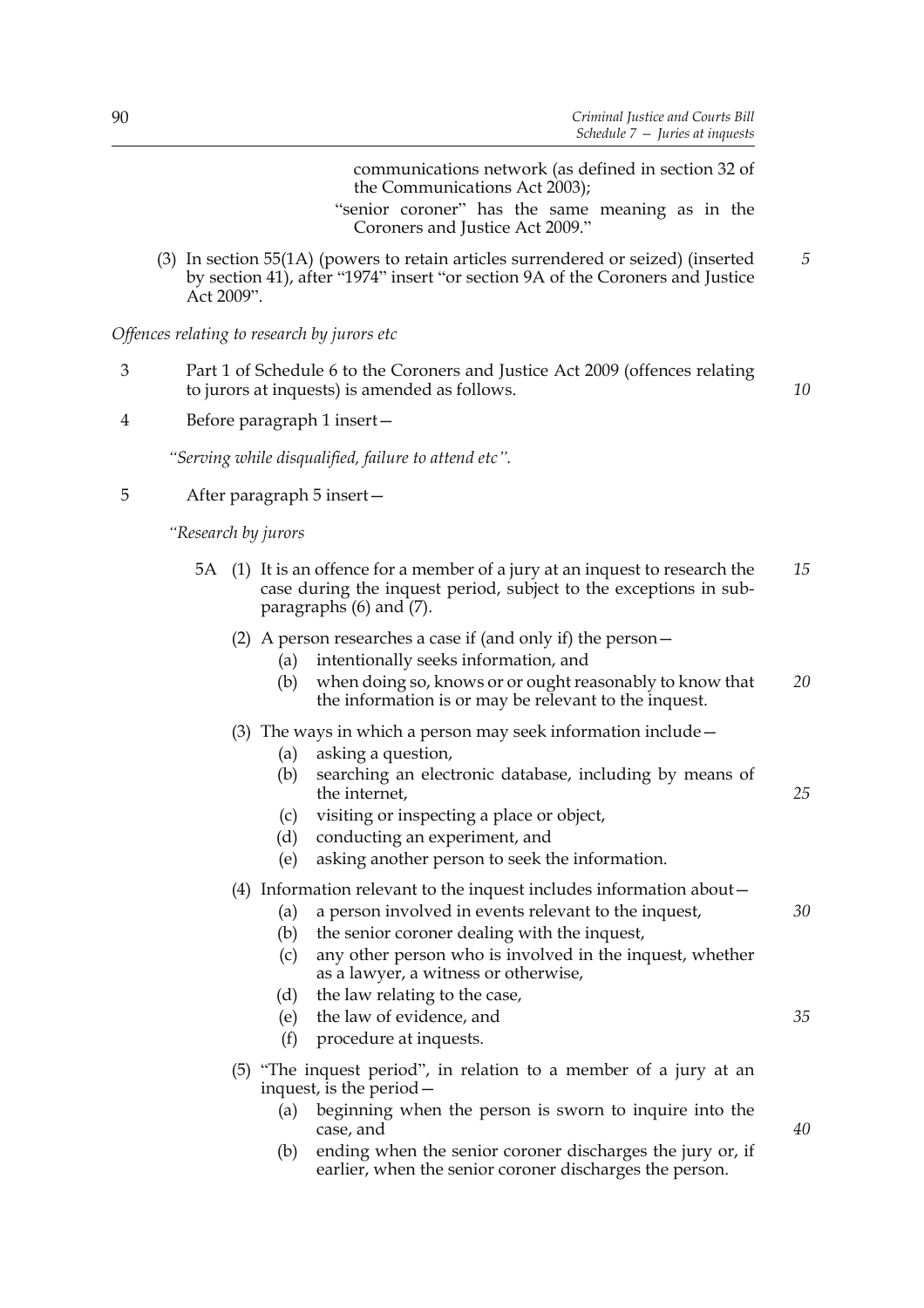- (6) It is not an offence under this paragraph for a person to seek information if the person needs the information for a reason which is not connected with the case.
- (7) It is not an offence under this paragraph for a person—
	- (a) to attend proceedings at the inquest;
	- (b) to seek information from the senior coroner dealing with the case;
	- (c) to do anything which the senior coroner dealing with the case directs or authorises the person to do;
	- (d) to seek information from another member of the jury, unless the person knows or ought reasonably to know that the other member of the jury contravened this paragraph in the process of obtaining the information; *10*
	- (e) to do anything else which is reasonably necessary in order for the jury to make a determination or finding in the case.
- (8) A person guilty of an offence under this paragraph is liable, on conviction on indictment, to imprisonment for a term not exceeding 2 years or a fine (or both).
- (9) Proceedings for an offence under this paragraph may only be instituted by or with the consent of the Attorney General."

*Sharing research with other jurors*

- 5B (1) It is an offence for a member of a jury at an inquest intentionally to disclose information to another member of the jury during the inquest period if—
	- (a) the member contravened paragraph 5A in the process of obtaining the information, and *25*
	- (b) the information has not been provided at the inquest.
	- (2) Information has been provided at the inquest if (and only if) it has been provided as part of—
		- (a) evidence presented at the inquest, or
		- (b) other information provided to the jury or a juror during the inquest period by, or with the permission of, the senior coroner dealing with the case.
	- (3) A person guilty of an offence under this paragraph is liable, on conviction on indictment, to imprisonment for a term not exceeding 2 years or a fine (or both).
	- (4) Proceedings for an offence under this paragraph may not be instituted except by or with the consent of the Attorney General.
	- (5) In this paragraph, "the inquest period" has the same meaning as in paragraph 5A.

*Jurors engaging in other prohibited conduct*

5C (1) It is an offence for a member of a jury at an inquest intentionally to engage in prohibited conduct during the inquest period, subject to the exceptions in sub-paragraphs  $(4)$  and  $(5)$ .

*40*

*30*

*35*

*15*

*20*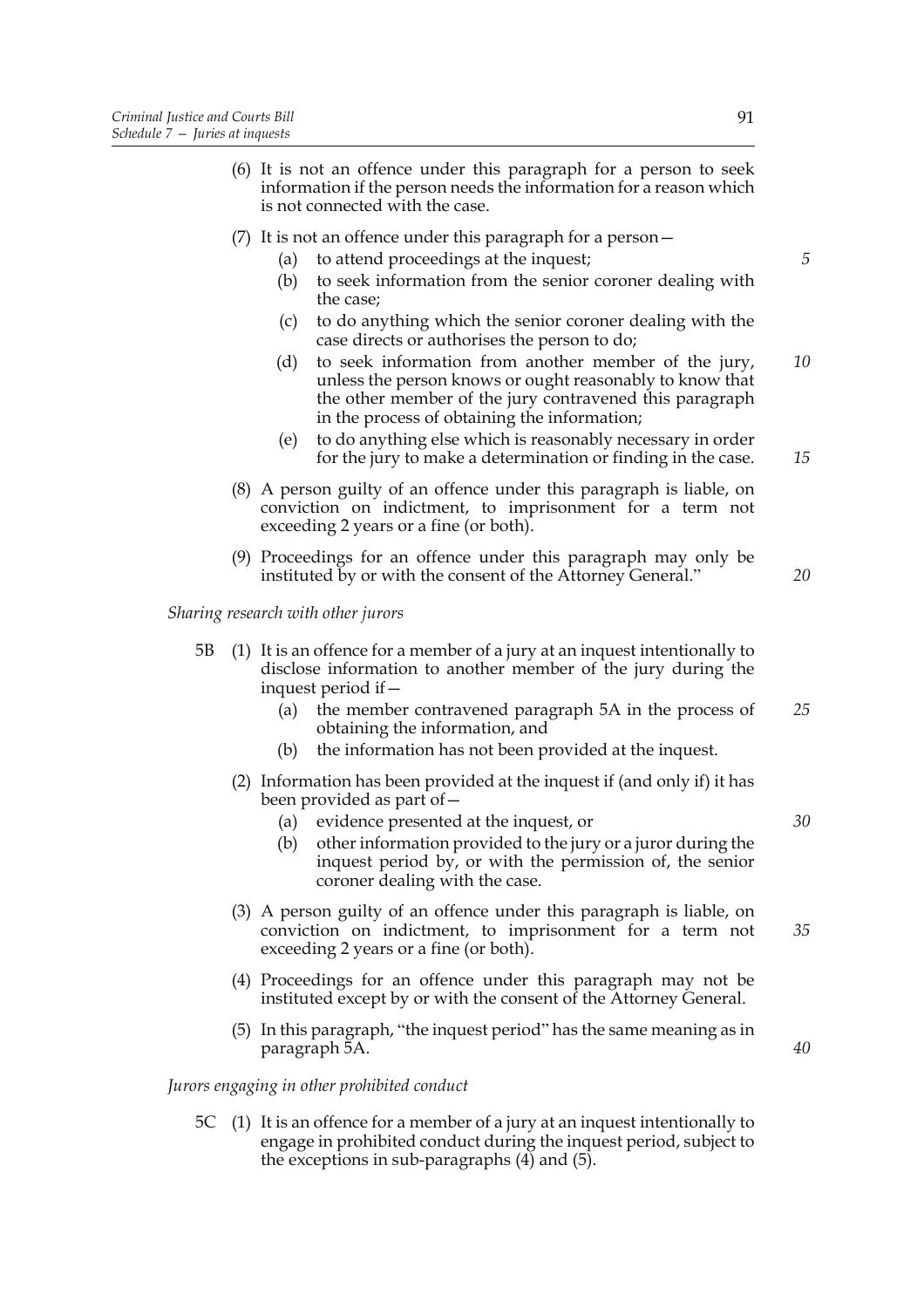- (2) "Prohibited conduct" means conduct from which it may reasonably be concluded that the person intends to make a determination or finding otherwise than on the basis of the evidence presented at the inquest.
- (3) An offence under this paragraph is committed whether or not the person knows that the conduct is prohibited conduct.
- (4) It is not an offence under this paragraph for a member of the jury to research the case (as defined in paragraph 5A(2) to (4)).
- (5) It is not an offence under this paragraph for a member of the jury to disclose information to another member of the jury.
- (6) A person guilty of an offence under this paragraph is liable, on conviction on indictment, to imprisonment for a term not exceeding 2 years or a fine (or both).
- (7) Proceedings for an offence under this paragraph may not be instituted except by or with the consent of the Attorney General.
- (8) In this paragraph, "the inquest period" has the same meaning as in paragraph 5A."

# *Offence relating to jury's deliberations*

6 In Schedule 6 to the Coroners and Justice Act 2009 (offences relating to inquests), after Part 1 insert—

#### "PART 1A

#### OFFENCE RELATING TO JURY'S DELIBERATIONS

### *Offence*

- 5D (1) It is an offence for a person intentionally—
	- (a) to disclose information about statements made, opinions expressed, arguments advanced or votes cast by members of a jury in the course of their deliberations in proceedings at an inquest, or *25*
	- (b) to solicit or obtain such information,

subject to the exceptions in paragraphs 5E and 5F.

- (2) A person guilty of an offence under this paragraph is liable, on conviction on indictment, to imprisonment for a term not exceeding 2 years or a fine (or both).
- (3) Proceedings for an offence under this paragraph may not be instituted except by or with the consent of the Attorney General.

#### *Initial exceptions*

5E (1) It is not an offence under paragraph 5D for a person to disclose information in the inquest mentioned in paragraph 5D(1) for the purposes of enabling the jury to make findings or a determination or in connection with the delivery of findings or a determination.

*40*

*30*

*35*

*10*

*15*

*5*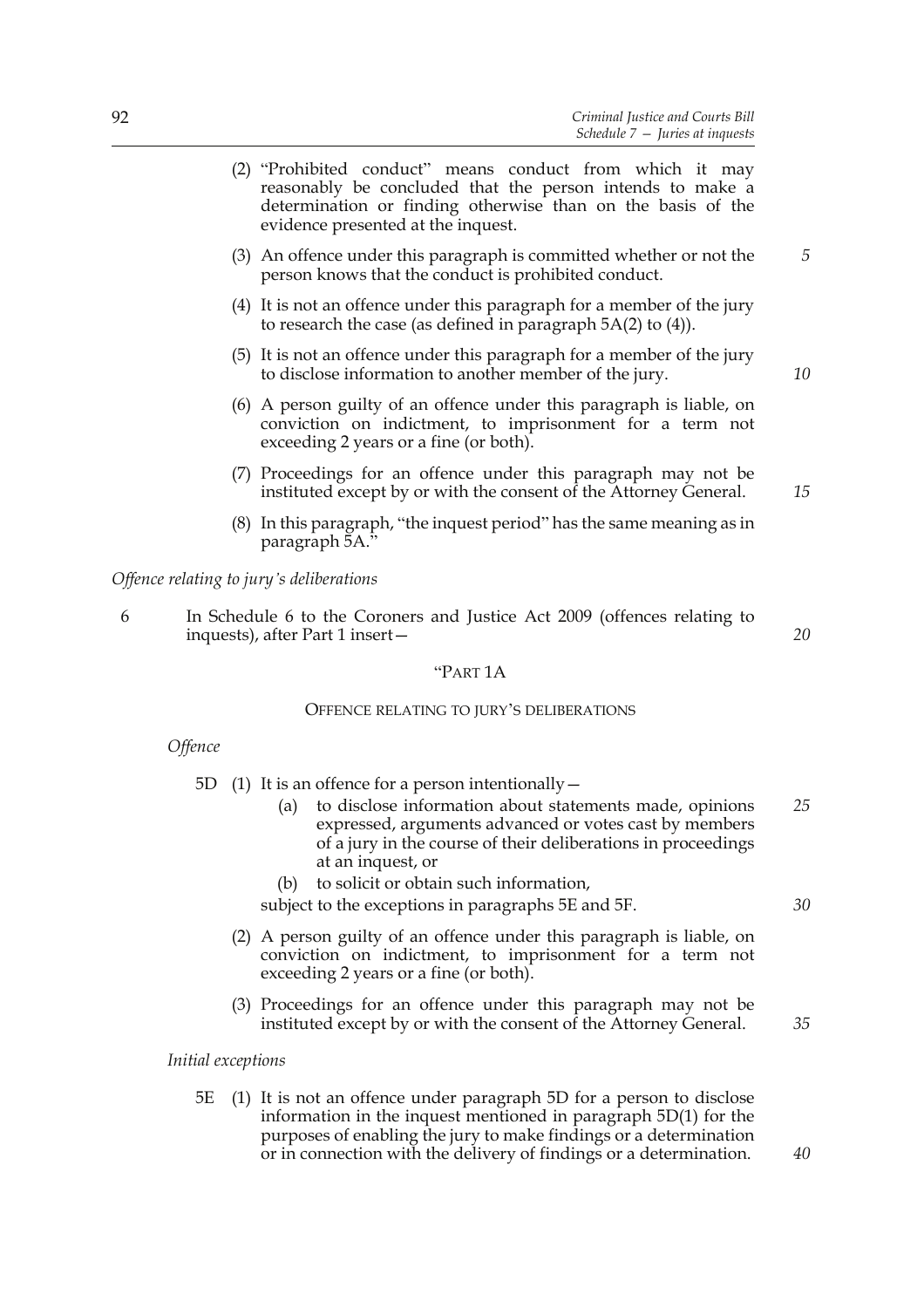|                    | (2) It is not an offence under paragraph 5D for the senior coroner<br>dealing with that inquest to disclose information -                                                                                                                                                                                                                                                        |    |
|--------------------|----------------------------------------------------------------------------------------------------------------------------------------------------------------------------------------------------------------------------------------------------------------------------------------------------------------------------------------------------------------------------------|----|
|                    | for the purposes of dealing with the inquest, or<br>(a)                                                                                                                                                                                                                                                                                                                          |    |
|                    | for the purposes of an investigation by a relevant<br>(b)<br>investigator into whether an offence or contempt of court<br>has been committed by or in relation to a juror in the<br>inquest.                                                                                                                                                                                     | 5  |
|                    | (3) It is not an offence under paragraph 5D for a person who<br>reasonably believes that a disclosure described in sub-paragraph<br>$(2)(b)$ has been made to disclose information for the purposes of<br>the investigation.                                                                                                                                                     | 10 |
|                    | (4) It is not an offence under paragraph 5D to publish information<br>disclosed as described in sub-paragraph $(1)$ or $(2)(a)$ in the inquest<br>mentioned in paragraph $5D(1)$ .                                                                                                                                                                                               |    |
|                    | (5) It is not an offence under paragraph 5D to solicit a disclosure<br>described in sub-paragraphs $(1)$ to $(4)$ .                                                                                                                                                                                                                                                              | 15 |
|                    | (6) It is not an offence under paragraph 5D to obtain information -<br>by means of a disclosure described in sub-paragraphs (1)<br>(a)<br>to $(4)$ , or                                                                                                                                                                                                                          |    |
|                    | (b)<br>from a document that is available to the public or a section<br>of the public.                                                                                                                                                                                                                                                                                            | 20 |
|                    | $(7)$ In this paragraph $-$<br>"publish" means make available to the public or a section of<br>the public;                                                                                                                                                                                                                                                                       |    |
|                    | "relevant investigator" means-                                                                                                                                                                                                                                                                                                                                                   | 25 |
|                    | (a) a police force;                                                                                                                                                                                                                                                                                                                                                              |    |
|                    | the Attorney General;<br>(b)                                                                                                                                                                                                                                                                                                                                                     |    |
|                    | any other person or class of person specified by the<br>(c)<br>Lord Chancellor for the purposes of this paragraph by<br>regulations.                                                                                                                                                                                                                                             | 30 |
|                    | (8) The Lord Chancellor must obtain the consent of the Lord Chief<br>Justice before making regulations under this paragraph.                                                                                                                                                                                                                                                     |    |
| Further exceptions |                                                                                                                                                                                                                                                                                                                                                                                  |    |
| 5F                 | (1) It is not an offence under paragraph 5D for the Attorney General<br>or a judge of the High Court to disclose information for the<br>purposes of an investigation by a relevant investigator into-<br>whether an offence or contempt of court has been<br>(a)<br>committed by or in relation to a juror in connection with<br>the inquest mentioned in paragraph $5D(1)$ , or | 35 |
|                    | whether conduct of a juror in connection with that inquest<br>(b)<br>may provide grounds for an application under section<br>$13(1)(b)$ of the Coroners Act 1988.                                                                                                                                                                                                                | 40 |
|                    | (2) It is not an offence under paragraph 5D for a person to disclose                                                                                                                                                                                                                                                                                                             |    |

- (2) It is not an offence under paragraph 5D for a person to disclose information for the purposes mentioned in sub-paragraph (1) to—
	- (a) the Attorney General,
	- (b) a judge of the High Court,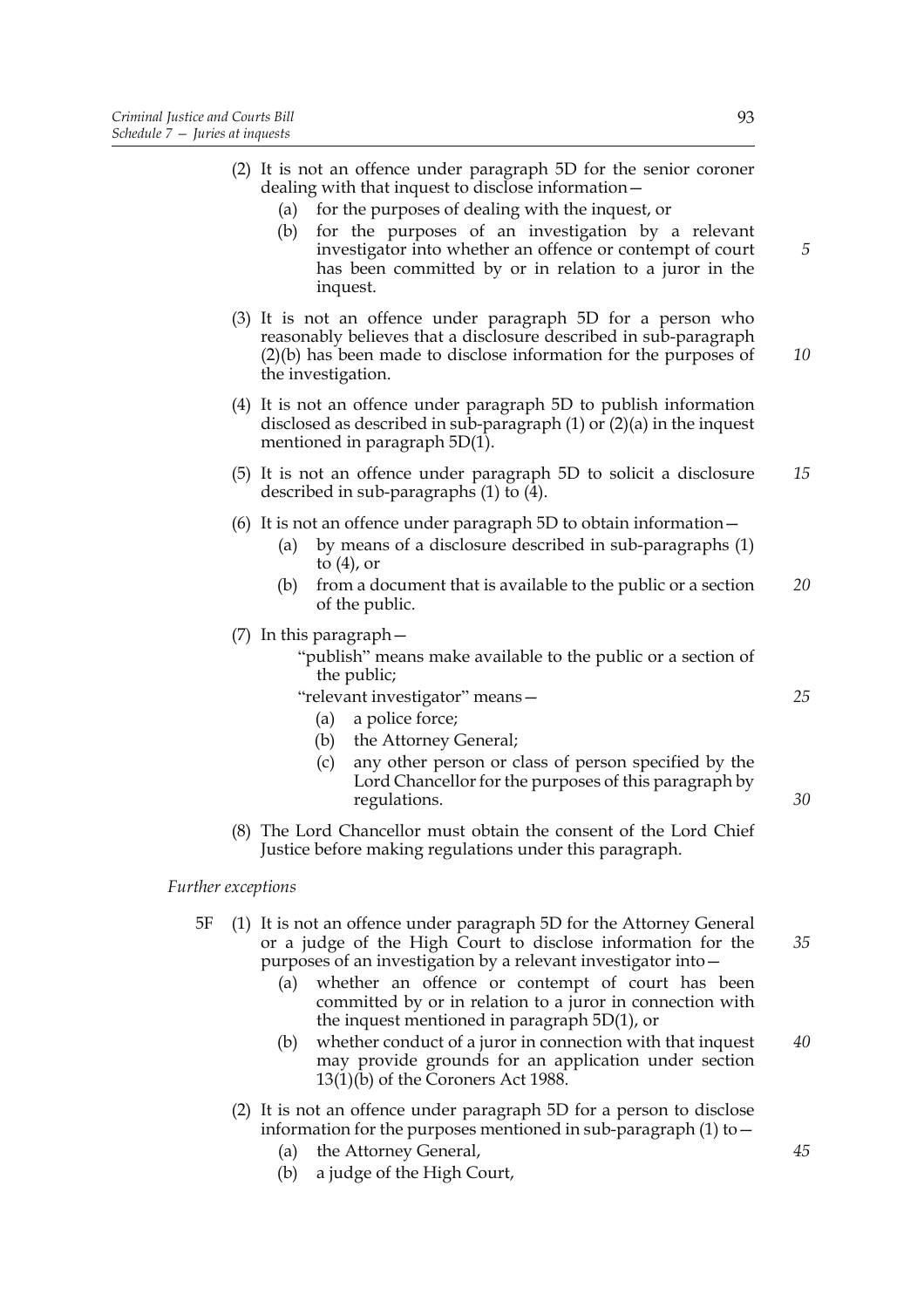- (c) the senior coroner who dealt with the inquest mentioned in paragraph 5D(1), or
- (d) a coroners' officer or a member of staff assisting a senior coroner who would reasonably be expected to disclose the information only to a person mentioned in paragraphs (a) to (c).
- (3) It is not an offence under paragraph 5D for a person who reasonably believes that a disclosure described in sub-paragraph (1) has been made to disclose information for the purposes of the investigation.
- (4) It is not an offence under paragraph 5D for a person to disclose information in evidence in—
	- (a) proceedings for an offence or contempt of court alleged to have been committed by or in relation to a juror in connection with the inquest mentioned in paragraph 5D(1), *15*
	- (b) proceedings on an application to the High Court under section  $13(1)(b)$  of the Coroners Act 1988 in connection with the inquest mentioned in paragraph 5D(1) where an allegation relating to conduct of or in relation to a juror forms part of the grounds for the application, or *20*
	- (c) proceedings on any further appeal, reference or investigation arising out of proceedings mentioned in paragraph (a) or (b).
- (5) It is not an offence under paragraph 5D to publish information disclosed as described in sub-paragraph (4). *25*
- (6) It is not an offence under paragraph 5D to solicit a disclosure described in sub-paragraphs  $(1)$  to  $(5)$ .
- (7) It is not an offence under paragraph 5D to obtain information—
	- (a) by means of a disclosure described in sub-paragraphs (1) to (5), or *30*
	- (b) from a document that is available to the public or a section of the public.
- (8) In this paragraph—

"publish" means make available to the public or a section of the public; *35*

"relevant investigator" means—

- (a) a police force;
- (b) the Attorney General;
- (c) the Criminal Cases Review Commission;
- (d) the Crown Prosecution Service;
- (e) any other person or class of person specified by the Lord Chancellor for the purposes of this paragraph by regulations.
- (9) The Lord Chancellor must obtain the consent of the Lord Chief Justice before making regulations under this paragraph." *45*

*10*

*40*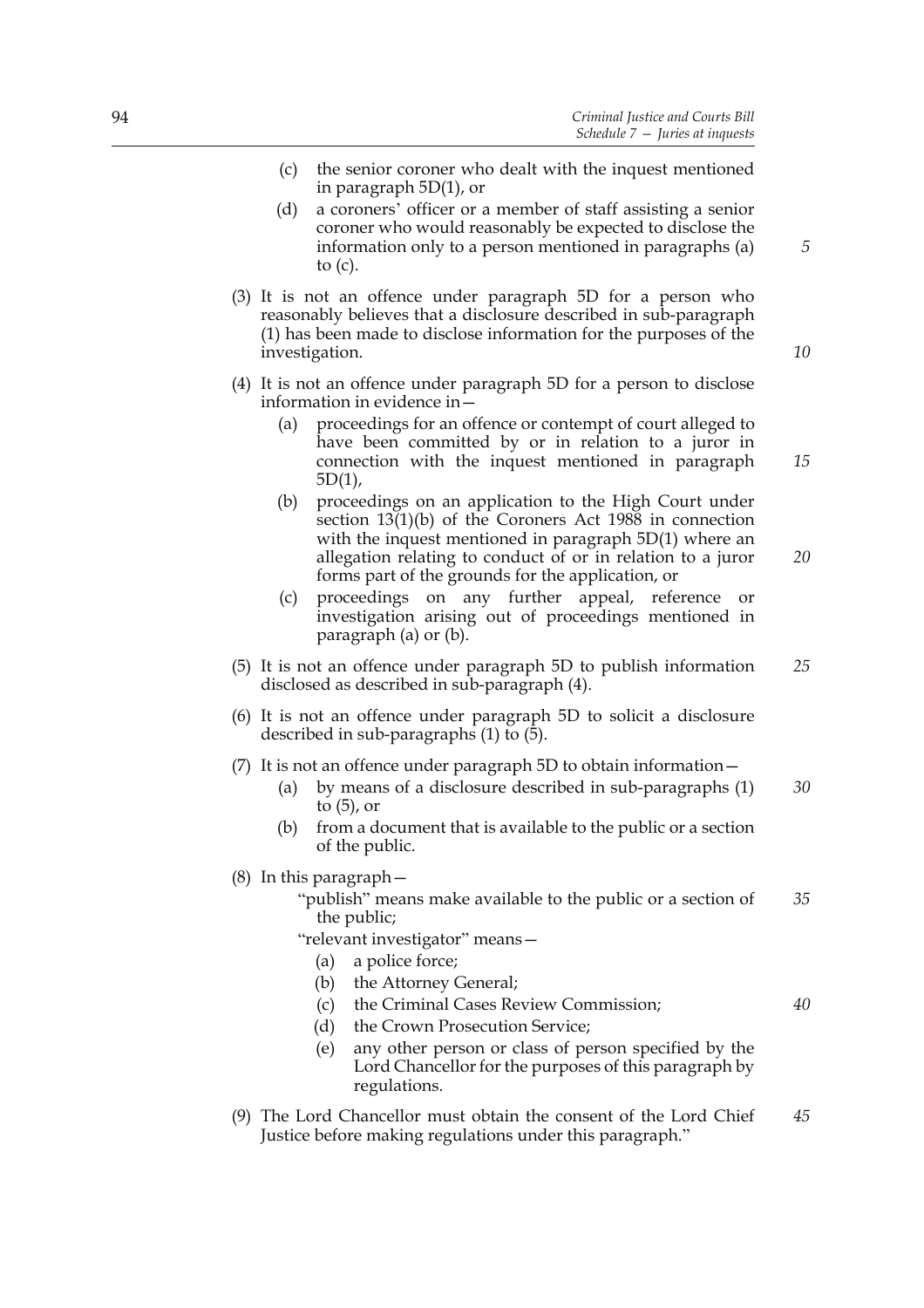*Saving for contempt of court*

- 7 In Part 3 of Schedule 6 to the Coroners and Justice Act 2009 (offences relating to inquests: miscellaneous), at the end insert—
	- "11 Nothing in paragraph 5A, 5B or 5C affects what constitutes contempt of court at common law."

# SCHEDULE 8 Section 47

# MEMBERS OF THE COURT MARTIAL

#### PART 1

#### **OFFENCES**

- 1 The Armed Forces Act 2006 is amended as follows.
- 2 In Chapter 2 of Part 7 (trial by Court Martial: proceedings), after section 163 insert—

# **"163A Offences**

Schedule 2A makes provision about offences relating to members of the Court Martial and their deliberations."

3 After Schedule 2 insert—

# "SCHEDULE 2A Section 163A

# OFFENCES RELATING TO MEMBERS OF THE COURT MARTIAL

#### *Interpretation*

- 1 (1) In this Schedule, "lay member" means a member of the Court Martial other than a judge advocate. *20*
	- (2) References in this Schedule to a member, or lay member, of the Court Martial are to any member, or lay member, whether or not the person is a person subject to service law or a civilian subject to service discipline.
	- (3) In this Schedule, "the trial period", in relation to a person specified as a lay member of the Court Martial for proceedings, is the period—
		- (a) beginning when the person is sworn to try the case, and
		- (b) ending when the proceedings terminate or, if earlier, when the lay member is discharged by the judge advocate. *30*

*Research by lay members*

2 (1) It is an offence for a lay member of the Court Martial for proceedings to research the case that is the subject of the proceedings during the trial period, subject to the exceptions in sub-paragraphs (5) and (6).

*5*

*10*

*15*

*25*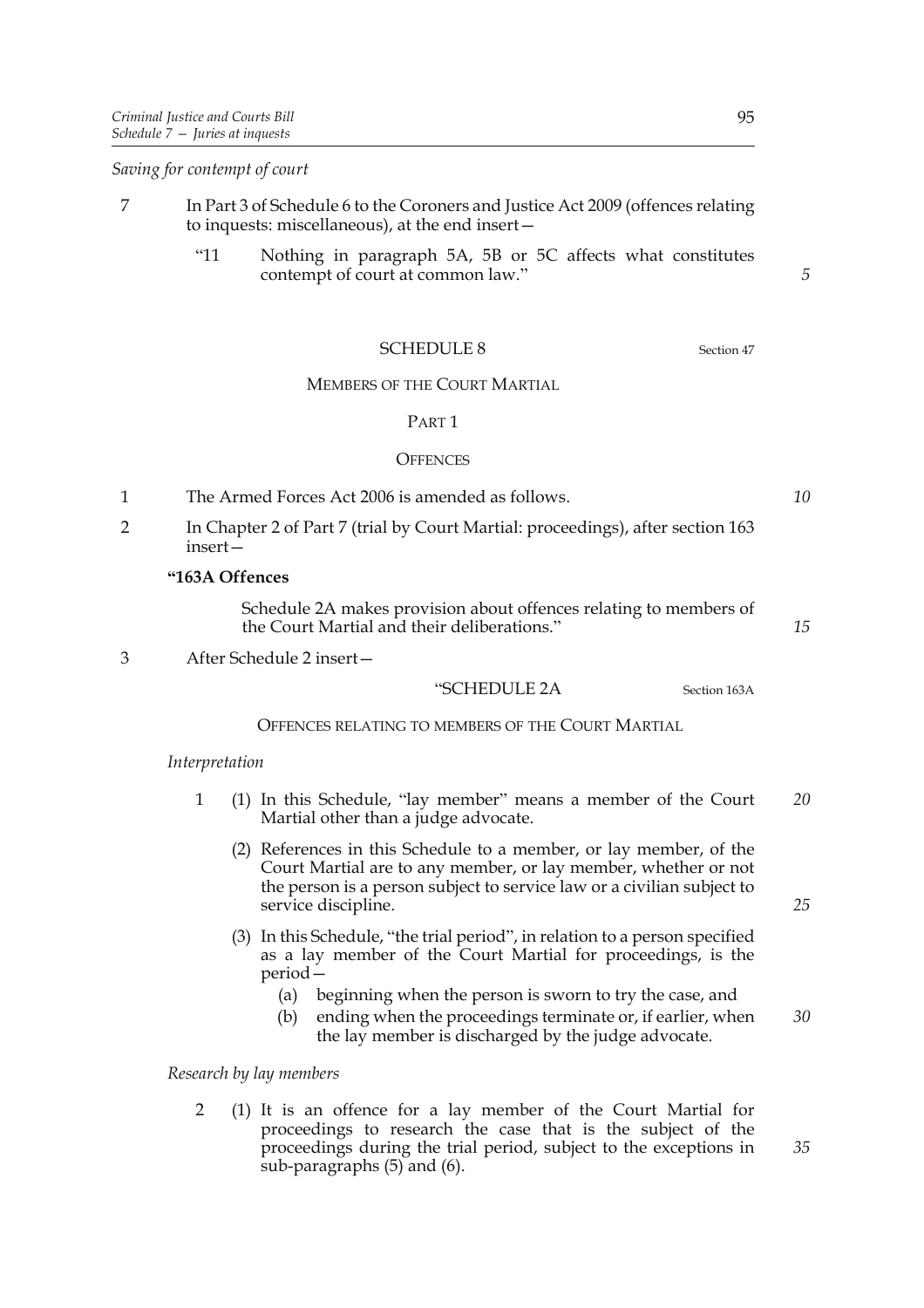|     | (2) A person researches a case if (and only if) the person $-$<br>intentionally seeks information, and<br>(a)<br>when doing so, knows or ought reasonably to know that<br>(b)<br>the information is or may be relevant to the case.                                                                                                    |         |
|-----|----------------------------------------------------------------------------------------------------------------------------------------------------------------------------------------------------------------------------------------------------------------------------------------------------------------------------------------|---------|
|     | $(3)$ The ways in which a person may seek information include $-$<br>asking a question,<br>(a)<br>searching an electronic database, including by means of<br>(b)<br>the internet,<br>visiting or inspecting a place or object,<br>(c)<br>conducting an experiment, and<br>(d)<br>asking another person to seek the information.<br>(e) | 5<br>10 |
|     | $(4)$ Information relevant to the case includes information about $-$<br>a person involved in events relevant to the case,<br>(a)<br>the judge advocate for the proceedings,<br>(b)<br>any other person involved in the trial, whether as a lawyer,<br>(c)<br>a witness or otherwise,                                                  | 15      |
|     | the law relating to the case,<br>(d)<br>the law of evidence, and<br>(e)<br>(f)<br>Court Martial procedure.                                                                                                                                                                                                                             |         |
|     | (5) It is not an offence under this paragraph for a person to seek<br>information if the person needs the information for a reason which<br>is not connected with the case.                                                                                                                                                            | 20      |
|     | (6) It is not an offence under this paragraph for a person $-$<br>to attend the proceedings in question;<br>(a)<br>to seek information from the judge advocate for the<br>(b)<br>proceedings;<br>to seek information from the court administration officer<br>(c)                                                                      | 25      |
|     | or from a member of the Military Court Service;<br>to do anything which the Judge Advocate General directs<br>(d)<br>or authorises the person to do;                                                                                                                                                                                   | 30      |
|     | to do anything which the judge advocate dealing with the<br>(e)<br>issue directs or authorises the person to do;                                                                                                                                                                                                                       |         |
|     | (f)<br>to seek information from another lay member of the Court<br>Martial for the proceedings, unless the person knows or<br>ought reasonably to know that the other lay member<br>contravened this paragraph in the process of obtaining the<br>information;                                                                         | 35      |
|     | to do anything else which is reasonably necessary in order<br>(g)<br>for the Court Martial to make a finding on a charge or pass<br>a sentence.                                                                                                                                                                                        | 40      |
| (7) | A person guilty of an offence under this paragraph is liable to any<br>punishment mentioned in the Table in section 164, but a sentence<br>of imprisonment imposed in respect of the offence must not<br>exceed two years.                                                                                                             |         |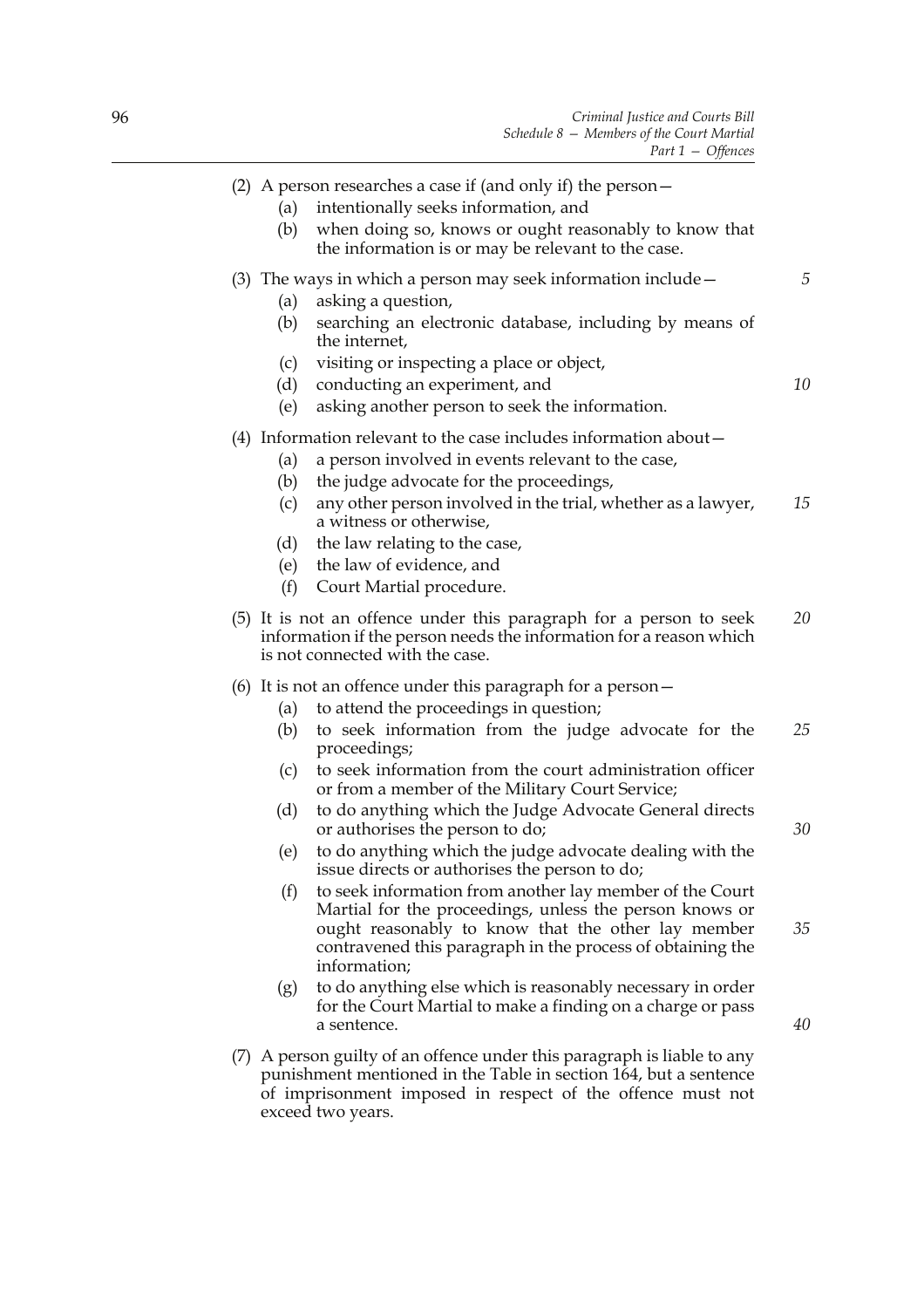*Sharing research with other lay members*

- 3 (1) It is an offence for a lay member of the Court Martial for proceedings intentionally to disclose information to another lay member of that court for the proceedings during the trial period  $if -$ 
	- (a) the lay member contravened paragraph 2 in the process of obtaining the information, and
	- (b) the information has not been provided to the Court Martial during the course of the proceedings.
	- (2) Information has been provided to the Court Martial during the course of the proceedings if (and only if) it has been provided as part of— *10*
		- (a) evidence presented in the proceedings,
		- (b) information provided to a lay member or the lay members during the trial period by the court administration officer or a member of the Military Court Service, or
		- (c) other information provided to a lay member or the lay members during the trial period by, or with the permission of, the judge advocate dealing with the issue.
	- (3) A person guilty of an offence under this paragraph is liable to any punishment mentioned in the Table in section 164, but a sentence of imprisonment imposed in respect of the offence must not exceed two years. *20*

*Engaging in other prohibited conduct*

- 4 (1) It is an offence for a lay member of the Court Martial for proceedings intentionally to engage in prohibited conduct during the trial period, subject to the exceptions in sub-paragraphs (4) and (5). *25*
	- (2) "Prohibited conduct" means conduct from which it may reasonably be concluded that the person intends to make a finding on a charge or a decision about a sentence otherwise than on the basis of the evidence presented in the proceedings. *30*
	- (3) An offence under this paragraph is committed whether or not the person knows that the conduct is prohibited conduct.
	- (4) It is not an offence under this paragraph for a person to research the case that is the subject of the proceedings (as defined in paragraph  $2(2)$  to  $(4)$ ). *35*
	- (5) It is not an offence under this paragraph for a person to disclose information to another lay member of the Court Martial.
	- (6) A person guilty of an offence under this paragraph is liable to any punishment mentioned in the Table in section 164, but a sentence of imprisonment imposed in respect of the offence must not exceed two years. *40*

*Disclosing information about members' deliberations etc*

5 (1) It is an offence for a person intentionally—

*5*

*15*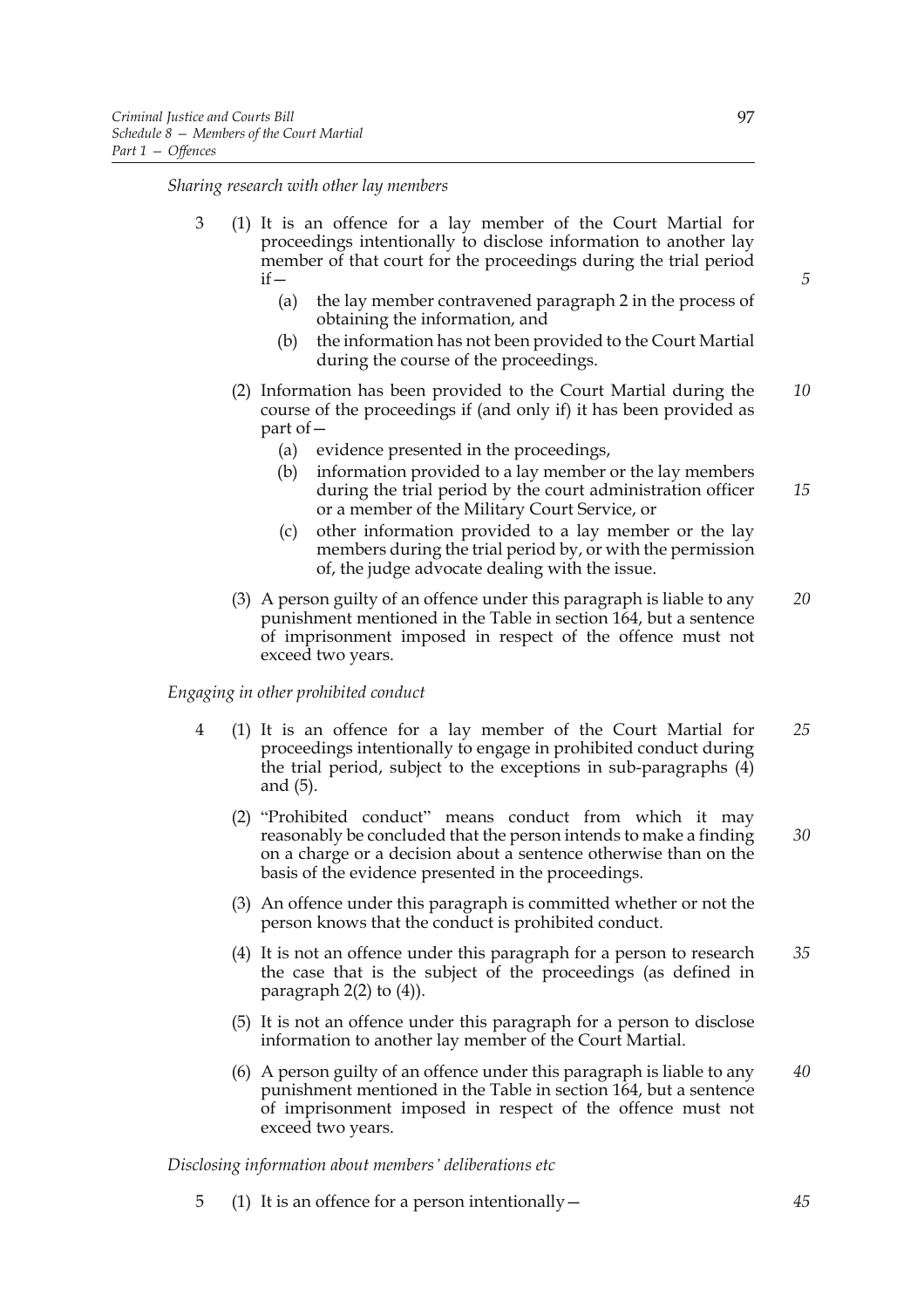- (a) to disclose information about statements made, opinions expressed, arguments advanced or votes cast by members of the Court Martial for proceedings in the course of their deliberations, or
- (b) to solicit or obtain such information,

subject to the exceptions in paragraphs 6 and 7.

- (2) Where a person guilty of an offence under this paragraph—
	- (a) was a member of the Court Martial for the proceedings, or
	- (b) at the time the offence was committed, was a person subject to service law or a civilian subject to service discipline,

the person is liable to any punishment mentioned in the Table in section 164, but any sentence of imprisonment imposed in respect of the offence must not exceed two years.

- (3) Where any other person is guilty of an offence under this paragraph— *15*
	- (a) the person is liable, on conviction on indictment, to imprisonment for a term not exceeding two years or a fine (or both), and
	- (b) proceedings for the offence may not be instituted except by or with the consent of the Attorney General. *20*
- (4) The Crown Court has jurisdiction to try an offence under this paragraph committed in England and Wales other than by a person described in sub-paragraph (2), including an offence committed in respect of deliberations of members of the Court Martial sitting outside England and Wales.

*Disclosing information about members' deliberations etc: initial exceptions*

- 6 (1) It is not an offence under paragraph 5 for a person to disclose information in the proceedings mentioned in paragraph  $5(1)$  -
	- (a) for the purposes of enabling the Court Martial to make a finding on a charge or pass a sentence, or *30*
	- (b) in connection with the delivery of the findings or sentence.
	- (2) It is not an offence under paragraph 5 for the judge advocate for those proceedings to disclose information—
		- (a) for the purposes of dealing with the proceedings, or
		- (b) for the purposes of an investigation by a relevant investigator into whether an offence or contempt of court has been committed by or in relation to a lay member in the proceedings mentioned in paragraph 5(1).
	- (3) It is not an offence under paragraph 5 for a person who reasonably believes that a disclosure described in sub-paragraph (2)(b) has been made to disclose information for the purposes of the investigation. *40*
	- (4) It is not an offence under paragraph 5 to publish information disclosed as described in sub-paragraph  $(1)$  or  $(2)(a)$  in the proceedings mentioned in paragraph 5(1).

*5*

*10*

*25*

*35*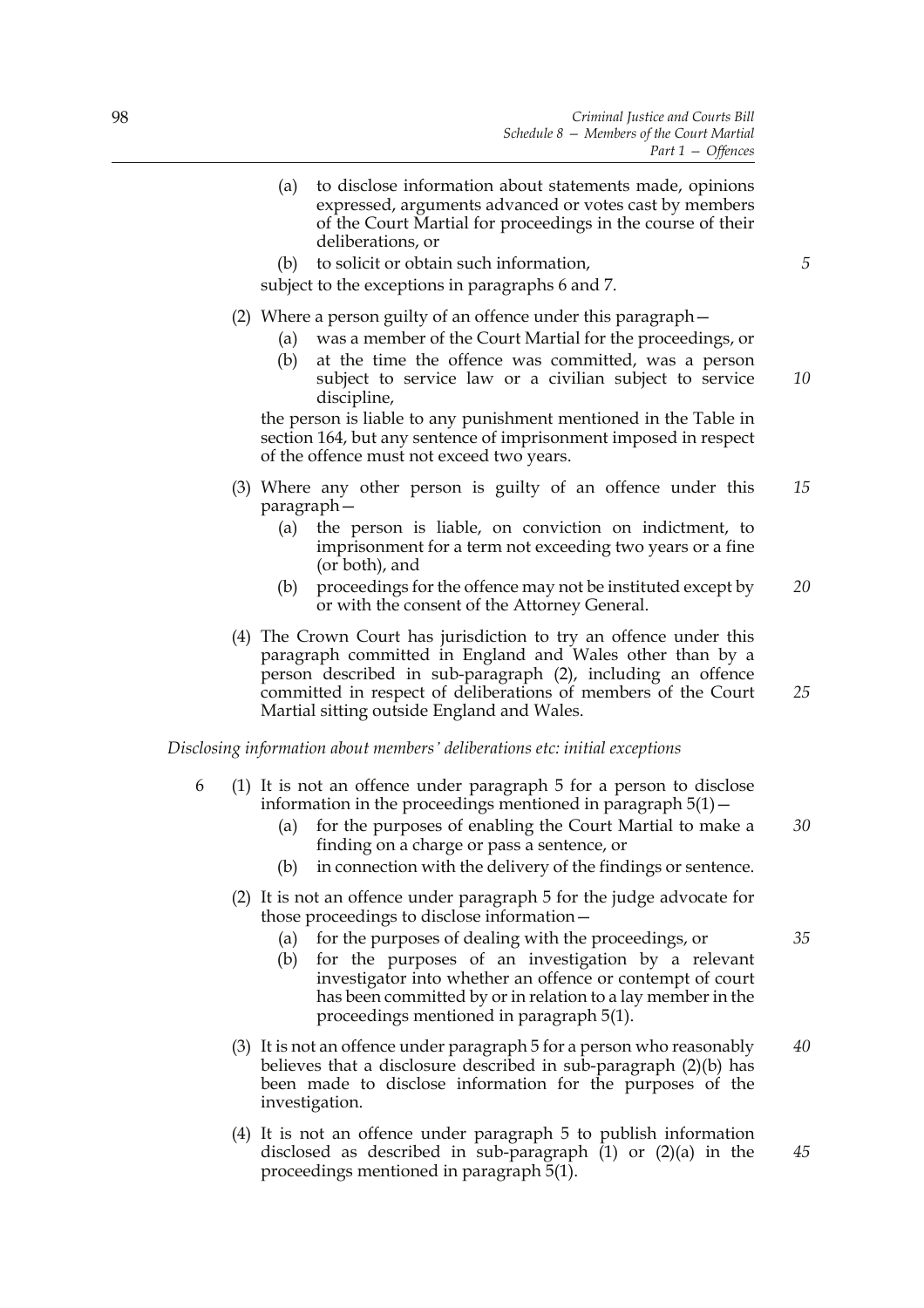|   | (5) It is not an offence under paragraph 5 to solicit a disclosure<br>described in sub-paragraphs $(1)$ to $(4)$ .                                                                                                                                                                                                                                                                                                                                                                                                                                                                                              |          |
|---|-----------------------------------------------------------------------------------------------------------------------------------------------------------------------------------------------------------------------------------------------------------------------------------------------------------------------------------------------------------------------------------------------------------------------------------------------------------------------------------------------------------------------------------------------------------------------------------------------------------------|----------|
|   | (6) It is not an offence under paragraph $5$ to obtain information $-$<br>by means of a disclosure described in sub-paragraphs (1)<br>(a)<br>to $(4)$ , or<br>from a document that is available to the public or a section<br>(b)                                                                                                                                                                                                                                                                                                                                                                               |          |
|   | of the public.                                                                                                                                                                                                                                                                                                                                                                                                                                                                                                                                                                                                  |          |
|   | $(7)$ In this paragraph $-$<br>"publish" means make available to the public or a section of<br>the public;<br>"relevant investigator" means-<br>a police force listed in section 375;<br>(a)<br>the Attorney General;<br>(b)<br>any other person or class of person specified by the<br>(c)<br>Lord Chancellor for the purposes of this paragraph by<br>regulations.                                                                                                                                                                                                                                            | 10<br>15 |
|   | (8) The Lord Chancellor must obtain the consent of the Lord Chief<br>Justice of England and Wales before making regulations under<br>this paragraph.                                                                                                                                                                                                                                                                                                                                                                                                                                                            |          |
|   | Disclosing information about members' deliberations etc: further exceptions                                                                                                                                                                                                                                                                                                                                                                                                                                                                                                                                     | 20       |
| 7 | (1) It is not an offence under paragraph 5 for a judge of the Court of<br>Appeal, a judge of the Court Martial Appeal Court or the registrar<br>of criminal appeals to disclose information for the purposes of an<br>investigation by a relevant investigator into -<br>whether an offence or contempt of court has been<br>(a)<br>committed by or in relation to a lay member in connection<br>with the proceedings mentioned in paragraph $5(1)$ , or<br>whether conduct of a lay member in connection with those<br>(b)<br>proceedings may provide grounds for an appeal against<br>conviction or sentence. | 25<br>30 |
|   | (2) It is not an offence under paragraph 5 for a judge of the Court of<br>Appeal, a judge of the Court Martial Appeal Court or the registrar<br>of criminal appeals to disclose information to -<br>a person who was the defendant in the proceedings<br>(a)<br>mentioned in paragraph $5(1)$ , or<br>a legal representative of such a person,<br>(b)<br>for the purposes of considering whether conduct of a lay member<br>in connection with those proceedings may provide grounds for an<br>appeal against conviction or sentence.                                                                           | 35       |
|   | (3) It is not an offence under paragraph 5 for a person to disclose<br>information for a purpose mentioned in sub-paragraph $(1)$ or $(2)$<br>$to-$<br>a judge of the Court of Appeal,<br>(a)                                                                                                                                                                                                                                                                                                                                                                                                                   | 40       |

- (b) a judge of the Court Martial Appeal Court,
- (c) the registrar of criminal appeals,
- (d) the judge advocate who dealt with the proceedings mentioned in paragraph 5(1),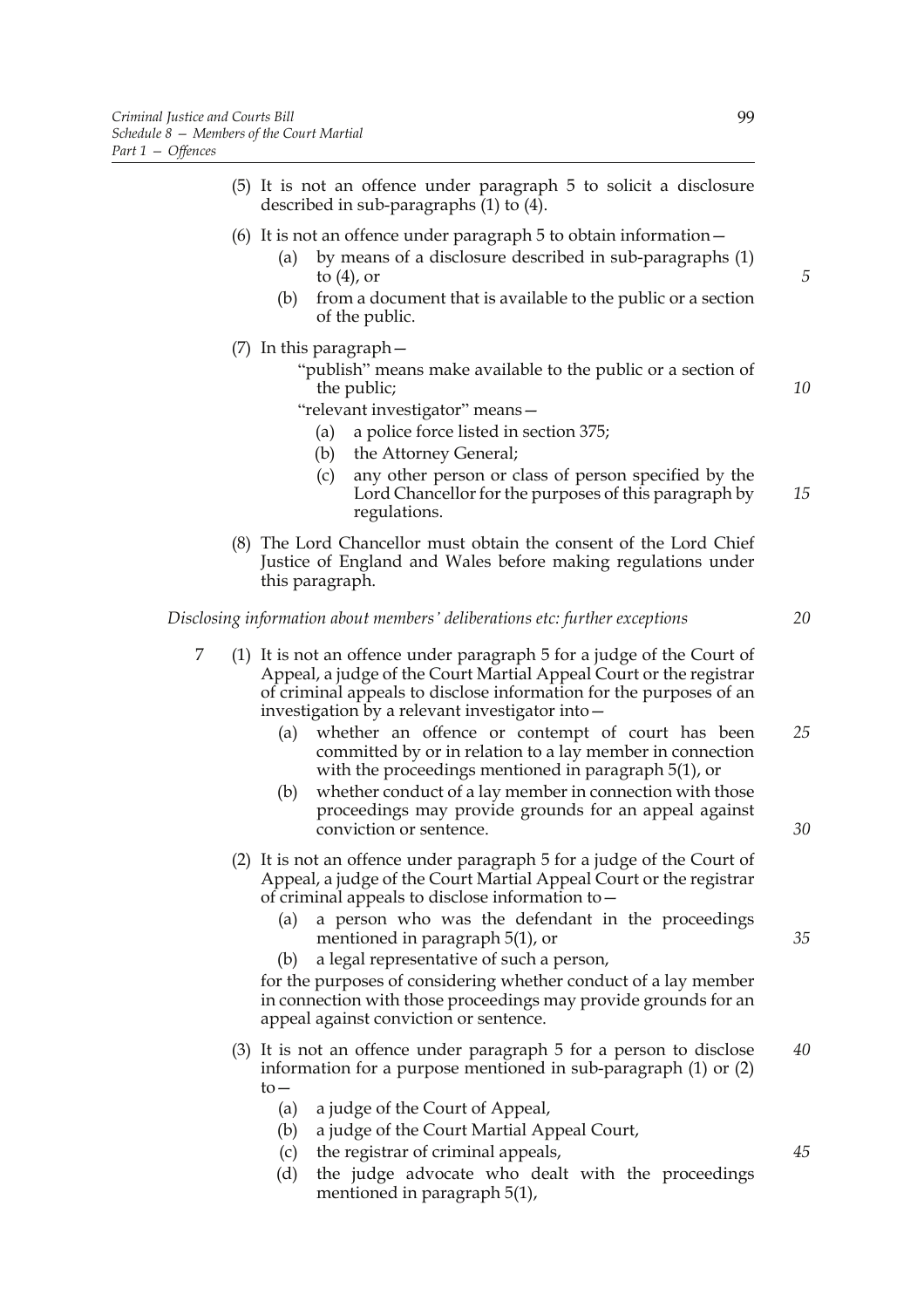(e) the court administration officer for the Court Martial, or (f) a member of the Military Court Service who would reasonably be expected to disclose the information only to a person mentioned in paragraphs (a) to (e). (4) It is not an offence under paragraph 5 for a person who reasonably believes that a disclosure described in sub-paragraph (1) has been made to disclose information for the purposes of the investigation. (5) It is not an offence under paragraph 5 for a person to disclose information in evidence in— (a) proceedings for an offence or contempt of court alleged to have been committed by or in relation to a lay member in connection with the proceedings mentioned in paragraph 5(1), (b) proceedings on an appeal, or an application for leave to appeal, against a decision in the proceedings mentioned in paragraph 5(1) where an allegation relating to conduct of or in relation to a lay member forms part of the grounds of appeal, or (c) proceedings on any further appeal or reference arising out of proceedings mentioned in paragraph (a) or (b). (6) It is not an offence under paragraph 5 to publish information disclosed as described in sub-paragraph (5). (7) It is not an offence under paragraph 5 to solicit a disclosure described in sub-paragraphs (1) to (6). (8) It is not an offence under paragraph 5 to obtain information— (a) by means of a disclosure described in sub-paragraphs (1) to (6), or (b) from a document that is available to the public or a section of the public. (9) In this paragraph— "publish" means make available to the public or a section of the public; "relevant investigator" means— (a) a police force listed in section 375; (b) the Attorney General; (c) the Criminal Cases Review Commission; (d) the Crown Prosecution Service; (e) the Service Prosecuting Authority; (f) any other person or class of person specified by the Lord Chancellor for the purposes of this paragraph by regulations. (10) The Lord Chancellor must obtain the consent of the Lord Chief Justice of England and Wales before making regulations under this paragraph. *5 10 15 20 25 30 35 40*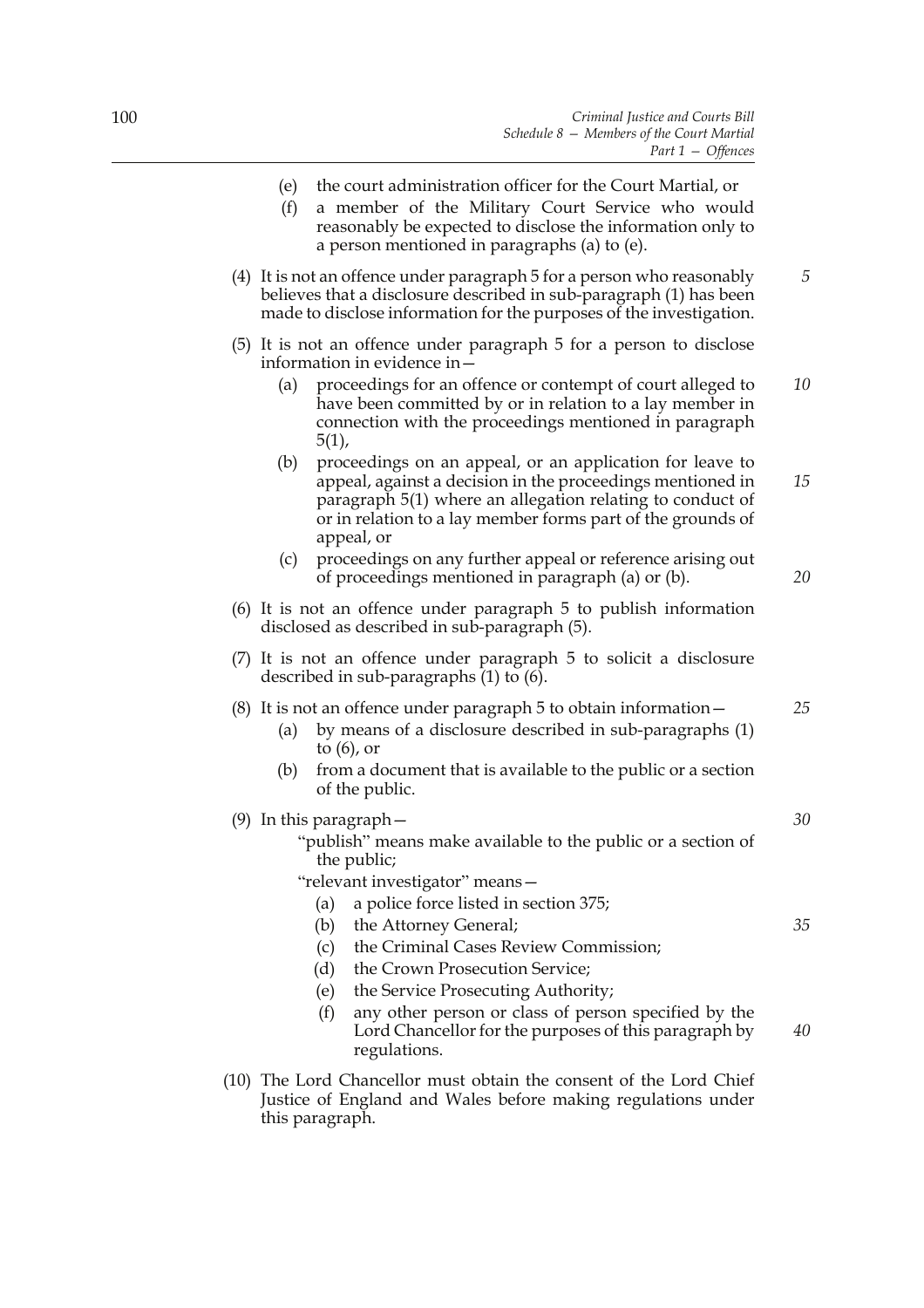*Saving for contempt of court*

8 Nothing in paragraph 2, 3 or 4 affects what constitutes contempt of court at common law or what may be certified under section 311."

# PART 2

#### FURTHER AMENDMENTS

- 4 The Armed Forces Act 2006 is amended as follows.
- 5 In section 50(2) (jurisdiction of the Court Martial: service offences), after paragraph (f) insert—
	- "(fa) an offence under paragraph 2, 3 or 4 of Schedule 2A (offences committed by a lay member of the Court Martial); *10*
	- (fb) an offence under paragraph 5 of that Schedule (disclosing information about members' deliberations etc) committed by a person described in sub-paragraph (2) of that paragraph;".
- 6 In section 51(3) (jurisdiction of the Service Civilian Court: excluded offences), after paragraph (c) insert— *15*
	- "(ca) an offence under paragraph 2, 3, 4 or 5 of Schedule 2A (offences relating to members of the Court Martial);".
- 7 In section 373 (orders, regulations and rules), after subsection (1) insert—
	- "(1A) The powers conferred by paragraphs 6 and 7 of Schedule 2A on the Lord Chancellor to make regulations are exercisable by statutory instrument." *20*
- 8 In Schedule 2 (offences required to be referred to service police force or Director of Service Prosecutions under sections 113 and 116), at the end insert—
	- "14 An offence under paragraph 4 of Schedule 2A (lay member of the Court Martial engaging in prohibited conduct).
	- 15 An offence under paragraph 5 of Schedule 2A (disclosing information about the deliberations of members of the Court Martial) committed by a person described in sub-paragraph (2) of that paragraph."
- 9 The reference in section 286(4) of the Armed Forces Act 2006 (hearing by the Court Martial of appeals from Service Civilian Court) to Part 7 of that Act includes the provisions inserted in that Part by this Schedule.

*25*

*30*